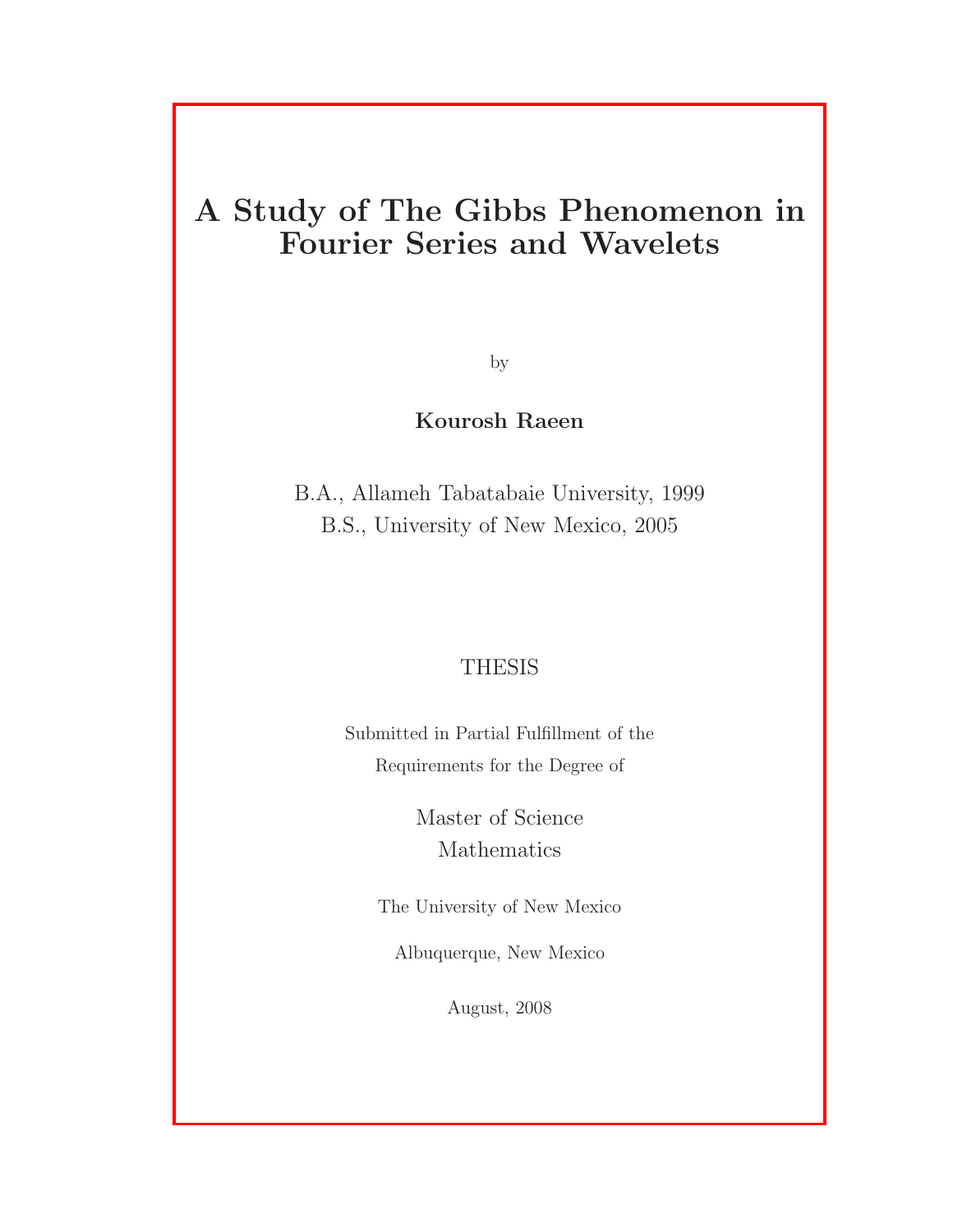°c 2008, Kourosh Raeen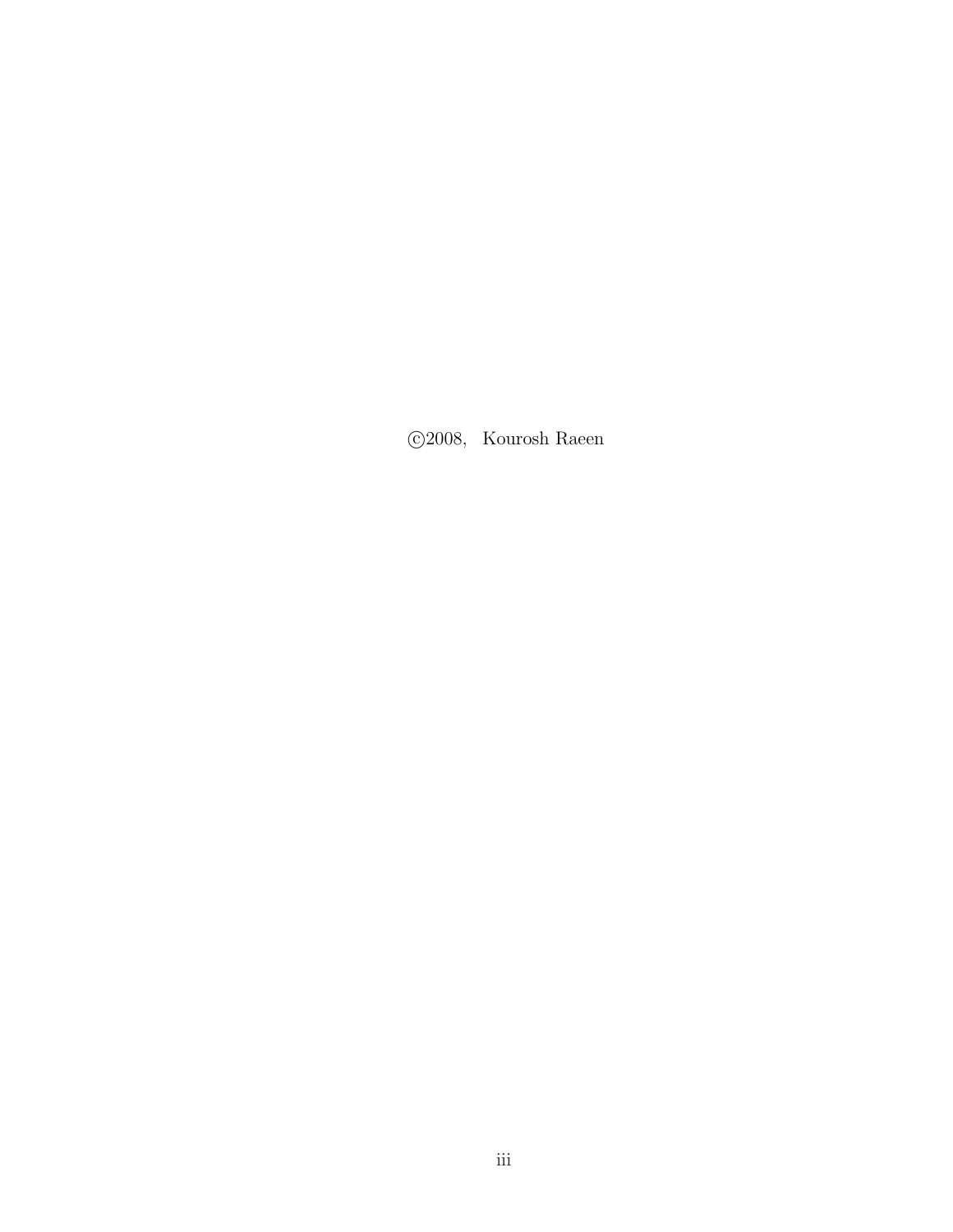# Dedication

to Suzanne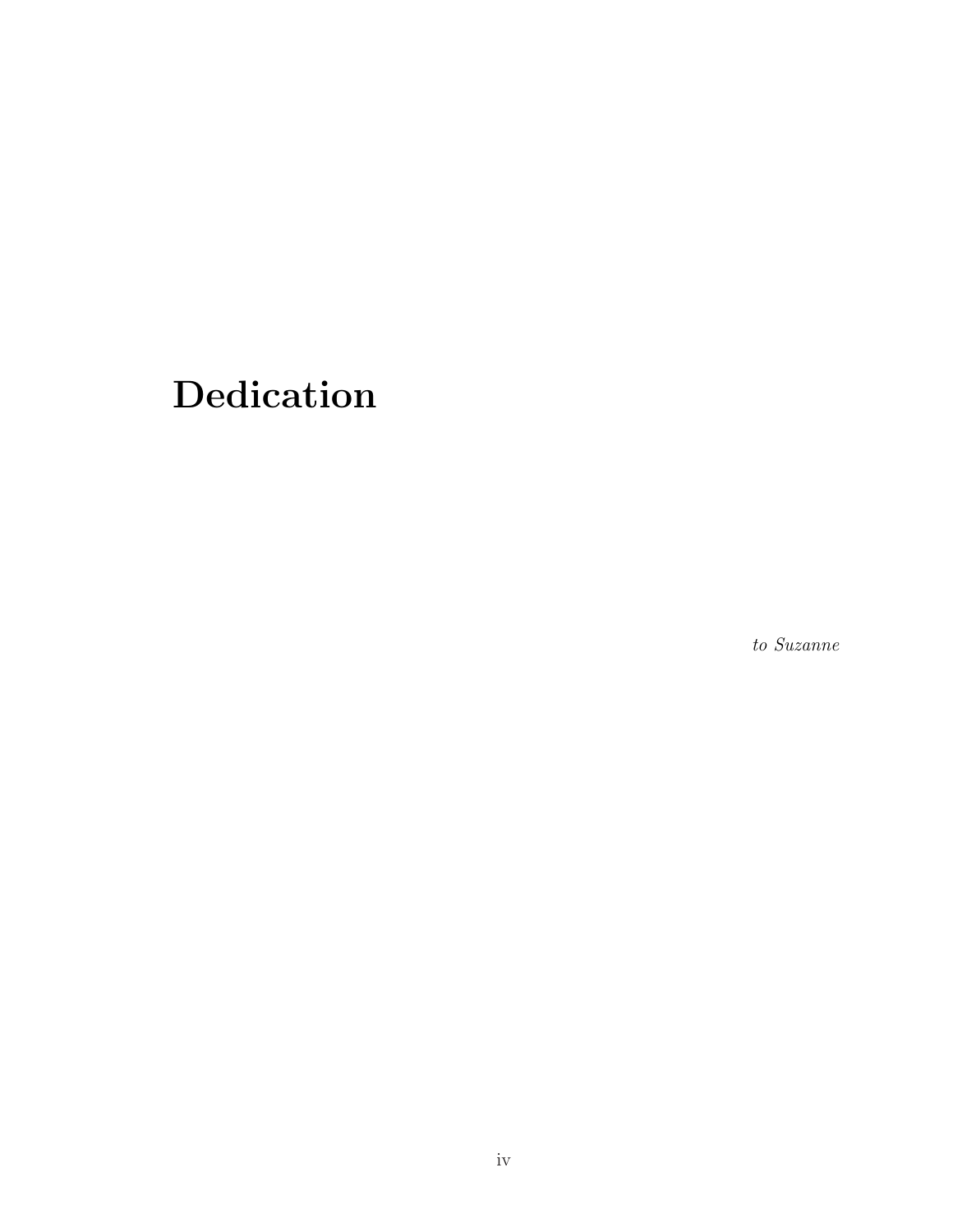### Acknowledgments

First, I would like to thank my advisor, Professor Cristina Pereyra, for taking me on as her student, and her guidance and encouragement on this thesis.

I would like to thank Professors, Pedro Embid and John Hamm for being part of my thesis committee.

A very big thanks to my wife, Suzanne for all her support and encouragement during the course of writing this thesis.

I would like to thank my friends in Albuquerque, Alejandro and Iveth Acuna, Ronald Chen, Flor Espinoza, Oksana Guba, Jaime and Christina Hernandez, Daishu Komagata, Randy, Phyllis, and Kristin Lynn, and Henry Moncada. I could not ask for a more supportive group of friends.

Finally, I would like to thank my Mom, and my cousin Parisa for their love and support.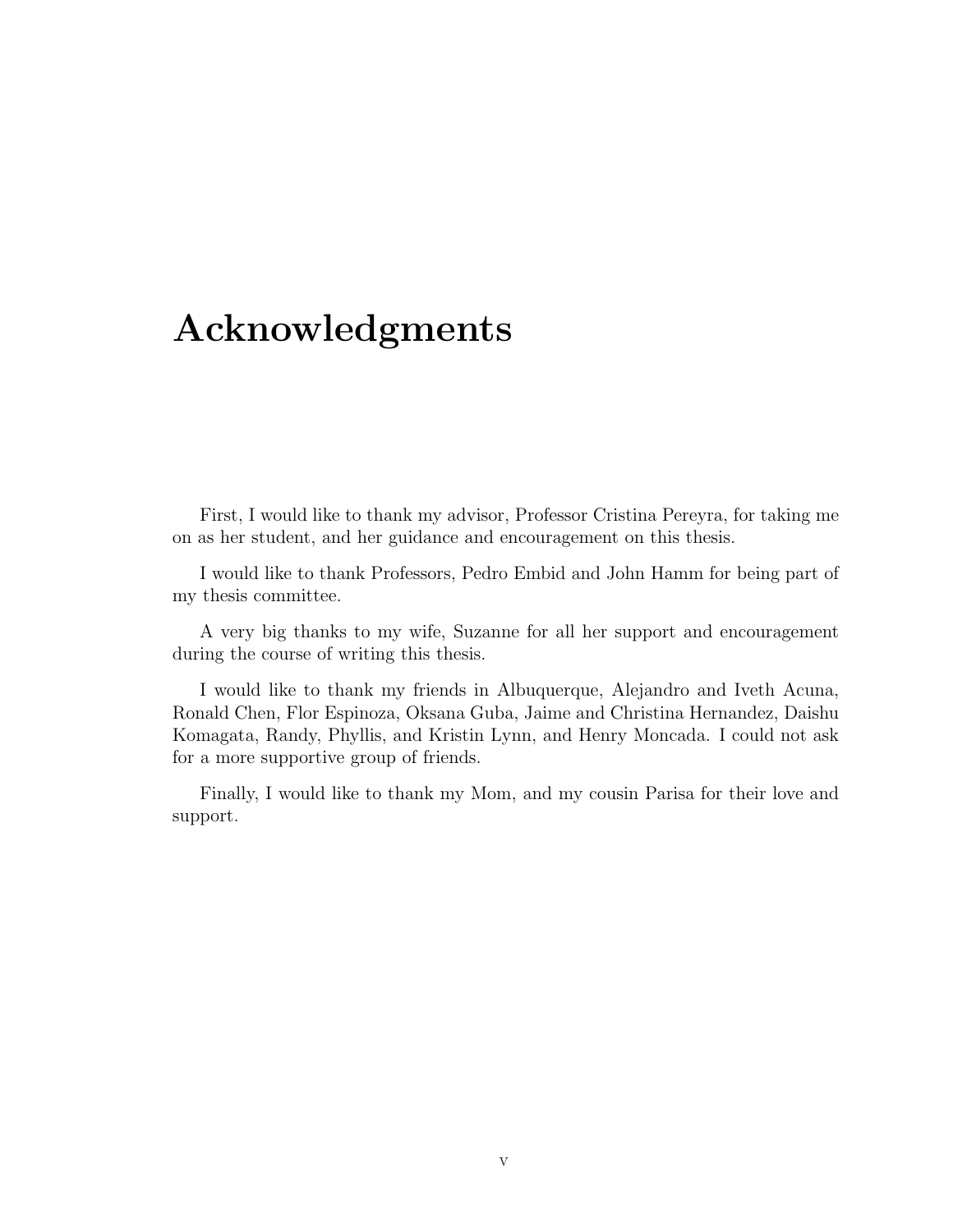### A Study of The Gibbs Phenomenon in Fourier Series and Wavelets

by

Kourosh Raeen

#### ABSTRACT OF THESIS

Submitted in Partial Fulfillment of the Requirements for the Degree of

> Master of Science Mathematics

The University of New Mexico

Albuquerque, New Mexico

August, 2008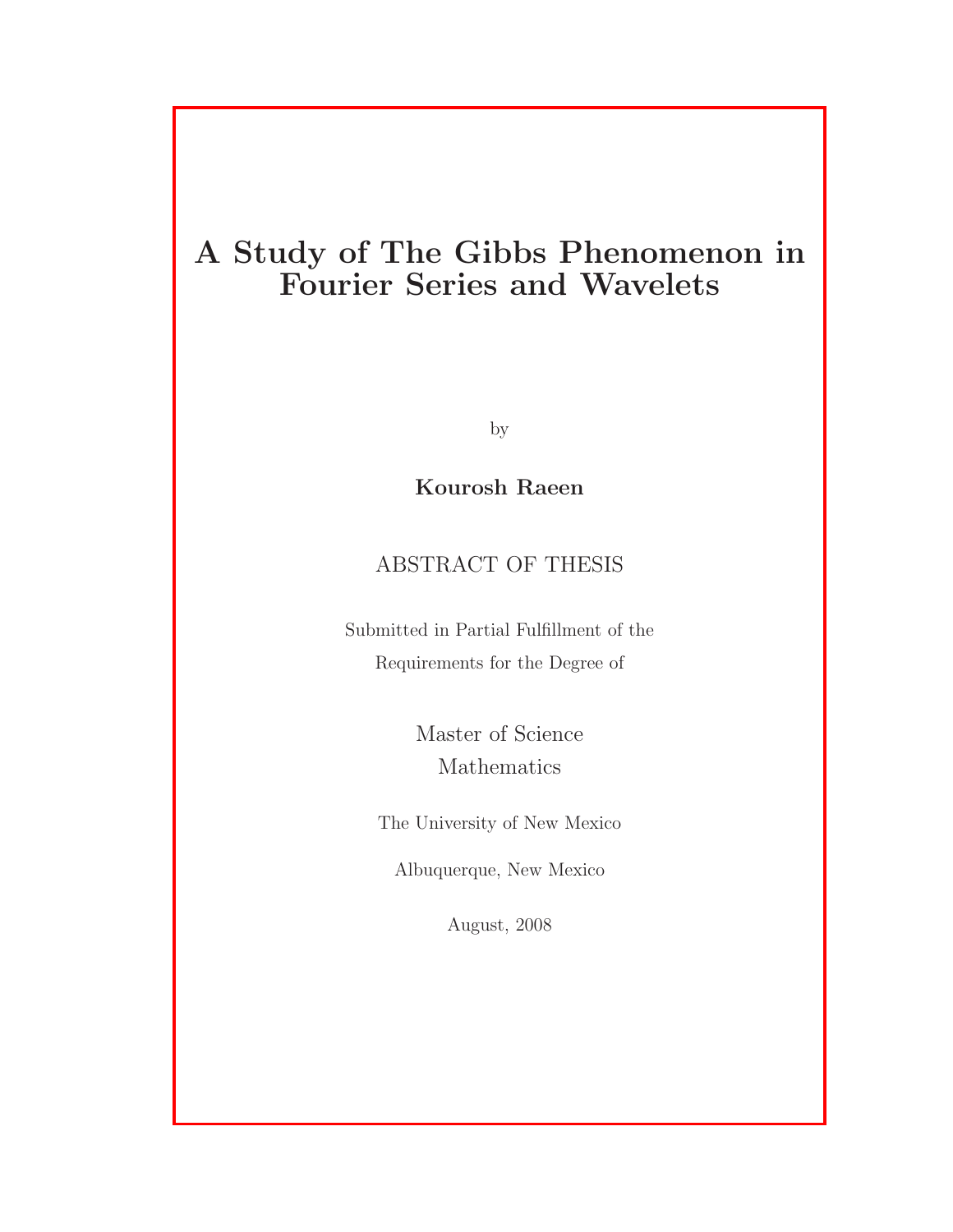### A Study of The Gibbs Phenomenon in Fourier Series and Wavelets

by

#### Kourosh Raeen

B.A., Allameh Tabatabaie University, 1999 B.S., University of New Mexico, 2005

M.S., Mathematics, University of New Mexico, 2008

#### Abstract

In this thesis, we examine the Gibbs phenomenon in Fourier and wavelet expansions of functions with jump discontinuities. In short, the Gibbs phenomenon refers to the persistent overshoot or undershoot of the values of a partial sum expansion of a function near a jump discontinuity as compared to the values of the original function. First we introduce those elements of Fourier analysis needed and give an introduction to this thesis. Then we give a historical account of this phenomenon. Next, we examine the Gibbs phenomenon in the context of Fourier series. We calculate the size of the overshoot/undershoot for a simple function with a jump discontinuity at the origin and then prove the occurrence of the phenomenon at a general point of discontinuity for a class of functions. After that we give a method of removing the Gibbs phenomenon in the context of good kernels. Finally, we show the existence of the Gibbs phenomenon for certain class of wavelets.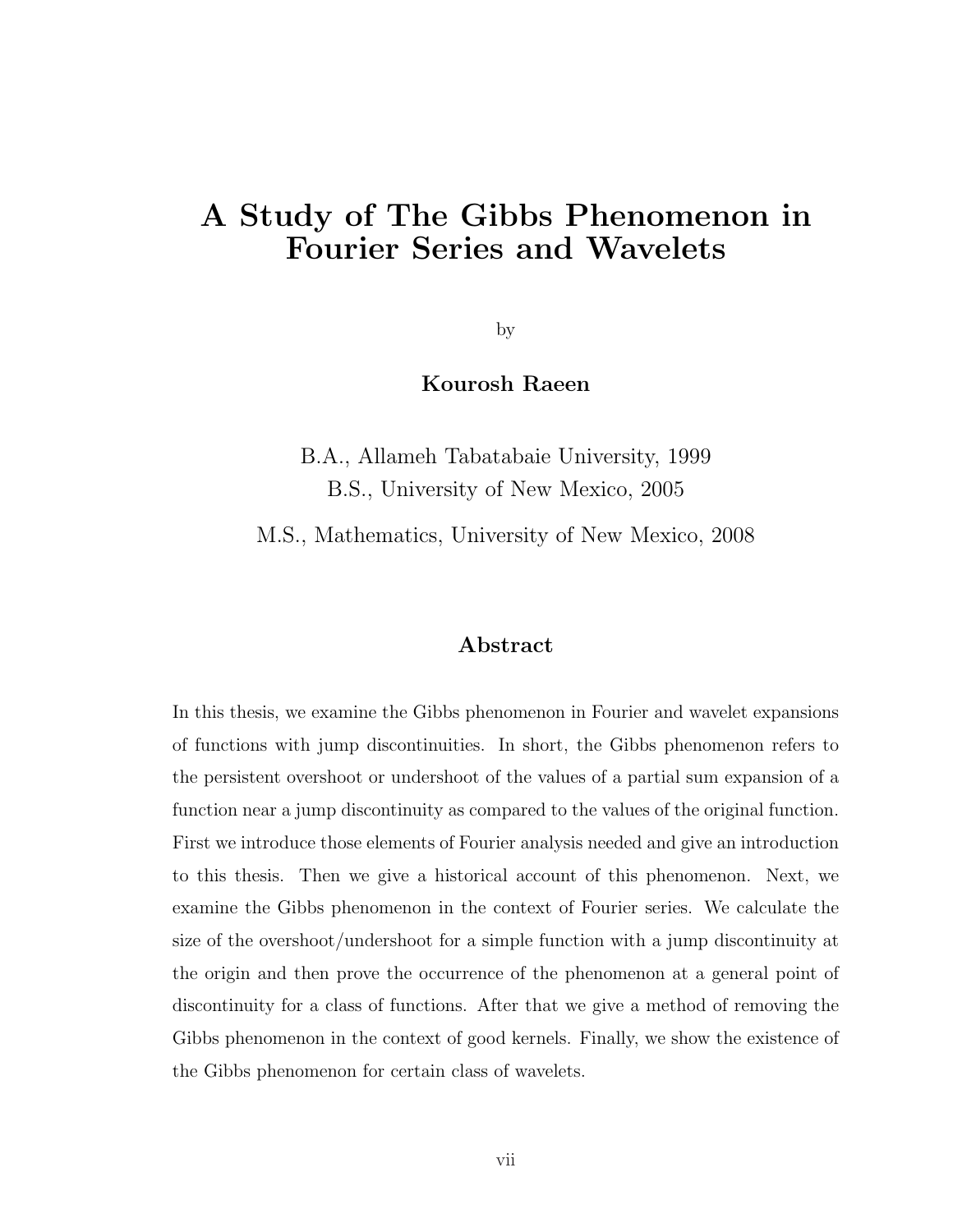# **Contents**

| List of Figures |               |                                           |                |
|-----------------|---------------|-------------------------------------------|----------------|
| $\mathbf 1$     | Introduction  |                                           |                |
| $\overline{2}$  | Preliminaries |                                           |                |
|                 | 2.1           |                                           | $\overline{4}$ |
|                 | 2.2           |                                           | - 6            |
|                 | 2.3           |                                           | 6              |
|                 | 2.4           |                                           | 9              |
|                 | 2.5           | The Dirichlet Kernel and its Properties   | - 9            |
|                 | 2.6           |                                           | 10             |
|                 | 2.7           | The Abel Means and the Poisson Kernel     | 12             |
|                 | 2.8           |                                           | 13             |
|                 | 2.9           | Retrieving a Discontinuous Function Using |                |
|                 |               |                                           | 15             |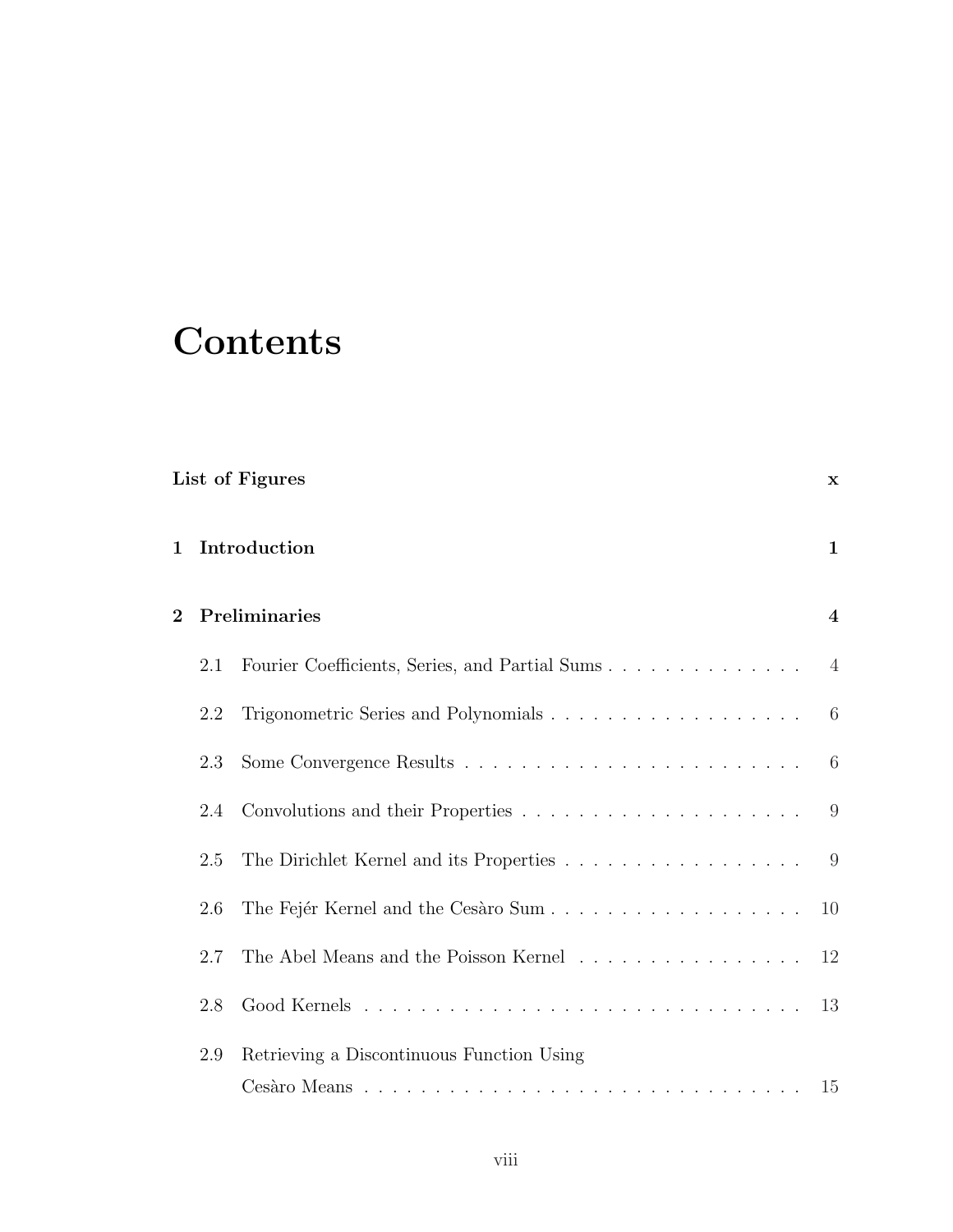#### Contents

| 3              |            | A Historical Account                                                                          | 18 |  |
|----------------|------------|-----------------------------------------------------------------------------------------------|----|--|
|                | 3.1        |                                                                                               | 18 |  |
|                | 3.2        | A Careful Analysis of the Square Wave Function                                                | 22 |  |
| $\overline{4}$ |            | The Gibbs Phenomenon in Fourier Series                                                        | 28 |  |
|                | 4.1        | A Simple Function with a Jump Discontinuity at $0 \ldots \ldots \ldots$                       | 28 |  |
|                | 4.2        | Generalization to other Functions with                                                        | 35 |  |
|                | 4.3        | Jump Discontinuity at a General Point                                                         | 43 |  |
|                | 4.4        | Removing the Gibbs Effect Using Positive Kernels                                              | 44 |  |
| $\bf{5}$       |            | The Gibbs Phenomenon in Wavelets                                                              | 47 |  |
|                | 5.1        | Wavelets and Multiresolution Analysis $\ldots \ldots \ldots \ldots \ldots \ldots$             | 48 |  |
|                | 5.2        | Construction of a Multiresolution Analysis                                                    | 50 |  |
|                | 5.3        | Existence of the Gibbs Phenomenon for some Wavelets                                           | 52 |  |
|                | 5.4        |                                                                                               | 67 |  |
|                | 5.5        | The Shannon Wavelet and its Gibbs Phenomenon $\;\ldots\; \ldots\; \ldots\; \ldots\; \ldots\;$ | 68 |  |
|                | 5.6        | Quasi-positive and Positive Delta Sequences                                                   | 74 |  |
|                | 5.7        |                                                                                               | 77 |  |
| 6              |            | Conclusion                                                                                    | 79 |  |
|                | References |                                                                                               |    |  |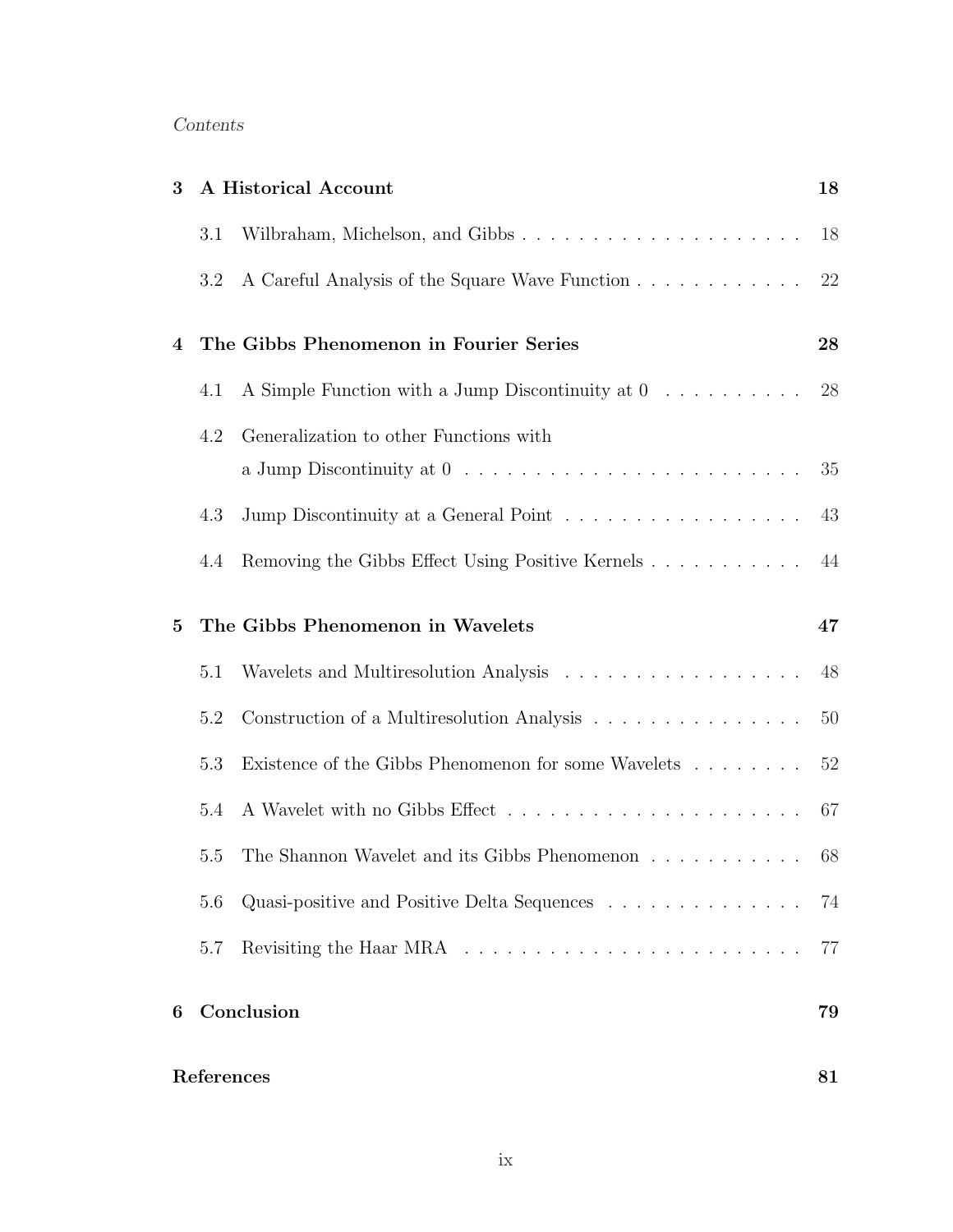# List of Figures

| 2.9.1 Graphs of the step function and its 40th partial Fourier and Cesaro           | 16 |
|-------------------------------------------------------------------------------------|----|
| 3.1.1 The harmonic analyzer built by Michelson and Stratton                         | 19 |
| 3.1.2 Graphs of the sawtooth function and its partial Fourier sums                  | 20 |
| 3.1.3 Graphs of the sawtooth function and its 80th partial Fourier sum              | 21 |
| 3.1.4 Graph of the square wave function $\ldots \ldots \ldots \ldots \ldots \ldots$ | 22 |
|                                                                                     |    |
| 5.5.1 Graph of $f(x)$ and its Shannon approximation for $j=5$ 73                    |    |
| 5.5.2 Graph of $f(x)$ and its Shannon approximation for $j=7$ 74                    |    |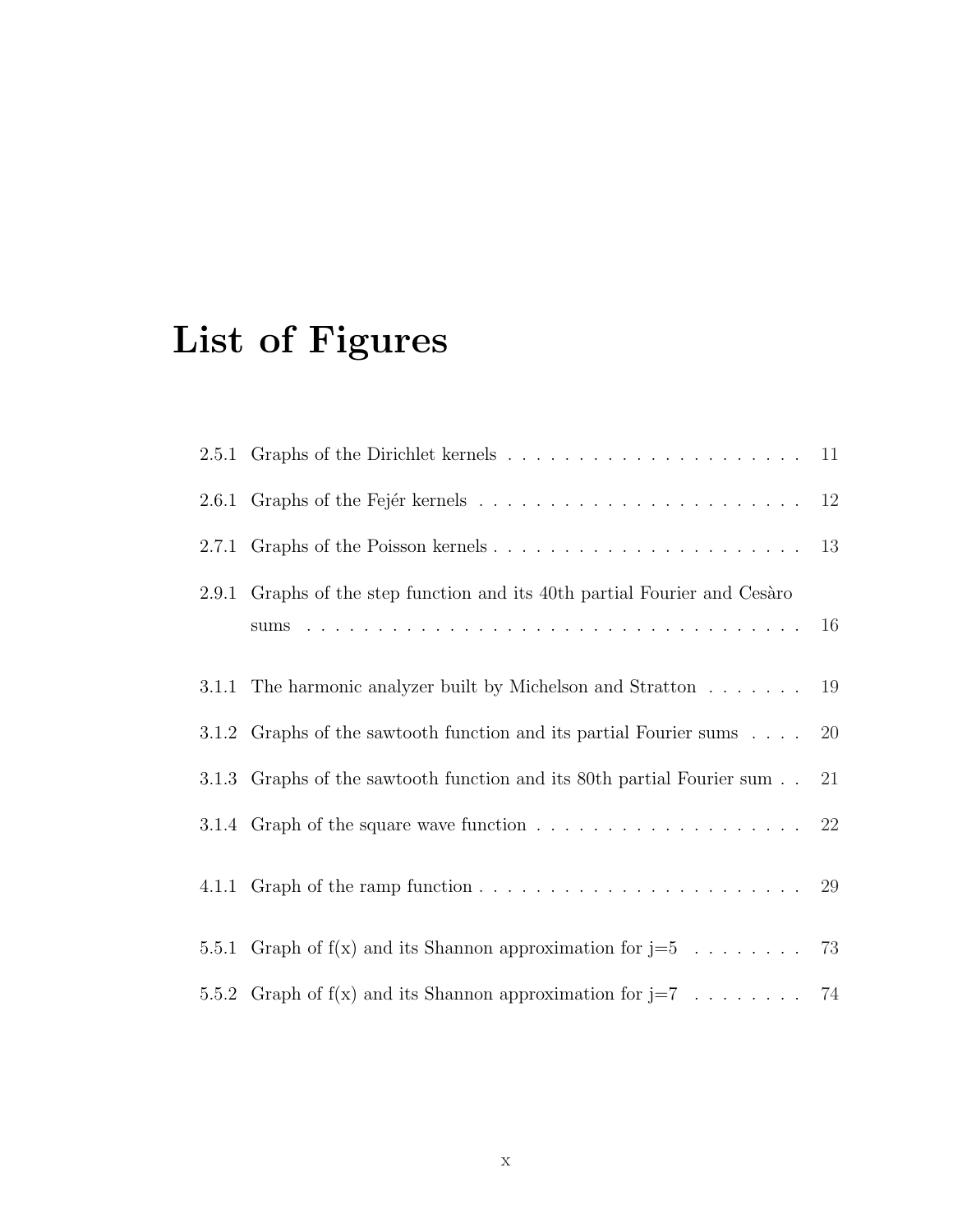# Chapter 1

## Introduction

This thesis is a study of the so called Gibbs phenomenon in Fourier and wavelet approximations to functions. When we approximate a function with a jump discontinuity using its Fourier series an anomaly appears near the discontinuity. The values of the partial sums near the discontinuity overshoot or undershoot the function value. As we incorporate more and more terms in the partial sums, away from the discontinuity, their graphs begin to resemble that of the original function more. However, the blips near the discontinuity persist, and although they decrease in width they appear to remain at the same height. This lack of improvement in the approximations near the discontinuity manifested in the continual presence of the overshoot or undershoot is the Gibbs phenomenon.

To better understand this phenomenon, we introduce in the second chapter those mathematical tools necessary from Fourier analysis. We begin with the definitions of Fourier series, coefficients, and partial sums. Since the issue here is the lack of uniform convergence of partial Fourier sums at the points of discontinuity, we state a few well-known theorems concerning the convergence of Fourier series. Convolutions and their relation to summation methods involving some well-known kernels are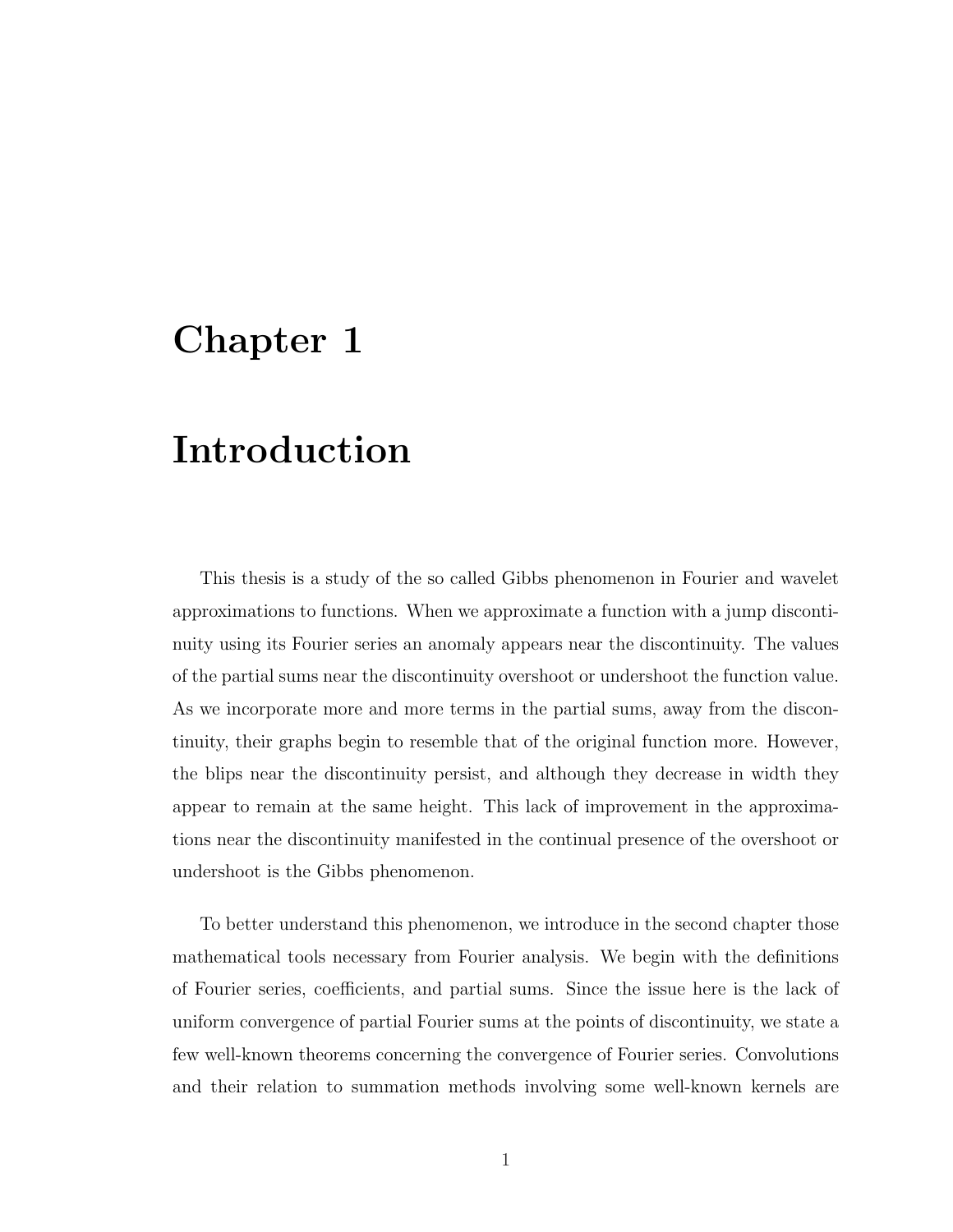introduced next. And finally we define the so called positive kernels and hint at their relevance to the Gibbs phenomenon.

In the first section of chapter three, we go back to the time when the existence of this phenomenon was first brought to the attention of the scientific community. We introduce the main players in the history of this phenomenon and discuss their contributions. Section two of chapter three is devoted to a careful analysis of the phenomenon for a simple function with a jump discontinuity at the origin. We start with a precise definition of the Gibbs phenomenon. Next, we prove that the size of the overshoot near the discontinuity is independent of the number of terms used in the Fourier partial sum and the size of the overshoot stays a fixed percentage of the size of the jump. Several graphs are included to illustrate the points.

In chapter four, we employ a different approach to show the existence of the Gibbs phenomenon for another simple function with a jump discontinuity at the origin. We, then use this result together with two lemmas and two theorems to show the existence of the phenomenon for a "general" function with a jump discontinuity at the origin. In the next section, we discuss jump discontinuities at a general point and the case of a finite number of discontinuities. In the last section, we use a theorem to explain the behavior of summation methods involving positive kernels observed in chapter two.

In chapter five, we give a brief introduction to wavelets and multiresolution analysis. Then, we define the Gibbs phenomenon for the wavelet approximations and prove a theorem which gives a condition for the existence of the phenomenon for a certain class of wavelets. This condition involves the integral of a kernel associated to the scaling function. Using this result, we show next that restrictions on the scaling function can be somewhat relaxed, hence proving the existence of the Gibbs phenomenon for a larger class of wavelets. In the next section, we show that the Shannon wavelets exhibit the Gibbs phenomenon. After that, we introduce the so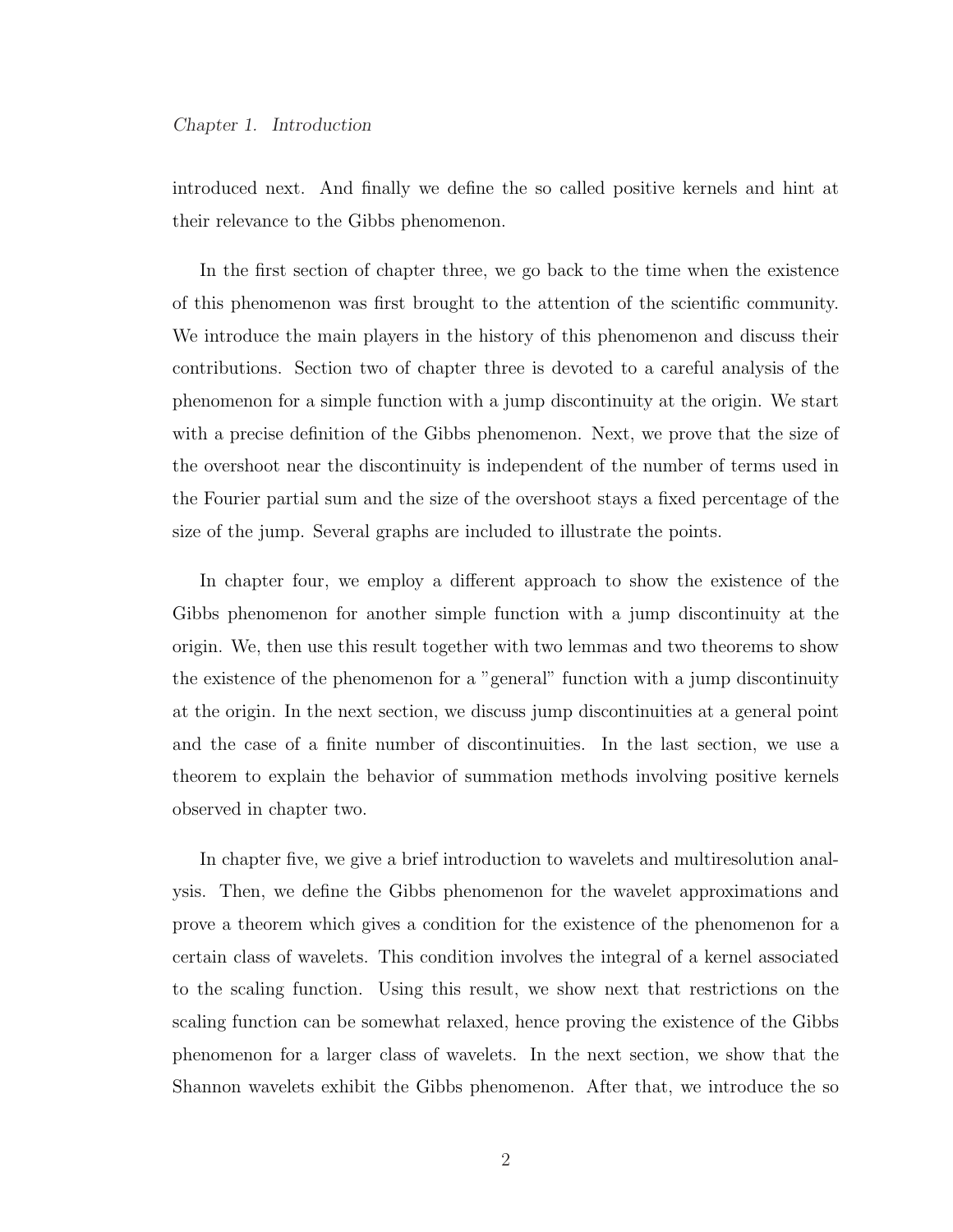#### Chapter 1. Introduction

called positive delta sequences and show that similar to positive kernels they result in the elimination of the Gibbs effect. We use this result to show the absence of the Gibbs phenomenon in the Haar wavelets. Finally, in chapter six we give a summary of our conclusions.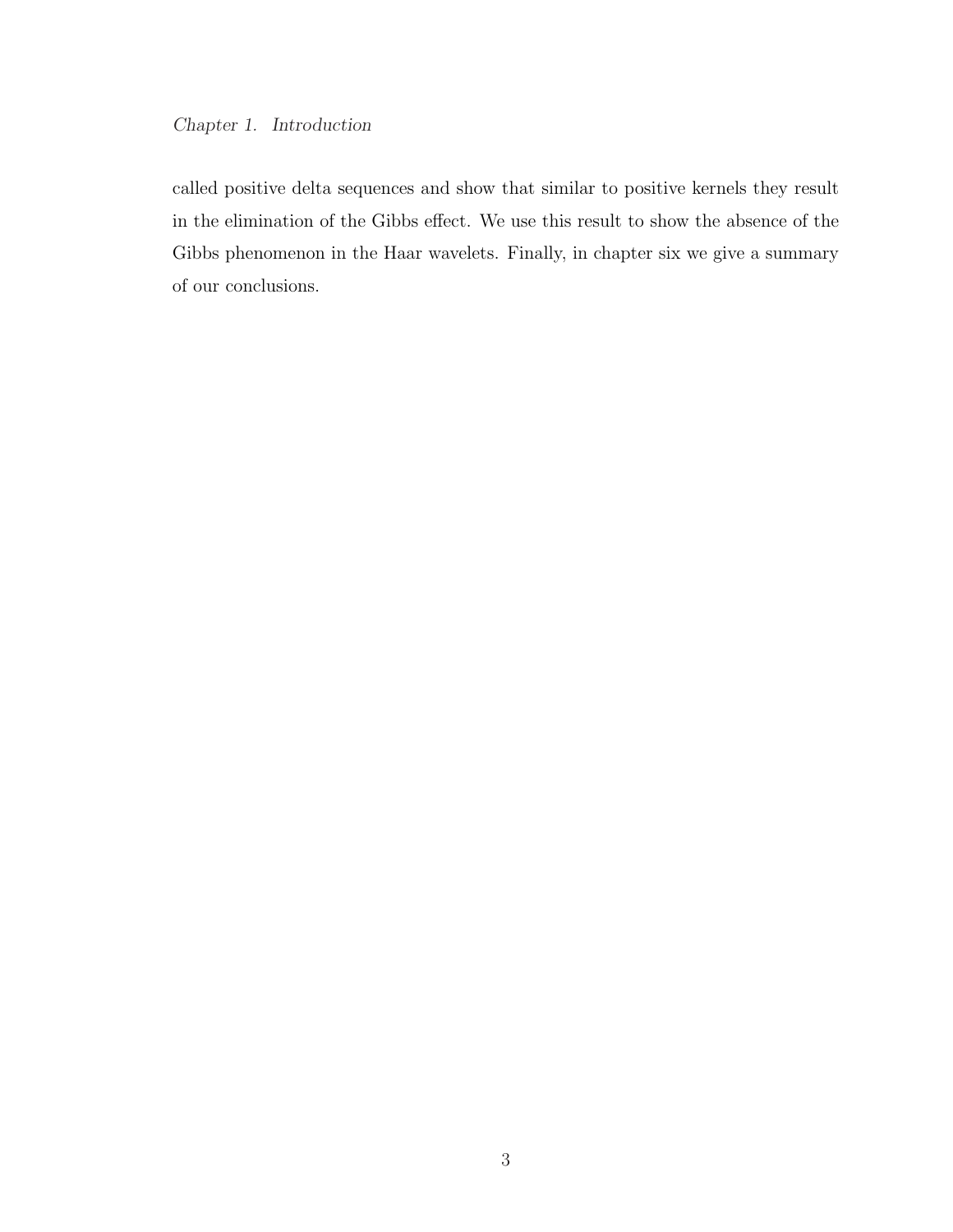## Chapter 2

# Preliminaries

In this chapter we review some elements of Fourier analysis that are used in the subsequent chapters. The definitions and the theorems presented in this chapter can be found in [9], [15], [18], and [22]. The reader can also consult these references for the proofs of the theorems and a more in depth treatment of the ideas.

#### 2.1 Fourier Coefficients, Series, and Partial Sums

**Definition 2.1.** Let  $\mathbb{T} := \{z = e^{i\theta} | -\pi \leq \theta < \pi\}$ . Suppose  $f : \mathbb{T} \to \mathbb{C}$  is integrable and  $2\pi$  periodic. Then we define the *n*th Fourier coefficient of f by

$$
\hat{f}(n) = \frac{1}{2\pi} \int_{-\pi}^{\pi} f(\theta) e^{-in\theta} d\theta.
$$

**Definition 2.2.** Let f and  $\hat{f}(n)$  be as in definition 2.1. Then the Fourier series of f is defined by

$$
\sum_{n=-\infty}^{\infty} \hat{f}(n)e^{in\theta} = \sum_{n=0}^{\infty} [a_n \sin(n\theta) + b_n \cos(n\theta)],
$$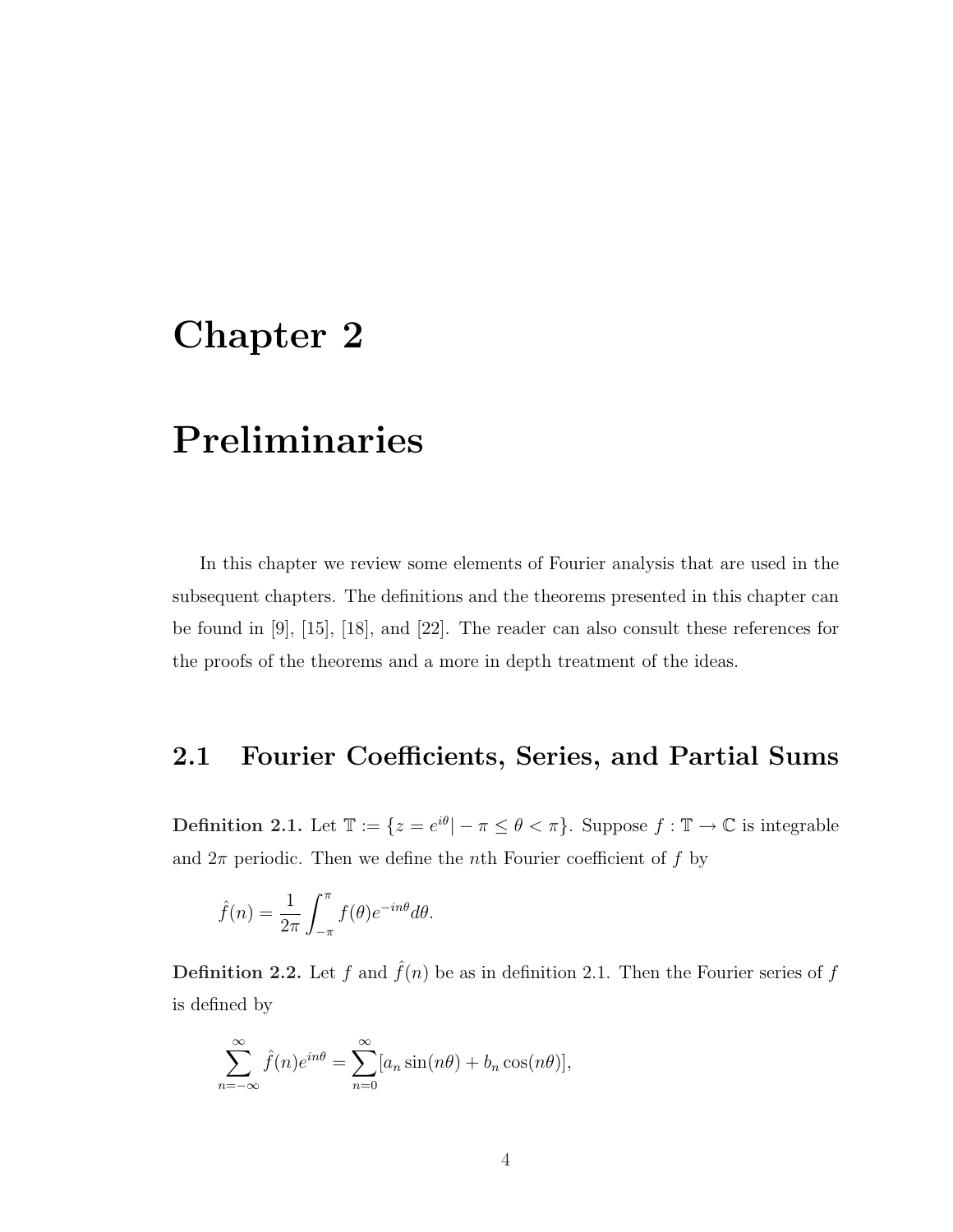where  $a_n$  and  $b_n$  are given by

$$
a_n = \frac{1}{\pi} \int_{-\pi}^{\pi} f(\theta) \cos(n\theta) d\theta,
$$
\n(2.1.1)

$$
b_n = \frac{1}{\pi} \int_{-\pi}^{\pi} f(\theta) \sin(n\theta) d\theta.
$$
 (2.1.2)

In general, if  $f : [a, b) \to \mathbb{C}$  is L-periodic where  $L = b-a$  then we define the L-Fourier coefficients of  $f$  and its Fourier series by

$$
\hat{f}^{L}(n) = \frac{1}{L} \int_{a}^{b} f(\theta) e^{-2\pi i n \theta/L} d\theta,
$$

$$
f(\theta) \sim \sum_{n=-\infty}^{\infty} \hat{f}^{L}(n) e^{2\pi i n \theta/L}.
$$

**Definition 2.3.** Let  $f$  be as in definition 2.1. Then the  $N$ <sup>th</sup> partial Fourier sum of  $f$  is defined by

$$
S_N f(\theta) = \sum_{n=-N}^{N} \hat{f}(n) e^{in\theta}.
$$

The next two definitions tell us how to find the Fourier transform and the inverse Fourier transform on  $L^1(\mathbb{R})$ .

**Definition 2.4.** Let  $f \in L^1(\mathbb{R})$  and  $\xi \in \mathbb{R}$ . Then we define the Fourier transform of f by

$$
\hat{f}(\xi) = \int_{-\infty}^{\infty} f(x)e^{-ix\xi} dx.
$$

**Definition 2.5.** Let  $g \in L^1(\mathbb{R})$  and  $x \in \mathbb{R}$ . Then the inverse Fourier transform of g is given by

$$
\check{g}(x) = \frac{1}{2\pi} \int_{-\infty}^{\infty} g(\xi) e^{ix\xi} d\xi.
$$

**Remark 2.6.** If  $f \in L^2(\mathbb{R}) \cap L^1(\mathbb{R})$  then one can verify that its Fourier transform is in  $L^2(\mathbb{R})$ . Furthermore, one can extend by continuity  $\hat{f}$  to an isometry in  $L^2(\mathbb{R})$ . Then we can use the formulae in Definitions 2.4, and 2.5.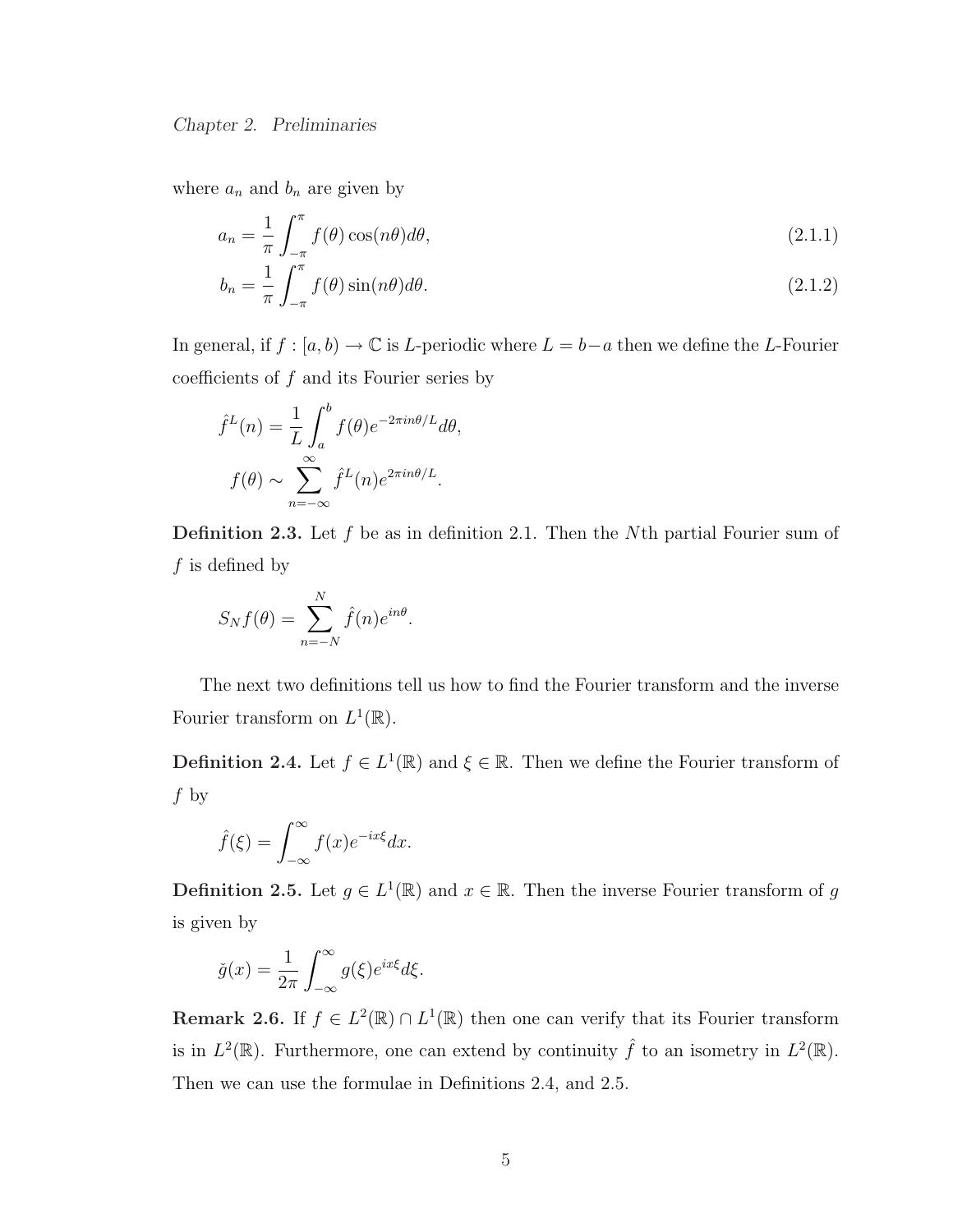### 2.2 Trigonometric Series and Polynomials

**Definition 2.7.** By a trigonometric series of period  $L$  we mean a series of the form

$$
\sum_{n=-\infty}^{\infty} c_n e^{2\pi i n\theta/L}.
$$

So the Fourier series are part of the class of trigonometric series.

Definition 2.8. A trigonometric polynomial is a trigonometric series of period L with finitely many terms. In other words,

$$
\sum_{n=-N}^{N} c_n e^{2\pi i n\theta/L}.
$$

### 2.3 Some Convergence Results

There are some natural questions regarding the Fourier series of a function  $f$  as with any infinite series. For example, does the series converge, and if it does is the convergence pointwise or uniform? If the series converges at  $x = \theta$  does it converge to  $f(\theta)$  or some other value? Under what conditions does the Fourier series converge uniformly to f? The following theorems will provide answers to these questions.

**Theorem 2.9.** Let  $f \in C(\mathbb{T})$ . Suppose that the series of Fourier coefficients of f converges absolutely. In other words,  $\sum_{n=-\infty}^{\infty} |\hat{f}(n)| < \infty$ . Then,

$$
\lim_{N \to \infty} S_N f \to f \quad uniformly \text{ on } \mathbb{T}
$$

The following theorem shows how the smoothness of  $f$  is related to the rate of decay of  $\tilde{f}(n)$ . The right rate of decay can result in the absolute convergence of the series of Fourier coefficients and by the previous theorem the uniform convergence of the Fourier series.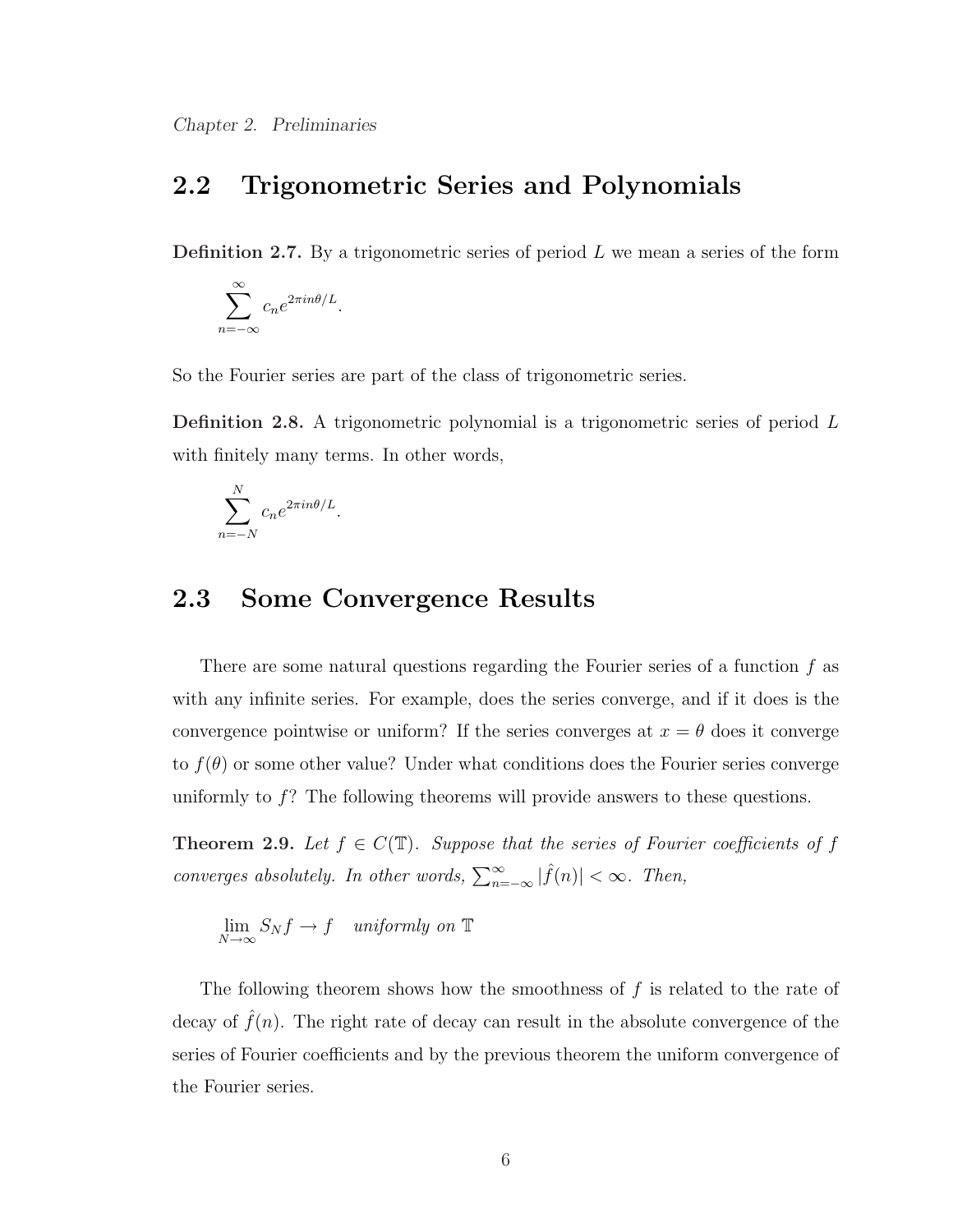Theorem 2.10. Let  $f \in C^2(\mathbb{T})$ . Then,

$$
\hat{f}(n) = \mathcal{O}\left(\frac{1}{|n|^2}\right) \quad \text{as } n \to \infty,
$$

in other words, there exists a constant  $C > 0$  such that  $\hat{f}(n) \leq \frac{c}{1 - a}$  $\frac{c}{|n|^2}$ .

In fact, the smoother  $f$  is the faster the Fourier coefficients decay. More precisely, if  $f \in C^k(\mathbb{T})$  then

$$
\hat{f}(n) = \mathcal{O}\left(\frac{1}{|n|^k}\right) \quad \text{as } n \to \infty,
$$

in other words, there exists a constant  $C > 0$  such that  $\hat{f}(n) \leq \frac{c}{1-c}$  $\frac{c}{|n|^k}$ .

The following result is a consequence of theorems 2.9, and 2.10.

Corollary 2.11. Let  $f \in C^2(\mathbb{T})$ . Then,

$$
\lim_{N \to \infty} S_N f \to f \quad uniformly \text{ as } N \to \infty.
$$

Actually, the smoothness condition can be relaxed to just one continuous derivative as the next theorem states.

Theorem 2.12. Let  $f \in C^1(\mathbb{T})$ , and  $\theta \in \mathbb{T}$ . Then,

$$
\lim_{N \to \infty} S_N f(\theta) = f(\theta).
$$

Moreover, the convergence is uniform on  $\mathbb{T}$ .

The next lemma, known as the Riemann-Lebesgue Lemma, shows that for the Fourier coefficients of  $f$  to decay to zero we do not necessarily need any number of continuous derivatives.

Lemma 2.13. If  $f \in C(\mathbb{T})$ , then

$$
\hat{f}(n) \to 0 \quad \text{as } |n| \to \infty.
$$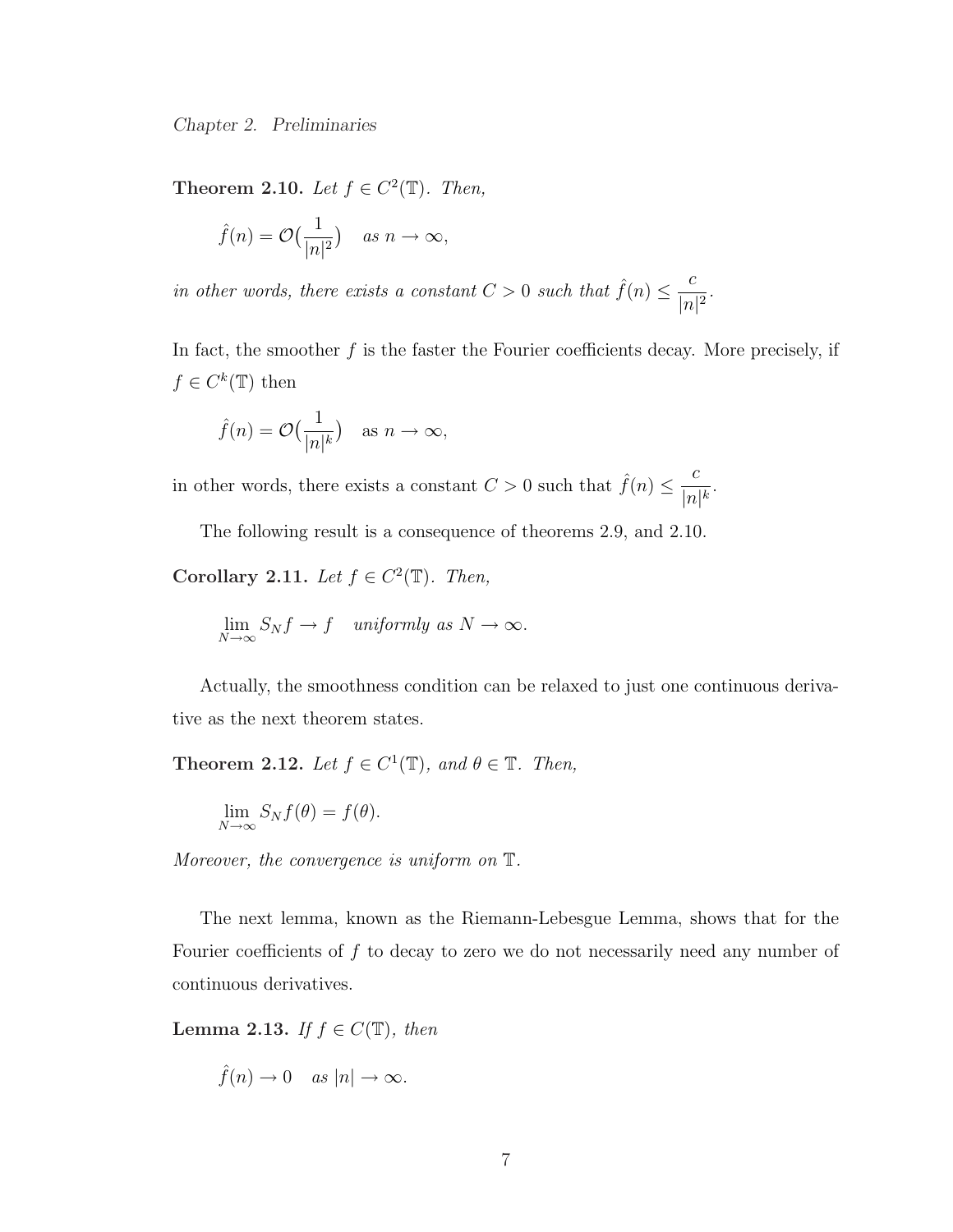In fact, using the density of continuous functions in the space of Lebesgue integrable functions on the circle,  $L^1(\mathbb{T})$ , one can prove the following version of the Riemann-Lebesgue Lemma.

Lemma 2.14. If  $f \in L^1(\mathbb{T})$ , then

$$
\hat{f}(n) \to 0 \quad \text{as } |n| \to \infty.
$$

The following result of Du Bois-Reymond shows that continuity of f does not guarantee pointwise convergence of the Fourier series everywhere.

**Theorem 2.15.** There exists a continuous function  $f : \mathbb{T} \to \mathbb{C}$  such that

lim sup  $\limsup_{N\to\infty} |S_N f(0)| = \infty.$ 

Actually, the problem of pointwise convergence is not limited only to continuous functions. In 1926, Kolmogorov showed the following

**Theorem 2.16.** There exist a Lebesgue-integrable function  $f : \mathbb{T} \to \mathbb{C}$  such that

$$
\limsup_{N \to \infty} |S_N f(\theta)| = \infty \quad \text{for all } \theta \in \mathbb{T}.
$$

It was believed that sooner or later a continuous function with a similar property would be constructed. However, in 1966 Carleson proved the following:

**Theorem 2.17.** If  $f : \mathbb{T} \to \mathbb{C}$ ,  $f \in L^2(\mathbb{T})$  then  $S_N f(\theta)$  converges to  $f(\theta)$  except possibly on a set of measure zero.

As a corollary, we obtain the same result if  $f$  is continuous, or simply Riemannintegrable on T.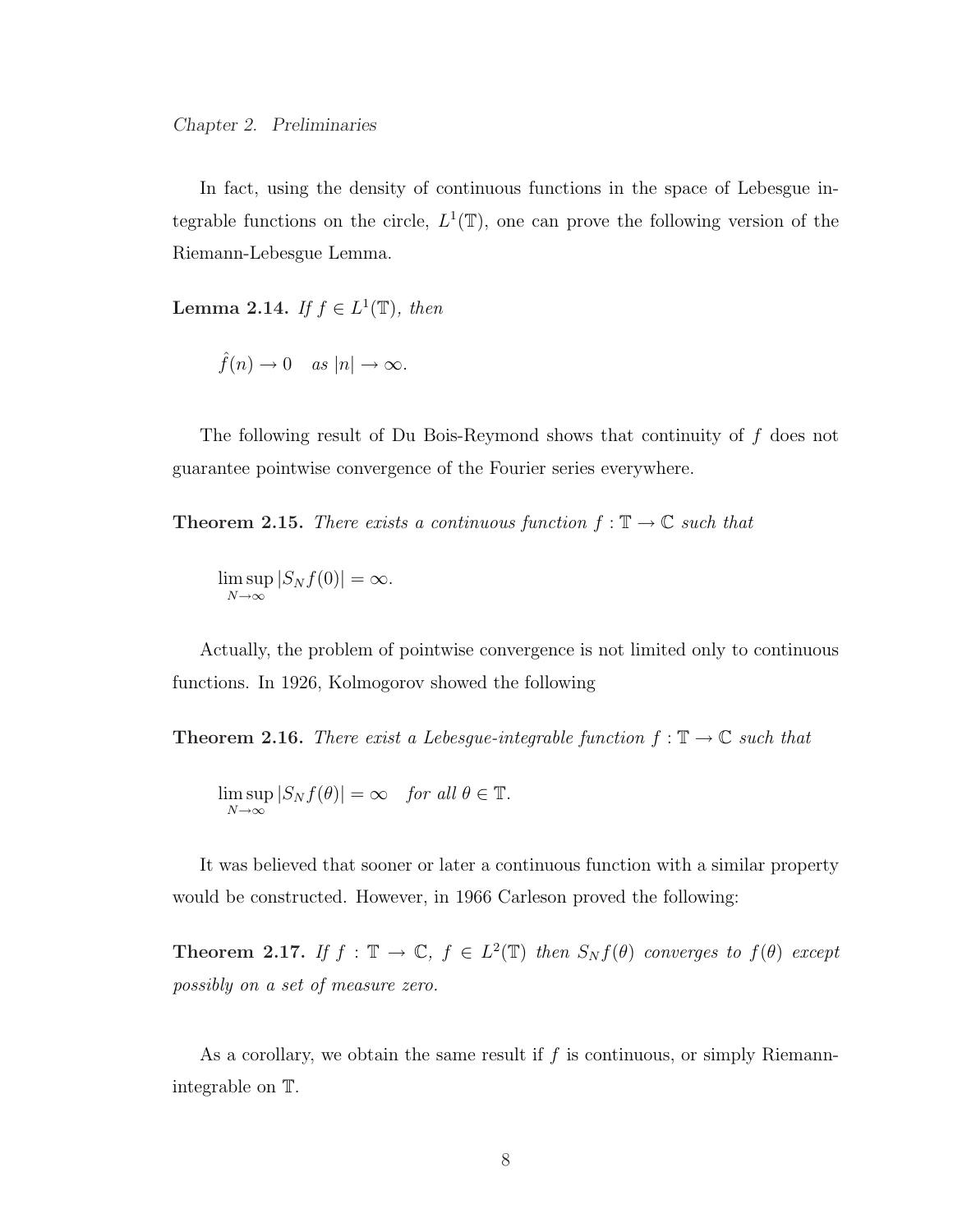### 2.4 Convolutions and their Properties

**Definition 2.18.** Let  $f, g : \mathbb{T} \to \mathbb{C}$  be  $2\pi$  periodic and integrable functions. Then their convolution  $f * g$  on  $\mathbb T$  is defined by

$$
f * g(\theta) = \frac{1}{2\pi} \int_{-\pi}^{\pi} f(y)g(\theta - y)dy.
$$

The following theorem shows some of the important properties of convolutions.

**Theorem 2.19.** Let f, g, h:  $\mathbb{T} \to \mathbb{C}$  be  $2\pi$  periodic and integrable functions. Then

\n- (i) 
$$
f * g = g * f
$$
\n- (ii)  $(f * g) * h = f * (g * h)$
\n- (ii)  $f * (g + h) = (f * g) + (f * h)$
\n- (iv)  $(cf) * g = c(f * g) = f * (cg)$  for all  $c \in \mathbb{C}$
\n- (v)  $\widehat{f * g}(n) = \widehat{f}(n)\widehat{g}(n)$
\n- (vi)  $f * g$  is a continuous function
\n

In property (v), we can take the Fourier transform of  $f * g$  since by Young's inequality we have

$$
||f * g||_{L^1(\mathbb{T})} \leq ||f||_{L^1(\mathbb{T})} ||g||_{L^1(\mathbb{T})},
$$

which implies that  $f * g$  is integrable.

### 2.5 The Dirichlet Kernel and its Properties

The Dirichlet kernel is a trigonometric polynomial of degree N defined by

$$
D_N(\theta) = \sum_{n=-N}^{N} e^{in\theta},
$$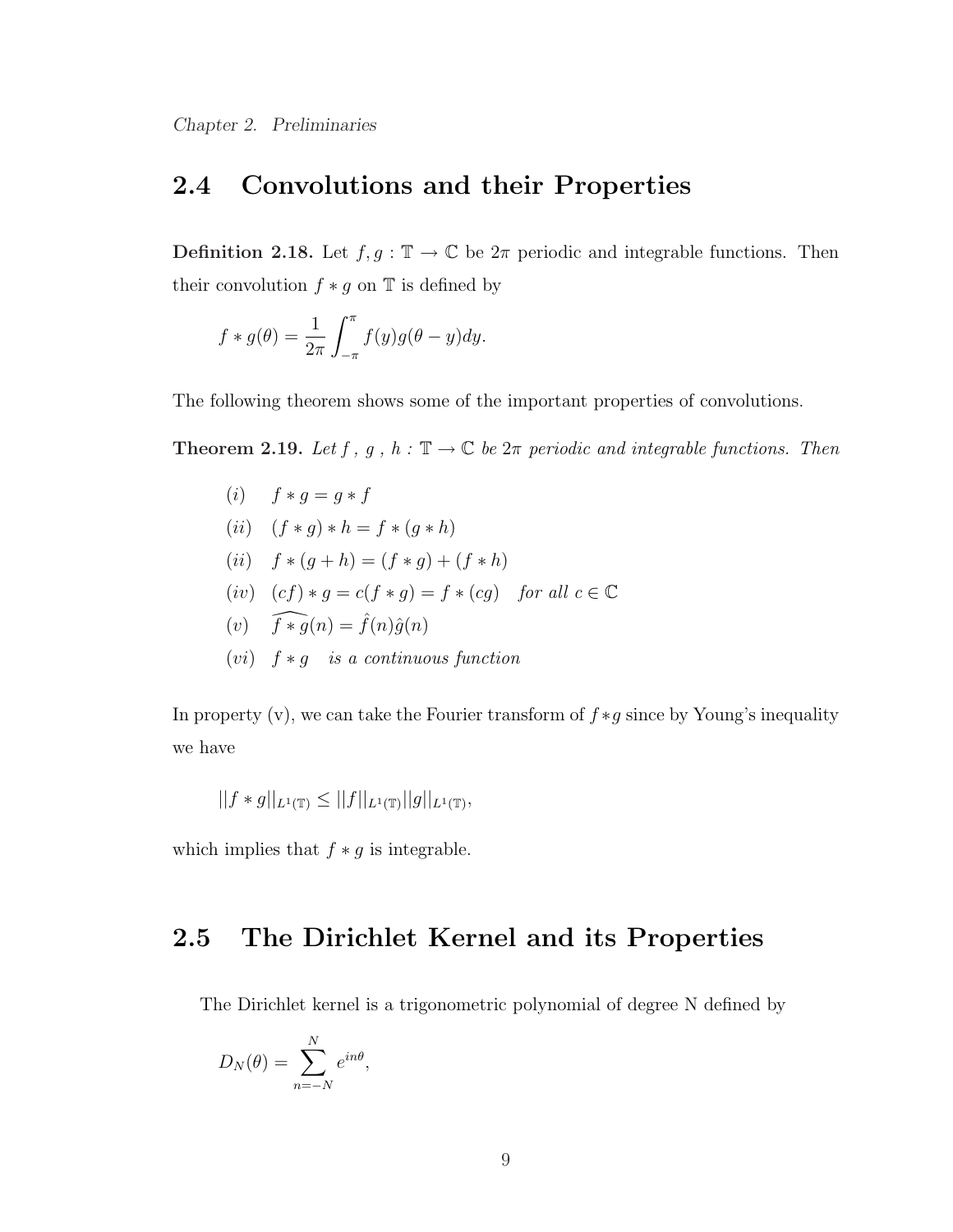which can also be written as

$$
D_N(\theta) = 1 + 2 \sum_{n=1}^{N} \cos(n\theta),
$$
\n(2.5.1)

using the formula  $2\cos(n\theta) = e^{i\theta} + e^{-i\theta}$ .

The Dirichlet kernel can be expressed with a closed form formula as

$$
D_N(\theta) = \frac{\sin((2N+1)\theta/2)}{\sin(\theta/2)}.
$$
\n(2.5.2)

Some properties of the Dirichlet kernel are summarized in the following theorem.

Theorem 2.20. Let  $f : \mathbb{T} \to \mathbb{C}$  be integrable and let  $\theta \in \mathbb{T}$ . Then

- (i)  $S_N f(\theta) = (f * D_N)(\theta)$
- (ii)  $D_N$  is an even function.

$$
(ii) \quad \frac{1}{2\pi} \int_{-\pi}^{\pi} D_N(\theta) d\theta = 1.
$$

The graphs of the Dirichlet kernels for several values of N are depicted in figure 2.5.1 below.

#### 2.6 The Fejér Kernel and the Cesàro Sum

The Fejér kernel is defined in terms of the Dirichlet kernels as

$$
F_N f(\theta) = \frac{D_0(\theta) + D_1(\theta) + \ldots + D_{N-1}(\theta)}{N}.
$$
\n(2.6.1)

The Fejer kernel is a positive kernel as seen in figure 2.6.1 below. We can rewrite the Fejer kernel as the trigonometric polynomial

$$
F_N f(\theta) = \sum_{n=-N}^{N} \left(\frac{N-|n|}{N}\right) e^{in\theta}.
$$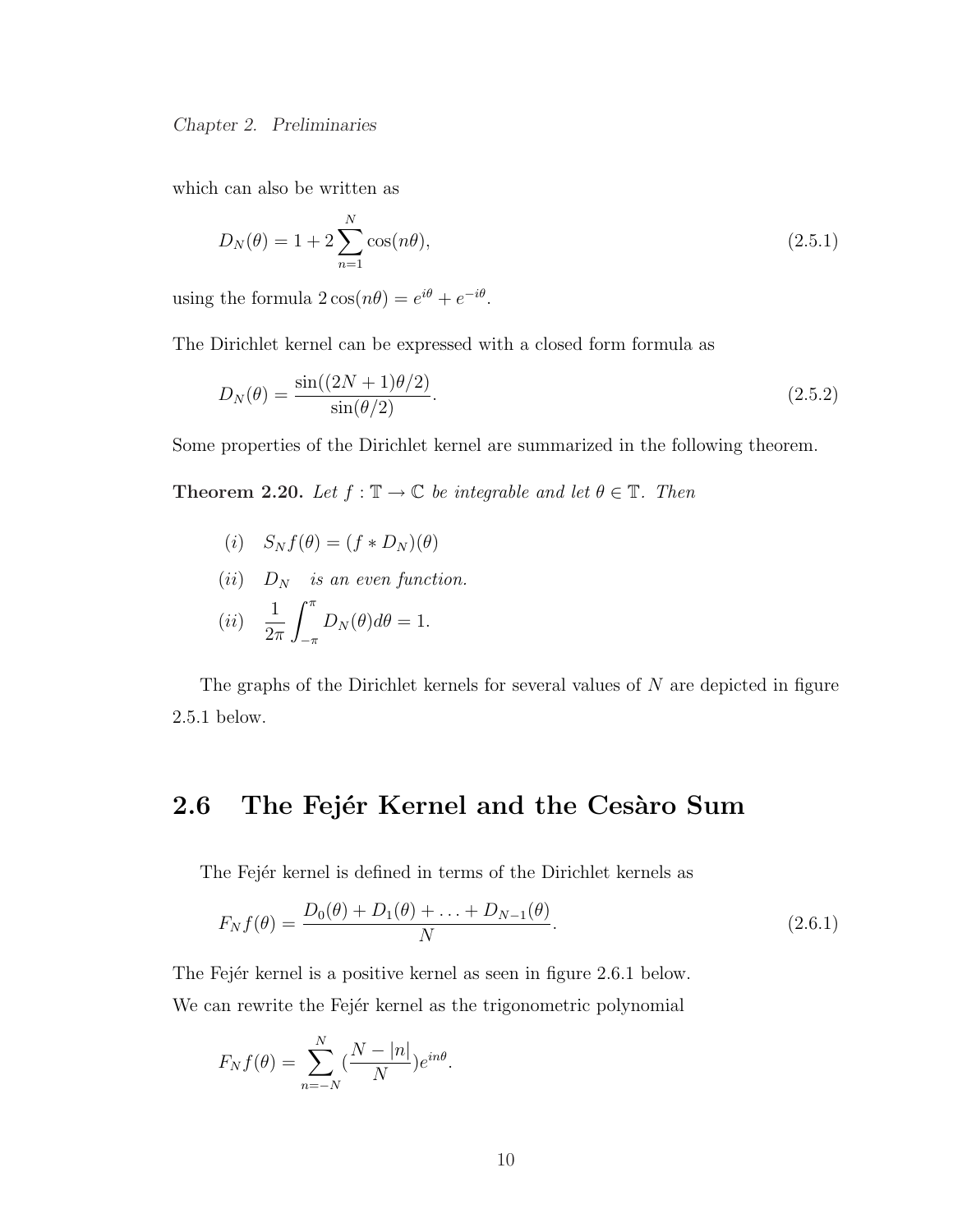

Figure 2.5.1: Graphs of the Dirichlet kernels

There is also the following closed form formula for the Fejer kernel

$$
F_N f(\theta) = \frac{1}{N} \frac{\sin^2(N\theta/2)}{\sin^2(\theta/2)}.
$$

The Cesàro sums, or Cesàro means, are defined by

$$
\sigma_N f(\theta) = \frac{S_0 f(\theta) + S_1 f(\theta) + \ldots + S_{N-1} f(\theta)}{N}.
$$

The Cesàro means can also be written as trigonometric polynomials by

$$
\sigma_N f(\theta) = \sum_{k=-N}^N \left(\frac{N-|k|}{N}\right) a_k e^{in\theta},
$$

where  $a_k$  is the kth Fourier coefficient of f. Now, Using  $S_N f(\theta) = (f * D_N)(\theta)$  we obtain

$$
\sigma_N f(\theta) = (f * F_N)(\theta).
$$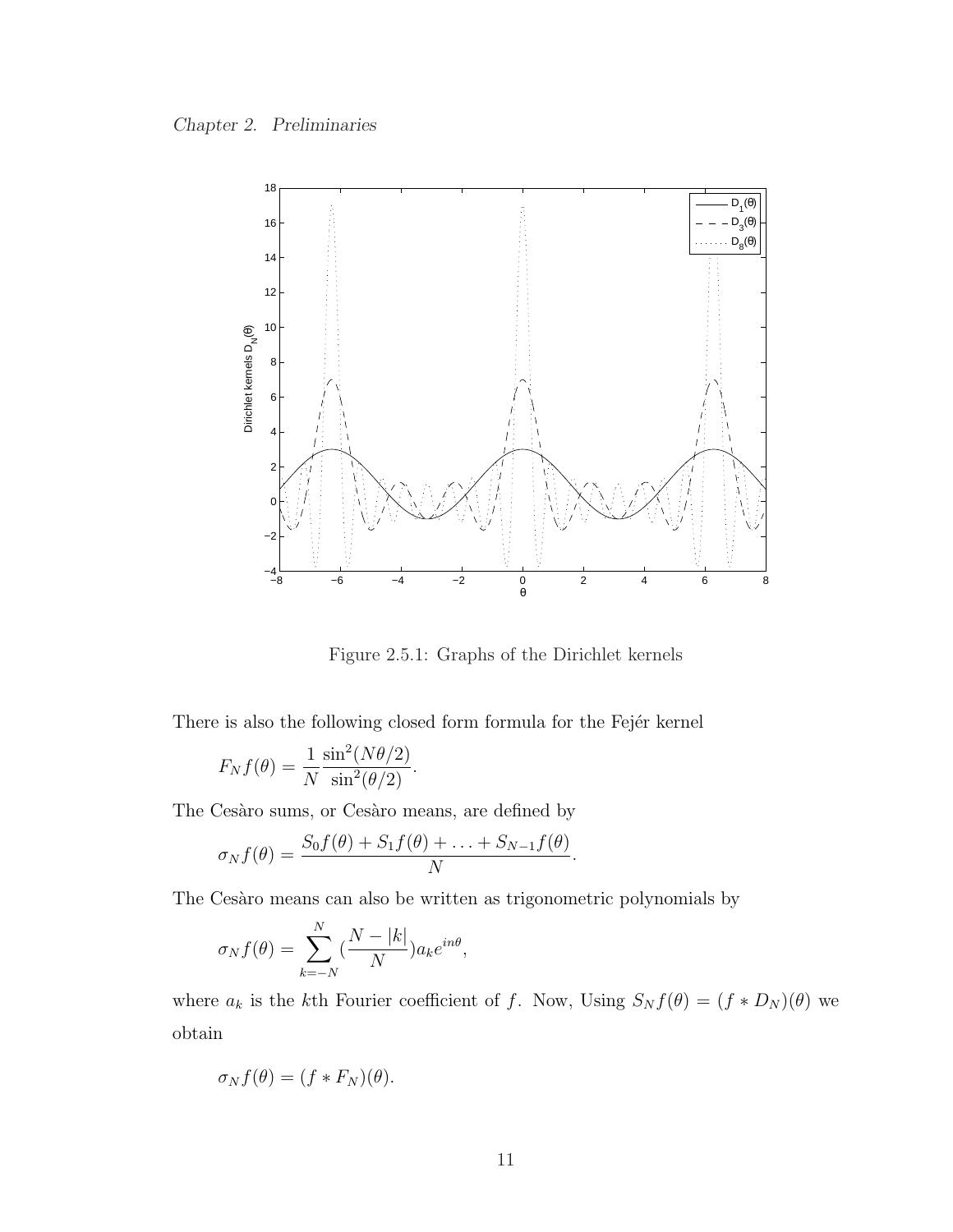Chapter 2. Preliminaries



Figure 2.6.1: Graphs of the Fejér kernels

### 2.7 The Abel Means and the Poisson Kernel

The Poisson kernel  $P_r(\theta)$  is defined by

$$
P_r(\theta) = \sum_{n = -\infty}^{\infty} r^{|n|} e^{in\theta} = \frac{1 - r^2}{1 - 2r \cos \theta + r^2}, \qquad r \in [0, 1)
$$

The rth Abel mean of the function  $f(\theta)$  with Fourier series  $\sum_{n=-\infty}^{\infty} a_n e^{in\theta}$  is defined by

$$
A_r f(\theta) = \sum_{n=-\infty}^{\infty} r^{|n|} a_n e^{in\theta}.
$$

Using convolution, the rth Abel mean can be written as

$$
A_r f(\theta) = (f * P_r)(\theta).
$$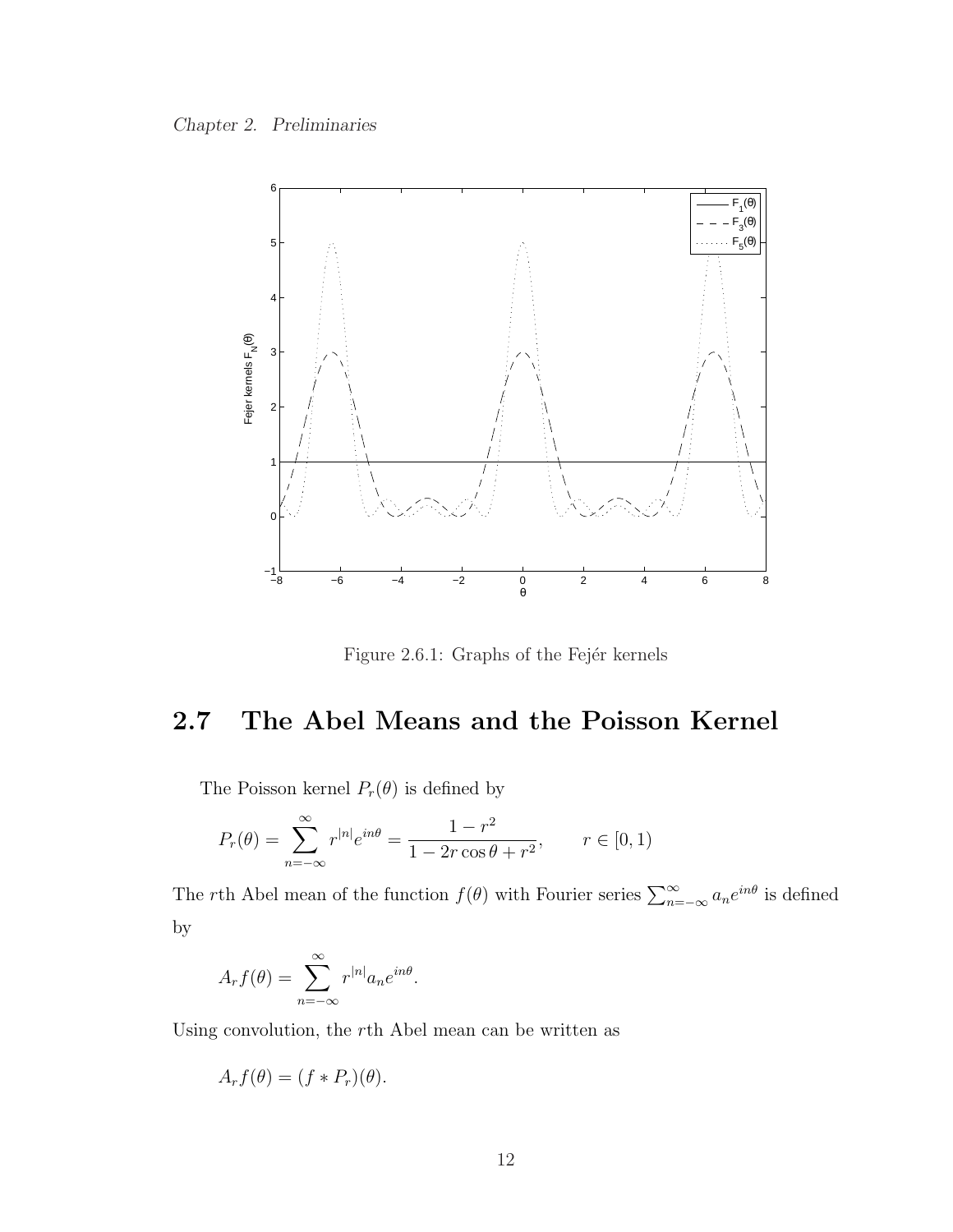



Figure 2.7.1: Graphs of the Poisson kernels

### 2.8 Good Kernels

**Definition 2.21.** Let  ${K_n(\theta)}_{n=1}^{\infty}$  be a sequence of functions such that  $K_n : \mathbb{T} \to \mathbb{R}$ . Then we call this sequence, a sequence, or family, of good kernels if the following properties are satisfied:

(i) For all  $n \in \mathbb{N}$ ,

$$
\frac{1}{2\pi} \int_{-\pi}^{\pi} K_n(\theta) d\theta = 1.
$$
\n(2.8.1)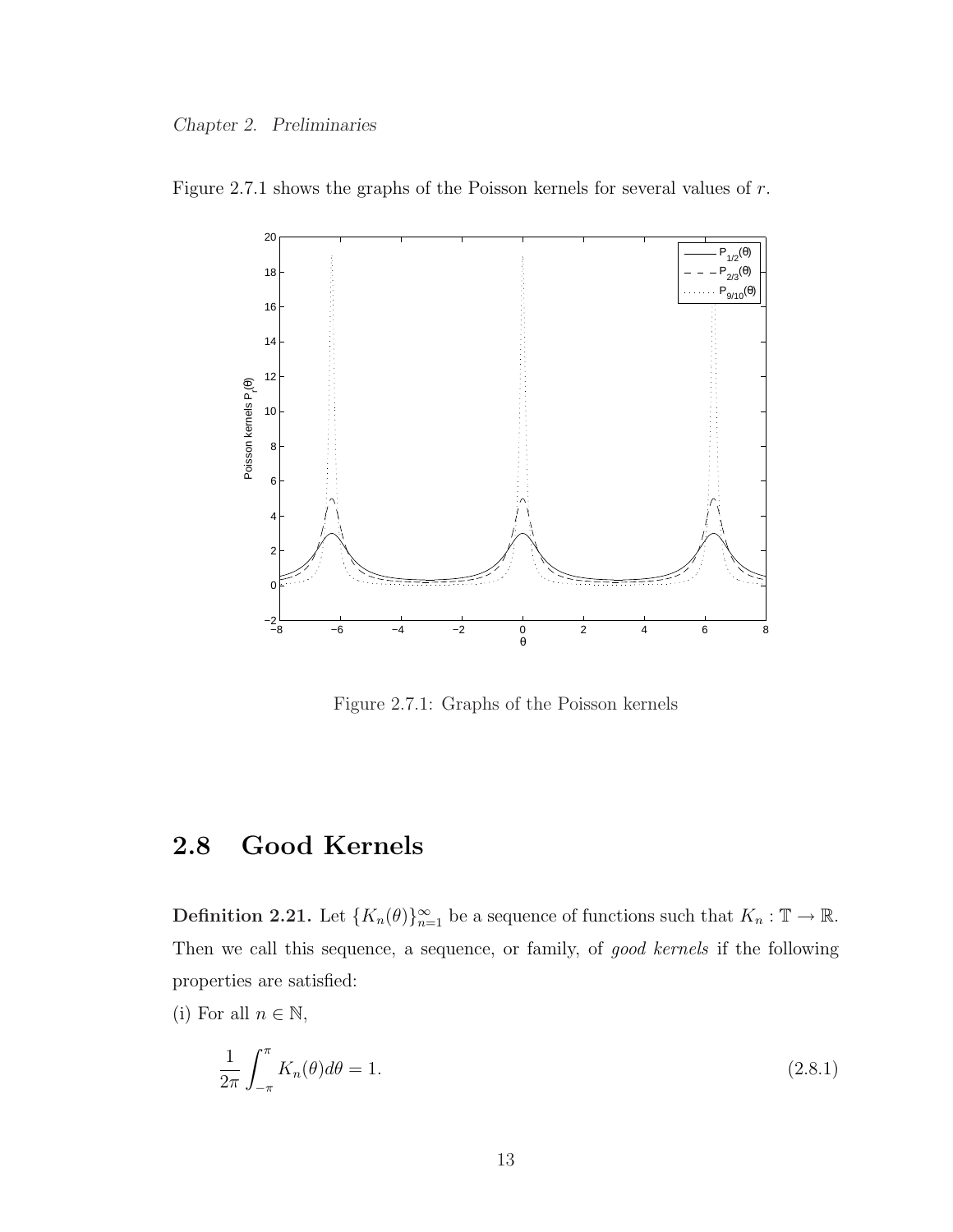(ii) There exists  $M > 0$  such that for all  $n \in \mathbb{N}$ ,

$$
\int_{-\pi}^{\pi} |K_n(\theta)| d\theta \le M. \tag{2.8.2}
$$

(iii) For every  $\delta > 0$ ,

$$
\int_{\delta \leq |\theta| \leq \pi} |K_n(\theta)| d\theta \to 0 \quad \text{as} \quad n \to \infty. \tag{2.8.3}
$$

The Dirichlet kernel  $D_n$  fails to satisfy the second property. In fact,

$$
\int_{-\pi}^{\pi} |D_n(\theta)| d\theta \ge c \log N, \quad c > 0.
$$

Thus,  $D_n$  is not a good kernel. On the other hand, the Fejer kernel  $F_n$  and the Poisson kernel  $P_r$  are good kernels.

A family of good kernels is also called an approximation to the identity due to the following theorem.

**Theorem 2.22.** If  $\{K_n\}_{n=1}^{\infty}$  is a family of good kernels,  $K_n : \mathbb{T} \to \mathbb{R}$ , and  $f : \mathbb{T} \to \mathbb{C}$ is integrable then

$$
\lim_{n \to \infty} (f * K_n)(\theta) = f(\theta)
$$

whenever f is continuous at  $\theta$ . Moreover, if f is continuous everywhere then  $f * K_n \to$ f uniformly.

As a consequence of Theorem 2.22 we have the following theorem of Fejer about the Cesàro summability of a function  $f$ .

**Theorem 2.23.** Let  $f : \mathbb{T} \to \mathbb{C}$  be an integrable function. Then,

$$
\lim_{N \to \infty} \sigma_N f(\theta) = f(\theta)
$$

at all points of continuity of f. Furthermore, the convergence is uniform if f is continuous on T.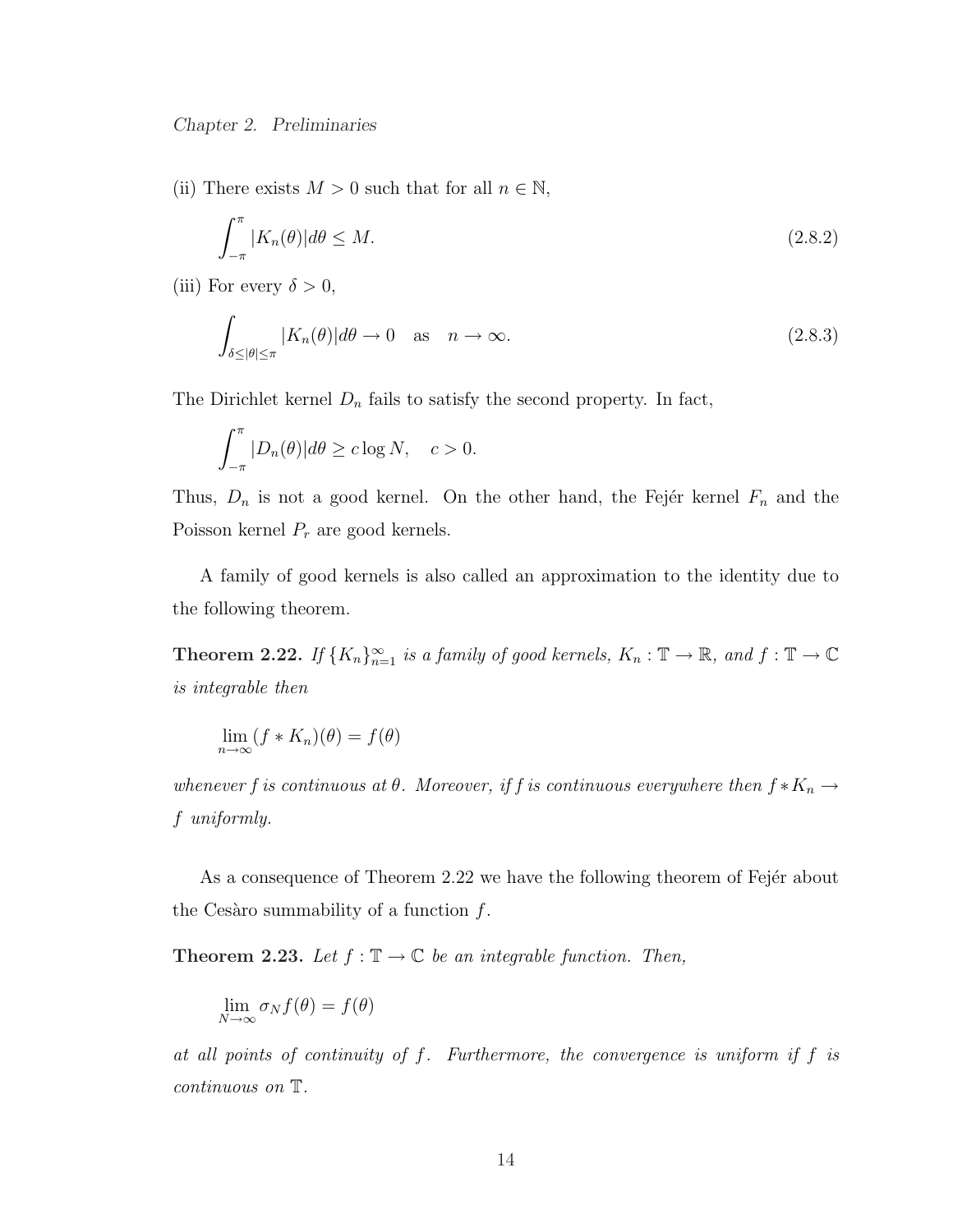A similar result holds if we replace the Cesaro means with the Abel means.

**Definition 2.24.** We call a family of good kernels  $\{K_n\}_{n=1}^{\infty}$  positive kernels if we replace the conditions (ii), and (iii) in Definition 2.21 by the following: (ii') For all  $n \in \mathbb{N}$ ,

$$
K_n(\theta) \ge 0. \tag{2.8.4}
$$

(iii') For every  $\delta > 0$ ,

$$
\max_{\delta \le |\theta| \le \pi} |K_n(\theta)| \to 0. \tag{2.8.5}
$$

As implied in the definition, positive kernels are good kernels since conditions (i) and (ii') imply condition (ii) and condition (iii') implies condition (iii). The Fejer kernel  $F_n$  and the Poisson kernel  $P_r$  are examples of positive kernels.

## 2.9 Retrieving a Discontinuous Function Using Cesàro Means

In this section we examine a function  $f$  with a jump discontinuity at 0, comparing the behavior of its partial Fourier sums with that of its partial Cesaro sums near the origin.

Define the step function f by

$$
f(\theta) = \begin{cases} -1, & -\pi < \theta < 0; \\ 1, & 0 \le \theta < \pi. \end{cases}
$$
 (2.9.1)

Figure 2.9.1 shows the behavior of  $S_N f(x)$  and  $\sigma_N f(x)$  on the interval [−1, 1]. Notice the oscillations of  $S_N f(x)$  near the discontinuity at  $x = 0$ . These oscillations,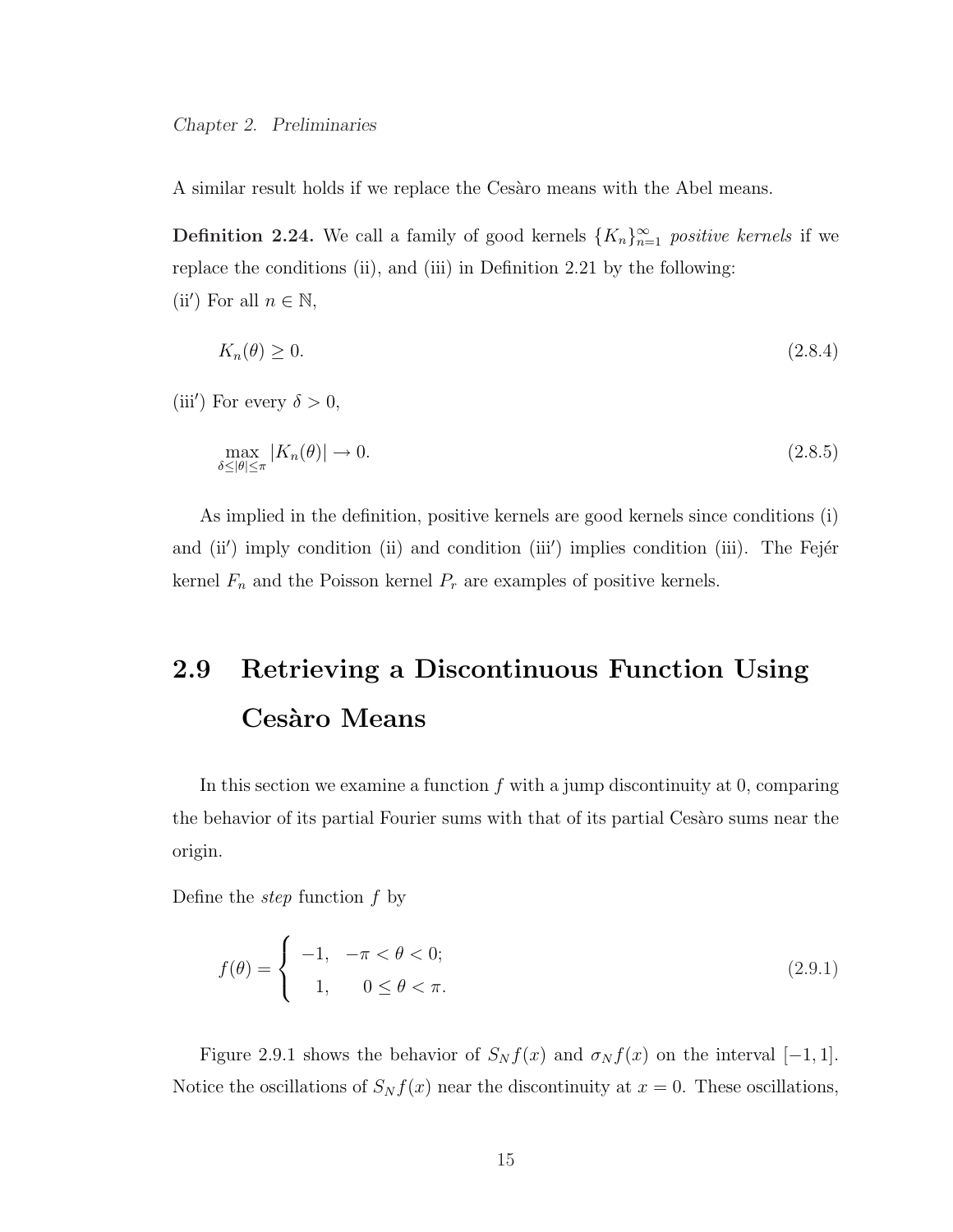Chapter 2. Preliminaries



Figure 2.9.1: Graphs of the step function and its 40th partial Fourier and Cesaro sums

which persist no matter how large  $N$  is, are the manifestation of the Gibbs phenomenon. We will see an analysis of this phenomenon in Chapter 2. Also, notice the absence of these oscillations near 0 on the graph of  $\sigma_N f(x)$ . In fact, near the origin we see that

$$
\min f(x) \le \sigma_N f(x) \le \max f(x).
$$

As we will see in Chapter 4, this is no mere coincidence.

Remark 2.25. We can see from figure 2.5.1 that

$$
\lim_{N \to \infty} S_N f(x) = \frac{f(0^+) + f(0^-)}{2} = 0,
$$
\n(2.9.2)

$$
\lim_{N \to \infty} \sigma_N f(x) = \frac{f(0^+) + f(0^-)}{2} = 0.
$$
\n(2.9.3)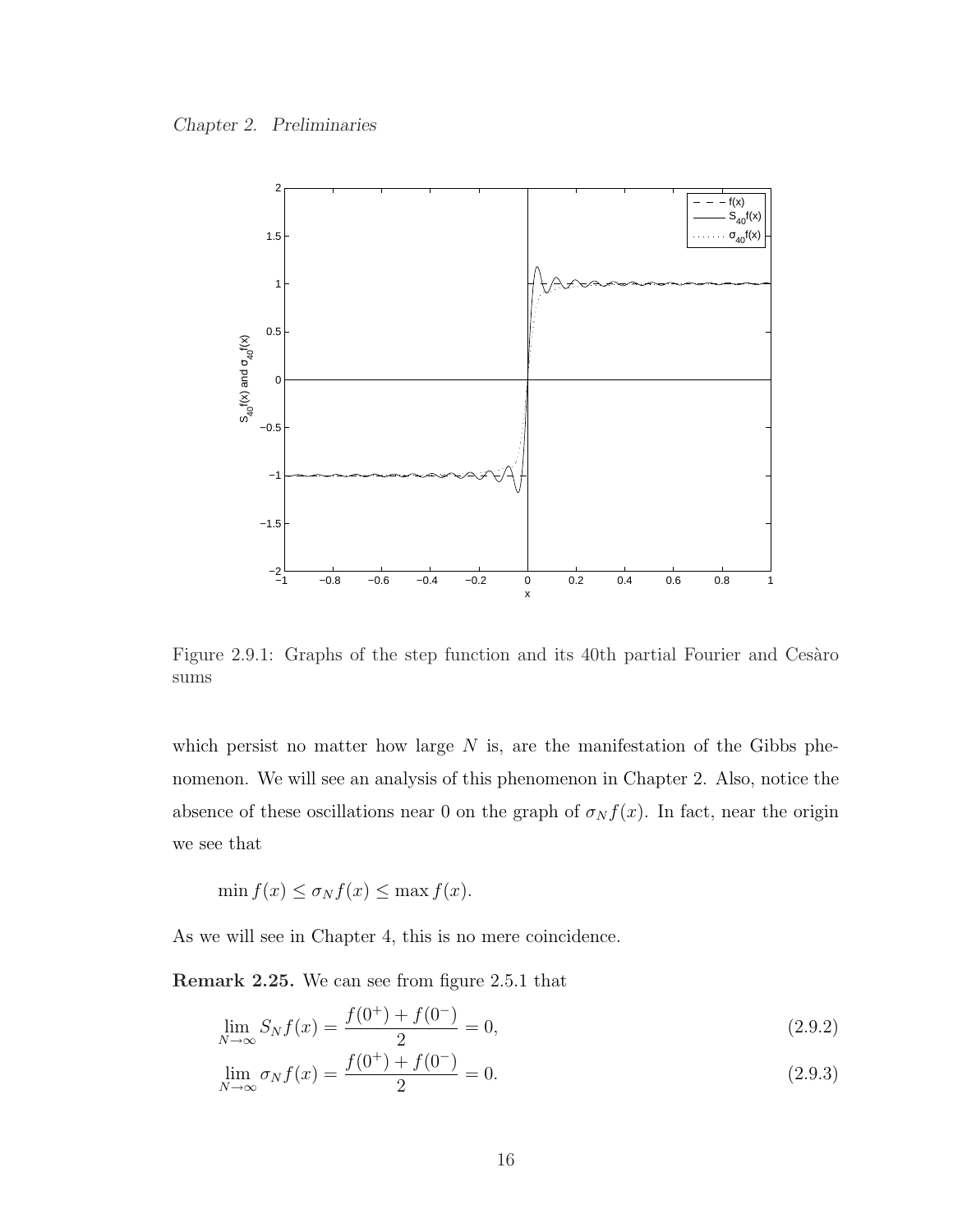The limit in (2.9.2) is a consequence of the following theorem of Dirichlet.

**Theorem 2.26.** Let  $f : \mathbb{T} \to \mathbb{C}$  be continuous except at finitely many points with a continuous bounded derivative. Then

$$
\lim_{N \to \infty} S_N f(\theta) = \frac{f(\theta^+) + f(\theta^-)}{2} \quad \text{for all } \theta \in \mathbb{T},
$$

where,

$$
f(\theta^+) = \lim_{\substack{h \to 0 \\ h>0}} f(\theta + h) \quad and \quad f(\theta^-) = \lim_{\substack{h \to 0 \\ h>0}} f(\theta - h).
$$

If f is continuous at  $\theta$  then  $S_N f(\theta) \to f(\theta)$  as  $N \to \infty$ .

The following theorem of Jordan shows that the same results follow if  $f$  is of bounded variation.

**Theorem 2.27.** Suppose  $f$  is a function on  $\mathbb T$  with bounded variation. Then

$$
\lim_{N \to \infty} S_N f(\theta) = \frac{f(\theta^+) + f(\theta^-)}{2} \quad \text{for all } \theta \in \mathbb{T},
$$

where  $f(\theta^+)$  and  $f(\theta^-)$  are as in Theorem 2.26. At all points of continuity  $S_N f(\theta) \to$  $f(\theta)$ , and on closed intervals of continuity the convergence is uniform.

Results similar to Theorem 2.26 hold for the Abel and Cesaro means of  $f$ , thus explaining (2.9.3).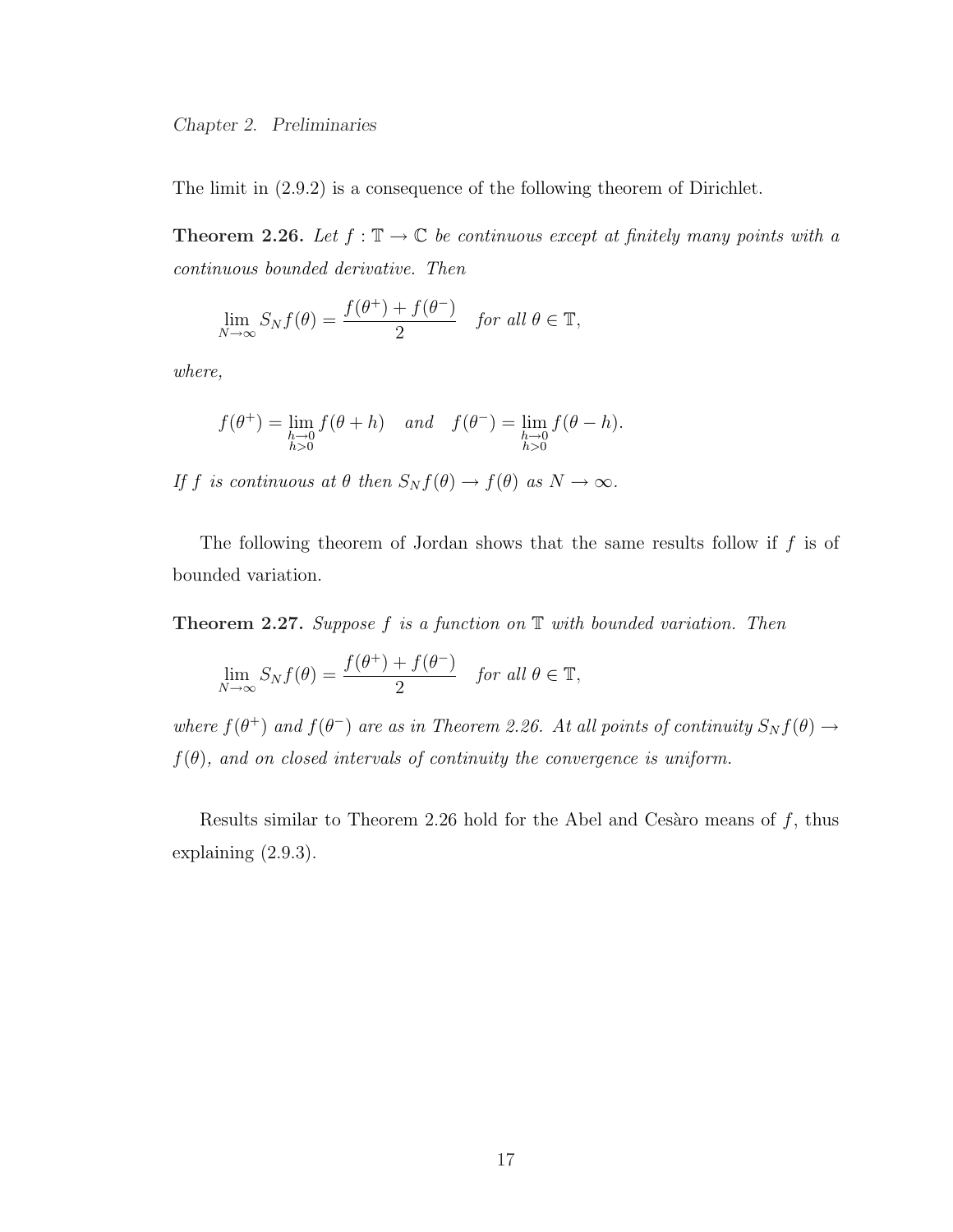### Chapter 3

# A Historical Account

In this chapter we give a brief historical background to the Gibbs phenomenon introducing the main contributors. We also do a careful analysis of the calculation of the overshoot/undershoot of the Fourier partial sums near a discontinuity for a particular function.

### 3.1 Wilbraham, Michelson, and Gibbs

In 1898 American scientists Albert Michelson and Samuel Stratton built a mechanical machine, called a harmonic analyzer that was capable of computing partial Fourier sums up to 80 terms. See figure 3.1.1.

In the same year they published a description of their machine together with some graphs produced by the harmonic analyzer [13]. One of their graphs was that of the partial Fourier sum of the function, known as the sawtooth function, given by

$$
f(x) = \frac{1}{2}x
$$
,  $-\pi < x < \pi$ ,  $f(x + 2\pi) = f(x)$ .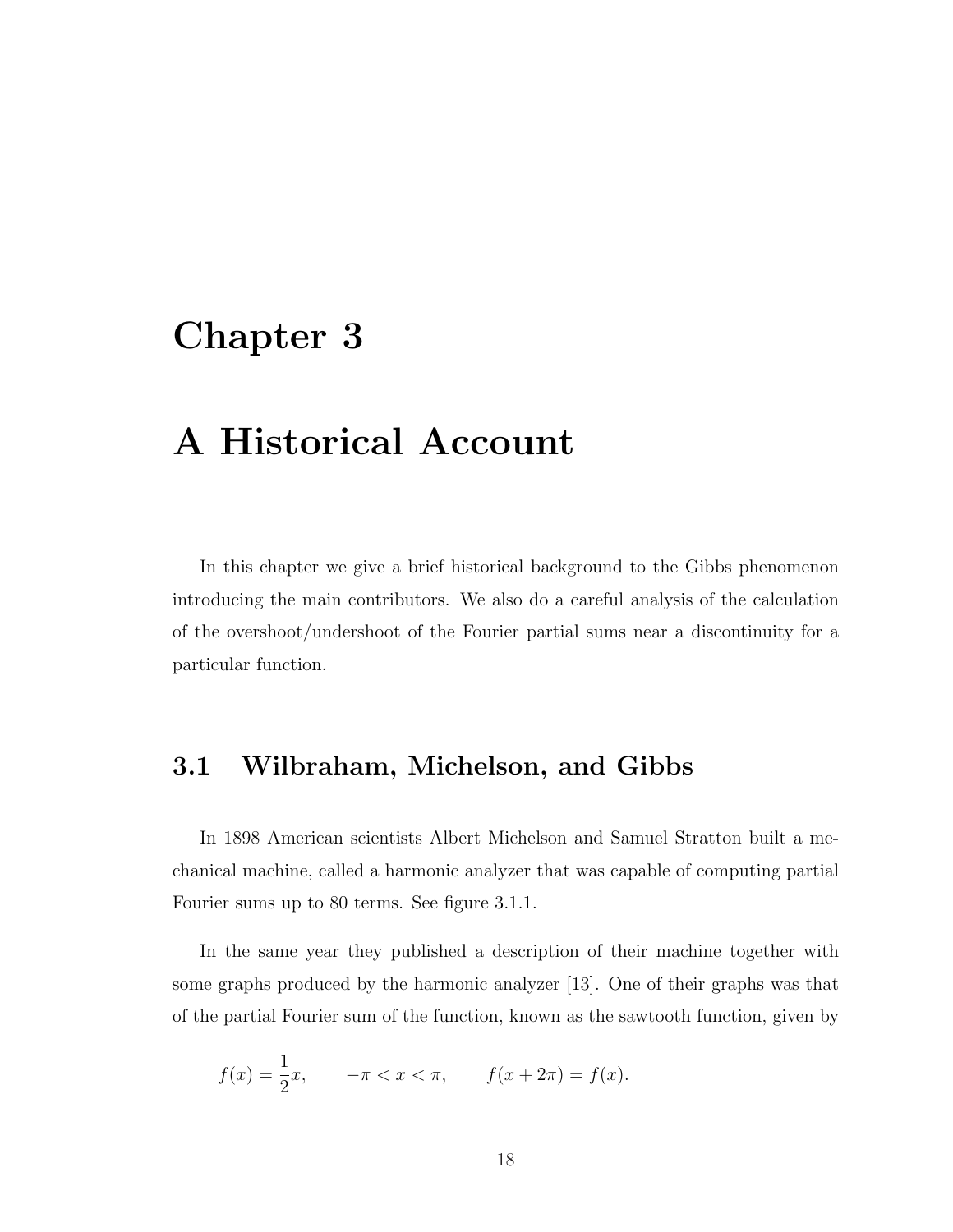

Figure 3.1.1: The harmonic analyzer built by Michelson and Stratton

Figures 3.1.2 and 3.1.3 show the graphs of this function and its partial Fourier sums.

Noticing the oscillations near the jump discontinuities, Michelson tried to fine tune his machine as he associated the appearance of these blips to mechanical defect. However, his efforts were fruitless and the oscillations persisted. Eventually, hand calculations confirmed the existence of them. Michelson's conclusion, which he asserted in a 1898 letter to Nature [12], was that the series

$$
\sin x + \frac{1}{2}\sin 2x + \dots + \frac{1}{n}\sin nx + \dots \tag{3.1.1}
$$

did not converge to  $y=\frac{1}{2}$  $\frac{1}{2}x$  on the interval  $-\pi < x < \pi$ , contrary to what he believed the textbooks were claiming. A. E. H. Love, a British mathematician, responded to Michelson's letter by pointing out Michelson's lack of knowledge on the concept of uniform convergence [10]. However, he did not address Michelson's problem of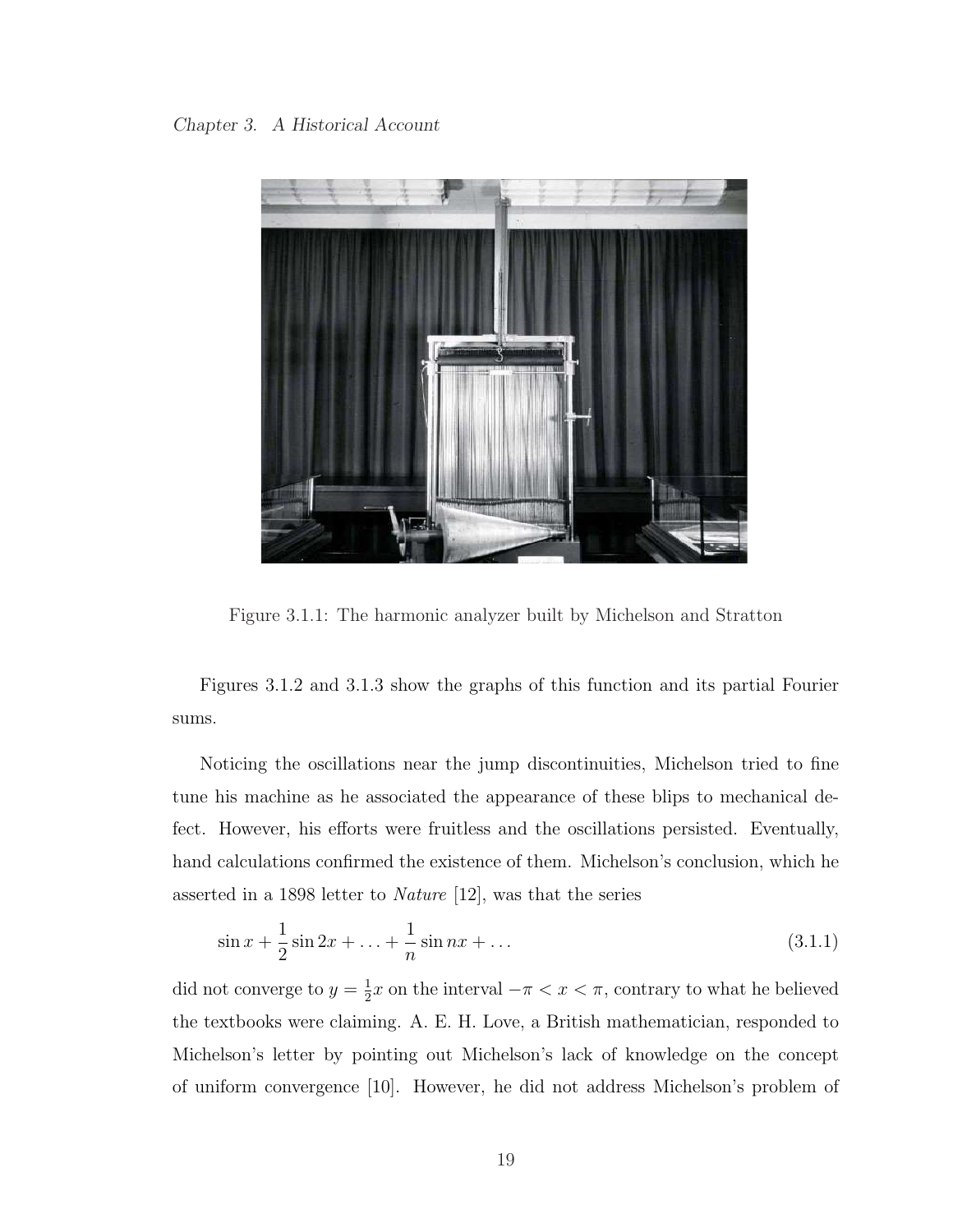

Figure 3.1.2: Graphs of the sawtooth function and its partial Fourier sums

retrieving a discontinuous function from its Fourier coefficients. He just suggested a book for reading to Michelson, and any other physicist troubled by nonuniform convergence [6]. Eventually, in two letters to Nature [4], [5] J. W. Gibbs explained that the limit of graphs is not necessarily the same as the graph of the limit. In other words, the series (3.1.1) converges pointwise to the function  $f(x) = \frac{1}{2}x$ , but this does not imply that the graphs of the partial sums  $S_N f(x)$  need to start looking like the graph of f as  $N \to \infty$  [9]. Furthermore, Gibbs gave the correct size of the overshoot and the undershoot of  $S_N f(x)$  near the point of discontinuity. However, Gibbs did not provide any proofs or calculations and it was not until 1906 when Maxime Bôcher gave a rigorous analysis of this phenomenon  $|1|$ . He also named this phenomenon after Gibbs as he believed Gibbs to be the first person noticing it. However, 50 years before Gibbs' letter appeared in Nature Henry Wilbraham,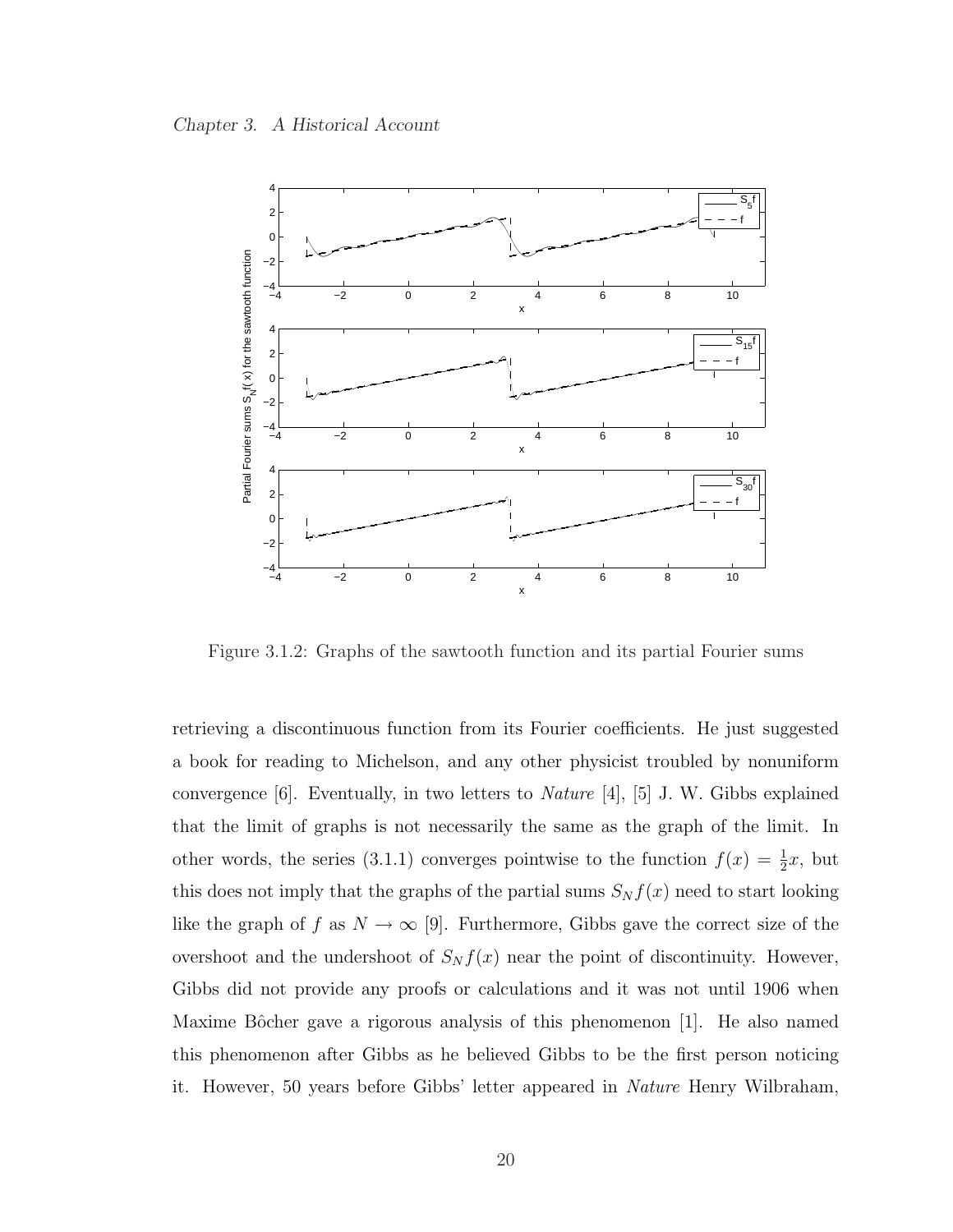Chapter 3. A Historical Account



Figure 3.1.3: Graphs of the sawtooth function and its 80th partial Fourier sum

an English mathematician, had observed this phenomenon, but his paper [21] went unnoticed by Gibbs and Bôcher. He did not get recognition for his work until 1925 [2]. Wilbraham's paper is in response to F. Newman's claim [14] that the values of the partial Fourier sums of the function

$$
f(x) = \begin{cases} \frac{\pi}{4} & \text{if } |x| < \frac{\pi}{2}, \\ -\frac{\pi}{4} & \text{if } \frac{\pi}{2} < |x| < \pi, \end{cases}
$$

depicted in figure 3.1.4, are "contained between the limits  $\pm \frac{1}{4}$  $\frac{1}{4}\pi$ ".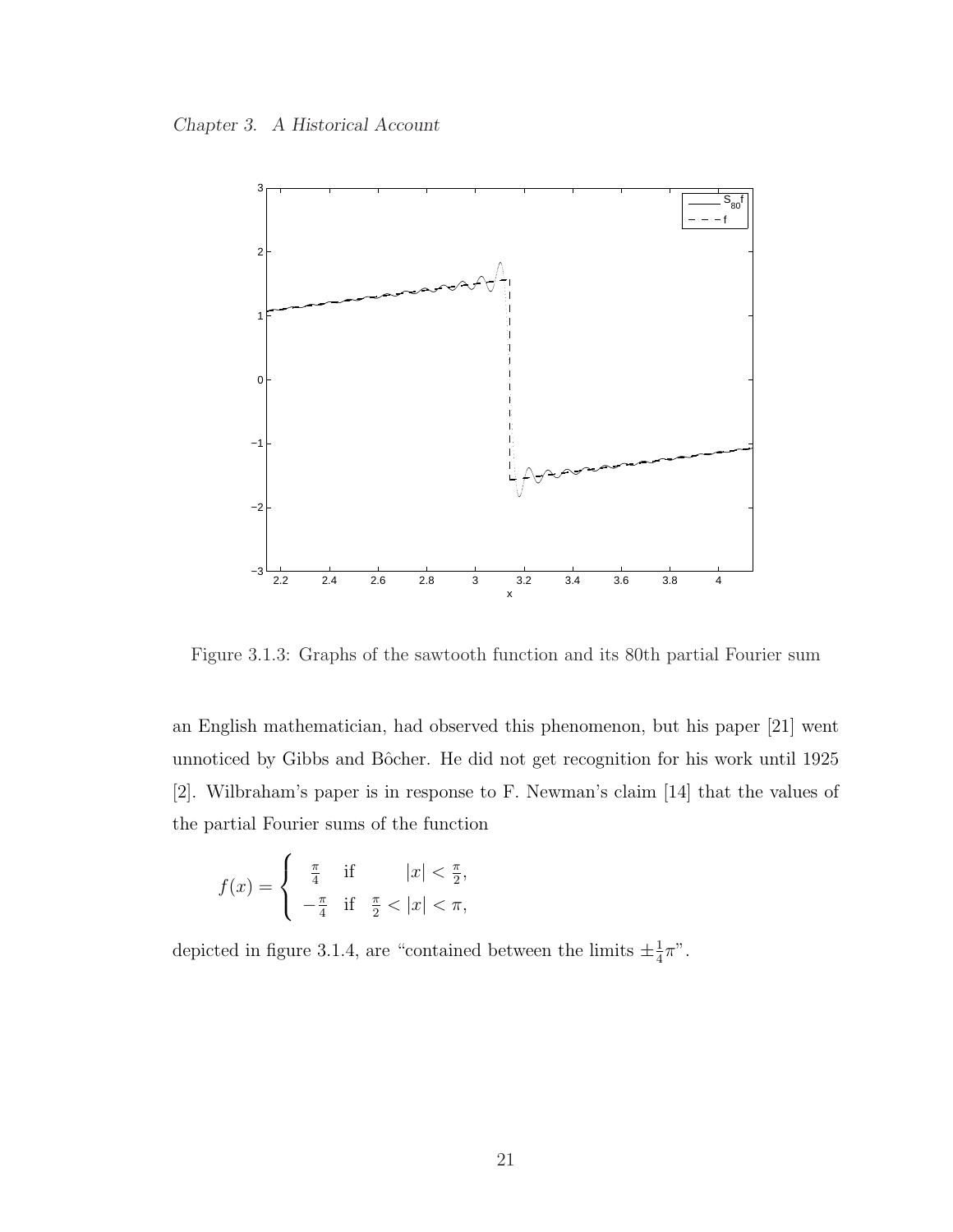Chapter 3. A Historical Account



Figure 3.1.4: Graph of the square wave function

# 3.2 A Careful Analysis of the Square Wave Function

Here we do an analysis similar to that of Wilbraham's for a variation of the square wave function<sup>[7]</sup>. Let us first define the Gibbs phenomenon in a more precise way.

**Definition 3.1.** Suppose a function  $f(x)$  has a jump discontinuity at  $x = a$ , i.e,  $f(a^+) = \lim_{x \to a^+} f(x) < \infty$ ,  $f(a^-) = \lim_{x \to a^-} f(x) < \infty$ , and  $f(a^+) \neq f(a^-)$ . We say that the Fourier partial sum approximation of  $f$  exhibits the Gibbs phenomenon at the right hand side of  $x = a$  if there is sequence  $x_n > a$  converging to a such that  $\lim_{n\to\infty} S_n f(x_n) > f(a^+)$  if  $f(a^+) > f(a^-)$ , or  $\lim_{n\to\infty} S_n f(x_n) < f(a^+)$  if  $f(a^{+}) < f(a^{-})$ . Similarly, we say that the Fourier partial sum approximation of f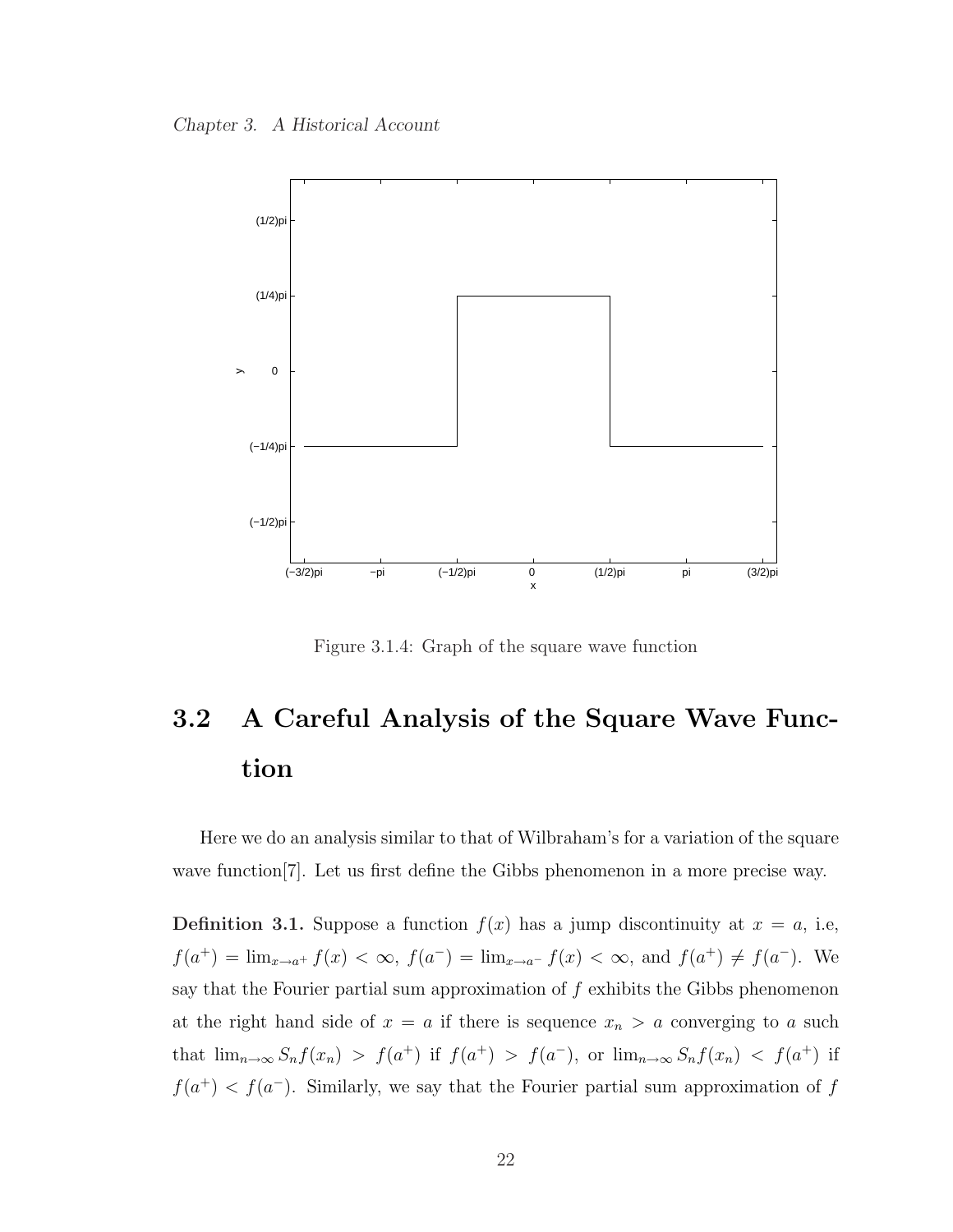exhibits the Gibbs phenomenon at the left hand side of  $x = a$  if there is sequence  $x_n < a$  converging to a such that  $\lim_{n\to\infty} S_n f(x_n) < f(a^-)$  if  $f(a^+) > f(a^-)$ , or  $\lim_{n \to \infty} S_n f(x_n) > f(a^-)$  if  $f(a^+) < f(a^-)$ .

As we see from this definition, it is not the mere existence of the overshoot/undershoot of the partial Fourier sums that constitutes the Gibbs phenomenon, but rather the persistence of this overshoot/undershoot, i.e the lack of improvement in the approximations  $S_n f(x_n)$ .

Recall that the step function  $f$  is defined by

$$
f(x) = \begin{cases} -1, & -\pi < x < 0; \\ 1, & 0 \le x < \pi. \end{cases}
$$
 (3.2.1)

Then the *n*th Fourier coefficient of  $f$  can be calculated as follows:

$$
\hat{f}(n) = \frac{1}{2\pi} \int_{-\pi}^{\pi} f(x)e^{-inx}dx \n= \frac{1}{2\pi} \int_{-\pi}^{0} f(x)e^{-inx}dx + \frac{1}{2\pi} \int_{0}^{\pi} f(x)e^{-inx}dx \n= -\frac{1}{2\pi} \int_{-\pi}^{0} e^{-inx}dx + \frac{1}{2\pi} \int_{0}^{\pi} e^{-inx}dx \n= -\frac{1}{2\pi} \frac{e^{-inx}}{-in} \Big|_{-\pi}^{0} + \frac{1}{2\pi} \frac{e^{-inx}}{-in} \Big|_{0}^{\pi} \n= -\frac{1}{2\pi} \left( \frac{1}{-in} - \frac{e^{n\pi i}}{-in} \right) + \frac{1}{2\pi} \left( \frac{e^{-n\pi i}}{-in} - \frac{1}{-in} \right) \n= \frac{1}{2\pi} \left( \frac{1 - (-1)^n}{in} \right) + \frac{1}{2\pi} \left( \frac{1 - (-1)^n}{in} \right) \n= \frac{1}{n\pi i} (1 - (-1)^n) \n= \begin{cases} \frac{2}{n\pi i} & \text{if } n \text{ odd,} \\ 0 & \text{otherwise.} \end{cases}
$$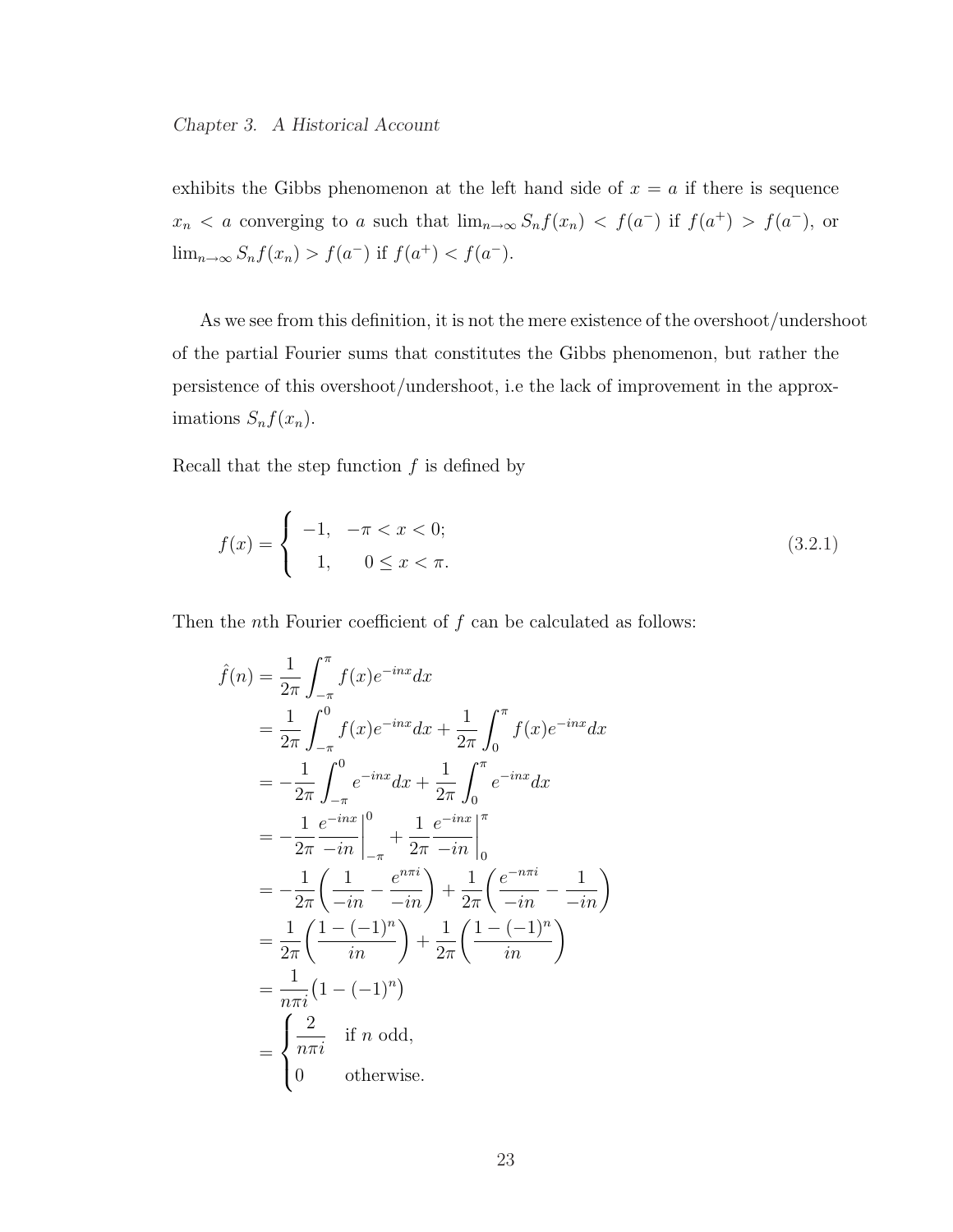So, the Fourier series of  $f$  is:

$$
\sum_{n \text{ odd}} \hat{f}(n)e^{inx} = \frac{2}{\pi} \sum_{n \text{ odd}} \frac{e^{inx}}{in}
$$
  
=  $\frac{2}{\pi} \sum_{n \text{ odd}} \frac{\cos(nx) + i \sin(nx)}{in}$   
=  $\frac{2}{\pi} \sum_{n \text{ odd}} \frac{\sin(nx) - i \cos(nx)}{n}$   
=  $\frac{2}{\pi} \sum_{\substack{n=1 \ n \text{ odd}}}^{\infty} \frac{\sin(nx) - i \cos(nx)}{n} + \frac{\sin(-nx) - i \cos(-nx)}{-n}$   
=  $\frac{4}{\pi} \sum_{\substack{n=1 \ n \text{ odd}}}^{\infty} \frac{\sin(nx)}{n}$   
=  $\frac{4}{\pi} \sum_{n=1}^{\infty} \frac{\sin((2n-1)x)}{2n-1}.$ 

So the  $(2N-1)$ <sup>th</sup> partial Fourier sum of f is given by

$$
S_{2N-1}f(x) = \frac{4}{\pi} \sum_{n=1}^{N} \frac{\sin((2n-1)x)}{2n-1}.
$$
\n(3.2.2)

We can rewrite expression (3.2.2), using the fact that

$$
\int_0^x \cos((2n-1)t)dt = \frac{\sin((2n-1)x)}{2n-1}
$$

as follows

$$
S_{2N-1}f(x) = \frac{4}{\pi} \sum_{n=1}^{N} \int_{0}^{x} \cos((2n-1)t)dt
$$
  
=  $\frac{4}{\pi} \int_{0}^{x} \left(\sum_{n=1}^{N} \cos((2n-1)t)\right)dt.$  (3.2.3)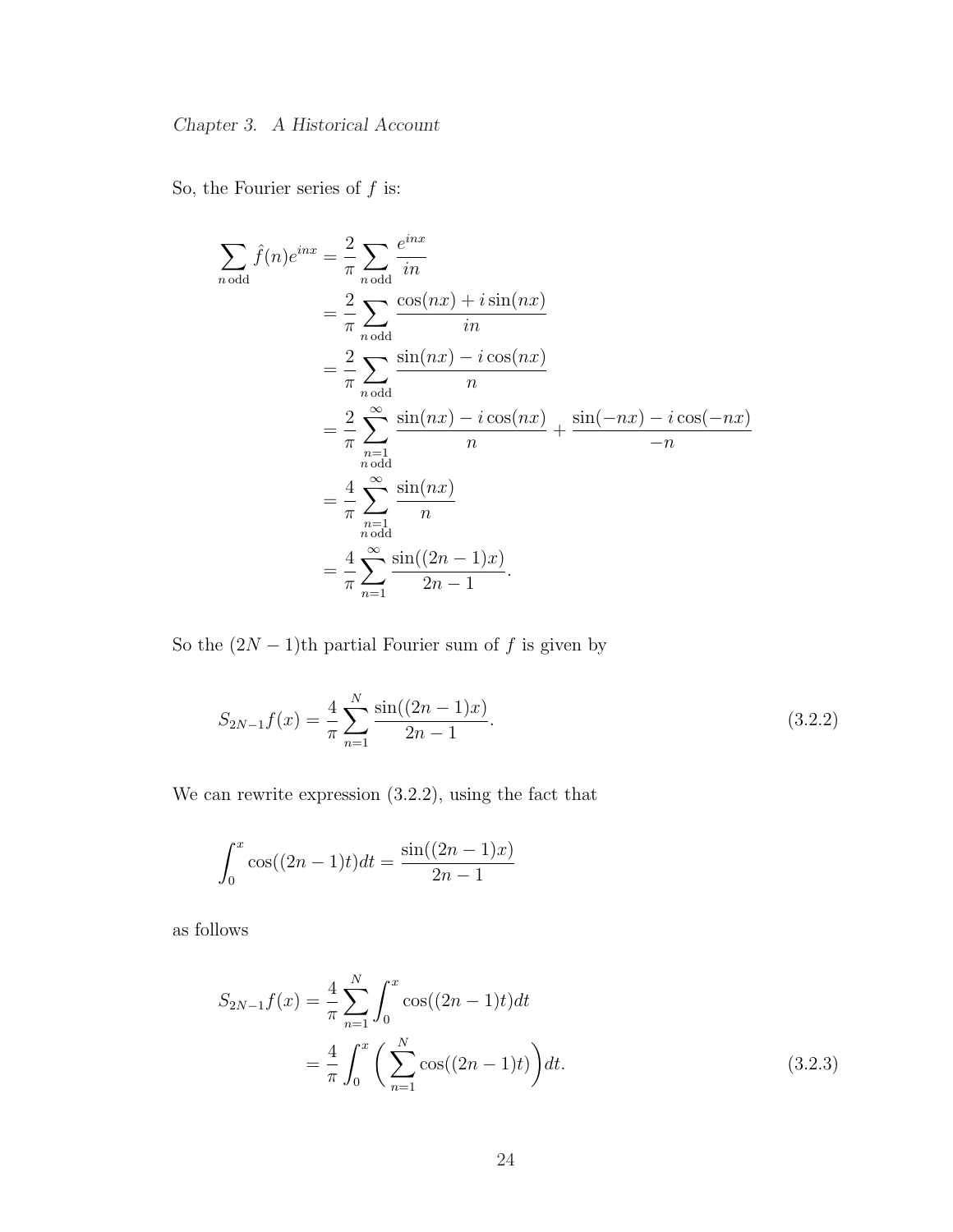Now, using the trigonometric identity  $\sin u \cos v = \frac{1}{2}$  $\frac{1}{2}[\sin(u+v) + \sin(u-v)]$  we have:

$$
2\sin t \sum_{n=1}^{N} \cos((2n-1)t) = \sum_{n=1}^{N} 2\sin t \cos((2n-1)t)
$$
  
= 
$$
\sum_{n=1}^{N} (\sin(t + (2n-1)t) + \sin(t - (2n-1)t))
$$
  
= 
$$
\sum_{n=1}^{N} (\sin(2nt) + \sin((2-2n)t))
$$
  
= 
$$
\sum_{n=1}^{N} (\sin(2nt) - \sin((2n-2)t))
$$
  
= 
$$
(\sin(2t) - \sin(0)) + (\sin(4t) - \sin(2t)) + ...
$$
  
+ 
$$
(\sin(2Nt) - \sin((2N-2)t))
$$
  
= 
$$
\sin(2Nt).
$$

Therefore,

$$
\sum_{n=1}^{N} \cos((2n-1)t) = \frac{\sin(2Nt)}{2\sin t}.
$$

Plugging this into (3.2.3) we obtain:

$$
S_{2N-1}f(x) = \frac{4}{\pi} \int_0^x \frac{\sin(2Nt)}{2\sin t} dt
$$
  
=  $\frac{2}{\pi} \int_0^x \frac{\sin(2Nt)}{\sin t} dt$ . (3.2.4)

Now, we find the first extremum of this function to the right of  $x = 0$ .

$$
\frac{d}{dx}S_{2N-1}f(x) = \frac{2}{\pi} \frac{\sin((2Nx)}{\sin x} = 0.
$$

Therefore,

$$
\sin(2Nx) = 0 \quad \Rightarrow \quad x = \frac{k\pi}{2N}, \ k \in \mathbb{Z}.
$$

For  $k = 1, x =$ π 2N , and  $d^2$  $\frac{d}{dx^2}S_{2N-1}f$  $\sqrt{\pi}$  $2N$ ´ = − 2N  $\overline{\sin(\frac{\pi}{2N})}$  $< 0.$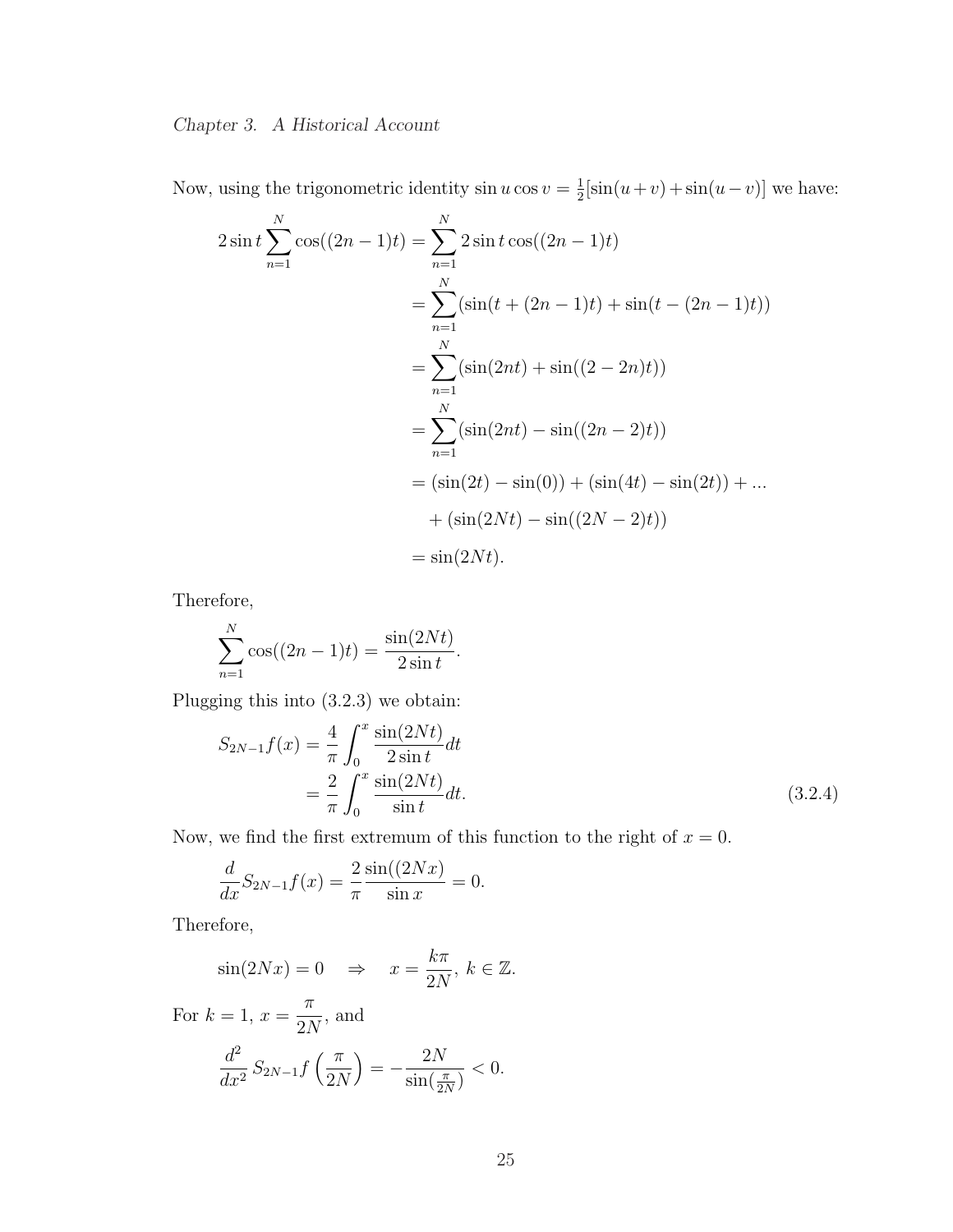So,  $S_{2N-1}f(x)$  has its first maximum to the right of  $x = 0$  at  $x =$ π  $2N$ and

$$
S_{2N-1}f\left(\frac{\pi}{2N}\right) = \frac{2}{\pi} \int_0^{\frac{\pi}{2N}} \frac{\sin(2Nt)}{\sin t} dt.
$$

For N large,  $0 < t <$ π 2N is small, hence sin  $t \sim t$ , therefore we obtain:

$$
S_{2N-1}f\left(\frac{\pi}{2N}\right) \sim \frac{2}{\pi} \int_0^{\frac{\pi}{2N}} \frac{\sin(2Nt)}{t} dt
$$
  
= 
$$
\frac{2}{\pi} \int_0^{\pi} \frac{\sin(u)}{u} du = \frac{2}{\pi} \text{Si}(\pi),
$$

where  $\operatorname{Si}(\pi) = \frac{\pi}{2}$ 2 (1.17898). This value can be found using the Taylor expansion of  $\sin x$  as follows:

We can write  $\sin x$  as

$$
\sin x = x - \frac{x^3}{3!} + \frac{x^5}{5!} - \frac{x^7}{7!} + \dots
$$

Then

$$
\frac{\sin x}{x} = 1 - \frac{x^2}{3!} + \frac{x^4}{5!} - \frac{x^6}{7!} + \dots
$$

Therefore

$$
\frac{2}{\pi} \int_0^\pi \frac{\sin x}{x} dx = \frac{2}{\pi} \int_0^\pi \left( 1 - \frac{x^2}{3!} + \frac{x^4}{5!} - \frac{x^6}{7!} \right) + \dots
$$

$$
= \frac{2}{\pi} \left( \pi - \frac{\pi^3}{18} + \frac{\pi^5}{600} - \frac{\pi^7}{35280} \right) + \dots
$$

$$
= 2 - \frac{\pi^2}{9} + \frac{\pi^4}{300} - \frac{\pi^6}{17640} + \dots
$$

$$
= 2 - 1.11 + 0.33 - 0.04 + \dots
$$

$$
\approx 1.18 \tag{3.2.5}
$$

Thus

$$
S_{2N-1}f\left(\frac{\pi}{2N}\right) \sim \frac{2\pi}{\pi} \frac{\pi}{2}(1.17898) = 1.17898.
$$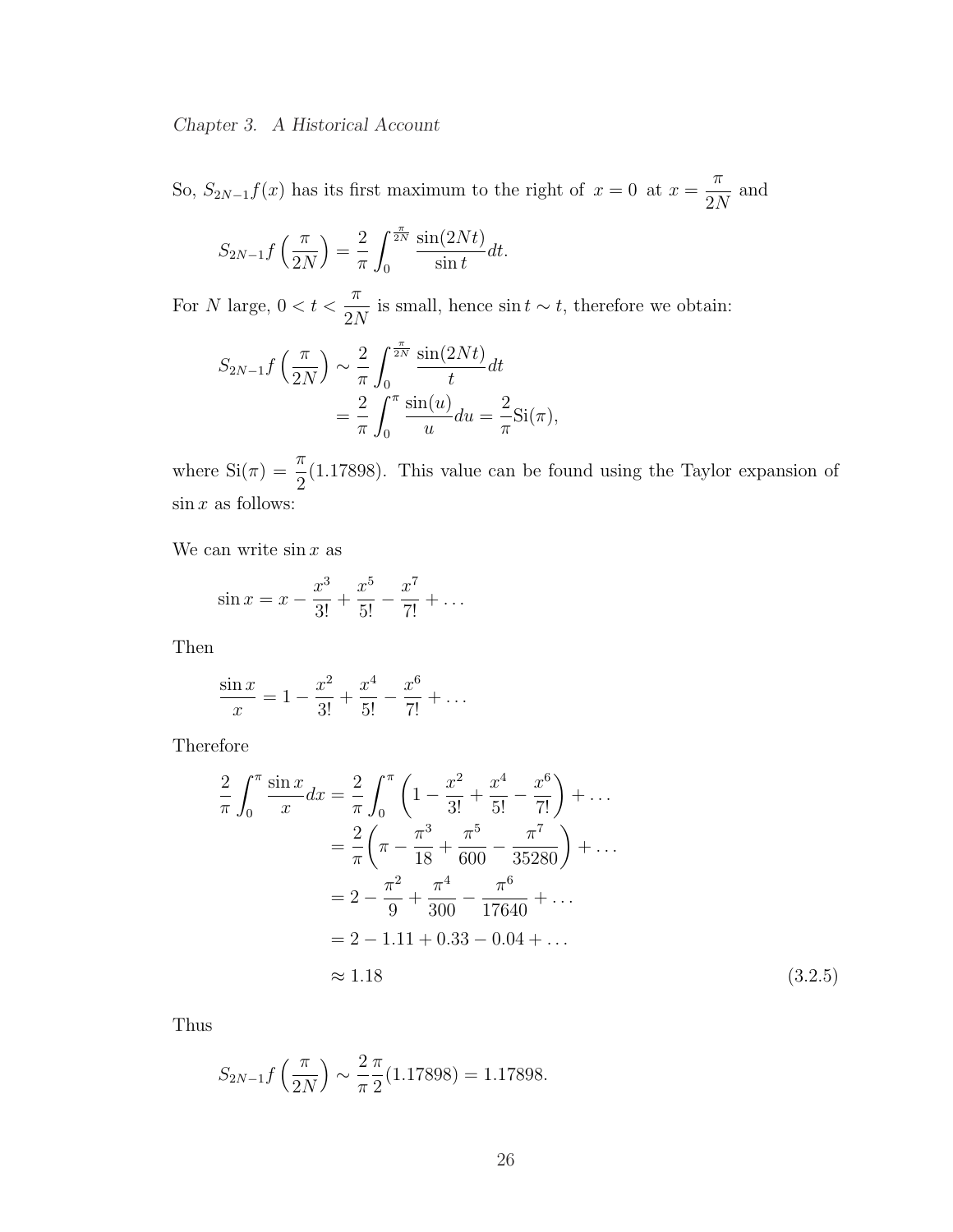The magnitude of the jump at  $x = 0$  is  $|f(0^+) - f(0^-)| = 2$ . The overshoot at  $x =$ π 2N , for N large, is 0.17898 which is approximately  $9\%$  of the magnitude of the jump.

Because of Wilbraham's contributions, which predate those of Gibbs', some authors prefer to use the term Gibbs-Wilbraham phenomenon [2].

In the next chapter, we will see that the Gibbs phenomenon occurs not just for the step function but for a class of functions with jump discontinuities at general points.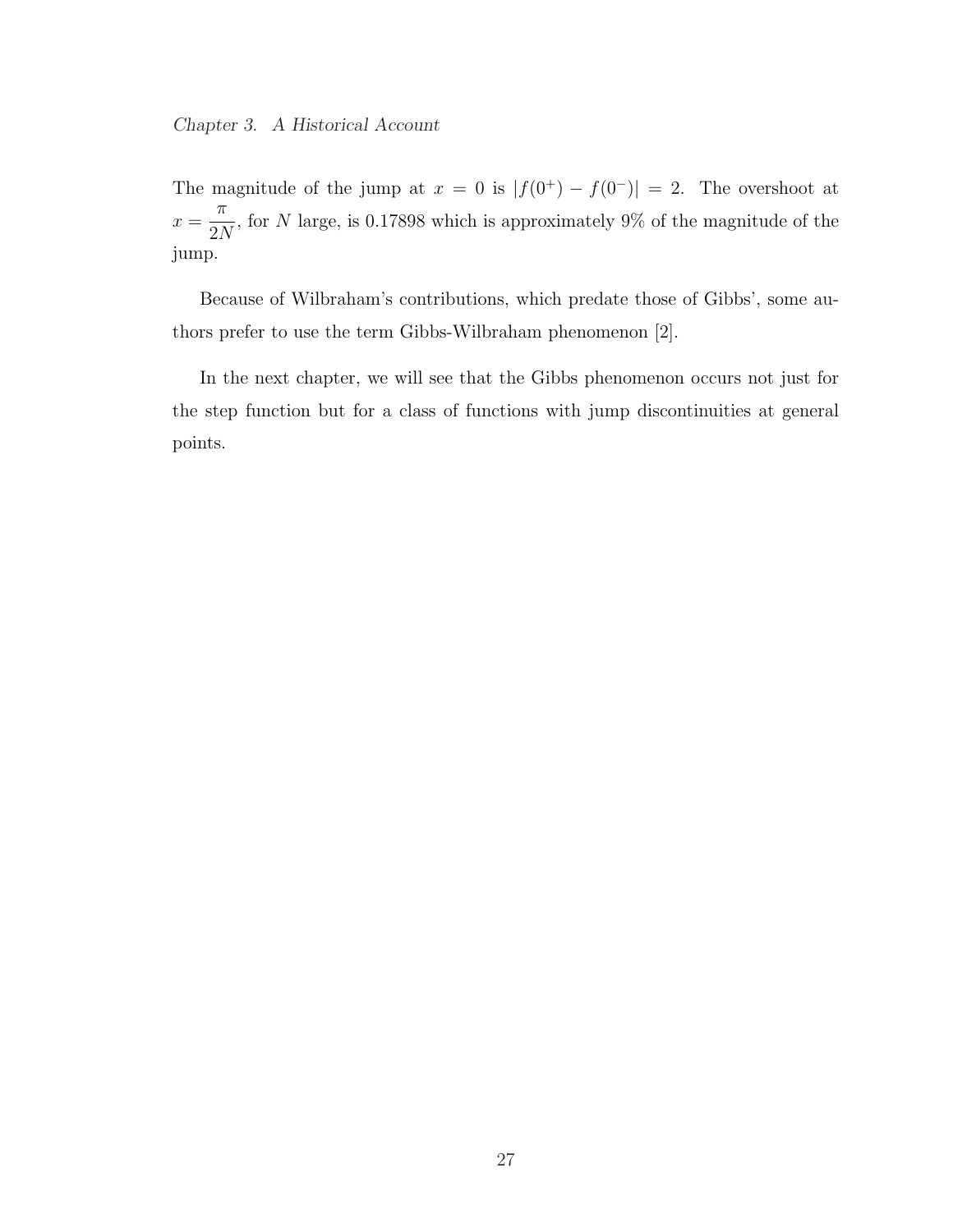### Chapter 4

# The Gibbs Phenomenon in Fourier Series

In this chapter we show the existence of the Gibbs phenomenon at  $x = 0$  for another simple function [20]. Then we generalize this result for a certain class of functions with jump discontinuities at the origin [19], [20]. We then illustrate the case of a jump discontinuity at a general point. In the last section, we discuss some summation methods used in removing the Gibbs effect [20], [22].

# 4.1 A Simple Function with a Jump Discontinuity at 0

Consider the ramp function

$$
f(x) = \frac{\pi}{2} \text{sgn}(x) - \frac{x}{2}, \qquad -\pi < x < \pi,\tag{4.1.1}
$$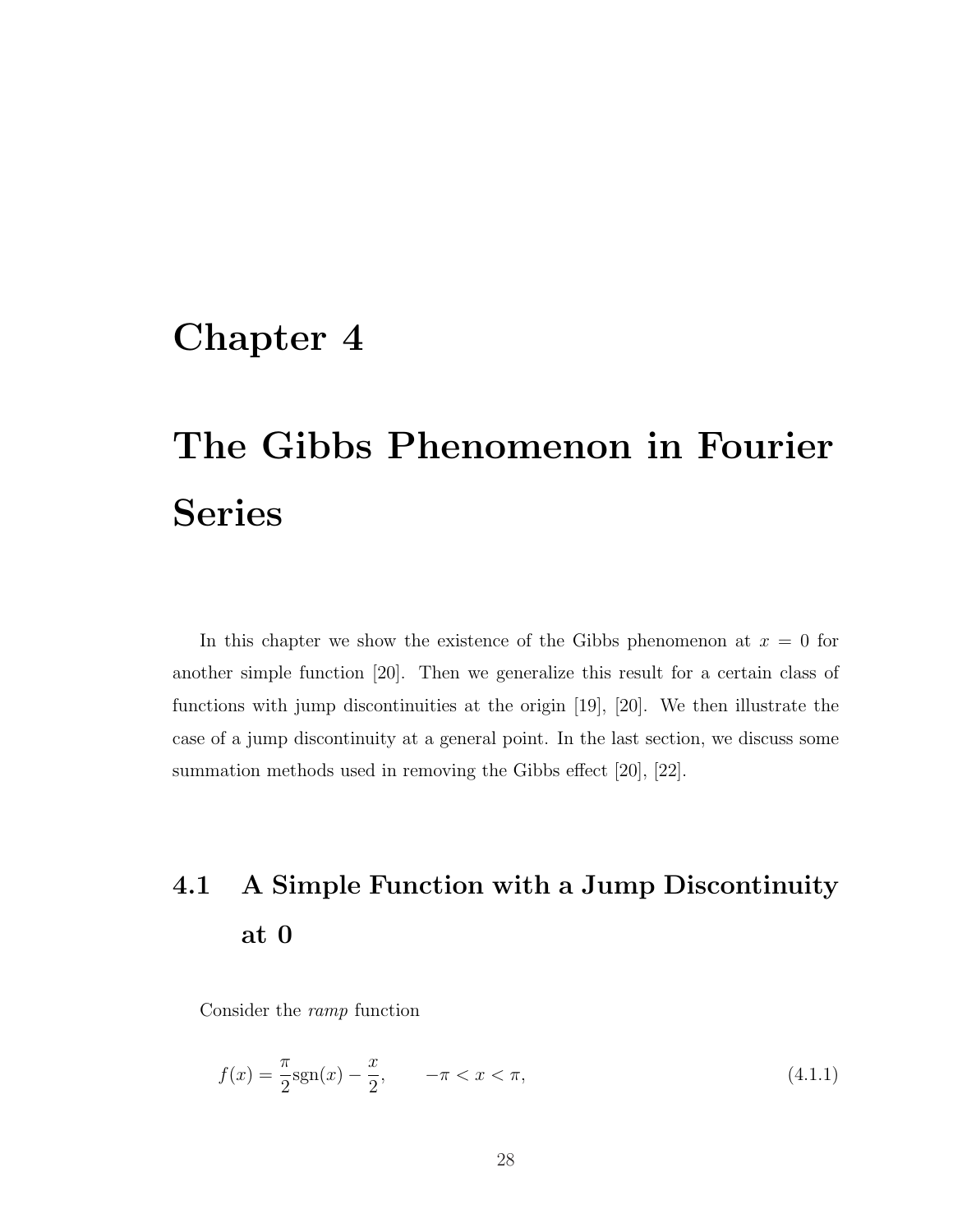Chapter 4. The Gibbs Phenomenon in Fourier Series

where

$$
sgn(x) = \begin{cases} -1 & \text{if } x < 0; \\ 1 & \text{if } 0 \le x. \end{cases}
$$

As seen in the figure 4.1.1, f has a jump discontinuity at  $x = 0$ . We will examine



Figure 4.1.1: Graph of the ramp function

 $S_N f(x)$  when  $x \to 0^+$ . First, we calculate the *n*th Fourier coefficient of f for  $n \neq 0$ as follows

$$
\hat{f}(n) = \frac{1}{2\pi} \int_{-\pi}^{\pi} f(x)e^{-inx} dx.
$$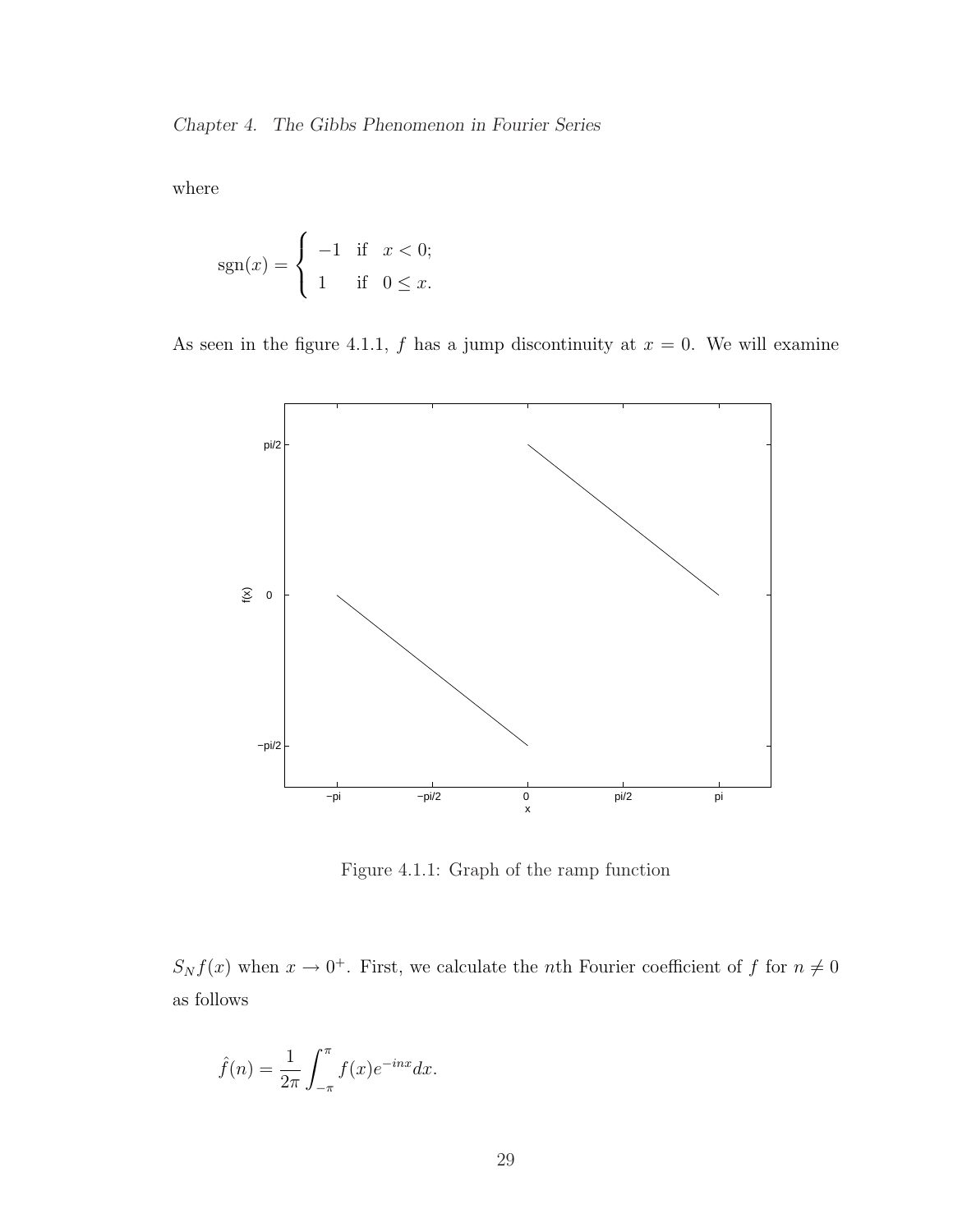We break this integral into two parts to obtain

$$
\hat{f}(n) = \frac{1}{2\pi} \int_{-\pi}^{0} f(x)e^{-inx}dx + \frac{1}{2\pi} \int_{0}^{\pi} f(x)e^{-inx}dx
$$
  
\n
$$
= \frac{1}{2\pi} \int_{-\pi}^{0} (-\frac{\pi}{2} - \frac{x}{2})e^{-inx}dx + \frac{1}{2\pi} \int_{0}^{\pi} (\frac{\pi}{2} - \frac{x}{2})e^{-inx}dx
$$
  
\n
$$
= -\frac{1}{4} \int_{-\pi}^{0} e^{-inx}dx - \frac{1}{2\pi} \int_{-\pi}^{0} \frac{x}{2}e^{-inx}dx + \frac{1}{4} \int_{0}^{\pi} e^{-inx}dx - \frac{1}{2\pi} \int_{0}^{\pi} \frac{x}{2}e^{-inx}dx
$$
  
\n
$$
= I_{1} + I_{2} + I_{3} + I_{4}.
$$

From the first and the third integrals, using a change of variables on the first integral, we obtain

$$
I_1 + I_3 = -\frac{1}{4} \int_0^\pi e^{inx} dx + \frac{1}{4} \int_0^\pi e^{-inx} dx
$$
  

$$
= -\frac{i}{2} \int_0^\pi \frac{e^{inx} - e^{-inx}}{2i} dx
$$
  

$$
= -\frac{i}{2} \int_0^\pi \sin(nx) dx
$$
  

$$
= \frac{i \cos(nx)}{2n} \Big|_0^\pi
$$
  

$$
= \frac{i \cos(n\pi)}{2n} - \frac{i}{2n}.
$$

From the second and the fourth integrals, using a change of variables on the second integral, we obtain

$$
I_2 + I_4 = \frac{1}{2\pi} \int_0^{\pi} \frac{x}{2} e^{inx} dx - \frac{1}{2\pi} \int_0^{\pi} \frac{x}{2} e^{-inx} dx
$$
  
=  $\frac{i}{2\pi} \int_0^{\pi} x \left( \frac{e^{inx} - e^{-inx}}{2i} \right) dx$   
=  $\frac{i}{2\pi} \int_0^{\pi} x \sin(nx) dx.$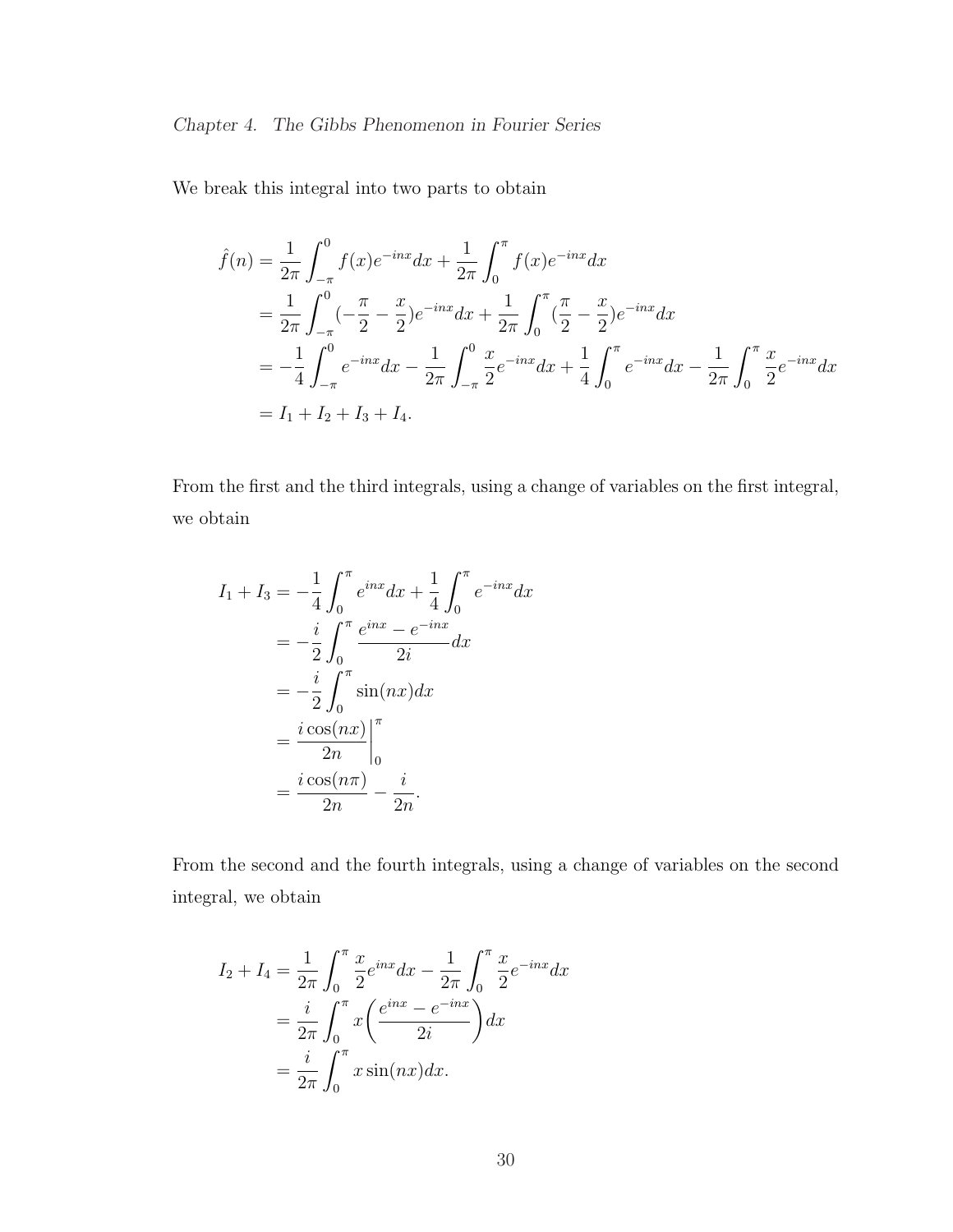Integration by parts will yield

$$
I_2 + I_4 = \frac{i}{2\pi} \left( -x \frac{\cos(nx)}{n} \Big|_0^{\pi} + \int_0^{\pi} \frac{\cos(nx)}{n} dx \right)
$$
  
=  $\frac{i}{2\pi} \left( -\pi \frac{\cos(n\pi)}{n} + \frac{\sin(nx)}{n^2} \Big|_0^{\pi} \right)$   
=  $\frac{i}{2\pi} \left( -\pi \frac{\cos(n\pi)}{n} + 0 \right)$   
=  $\frac{i \cos(n\pi)}{2n}.$ 

Thus,

$$
\hat{f}(n) = I_1 + I_2 + I_3 + I_4
$$
\n
$$
= \frac{i \cos(n\pi)}{2n} - \frac{i}{2n} - \frac{i \cos(n\pi)}{2n}
$$
\n
$$
= -\frac{i}{2n}, \quad \text{for } n \neq 0.
$$
\n(4.1.2)

When  $n = 0$  we have

$$
\hat{f}(0) = \frac{1}{2\pi} \int_{-\pi}^{\pi} f(x) dx = 0.
$$

So the Fourier series of  $f$  is given by:

$$
\sum_{n=-\infty}^{\infty} \hat{f}(n)e^{inx} = \sum_{\substack{n=-\infty\\n\neq 0}}^{\infty} -\frac{i}{2n}(\cos(nx) + i\sin(nx))
$$

$$
= \sum_{\substack{n=-\infty\\n\neq 0}}^{\infty} \frac{\sin(nx) - i\cos(nx)}{2n}
$$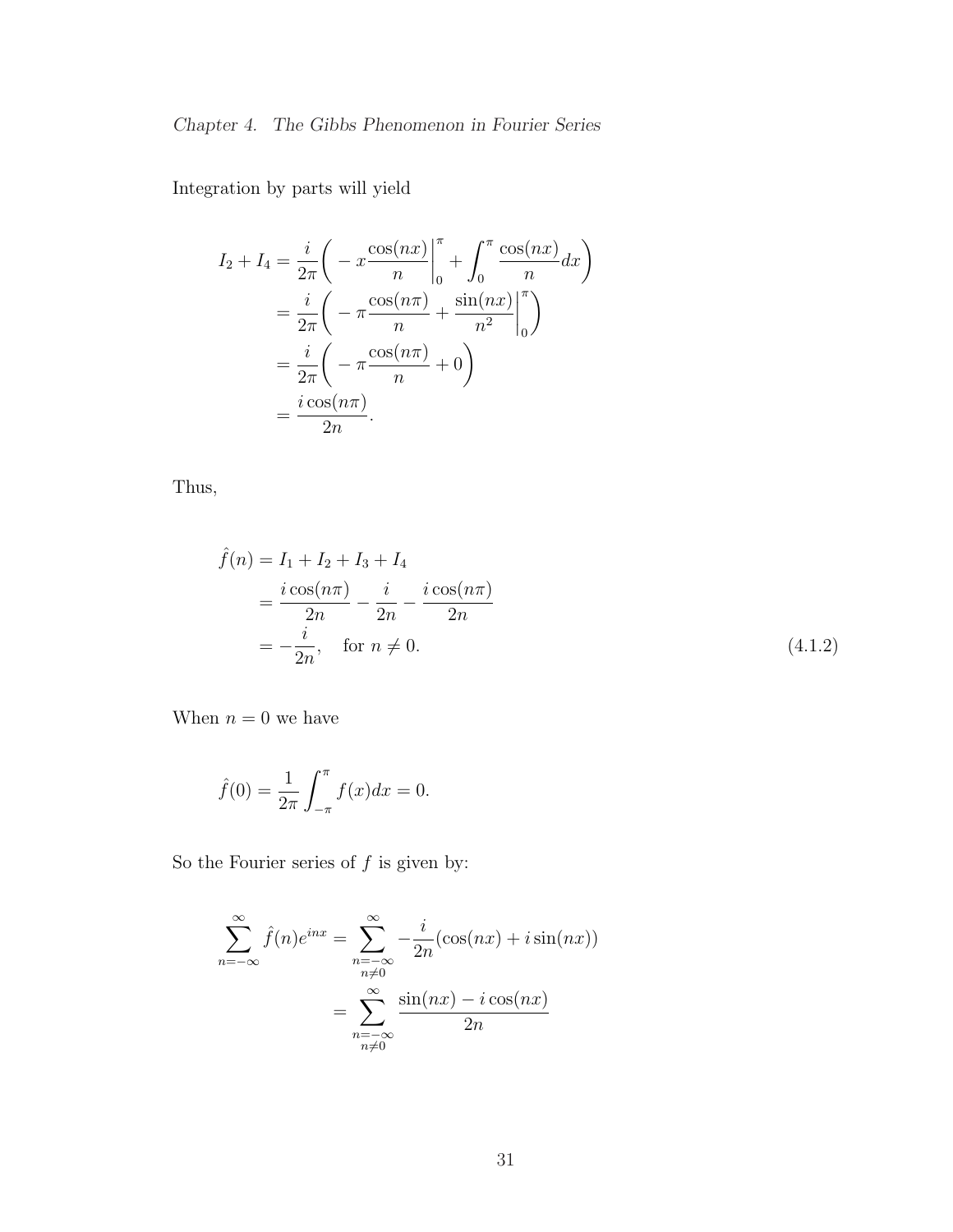Now, we look at the sums over positive and negative integers  $n$  separately as follows

$$
\sum_{n=-\infty}^{\infty} \hat{f}(n)e^{inx} = \sum_{n>0} \frac{\sin(nx)}{2n} + \sum_{n<0} \frac{\sin(nx)}{2n} - \sum_{n>0} \frac{i\cos(nx)}{2n} - \sum_{n<0} \frac{i\cos(nx)}{2n}
$$
  
\n
$$
= \sum_{n>0} \frac{\sin(nx)}{2n} + \sum_{\substack{-m \\ m>0}} \frac{\sin(-mx)}{-2m} - \sum_{n>0} \frac{i\cos(nx)}{2n} - \sum_{\substack{-m \\ m>0}} \frac{i\cos(-mx)}{-2m}
$$
  
\n
$$
= \sum_{n>0} \frac{\sin(nx)}{2n} + \sum_{n>0} \frac{\sin(nx)}{2n} - \sum_{n>0} \frac{i\cos(nx)}{2n} + \sum_{n>0} \frac{i\cos(nx)}{2n}
$$
  
\n
$$
= \sum_{n=1}^{\infty} \frac{\sin(nx)}{n}
$$
  
\n
$$
= \sum_{n=1}^{\infty} \int_{0}^{x} \cos(nt)dt
$$
  
\n
$$
= \lim_{n \to \infty} \int_{0}^{x} \left(\frac{1}{2} + \sum_{k=1}^{n} \cos(kt)\right)dt - \frac{x}{2}
$$
  
\n
$$
= \lim_{n \to \infty} \left(\frac{1}{2} \int_{0}^{x} D_n(t)dt\right) - \frac{x}{2},
$$

where  $D_n$  is the Dirichlet kernel given by  $(2.5.1)$ . Using the closed form formula for  $D_n$  given in (2.5.2), and the identity  $sin(u + v) = sin u cos v + cos u sin v$ , we can rewrite the integral in (2.8.3) as follows:

$$
\frac{1}{2} \int_0^x D_n(t)dt = \int_0^x \left( \frac{\sin(nt)\cos(\frac{t}{2})}{2\sin(\frac{t}{2})} + \frac{\cos(nt)}{2} \right) dt \n= \int_0^x \frac{\sin(nt)}{t} dt + \int_0^x \sin(nt) \left( \frac{\cos(\frac{t}{2})}{2\sin(\frac{t}{2})} - \frac{1}{t} \right) dt + \int_0^x \frac{\cos(nt)}{2} dt.
$$

Thus, we can write  $S_n f(x)$  as

$$
S_n f(x) = \int_0^x \frac{\sin(nt)}{t} dt + \int_0^x \sin(nt) \left( \frac{\cos(\frac{t}{2})}{2\sin(\frac{t}{2})} - \frac{1}{t} \right) dt + \int_0^x \frac{\cos(nt)}{2} dt - \frac{x}{2}
$$
  
= I<sub>1</sub> + I<sub>2</sub> + I<sub>3</sub> -  $\frac{x}{2}$ .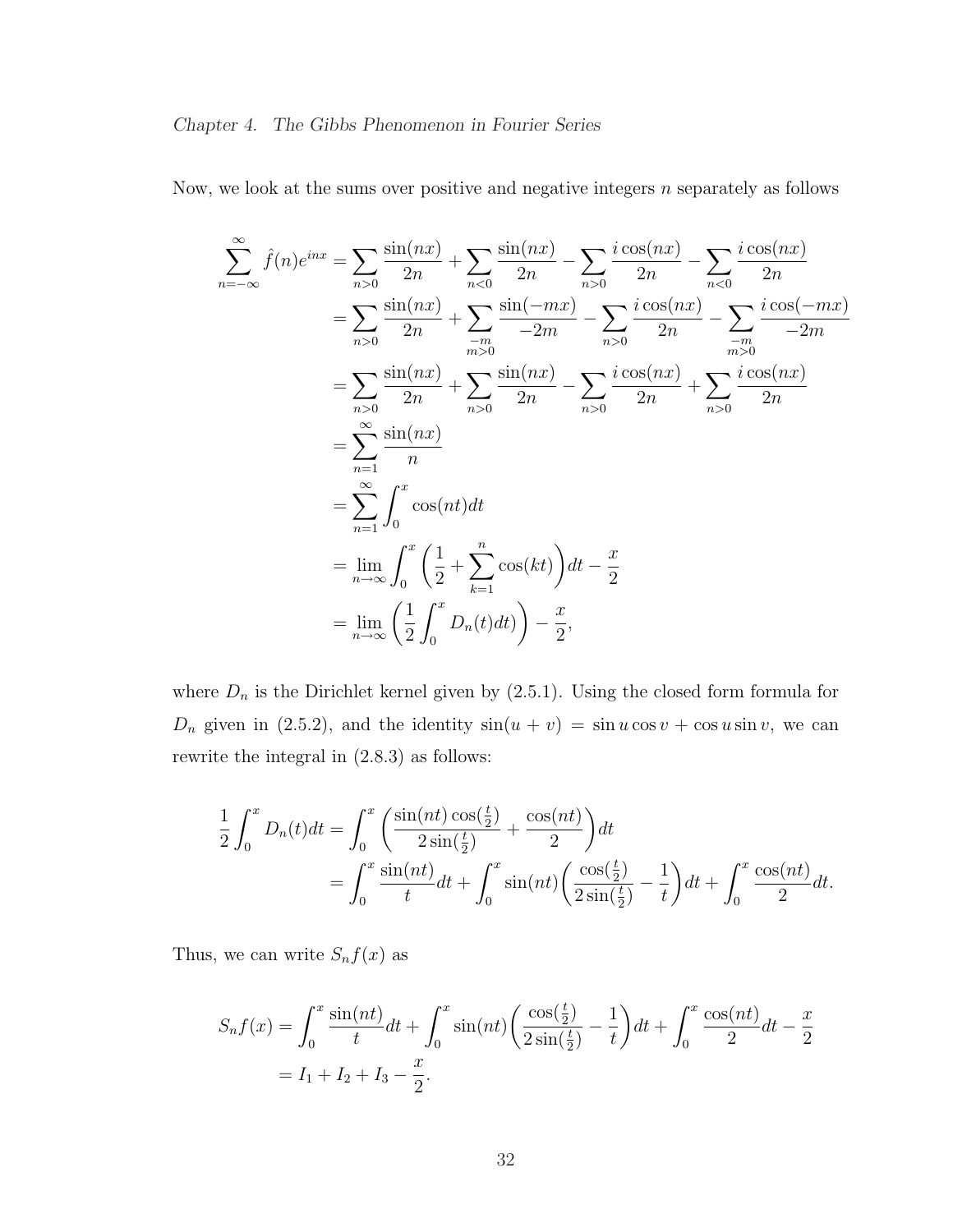We Define the sequence  $\{x_n\}_{n=1}^{\infty}$  by  $x_n =$ π  $\frac{n}{n}$  and examine  $S_n f(x_n)$  as  $n \to \infty$ . With this choice  $I_2(x_n)$  becomes

$$
I_2(x_n) = \int_0^{x_n} \sin(nt) \left( \frac{\cos(\frac{t}{2})}{2\sin(\frac{t}{2})} - \frac{1}{t} \right) dt
$$
  
= 
$$
\int_0^{\pi} \left[ \left( \frac{\cos(\frac{t}{2})}{2\sin(\frac{t}{2})} - \frac{1}{t} \right) \chi_{[0,x_n]}(t) \right] \sin(nt) dt
$$
  
= 
$$
\int_0^{\pi} g_n(t) \sin(nt) dt,
$$

where the sequence of functions  $\{g_n\}$  is given by,

$$
g_n(t) = \left(\frac{\cos(\frac{t}{2})}{2\sin(\frac{t}{2})} - \frac{1}{t}\right) \chi_{[0,x_n]}.
$$

Now,  $g_n(t)$  is continuous on the interval  $[-\pi, \pi]$  except the singularities at zero, and at  $x_n$ . However, near zero  $\lim_{t\to 0} g_n(t) = 0$  by twice applying L'Hospital's Rule. Thus, we define the continuous extension at 0 of  $g_n$  by

$$
G_n(t) = \begin{cases} g_n(t) & \text{if } -\pi \le t \le \pi, \ t \neq 0; \\ 0 & \text{if } t = 0. \end{cases}
$$

Notice that  $G_n(t)$  is still discontinuous at  $x_n$ . But when  $n = 1$   $G_1$  is continuous on  $[-\pi, \pi]$ , hence it attains its maximum. Therefore, we have

$$
\max_{t \in [0,\pi/2]} G_n(t) \le \max_{t \in [0,\pi]} G_1(t) =: M.
$$

So we obtain

$$
|I_2(x_n)| \le \int_{-\pi}^{\pi} |G_n(t)| |\sin(nt)| dt
$$
  

$$
\le \max_{t \in [0,\pi]} G_1(t) \int_0^{x_n} dt
$$
  

$$
= Mx_n
$$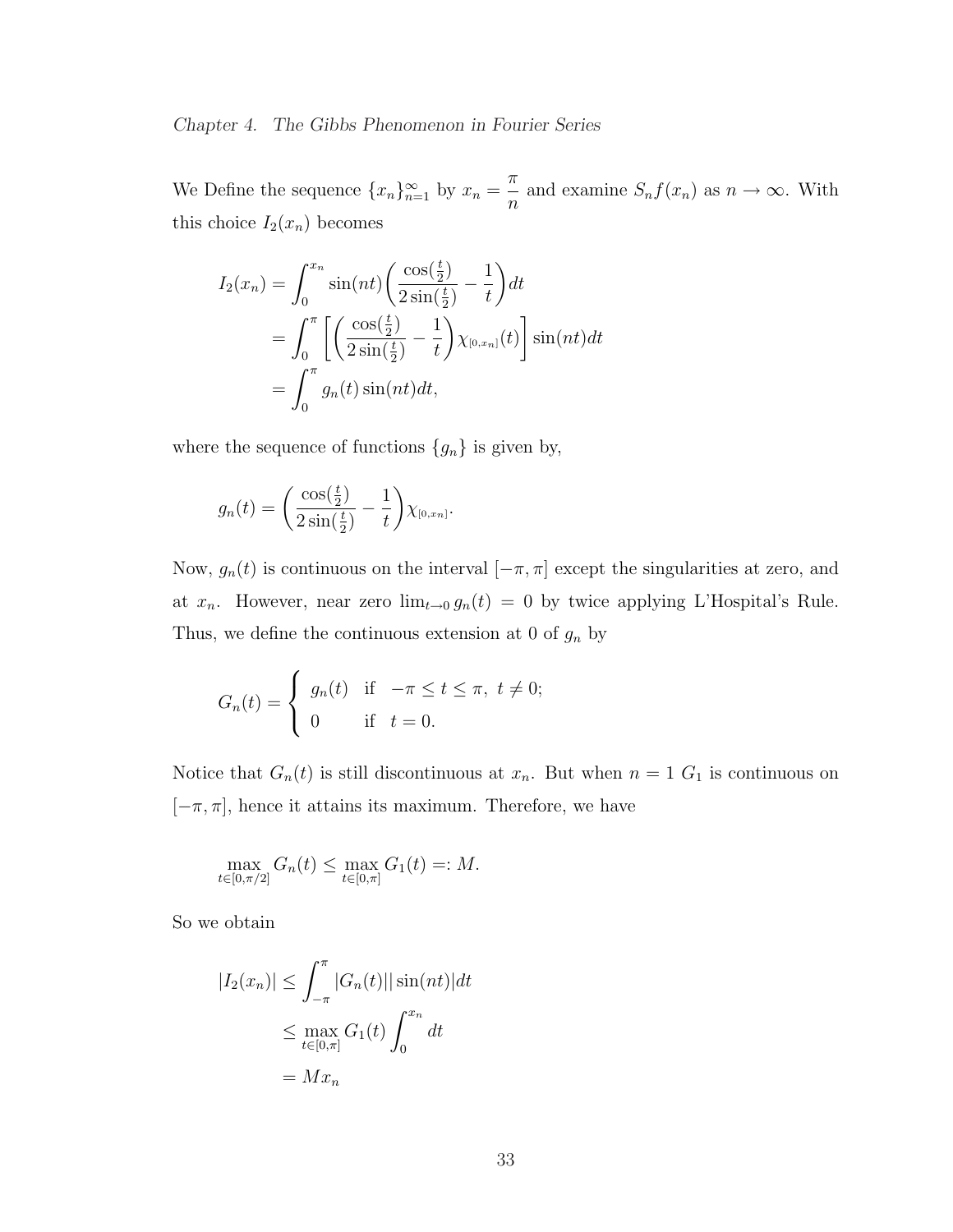#### Chapter 4. The Gibbs Phenomenon in Fourier Series

Thus  $I_2(x_n)$  converges to zero as  $n \to \infty$  since  $x_n \to 0$ . Similarly,

$$
I_3(x_n) = \int_0^{x_n} \frac{\cos(nt)}{2} dt
$$
  
= 
$$
\int_{-\pi}^{\pi} \frac{1}{2} \chi_{[0,x_n]}(t) \cos(nt) dt
$$
  
= 
$$
\int_{-\pi}^{\pi} h_n(t) \cos(nt) dt,
$$

where  $h_n(t) = \frac{1}{2}\chi_{[0,x_n]}(t)$ . Now, as  $n \to \infty$   $I_3(x_n) \to 0$  since  $\cos(nt)$  is bounded and the support of  $h_n(t)$  shrinks to zero. Therefore, near the origin we have

$$
\lim_{n \to \infty} S_n f(x_n) = \left( \lim_{n \to \infty} \int_0^{x_n} \frac{\sin(nt)}{t} dt - \frac{x_n}{2} \right) + \mathcal{O}(1)
$$

$$
= \left( \lim_{n \to \infty} \int_0^{x_n} \frac{\sin(nt)}{t} dt \right) + \mathcal{O}(1).
$$

By the change of variable  $u = nt$ , we obtain

$$
\lim_{n \to \infty} S_n f(x_n) = \lim_{n \to \infty} \int_0^{n\pi/n} \frac{\sin(u)}{u/n} du/n = \int_0^{\pi} \frac{\sin(u)}{u} du = \text{Si}(\pi), \tag{4.1.3}
$$

where, as calculated in (3.2.5),

Si(
$$
\pi
$$
) =  $\int_0^{\pi} \frac{\sin u}{u} = \frac{\pi}{2}$ (1.17898).

However, for fixed  $x > 0$ , we have

$$
\int_0^{nx} \frac{\sin u}{u} du \quad \overrightarrow{n \to \infty} \quad \int_0^{\infty} \frac{\sin u}{u} du = \frac{\pi}{2}.
$$

As seen in (4.1.3), the value of  $S_n f(x_n)$  is independent of n near 0 and it will always be greater than that of  $f(x)$  no matter how many terms we use in the Fourier partial sum. Taking  $x_n =$ π n and a similar argument will show the undershoot of the values of the Fourier partial sums on the left hand side of  $x = 0$ .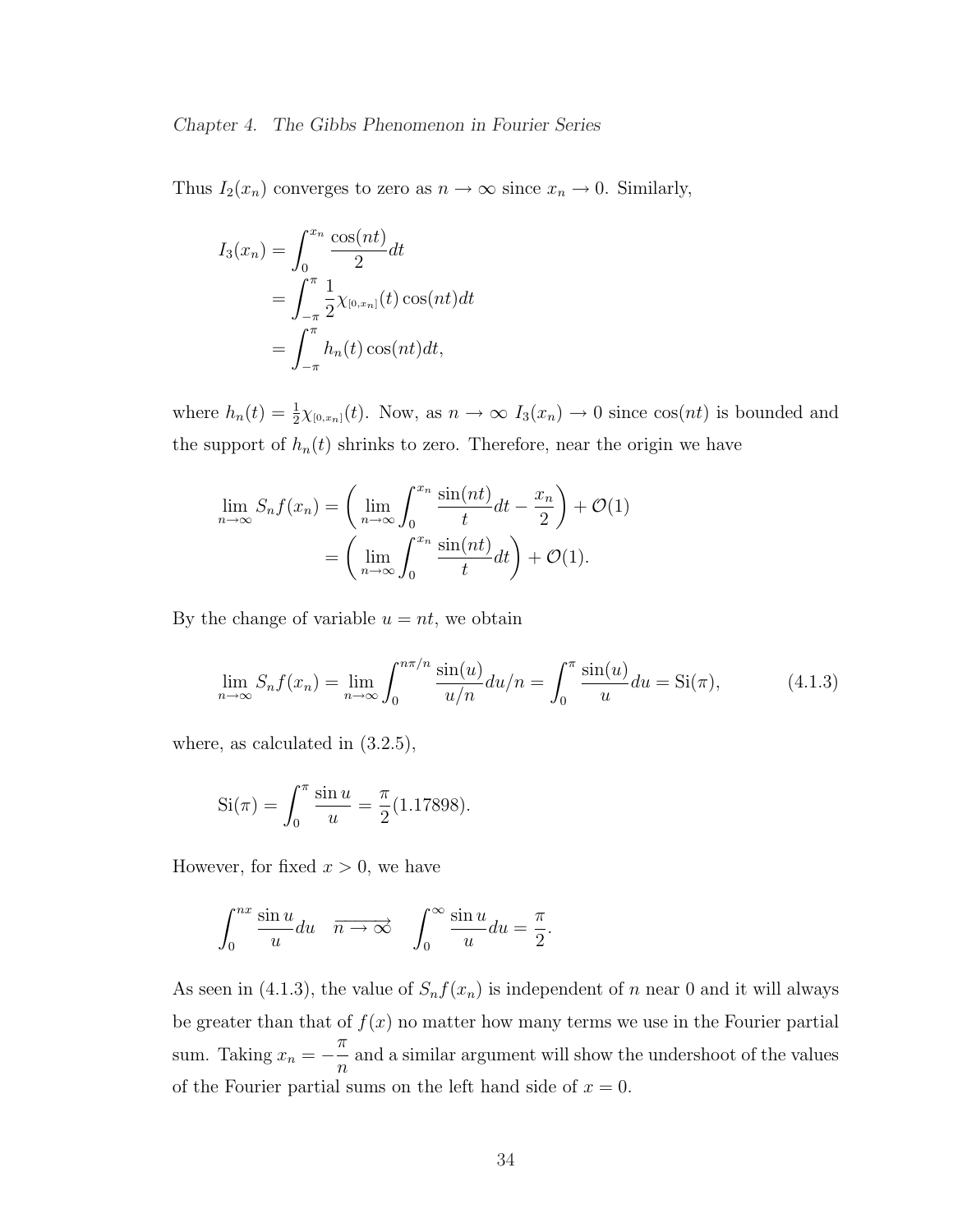# 4.2 Generalization to other Functions with a Jump Discontinuity at 0

In this section, we use the result of the previous section to show the existence of the Gibbs phenomenon for a general function with a discontinuity at the origin. We will use the following definitions and theorems [19], [20].

**Definition 4.1.** Let  $f(x)$  be a  $2\pi$  periodic function whose restriction to  $(-\pi, \pi)$  is in  $\mathbf{L}^1(-\pi,\pi)$ . Then f satisfies a Lipschitz condition of order  $\alpha > 0$  at  $x_0$  if there exists a constant C such that  $|f(x) - f(x_0)| \leq C |x - x_0|^{\alpha}$  in a neighborhood of  $x_0$ . If the condition holds  $\forall x_{\text{o}}$  with the same constant C then f is said to satisfy a uniform Lipschitz condition.

In case  $\alpha > 1$  the condition will imply that  $f'(x) = 0$  which means that f is constant. Therefore, we assume that  $\alpha \leq 1$ .

**Definition 4.2.** We define  $f(x_o^+)$  and  $f(x_o^-)$  as follows

$$
f(xo+) = \lim_{x \to xo+} f(x),
$$

$$
f(xo-) = \lim_{x \to xo-} f(x).
$$

**Definition 4.3.** If  $f(x_0^+)$  (respectively  $f(x_0^-)$ ) exists, and the condition in definition 4.1 holds for  $x > x<sub>∘</sub>$ , (respectively  $x < x<sub>∘</sub>$ ), then f is said to satisfy a right (respectively left) hand Lipschitz condition.

First, we need the following version of the Riemann-Lebesgue lemma. For a proof, see [20], page 74.

**Lemma 4.4.** If  $f \in L^1(-\pi, \pi)$  then  $|a_n| + |b_n| \to 0$  as  $n \to \infty$ , where  $a_n$  and  $b_n$  are the Fourier coefficients of f as defined in  $(2.1.1)$  and  $(2.1.2)$ .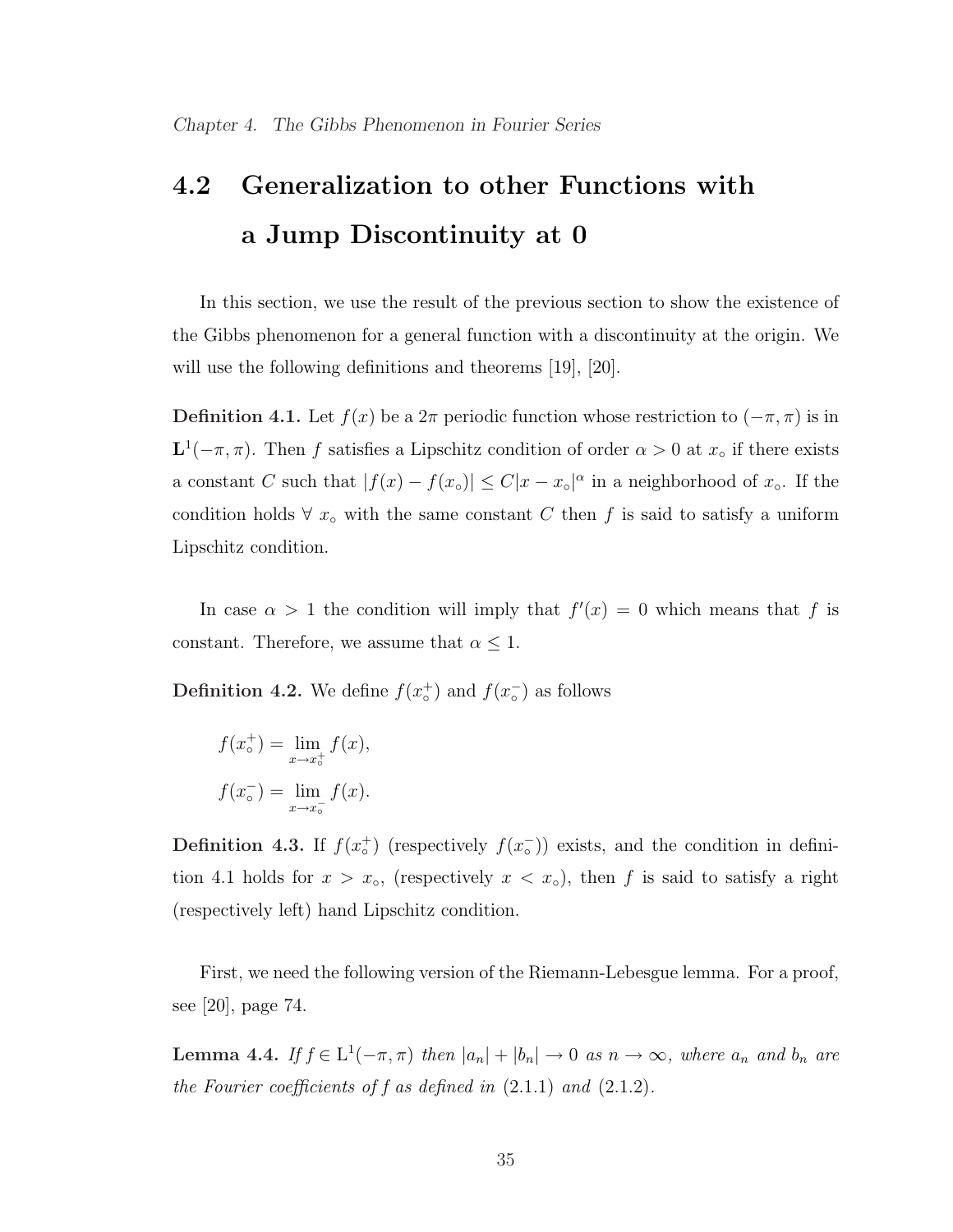We also need the following uniform version of the Riemann-Lebesgue lemma.

**Lemma 4.5.** Suppose  $f \in L^1[-\pi, \pi]$  is a periodic function and  $h \in C^1[\alpha, \beta]$  such that  $[\alpha, \beta] \in [-\pi, \pi]$ . Then

$$
\int_{\alpha}^{\beta} f(x - u)h(u) \sin(\lambda u) du \to 0 \quad as \quad \lambda \to \infty
$$

uniformly in x.

*Proof.* By the density of  $C^1[-\pi,\pi]$  in  $L^1[-\pi,\pi]$  we can find  $g \in C^1[-\pi,\pi]$  that is close to f in the  $L^1$ -norm. In other words,

$$
||f - g||_{L^{1}} = \int_{-\pi}^{\pi} |f(x) - g(x)| dx < \varepsilon.
$$

Now, we define  $I$  to be the following integral

$$
I = \int_{\alpha}^{\beta} g(x - u)h(u) \sin(\lambda u) du.
$$

Using integration by parts we obtain

$$
I = -g(x - u)h(u)\frac{\cos(\lambda u)}{\lambda}\bigg|_{\alpha}^{\beta} + \int_{\alpha}^{\beta} \frac{d}{du}(g(x - u)h(u))\frac{\cos(\lambda u)}{\lambda}du.
$$

now,  $I \to 0$  uniformly as  $\lambda \to \infty$  since  $g(x-u)h(u)$  and  $\frac{d}{d\lambda}$  $\frac{d}{du}(g(x-u)h(u))$  are uniformly bounded. Then,

$$
\left| \int_{\alpha}^{\beta} f(x - u)h(u) \sin(\lambda u) du \right|
$$
  
\n
$$
\leq \left| \int_{\alpha}^{\beta} (f(x - u) - g(x - u))h(u) \sin(\lambda u) du \right| + |I|
$$
  
\n
$$
\leq \max_{\alpha \leq u \leq \beta} |h(u)| \int_{\alpha}^{\beta} |(f(x - u) - g(x - u))| du + |I|
$$
  
\n
$$
\leq \max_{\alpha \leq u \leq \beta} |h(u)| \varepsilon + |I|.
$$

Since  $\varepsilon$  is arbitrary and I goes to 0 as  $\lambda \to \infty$  the desired result follows.

 $\Box$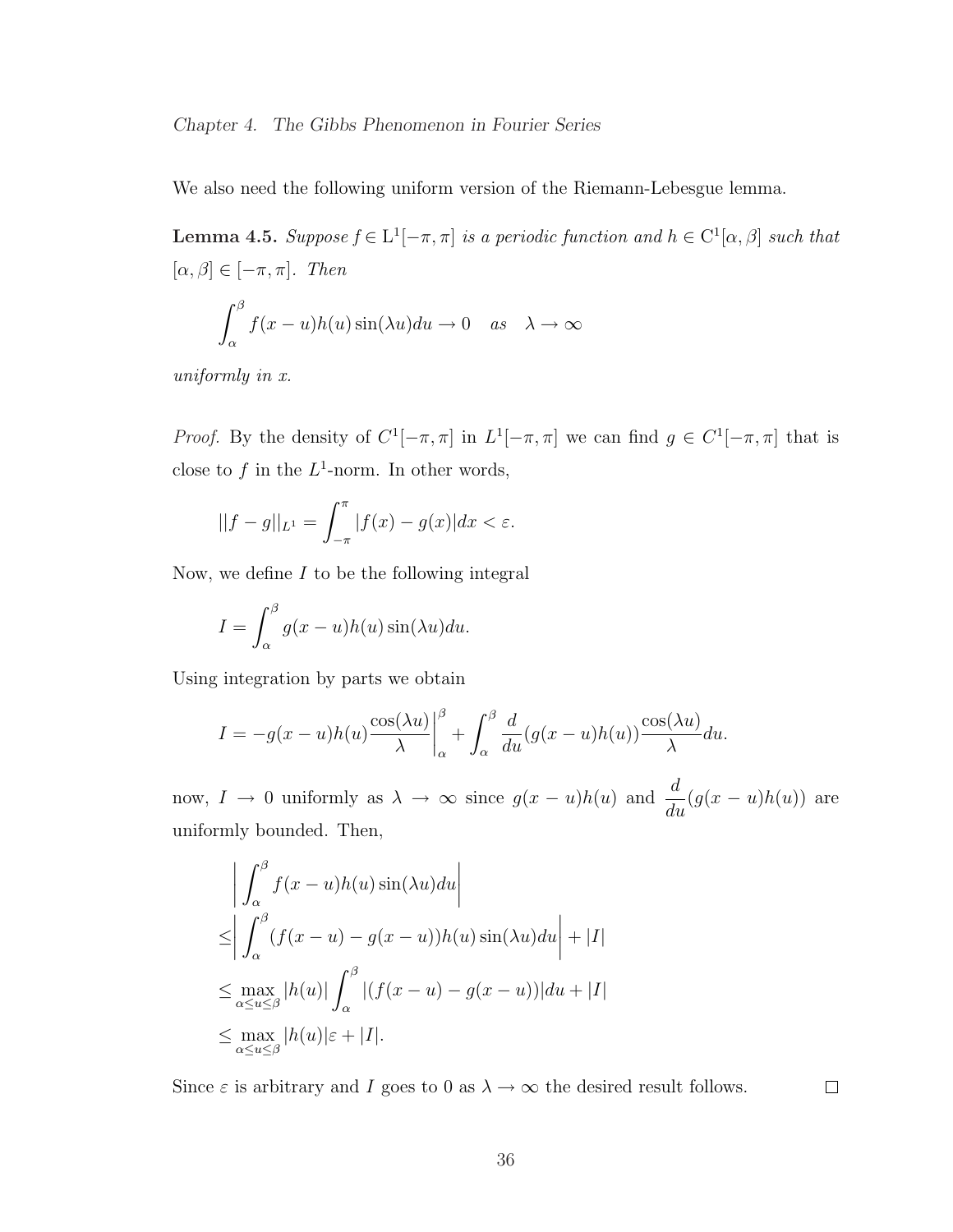Chapter 4. The Gibbs Phenomenon in Fourier Series

Now, using the following theorem we show the existence of the Gibbs phenomenon for a "general" function with a jump discontinuity at 0.

Theorem 4.6. Let f be a function satisfying a left and right hand Lipschitz condition at  $x_{\circ}$ . Then

$$
S_n f(x_\circ) \to \frac{f(x_\circ^+) + f(x_\circ^-)}{2}
$$

as  $n \to \infty$ . Moreover, if f satisfies a uniform two sided Lipschitz condition in a neighborhood of  $x \circ$ , then  $S_n f \to f$  uniformly in a neighborhood of  $x \circ a s n \to \infty$ .

*Proof.* First we assume that  $x \circ \neq \pm \pi$ . From parts (i) and (ii) of Theorem 2.20 we know that,

$$
S_n f(x) = \frac{1}{2\pi} \int_{-\pi}^{\pi} f(x - u) D_n(u) du,
$$

and

$$
\frac{1}{2\pi} \int_{-\pi}^{\pi} D_n(u) = 1
$$

Using these facts we have

$$
S_n f(x) - f(x) = \int_{-\pi}^{\pi} \left[ f(x - u) - f(x) \right] D_n(u) du.
$$
 (4.2.1)

Let

$$
\bar{f}(x_{\circ}) = \frac{f(x_{\circ}^{+}) + f(x_{\circ}^{-})}{2}.
$$
\n(4.2.2)

Then by  $(4.2.1)$  we have

$$
S_n f(x_\circ) - \bar{f}(x_\circ) = \int_{-\pi}^{\pi} \left( f(x_\circ - u) - \bar{f}(x_\circ) \right) D_n(u) du.
$$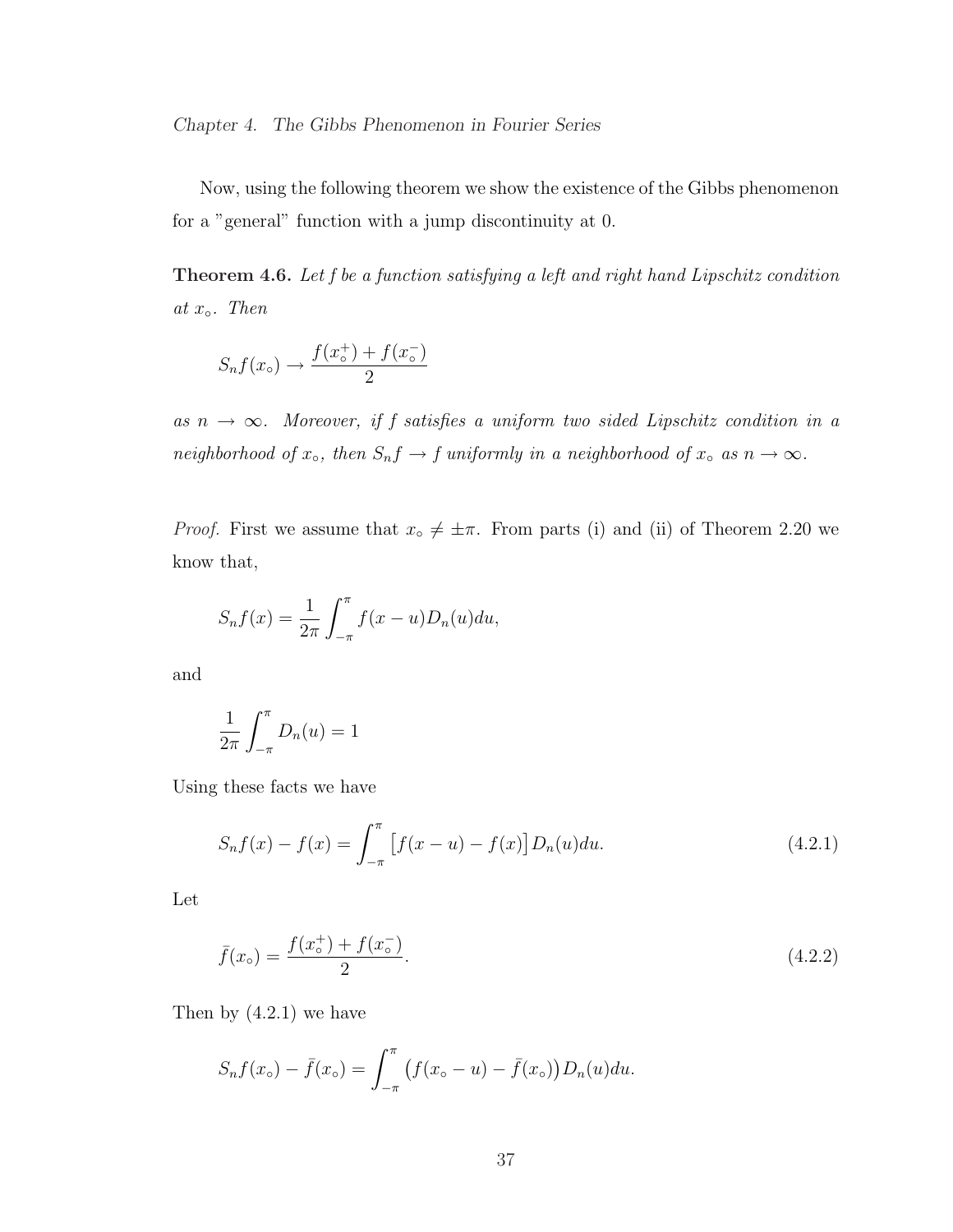Now, using (4.2.2) we obtain

$$
S_n f(x_\circ) - \bar{f}(x_\circ) = \int_{-\pi}^{\pi} \left( f(x_\circ - u) - \frac{f(x_\circ^+)}{2} - \frac{f(x_\circ^-)}{2} \right) D_n(u) du
$$
  
\n
$$
= \int_0^{\pi} f(x_\circ - u) D_n(u) du - \int_0^{\pi} \frac{f(x_\circ^-)}{2} D_n(u) du
$$
  
\n
$$
- \int_0^{\pi} \frac{f(x_\circ^+)}{2} D_n(u) du + \int_{-\pi}^0 f(x_\circ - u) D_n(u) du
$$
  
\n
$$
- \int_{-\pi}^0 \frac{f(x_\circ^+)}{2} D_n(u) du - \int_{-\pi}^0 \frac{f(x_\circ^-)}{2} D_n(u) du
$$
  
\n
$$
= \int_0^{\pi} \left( f(x_\circ - u) - f(x_\circ^-) \right) D_n(u) du + \int_0^{\pi} \frac{f(x_\circ^-)}{2} D_n(u) du
$$
  
\n
$$
- \int_0^{\pi} \frac{f(x_\circ^+)}{2} D_n(u) du + \int_{-\pi}^0 \left( f(x_\circ - u) - f(x_\circ^+) \right) D_n(u)
$$
  
\n
$$
+ \int_{-\pi}^0 \frac{f(x_\circ^+)}{2} D_n(u) du - \int_{-\pi}^0 \frac{f(x_\circ^-)}{2} D_n(u) du
$$
  
\n
$$
= I_1 + I_2 + I_3 + I_4 + I_5 + I_6.
$$

Now, using the change of variables  $y = -u$  and the fact that the Dirichlet kernel  $D_n(u)$  is an even function we rewrite the fifth and the sixth integrals as follows

$$
I_5 + I_6 = \int_{\pi}^0 \frac{f(x_o^+)}{2} D_n(-y)(-dy) - \int_{\pi}^0 \frac{f(x_o^-)}{2} D_n(-y)(-dy)
$$
  
= 
$$
- \int_{\pi}^0 \frac{f(x_o^+)}{2} D_n(y)(dy) + \int_{\pi}^0 \frac{f(x_o^-)}{2} D_n(y)(dy)
$$
  
= 
$$
\int_0^{\pi} \frac{f(x_o^+)}{2} D_n(y)(dy) - \int_0^{\pi} \frac{f(x_o^-)}{2} D_n(y)(dy)
$$
  
= 
$$
-(I_2 + I_3).
$$

Therefore,  $I_2 + I_3 + I_5 + I_6 = 0$ . Thus,

$$
S_n f(x_\circ) - \bar{f}(x_\circ) = I_1 + I_4
$$
  
=  $\int_{-\pi}^0 (f(x_\circ - u) - f(x_\circ^+)) D_n(u) du$   
+  $\int_0^{\pi} (f(x_\circ - u) - f(x_\circ^-)) D_n(u) du.$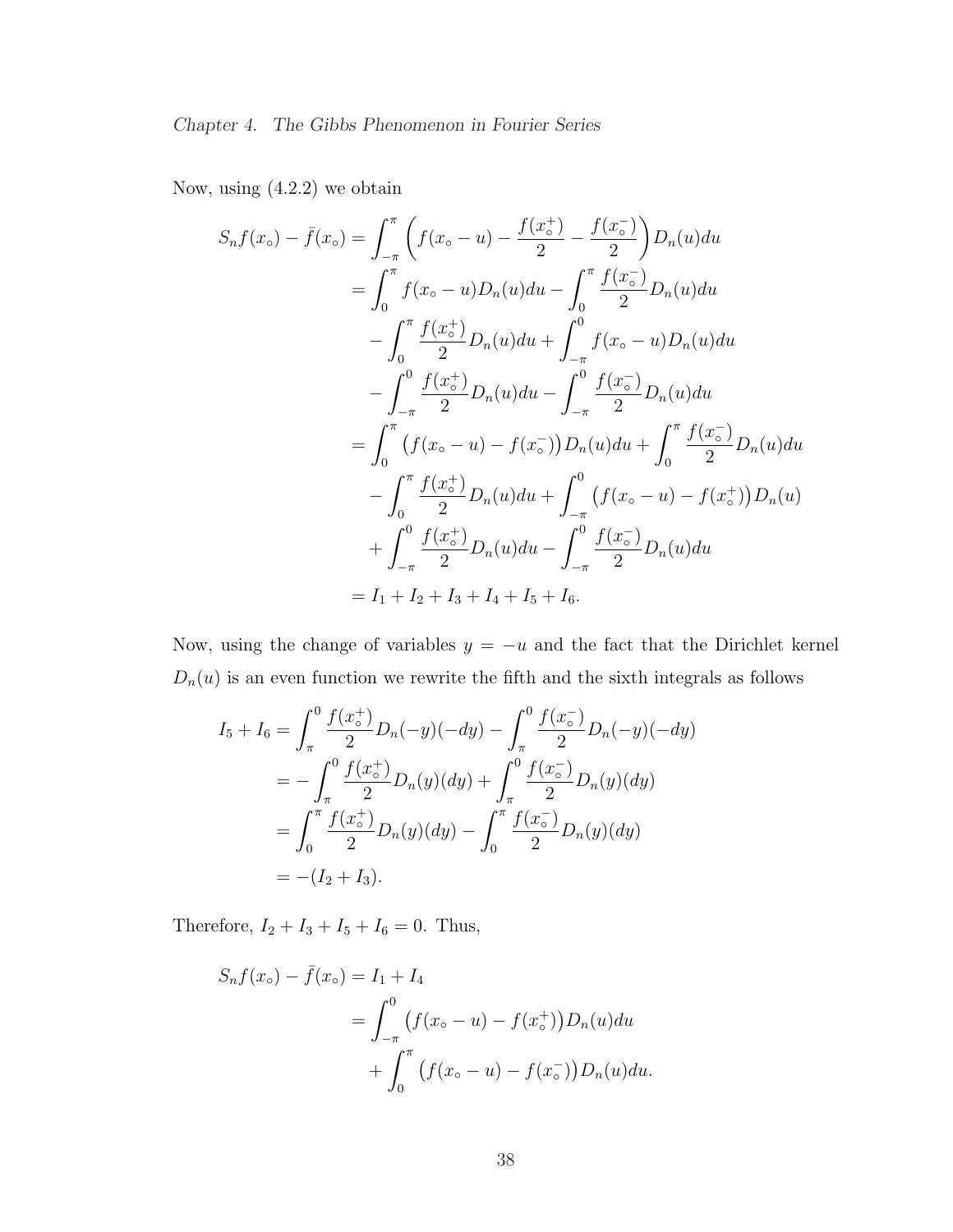Multiplying and dividing by  $u$ , we obtain

$$
= \int_{-\pi}^{-\delta} \left( \frac{f(x_{\circ} - u) - f(x_{\circ}^{+})}{u} \right) u D_{n}(u) du
$$
  
+ 
$$
\int_{-\delta}^{0} \left( \frac{f(x_{\circ} - u) - f(x_{\circ}^{+})}{u} \right) u D_{n}(u) du
$$
  
+ 
$$
\int_{0}^{\delta} \left( \frac{f(x_{\circ} - u) - f(x_{\circ}^{-})}{u} \right) u D_{n}(u) du
$$
  
+ 
$$
\int_{\delta}^{\pi} \left( \frac{f(x_{\circ} - u) - f(x_{\circ}^{-})}{u} \right) u D_{n}(u) du
$$
  
= 
$$
J_{1} + J_{2} + J_{3} + J_{4}.
$$

We can write  ${\cal J}_1$  as

$$
J_{1} = \int_{-\pi}^{-\delta} (f(x_{\circ} - u) - f(x_{\circ}^{+})) \frac{\sin(n + \frac{1}{2})u}{\sin(\frac{u}{2})} du
$$
  
\n
$$
= \int_{-\pi}^{-\delta} (f(x_{\circ} - u) - f(x_{\circ}^{+})) \frac{1}{\sin(\frac{u}{2})} (\sin(nu)\cos(\frac{u}{2}) + \cos(nu)\sin(\frac{u}{2})) du
$$
  
\n
$$
= \int_{-\pi}^{-\delta} \left( f(x_{\circ} - u) - f(x_{\circ}^{+}) \frac{\cos(\frac{u}{2})}{\sin(\frac{u}{2})} \right) \sin(nu) du
$$
  
\n
$$
+ \int_{-\pi}^{-\delta} (f(x_{\circ} - u) - f(x_{\circ}^{+})) \cos(nu) du
$$
  
\n
$$
= \int_{-\pi}^{\pi} \left( f(x_{\circ} - u) - f(x_{\circ}^{+}) \frac{\cos(\frac{u}{2})}{\sin(\frac{u}{2})} \chi_{[-\pi, -\delta]}(u) \right) \sin(nu) du
$$
  
\n
$$
+ \int_{-\pi}^{-\delta} (f(x_{\circ} - u) - f(x_{\circ}^{+}) \chi_{[-\pi, -\delta]}(u)) \cos(nu) du
$$
  
\n
$$
= \int_{-\pi}^{\pi} g(x_{\circ}, u) \sin(nu) du + \int_{-\pi}^{\pi} h(x_{\circ}, u) \cos(nu) du
$$
  
\n
$$
= A + B,
$$

where,

$$
g(x_0, u) := \left(f(x_0 - u) - f(x_0^+)\right) \frac{\cos(\frac{u}{2})}{\sin(\frac{u}{2})} \chi_{[-\pi, -\delta]}(u)
$$

$$
h(x_0, u) := \left(f(x_0 - u) - f(x_0^+)\right) \chi_{[-\pi, -\delta]}(u).
$$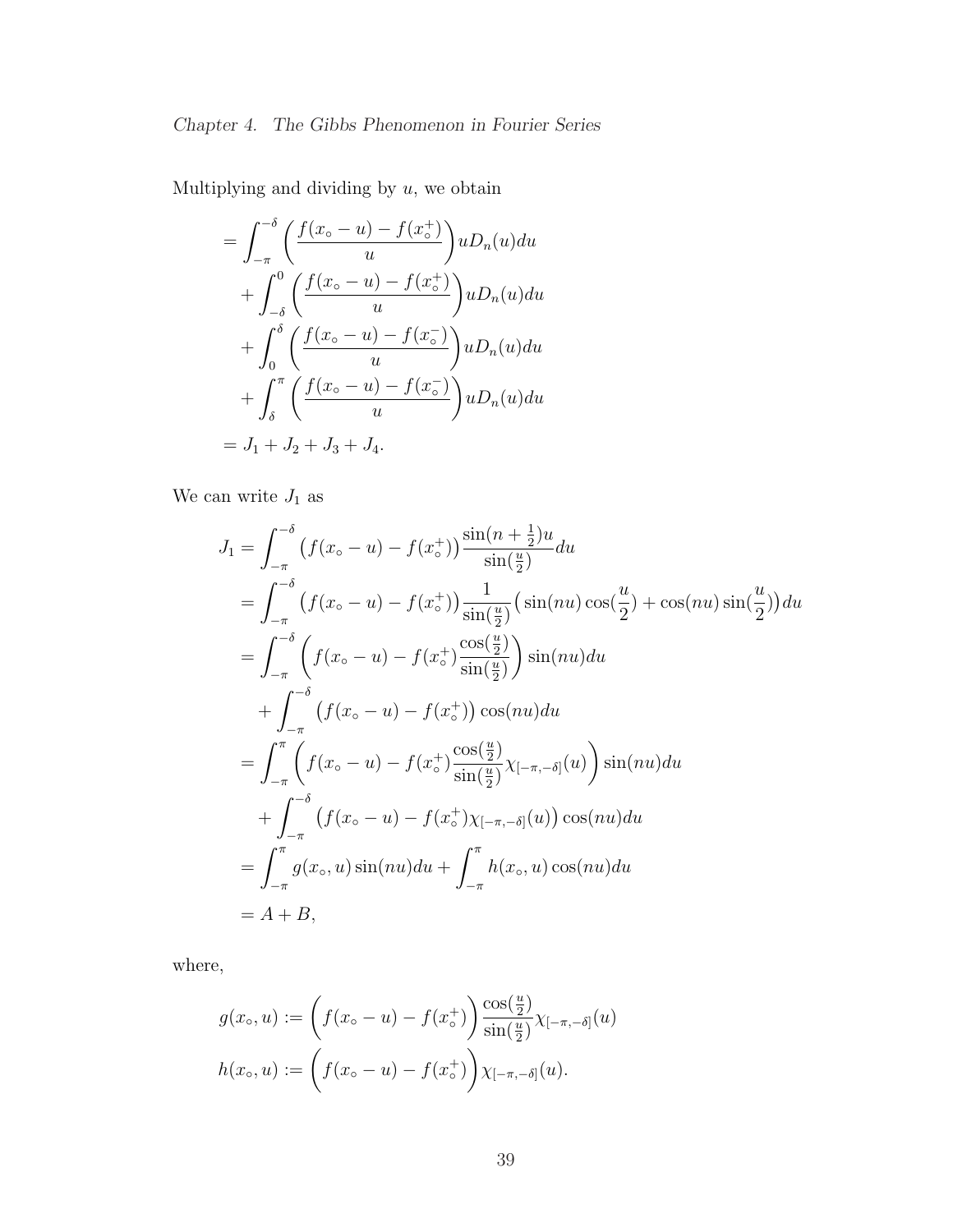#### Chapter 4. The Gibbs Phenomenon in Fourier Series

Since  $f \in L^1(-\pi, \pi)$  and  $\sin(\frac{u}{2})$  is bounded away from zero in  $[-\pi, -\delta]$  both g and h are in  $L^1(-\pi, \pi)$ . Also, notice that the integrals A and B are the Fourier coefficients for g and h. Therefore, by Lemma 4.4,  $A \to 0$  and  $B \to 0$  as  $n \to \infty$ . Thus,  $J_1 \to 0$ as  $n \to \infty$ . A similar argument shows that  $J_4 \to 0$  as  $n \to \infty$ . As for the other two integrals, we argue as follows

$$
|J_2| = \left| \int_{-\delta}^0 \left( \frac{f(x_\circ - u) - f(x_\circ^+)}{u} \right) \frac{u}{\sin(\frac{u}{2})} \sin\left((n + \frac{1}{2})u\right) du \right|
$$
  

$$
\leq \int_{-\delta}^0 \left| \left( \frac{f(x_\circ - u) - f(x_\circ^+)}{u} \right) \frac{u}{\sin(\frac{u}{2})} \sin\left((n + \frac{1}{2})u\right) \right| du.
$$

By the Lipschitz condition on  $f(x)$  we have

$$
|f(x) - f(x_0)| \le C_1 |x - x_0|^\alpha
$$
, if  $|x - x_0| < \delta$ .

Therefore,

$$
|f(x_{\circ}-u)-f(x_{\circ})| \leq C_1 |x_{\circ}-u-x_{\circ}|^{\alpha} = C_1 |u|^{\alpha}.
$$

Also,  $\sin \left((n+\frac{1}{2})\right)$  $(\frac{1}{2})u$  $\vert \leq 1$ , and

$$
\lim_{u \to 0} \frac{\frac{u}{2}}{\sin(\frac{u}{2})} = 1,
$$

So if  $|u| < \delta$  then

$$
\left|\frac{u}{\sin(\frac{u}{2})}\right| \le C_3
$$

Therefore,

$$
|J_2| \le C_3 \int_{-\delta}^0 C_1 |u|^{\alpha - 1} du \le C \int_{-\delta}^0 |u|^{\alpha - 1} du.
$$

Similarly,

$$
|J_3| = \left| \int_0^{\delta} \left( \frac{f(x_\circ - u) - f(x_\circ^{-})}{u} \right) \frac{u}{\sin(\frac{u}{2})} \sin\left((n + \frac{1}{2})u\right) du \right|
$$
  

$$
\leq C_3 \int_0^{\delta} C_2 |u|^{\alpha - 1} du \leq C \int_{-\delta}^0 |u|^{\alpha - 1} du,
$$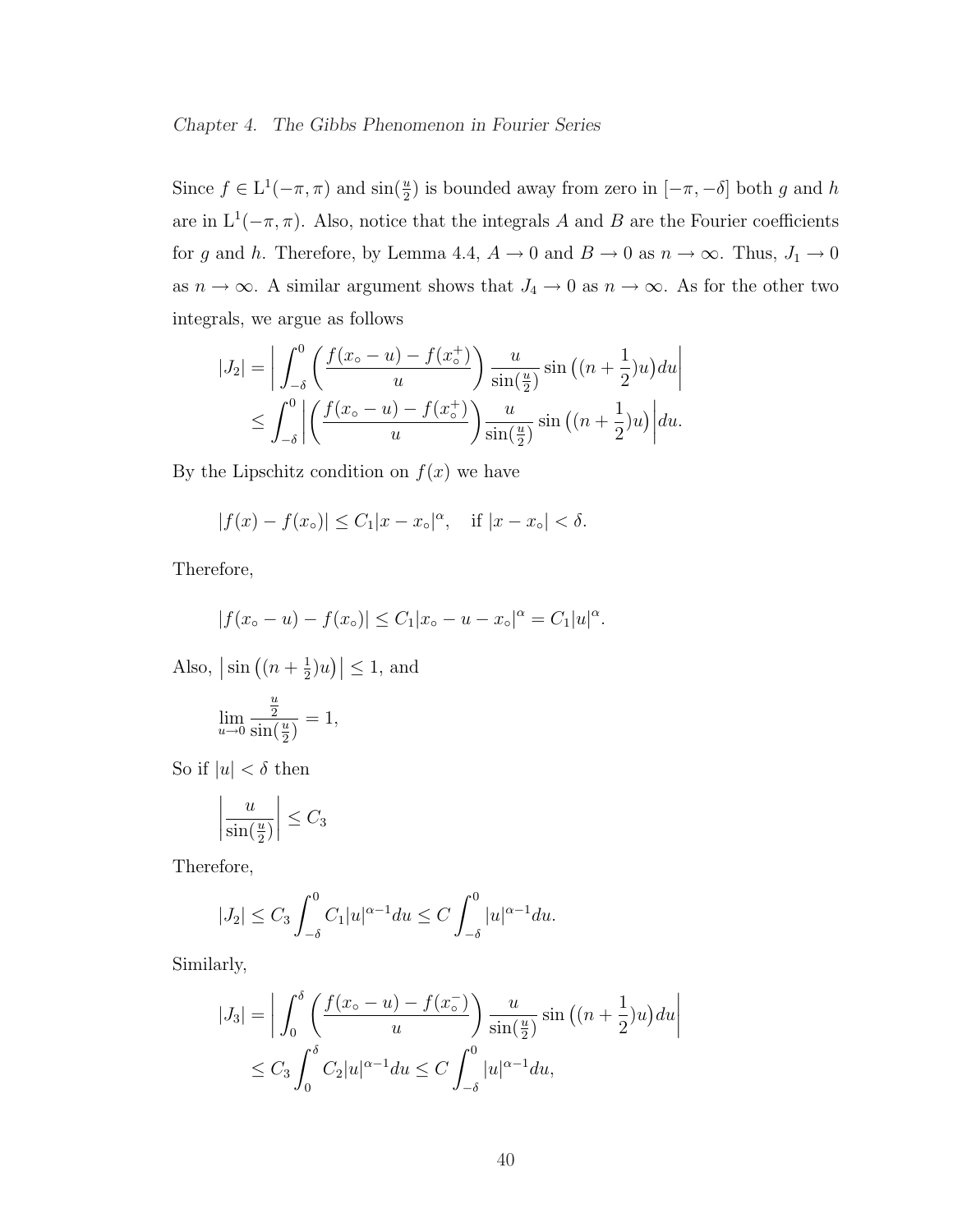where  $C = \max\{C_3C_1, C_3C_2\}$ . Thus,

$$
|J_2| + |J_3| \le C \int_{-\delta}^0 |u|^{\alpha - 1} du + C \int_0^{\delta} |u|^{\alpha - 1} du
$$
  
\n
$$
\le \frac{C}{2} \int_{-\delta}^0 |u|^{\alpha - 1} du + \frac{C}{2} \int_0^{\delta} |u|^{\alpha - 1} du
$$
  
\n
$$
= \frac{C}{2} \int_{-\delta}^{\delta} |u|^{\alpha - 1} du
$$
  
\n
$$
= 2 \frac{C}{2} \int_0^{\delta} |u|^{\alpha - 1} du
$$
  
\n
$$
= C \int_0^{\delta} |u|^{\alpha - 1} du
$$
  
\n
$$
= C \frac{|u|^{\alpha}}{\alpha} \Big|_0^{\delta}
$$
  
\n
$$
= \frac{C}{\alpha} \delta^{\alpha}.
$$

Now, given  $\varepsilon > 0$ , we choose  $\delta$  and N such that  $\frac{C}{\alpha} \delta^{\alpha} < \frac{\varepsilon}{2}$  $\frac{\varepsilon}{2}$  and  $|J_1| + |J_4| < \frac{\varepsilon}{2}$  $rac{\varepsilon}{2}$  for all  $n \geq N$ . Then, these choices imply that  $|S_n f(x_0) - \bar{f}(x_0)| < \varepsilon$ .

For the case  $x \circ = \pm \pi$ , a translation by  $\pi$  and a similar argument shows that  $S_n(x \pi$ )  $\rightarrow \bar{f}(x - \pi)$  at  $x = 0$ .

The case of the two sided Lipschitz condition is proved by replacing  $f(x_{\circ}^{+})$  and  $f(x_{\circ}^{-})$ by  $f(x_0)$  in the integrals  $J_1$  and  $J_4$ .  $\Box$ 

Lemma 4.5 and the following theorem will give us uniform convergence.

Theorem 4.7. Suppose that f satisfies a uniform Lipschitz condition of order  $0 < \alpha \leq 1$  in  $(a, b)$ . Then  $S_n f \to f$  uniformly in any interior subinterval  $[c, d] \subset$  $(a, b).$ 

*Proof.* Let  $\delta < \min(c - a, b - d)$ . By the proof of Theorem 4.6 we have

$$
|J_2| + |J_3| \leq \frac{C}{\alpha} \delta^{\alpha}.
$$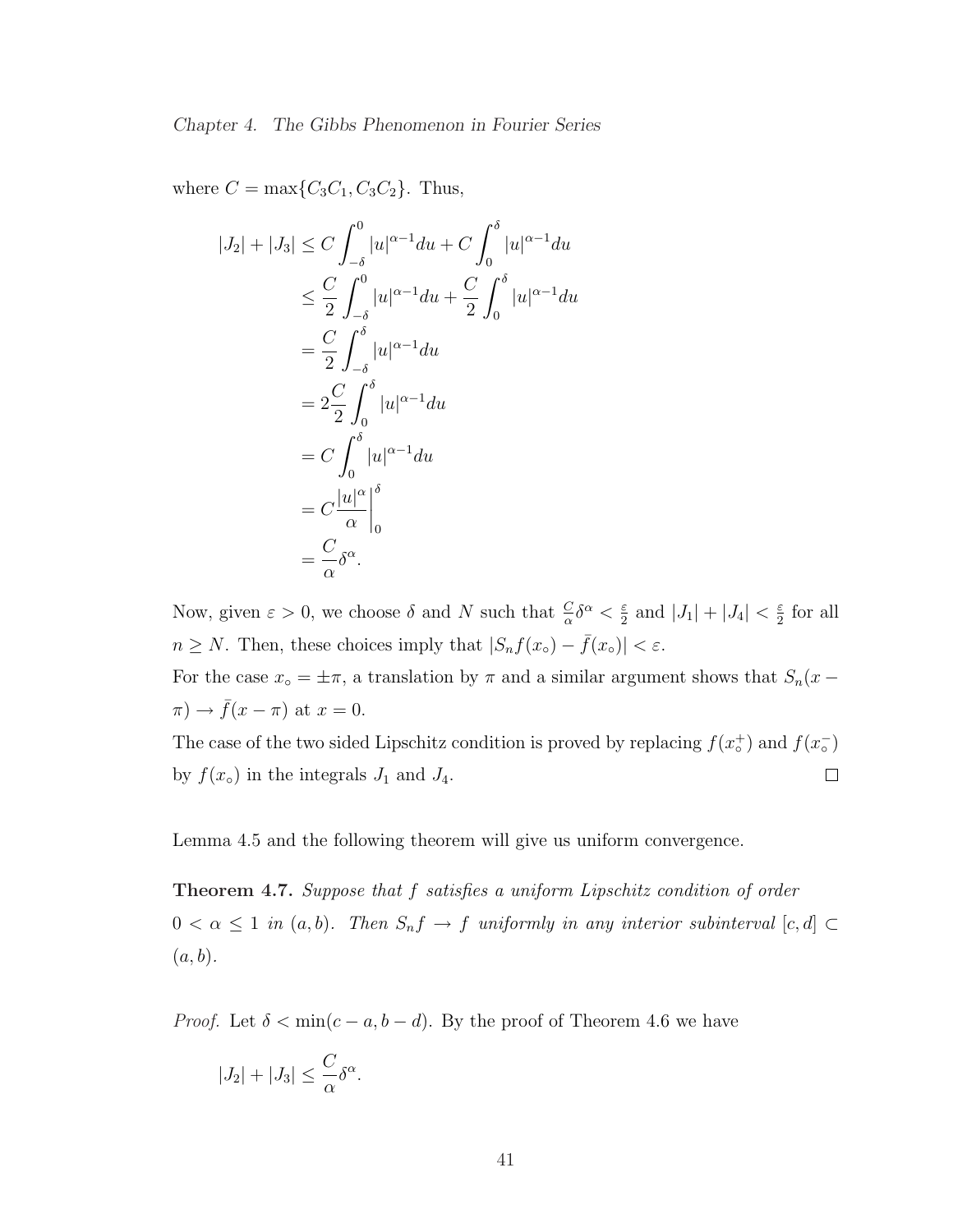Now, we write  $J_1$  as

$$
J_1 = \int_{-\pi}^{-\delta} f(x_\circ - u) \frac{1}{\sin(u/2)} \sin((n + \frac{1}{2})u) du
$$

$$
- \int_{-\pi}^{-\delta} f(x_\circ^+) \frac{1}{\sin(u/2)} \sin((n + \frac{1}{2})u) du.
$$

Since  $\frac{1}{\cdot}$  $\frac{1}{\sin(u/2)} \in C^1[-\pi, -\delta]$  we can apply Lemma 4.5 with  $\alpha = -\pi$ ,  $\beta = -\delta$ , and  $\lambda = n + \frac{1}{2}$  $\frac{1}{2}$  to the first integral to obtain

$$
\frac{1}{\pi} \int_{-\pi}^{-\delta} f(x_{\circ} - u) \frac{1}{\sin(u/2)} \sin(\lambda u) du \to 0 \quad \text{uniformly as } \lambda \to \infty.
$$

The second integral also converges to 0 uniformly. Thus,  $J_1 \rightarrow 0$  uniformly as  $n \to \infty$ . A similar argument works for  $J_4$  and the required result follows.  $\Box$ 

Now, using the above convergence results, to show that a "general" function g exhibits the Gibbs phenomenon at 0 it is enough to show the existence of the phenomenon for the function defined in (4.1.1), which we have already done. To elaborate, suppose  $q(x)$  is piecewise smooth with a jump at 0 such that

$$
g(0^+) = \lim_{x \to 0^+} g(x) \neq \pm \infty
$$
 and  $g(0^-) = \lim_{x \to 0^-} g(x) \neq \pm \infty$ .

Then to remove the discontinuity at 0 we define a new function  $h(x)$  as follows

$$
h(x) = g(x) - \left(\frac{g(0^+) - g(0^-)}{\pi}\right) f(x),
$$

where f is the ramp function defined by (4.1.1). Now, as  $x \to 0^+$  we obtain

$$
\lim_{x \to 0^{+}} h(x) = \lim_{x \to 0^{+}} g(x) - \left(\frac{g(0^{+}) - g(0^{-})}{\pi}\right) \lim_{x \to 0^{+}} f(x)
$$

$$
= g(x_{\circ}^{+}) - \left(\frac{g(0^{+}) - g(0^{-})}{\pi}\right) \frac{\pi}{2}
$$

$$
= \frac{g(0^{+}) + g(0^{-})}{2},
$$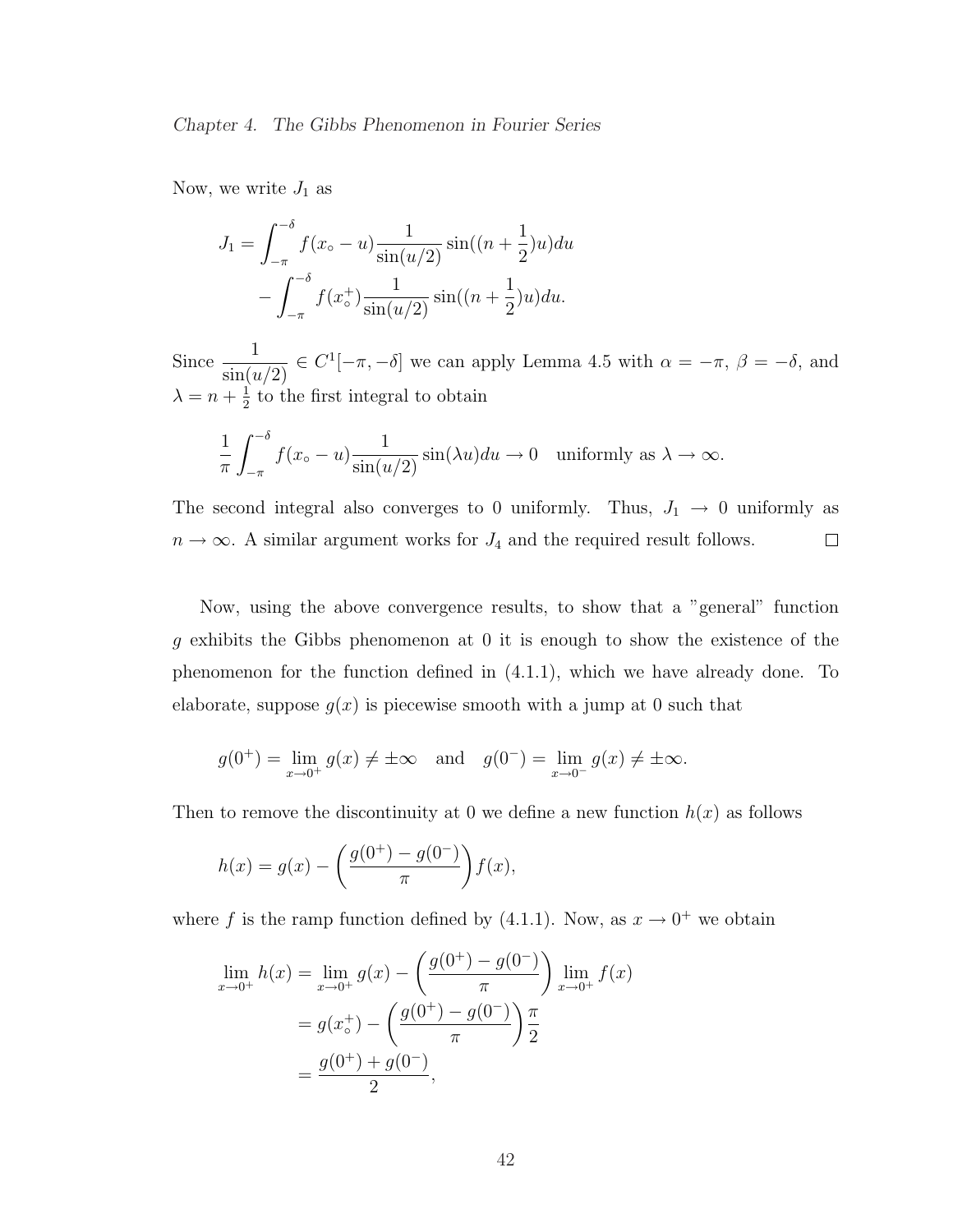and as  $x \to 0^-$  we obtain

$$
\lim_{x \to 0^{-}} h(x) = \lim_{x \to 0^{-}} g(x) - \left(\frac{g(0^{+}) - g(0^{-})}{\pi}\right) \lim_{x \to 0^{-}} f(x)
$$

$$
= g(0^{-}) - \left(\frac{g(0^{+}) - g(0^{-})}{\pi}\right) \left(-\frac{\pi}{2}\right)
$$

$$
= \frac{g(0^{+}) + g(0^{-})}{2}.
$$

Now, define  $h(0)$  as

$$
h(0) := \frac{g(0^+) + g(0^-)}{2}.
$$

Then  $h(x)$  is continuous at 0 and it satisfies the hypothesis of Theorem 4.6. Therefore,  $S_n h$  converges at 0. In fact, it converges uniformly in a neighborhood of 0 thus, if either of the functions  $f$  or  $g$  shows the Gibbs phenomenon at 0 then so does the other. Since we already showed that  $f$  exhibits the Gibbs phenomenon near  $0$ , so does  $g$ .

### 4.3 Jump Discontinuity at a General Point

Suppose that the function g has a jump discontinuity at  $x = x<sub>∘</sub>$  and is piecewise smooth everywhere else. Define  $h(x)$  by

$$
h(x) = \begin{cases} g(x) - \left(\frac{g(x_0^+) - g(x_0^-)}{\pi}\right) f(x - x_0) & \text{if } x \neq x_0, \\ \frac{g(x_0^+) + g(x_0^-)}{2} & \text{if } x = x_0. \end{cases}
$$

Then,

$$
\lim_{x \to x_o^+} h(x) = \lim_{x \to x_o^-} h(x) = h(x_o) = \frac{g(x_o^+) + g(x_o^-)}{2}.
$$

Thus, h is continuous at  $x = x<sub>o</sub>$  and therefore by Theorem 4.6,  $S<sub>n</sub>h$  converges uniformly in a neighborhood of  $x<sub>∘</sub>$ . Hence the function  $g(x)$  displays the Gibbs phenomenon at  $x = x<sub>∘</sub>$  since  $f(x - x<sub>∘</sub>)$  does so.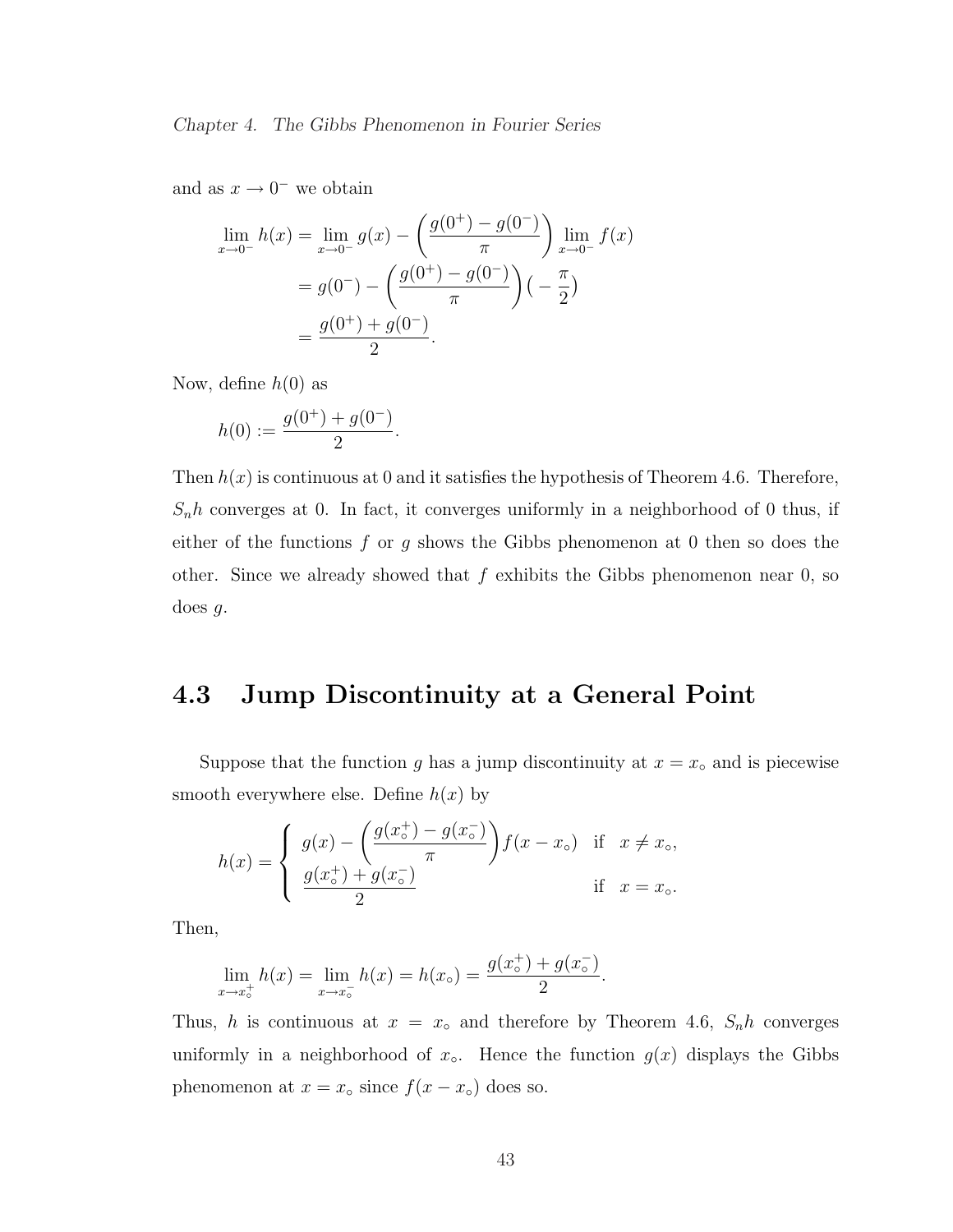Chapter 4. The Gibbs Phenomenon in Fourier Series

If  $g(x)$  has a finite number of jump discontinuities at  $x_1, x_2, \ldots, x_j$  and is piecewise smooth elsewhere we define  $h(x)$  by

$$
h(x) = \begin{cases} g(x) - \frac{1}{\pi} \sum_{j} (g(x_j^+) - g(x_j^-)) f(x - x_j) & \text{if } x \neq x_j, \\ \frac{g(x_j^+) + g(x_j^-)}{2} & \text{if } x = x_j. \end{cases}
$$

Then by the same argument as above  $g(x)$  exhibits the Gibbs phenomenon near  $x_1, x_2, \ldots, x_j$ .

# 4.4 Removing the Gibbs Effect Using Positive Kernels

Recall a family of positive kernels introduced in Definition 2.24. The following theorem shows that convolution with positive kernels eliminates the Gibbs effect [19], [22].

**Theorem 4.8.** Let  $\{K_n\}_{n=1}^{\infty}$  be a a family of positive kernels and  $m \le f(x) \le M$ for  $x \in (a, b)$ . Then for any  $\varepsilon > 0$  and  $0 < \delta < \frac{b-a}{a}$ 2 there is an N such that  $\sigma_n f(x) = (K_n * f)(x)$  satisfies  $m - \varepsilon \leq \sigma_n f(x) \leq M + \varepsilon$  for  $x \in (a + \delta, b - \delta)$  and  $n > N$ .

Proof. Using the definition of convolutions we have

$$
\sigma_n f(x) = (K_n * f)(x)
$$
  
=  $\frac{1}{2\pi} \int_{-\pi}^{\pi} f(x - \theta) K_n(\theta) d\theta$   
=  $\frac{1}{2\pi} \int_{-\delta}^{\delta} f(x - \theta) K_n(\theta) d\theta + \frac{1}{2\pi} \int_{\delta \le |\theta| \le \pi} f(x - \theta) K_n(\theta) d\theta$   
=  $G_1 + G_2$ .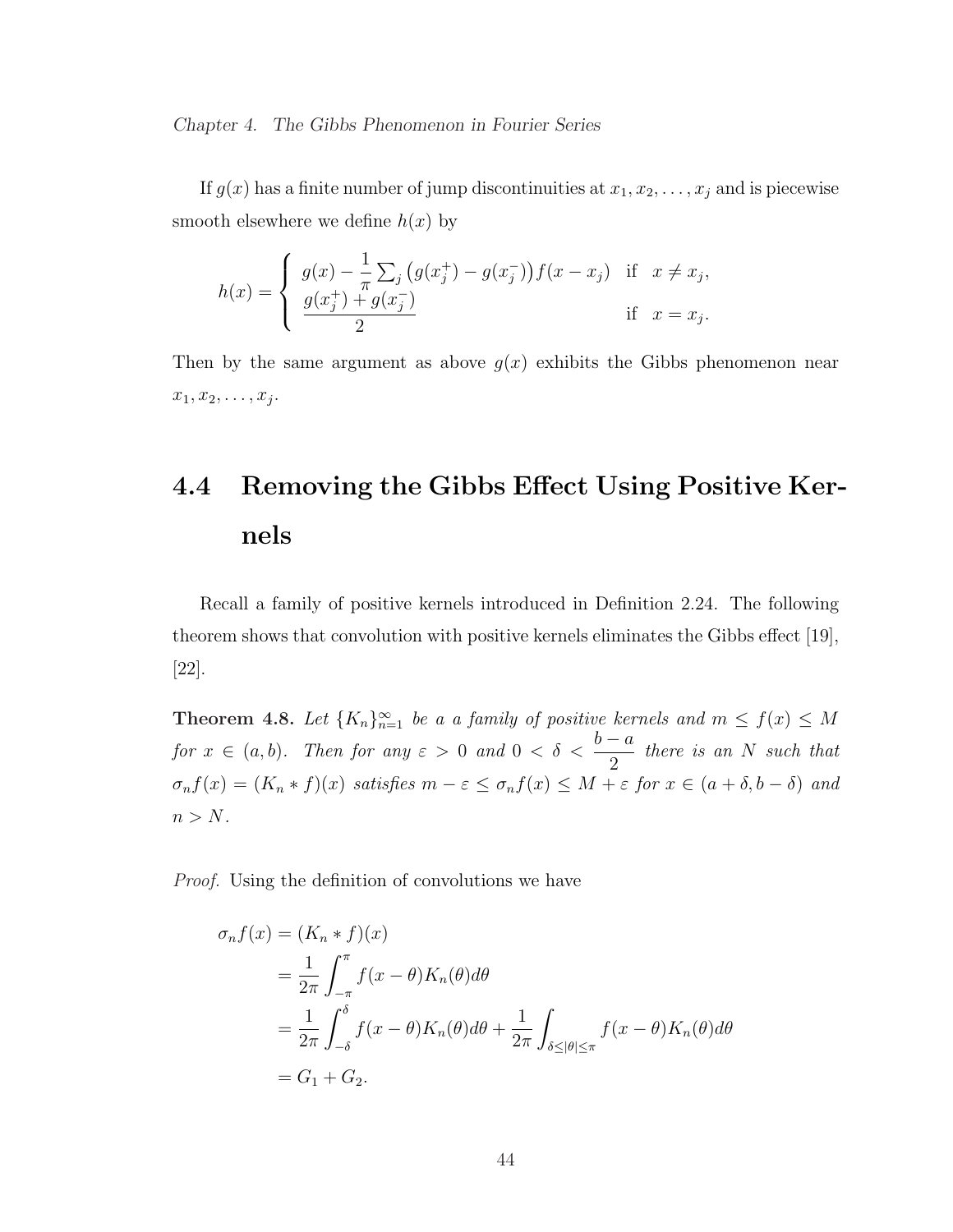Now, we show that  $G_2$  converges to 0.

$$
|G_2| = \left| \frac{1}{2\pi} \int_{\delta \le |\theta| \le \pi} f(x - \theta) K_n(\theta) d\theta \right|
$$
  
\n
$$
\le \frac{1}{2\pi} \int_{\delta \le |\theta| \le \pi} |f(x - \theta) K_n(\theta)| d\theta
$$
  
\n
$$
\le \frac{1}{2\pi} \max_{\delta \le |\theta| \le \pi} |K_n(\theta)| \int_{\delta \le |\theta| \le \pi} |f(x - \theta)| d\theta.
$$

Since  $K_n$  is a positive kernel by property (iii') of positive kernels, expression (2.8.5), we have

$$
\max_{\delta\leq|\theta|\leq\pi}|K_n(\theta)|\to 0\quad\text{as $n\to\infty$}.
$$

Therefore, for fixed  $\delta > 0$  given  $\varepsilon > 0$  there exists  $N_1 > 0$  such that  $|G_1| < \varepsilon$  for  $n > N_1$ . Now,  $x \in (a + \delta, b - \delta)$  implies that  $x - \theta \in (a, b)$  for  $|\theta| < \delta$ . Therefore,  $f(x - \theta) \leq M$  for  $|\theta| < \delta$ . Thus,  $G_2$  becomes

$$
G_2 = \frac{1}{2\pi} \int_{-\delta}^{\delta} f(x - \theta) K_n(\theta) d\theta
$$
  
\n
$$
\leq M \frac{1}{2\pi} \int_{-\delta}^{\delta} K_n(\theta) d\theta
$$
  
\n
$$
\leq M \frac{1}{2\pi} \int_{-\pi}^{\pi} K_n(\theta) d\theta
$$

 $\leq M$  by (2.8.1), property (i) of good kernels.

So  $|G_1 + G_2| \leq |G_1| + |G_2| \leq M + \varepsilon$ . Hence,  $\sigma_n f(x) \leq M + \varepsilon$ . On the other hand,

$$
G_1 + G_2 = \frac{1}{2\pi} \int_{-\delta}^{\delta} f(x - \theta) K_n(\theta) d\theta + \frac{1}{2\pi} \int_{\delta \le |\theta| \le \pi} f(x - \theta) K_n(\theta) d\theta
$$
  
\n
$$
\ge m \frac{1}{2\pi} \int_{-\delta}^{\delta} K_n(\theta) d\theta - \max_{\delta \le |\theta| \le \pi} |K_n(\theta)| \cdot ||f(x - \theta)||_1
$$
  
\n
$$
\ge m - \varepsilon \quad \text{for } n \ge N_2.
$$

Let  $n = \max\{N_1, N_2\}$ . Then for  $n \geq N$  we have

$$
m - \varepsilon \le \sigma_n f(x) \le M + \varepsilon
$$

 $\Box$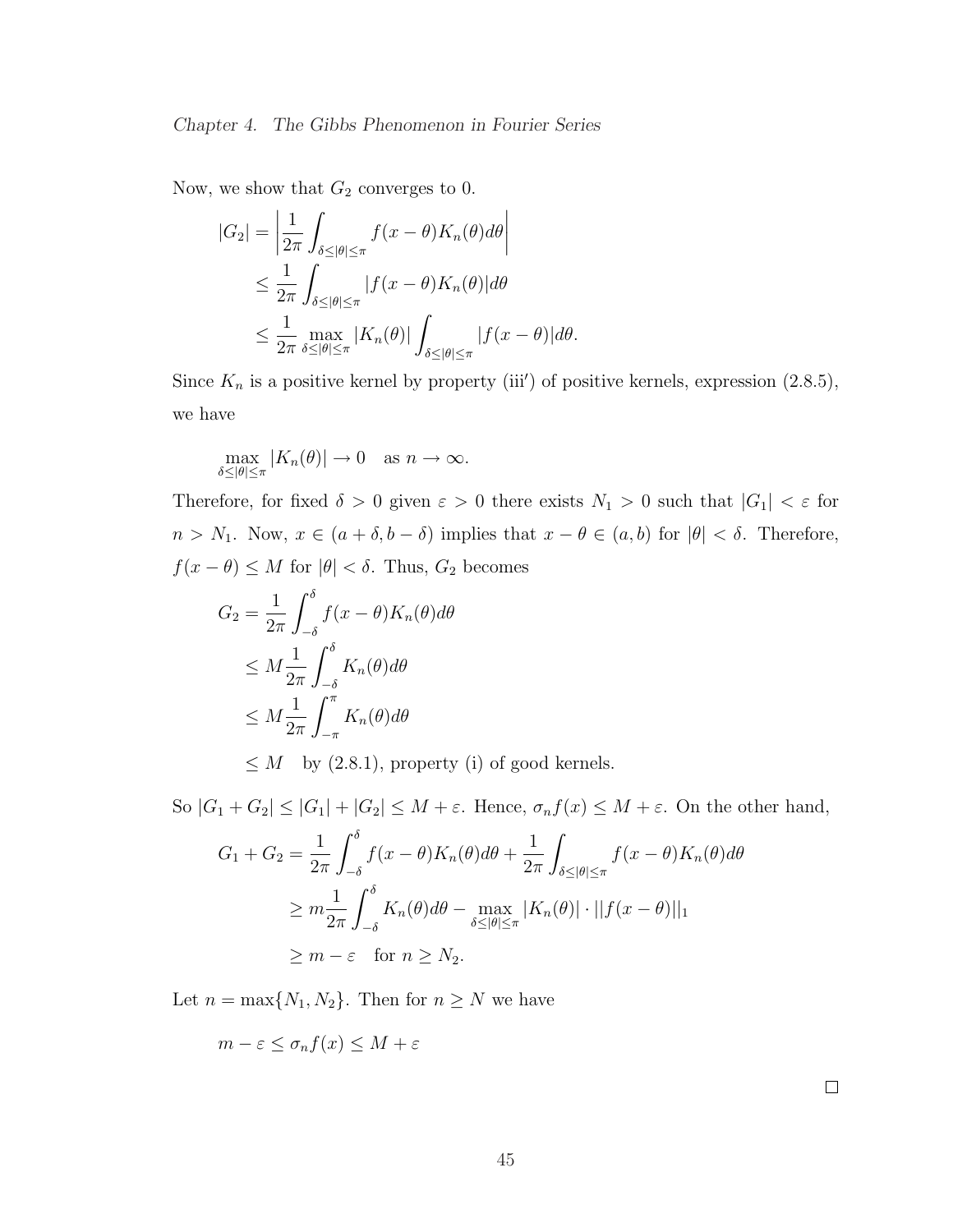### Chapter 4. The Gibbs Phenomenon in Fourier Series

Now, it is clear why the Gibbs phenomenon is absent in Figure 2.9.1 where the Cesàro means are used to approximate the function defined by  $(2.9.1)$ .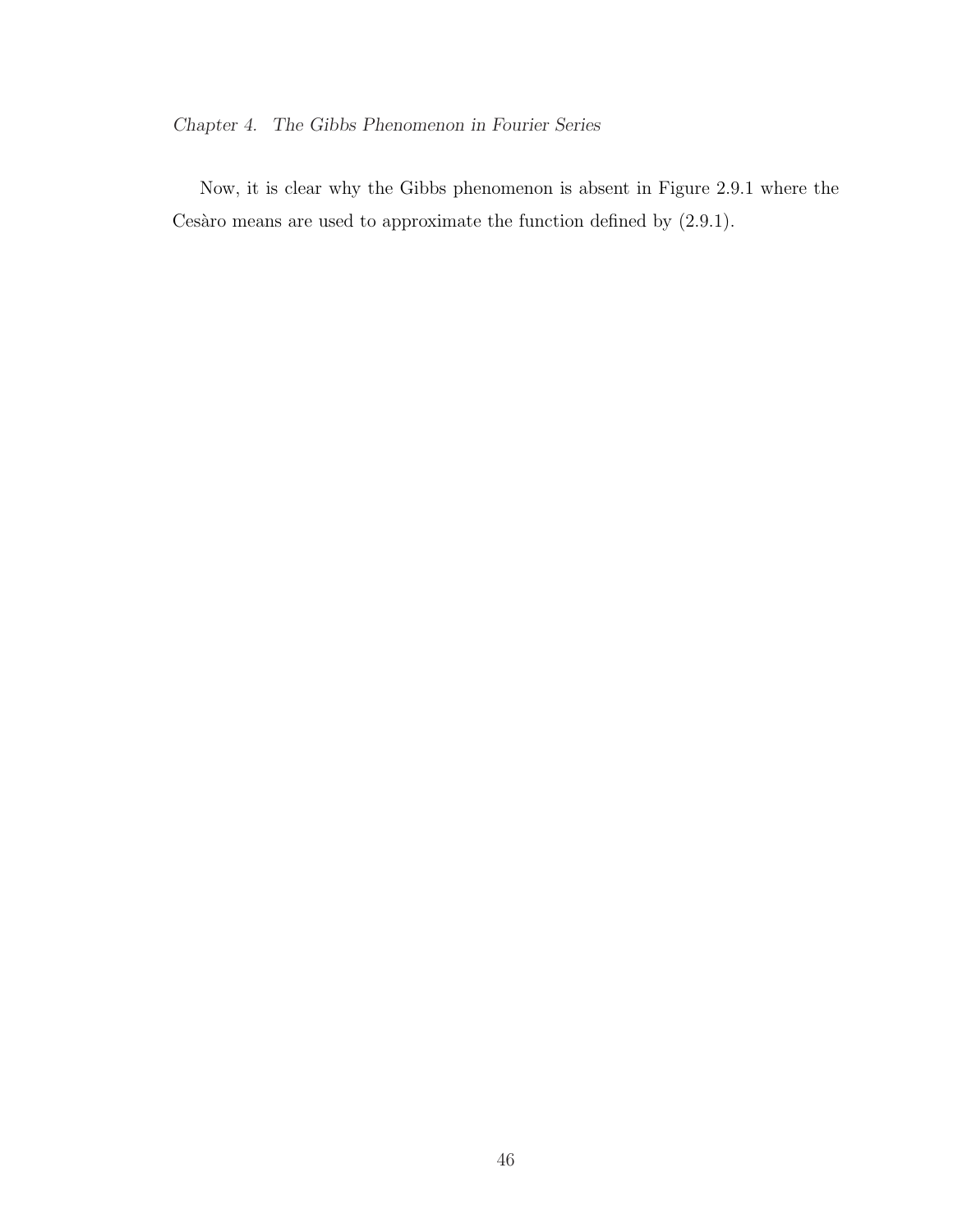### Chapter 5

# The Gibbs Phenomenon in Wavelets

In this chapter we give a brief introduction to wavelets and multiresolution analysis [3]. We give a condition under which the wavelet expansion of a function shows the Gibbs phenomenon near a jump discontinuity [8], [17]. This condition involves what is called a reproducing kernel. Next, we show that the Haar wavelets do not exhibit the Gibbs phenomenon whereas the Shannon wavelets do [7]. We revisit the concept of a family of good kernels reincarnated as what are called positive delta sequences and prove that wavelet approximations of functions using kernels that are positive delta sequences eliminates the Gibbs phenomenon [19]. We also revisit that the case of the Haar wavelets and show that the corresponding reproducing kernel is a positive delta sequence hence the absence of the the Gibbs phenomenon in the Haar wavelet expansion of a function with a jump discontinuity [20].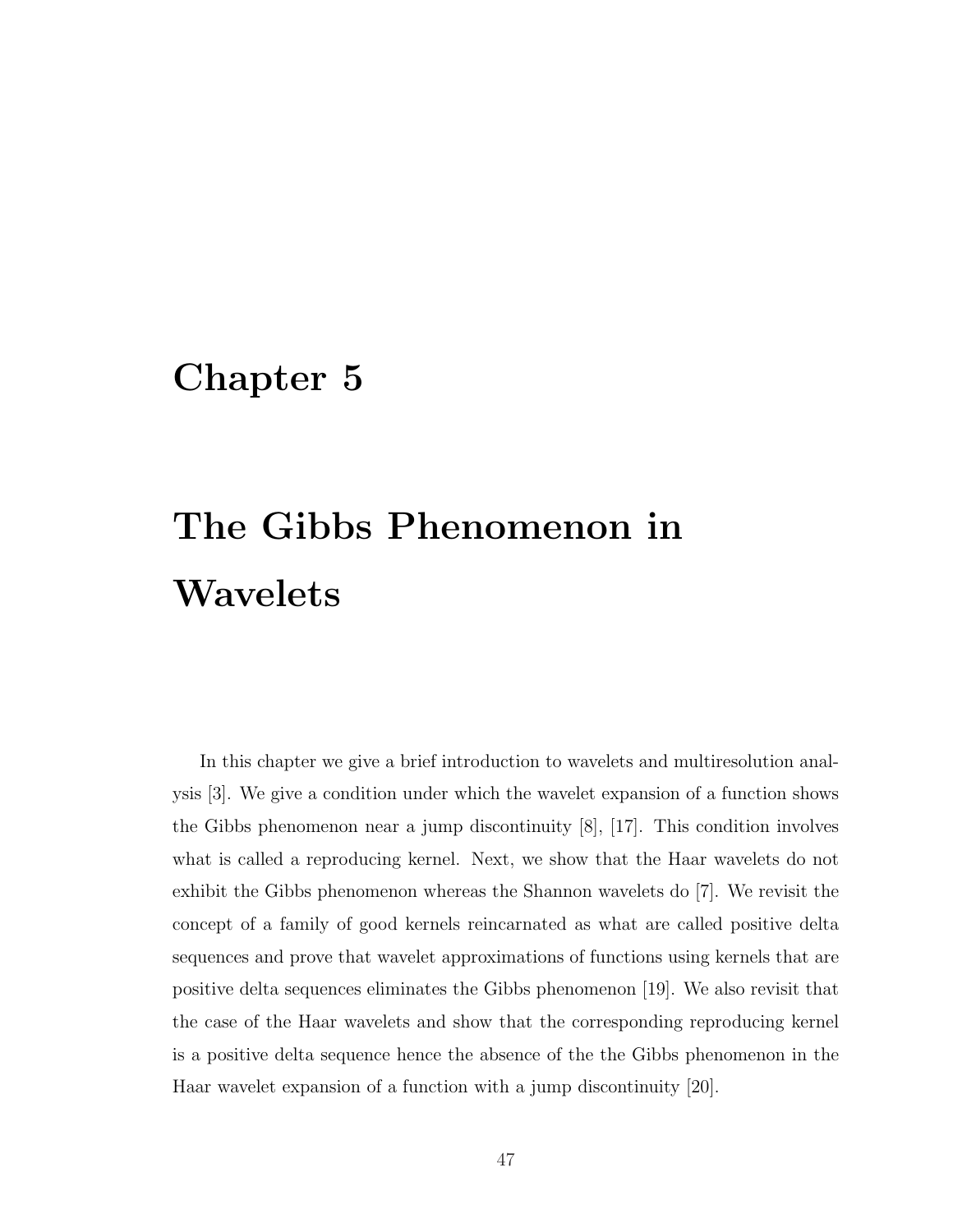### 5.1 Wavelets and Multiresolution Analysis

**Definition 5.1.** Let  $\psi \in L^2(\mathbb{R})$ . Define the functions  $\psi_{j,k}$  by  $\psi_{j,k}(x) = 2^{j/2}\psi(2^jx-k)$ . Then by a wavelet system we mean a complete orthonormal set in  $L^2(\mathbb{R})$  of the form  $\{\psi_{j,k}\}_{j,k\in\mathbb{Z}}$ . In other words,  $\{\psi_{j,k}\}_{j,k\in\mathbb{Z}}$  is a an orthonormal basis for  $L^2(\mathbb{R})$ . The functions  $\psi_{j,k}$  are called wavelets and the function  $\psi$  is called the mother wavelet.

**Remark 5.2.** If  $\{\psi_{j,k}\}_{j,k\in\mathbb{Z}}$  is a wavelet system then every function f in  $L^2(\mathbb{R})$  can be written as

$$
f = \sum_{j \in \mathbb{Z}} \sum_{k \in \mathbb{Z}} \langle f, \psi_{j,k} \rangle \psi_{j,k}.
$$

**Definition 5.3.** A multiresolution analysis, or MRA for short, is a sequence  $\{V_j\}_{j\in\mathbb{Z}}$ of closed subspaces of  $L^2(\mathbb{R})$  such that

(i) 
$$
V_j \subset V_{j+1}
$$
 for all  $j \in \mathbb{Z}$ ,  
(ii)  $\bigcap V_j = \{0\}$ ,

$$
(iii) \bigcup_{j\in\mathbb{Z}} V_j \text{ is dense in } L^2(\mathbb{R}),
$$

- (iv) For each  $j \in \mathbb{Z}$ ,  $f(x) \in V_0$  if and only if  $f(2^jx) \in V_j$ ,
- (v) For each  $k \in \mathbb{Z}$ ,  $f(x) \in V_0$  if and only if  $f(x k) \in V_0$ ,
- (*vi*) There exists a function  $\varphi \in V_0$ , called a scaling function, or father wavelet, such that  $\{\varphi(x - k)\}_{k \in \mathbb{Z}}$  is an orthonormal basis for  $V_0$ .

**Remark 5.4.** For each  $j \in \mathbb{Z}$ ,  $\{\varphi_{j,k}\}_{k \in \mathbb{Z}}$  is an orthonormal basis for  $V_j$ , where  $\varphi_{j,k}$ is defined by

$$
\varphi_{j,k}(x) = 2^{j/2} \varphi(2^j x - k).
$$

However, the functions  $\varphi_{j,k}$  are not necessarily orthogonal at different levels j.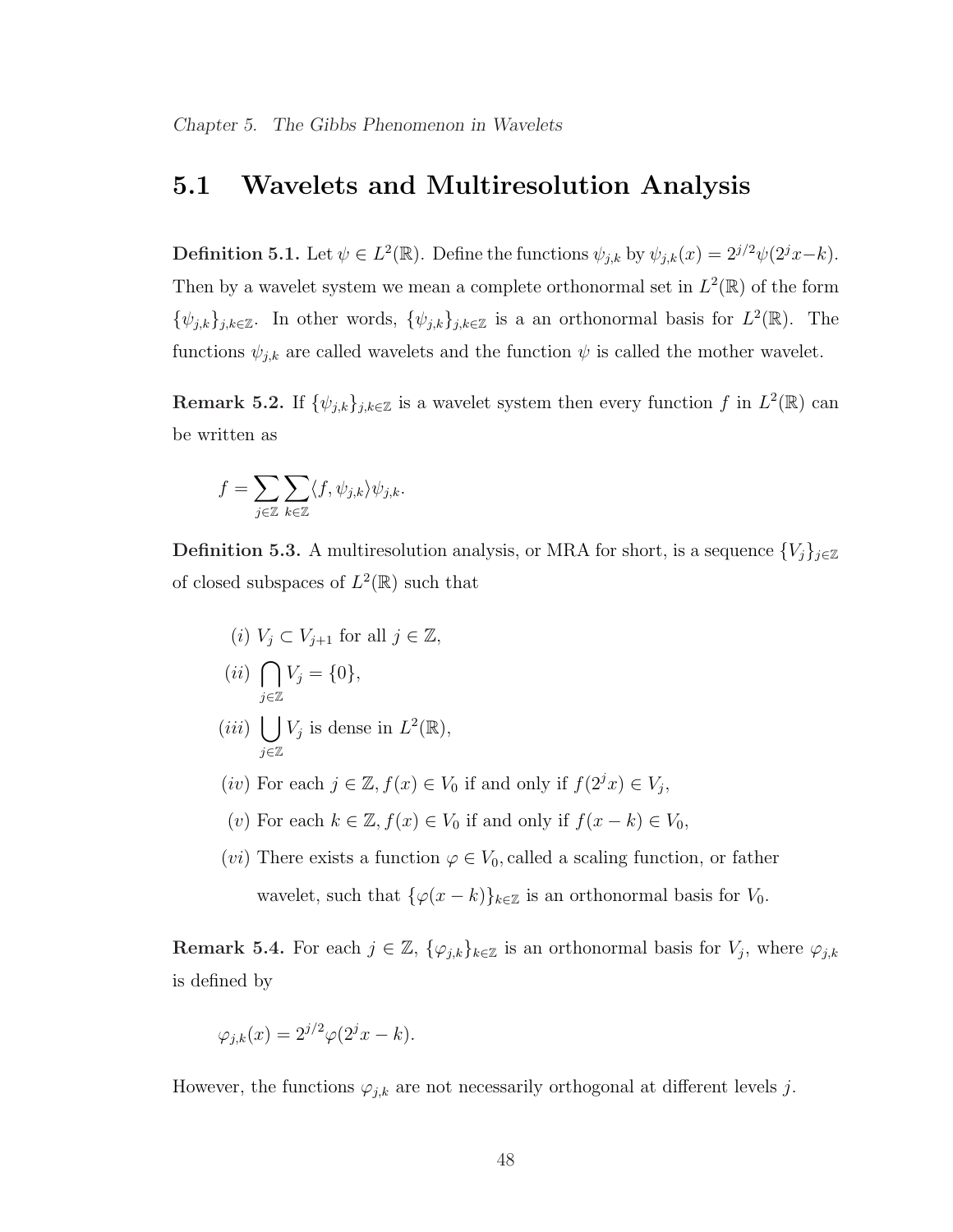As a consequence of Remark 5.4, for  $f \in L^2(\mathbb{R})$  the orthogonal projection of f onto  $V_j$  is

$$
P_j f = \sum_{k \in \mathbb{Z}} \langle f, \varphi_{j,k} \rangle \varphi_{j,k}.
$$
\n(5.1.1)

Moreover, the function  $P_j f$  is the best approximation to f in the subspace  $V_j$ . The approximations  $P_j f$  improve as j increases. In fact,

$$
||P_j f - f||_{L^2(\mathbb{R})} \to 0 \quad \text{as} \quad j \to \infty.
$$

We call the subspaces  $\{V_j\}_{j\in\mathbb{Z}}$  approximation subspaces.

Remark 5.5. Since  $\varphi \in V_0 \subseteq V_1$ , by Remark 5.4 we have

$$
\varphi(x) = \sum_{k \in \mathbb{Z}} u_k \varphi_{1,k}(x) = \sum_{k \in \mathbb{Z}} u_k \sqrt{2} \varphi(2x - k), \qquad (5.1.2)
$$

where the sequence  ${u_k}_{k \in \mathbb{Z}}$  is in  $l^2(\mathbb{Z})$ . This sequence is called the scaling sequence and equation (5.1.2) is called the scaling equation. A property of the scaling sequence is that its even integer translates,  $\{\tau_{2k}u\}_{k\in\mathbb{Z}}$ , form an orthonormal set in  $l^2(\mathbb{Z})$ .

The following theorem of Stéphane Mallat shows how to obtain a wavelet system once we have a MRA. You can find a proof of this theorem in [3] page 391.

**Theorem 5.6.** Let  $\{V_j\}_{j\in\mathbb{Z}}$  be a MRA with scaling function  $\varphi$  and scaling sequence  ${u_k}_{k \in \mathbb{Z}} \in l^1(\mathbb{Z})$ . Define  $v \in l^1(\mathbb{Z})$  by  $v_k = (-1)^{k-1} \overline{u_{1-k}}$  for all  $k \in \mathbb{Z}$ . Also, define  $\psi$ by the following equation

$$
\psi(x) = \sum_{k \in \mathbb{Z}} v_k \varphi_{1,k}(x) = \sum_{k \in \mathbb{Z}} v_k \sqrt{2} \varphi(2x - k).
$$

Then  $\{\psi_{j,k}\}_{j,k\in\mathbb{Z}}$  is a wavelet system in  $L^2(\mathbb{R})$ .

**Remark 5.7.** If we define the space  $W_0$  by

$$
W_0 = \left\{ \sum_{k \in \mathbb{Z}} z_k \psi_{0,k} : \{z_k\}_{k \in \mathbb{Z}} \in l^2(\mathbb{Z}) \right\}
$$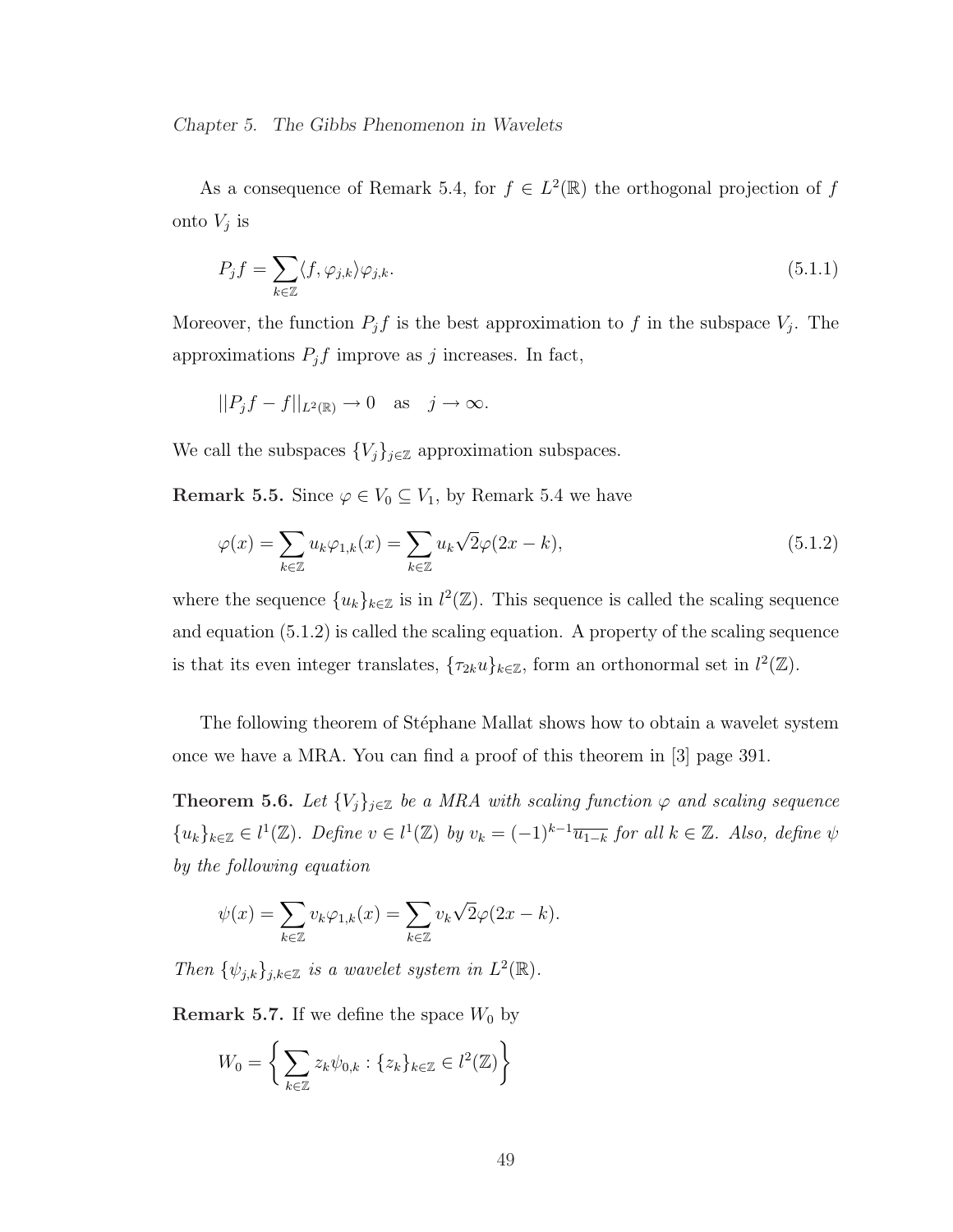then  $V_1 = V_0 \oplus W_0$ . In other words,  $W_0$  is the orthogonal complement of  $V_0$  in  $V_1$ . This means that  $V_0 \subseteq V_1$ ,  $W_0 \subseteq V_1$ ,  $V_0 \perp W_0$ , and for all  $f \in V_1$  there exist unique  $g \in V_0, h \in W_0$  such that  $f = g + h$ . Similarly, we define  $W_j$  by

$$
W_j = \left\{ \sum_{k \in \mathbb{Z}} z_k \psi_{j,k} : \{z_k\}_{k \in \mathbb{Z}} \in l^2(\mathbb{Z}) \right\}.
$$

Then  $V_{j+1} = V_j \oplus W_j$  for all  $j \in \mathbb{Z}$ .

It turns out that the subspaces  $\{W_j\}_{j\in\mathbb{Z}}$  have the same dilation property as the the subspaces  $\{V_j\}_{j\in\mathbb{Z}}$ . In other words,  $f(x) \in W_0$  if and only if  $f(2^jx) \in W_j$  for all  $j \in \mathbb{Z}$ . Moreover,  $\{\psi(x-k)\}_{k\in\mathbb{Z}}$  is an orthomormal basis for  $W_0$ , and in general, the functions  $\{\psi_{j,k}\}_{k\in\mathbb{Z}}$  form an orthonormal basis for  $W_j$ . This implies that the orthogonal projection  $Q_j$  of  $f \in L^2(\mathbb{R})$  onto the space  $W_j$  can be obtained by

$$
Q_j f = \sum_{k \in \mathbb{Z}} \langle f, \psi_{j,k} \rangle \psi_{j,k}.
$$

### 5.2 Construction of a Multiresolution Analysis

Theorem 5.6 of Mallat tells us how to construct the father wavelet  $\psi$  using a MRA and to obtain from it a wavelet system. However, it does not give a recipe to construct a MRA in the first place. The following two theorems show this construction. The proofs can be found in [3] pages 420, and 421.

Theorem 5.8. Let  $m_{\circ} : \mathbb{R} \to \mathbb{C}$  be a  $2\pi$ -periodic function satisfying the following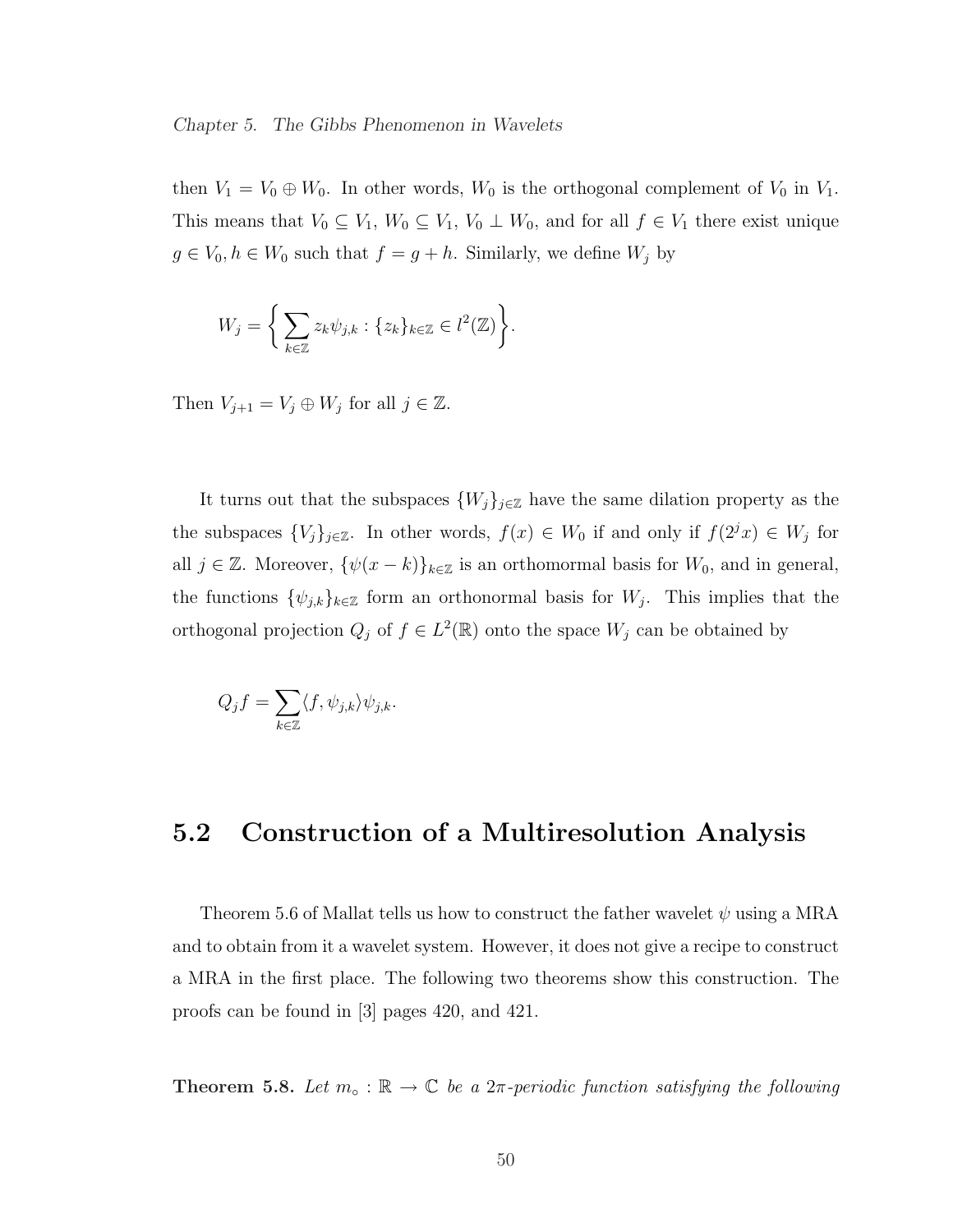conditions:

- (*i*)  $|m_{\circ}(\xi)|^2 + |m_{\circ}(\xi + \pi)|^2 = 1$  for all  $\xi \in \mathbb{R}$ ,
- $(ii)$   $m_o(0) = 1$ ,
- (iii)  $m_0$  satisfies a Lipschitz condition of order  $\delta > 0$  at 0, i.e, there exist  $\delta > 0$  and  $C > 0$  such that  $|m_{\circ}(\xi) - m_{\circ}(0)| \leq C |\xi|^{\delta}$  for all  $\xi \in \mathbb{R}$ ,
- $(iv)$   $\inf_{|\xi| \leq \pi/2} |m_{\circ}(\xi)| > 0.$

Let  ${u_k}_{k \in \mathbb{Z}}$  be such that

$$
m_{\circ}(\xi) = \frac{1}{\sqrt{2}} \sum_{k \in \mathbb{Z}} u_k e^{-ik\xi},
$$

or alternatively, define  $u_k$  by

$$
u_k = \frac{\sqrt{2}}{2\pi} \int_{-\pi}^{\pi} m_o(\xi) e^{ik\xi} d\xi = \sqrt{2m} \delta_{o}(-k),
$$

and suppose that  ${u_k}_{k \in \mathbb{Z}} \in l^1(\mathbb{Z})$ . Then the infinite product  $\prod_{j=1}^{\infty} m_o(\xi/2^j)$  converges uniformly on bounded sets to a function  $\hat{\varphi} \in L^2(\mathbb{R})$ . Let  $\varphi = (\hat{\varphi})^T$ . Then  $\varphi$  satisfies the scaling equation

$$
\varphi(x) = \sum_{k \in \mathbb{Z}} u_k \varphi_{1,k}(x) = \sum_{k \in \mathbb{Z}} u_k \sqrt{2} \varphi(2x - k),
$$

and  $\{\varphi_{0,k}\}_{k\in\mathbb{Z}}$  is an orthonormal set in  $L^2(\mathbb{R})$ . For  $j\in\mathbb{Z}$  define the spaces  $V_j$  by

$$
V_j = \left\{ \sum_{k \in \mathbb{Z}} z_k \varphi_{j,k} : \{z_k\}_{k \in \mathbb{Z}} \in l^2(\mathbb{Z}) \right\}.
$$

Then  ${V_j}_{j \in \mathbb{Z}}$  is a MRA with scaling function  $\varphi$  and scaling sequence  ${u_j}_{j \in \mathbb{Z}}$ .

Remark 5.9. Conditions (i), (ii), and (iii) ensure the convergence of the infinite product, and that  $\varphi$  satisfies the scaling equation. Condition (iv) is needed to show the orthonormality of  $\{\varphi_{0,k}\}_{k\in\mathbb{Z}}$ .

The next theorem details the construction in terms of the scaling sequence  $\{u_j\}_{j\in\mathbb{Z}}$ .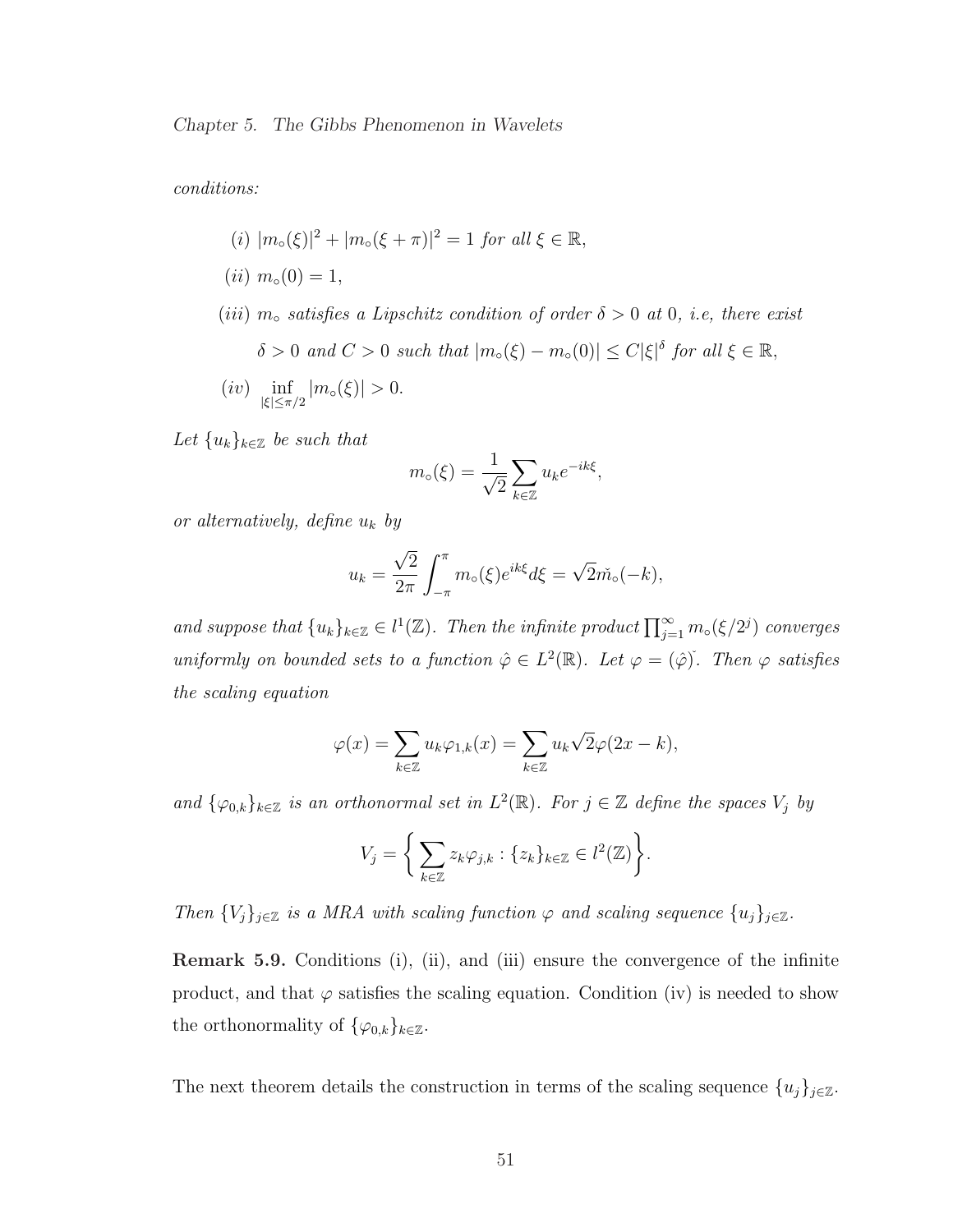**Theorem 5.10.** Let  $\{u_j\}_{j\in\mathbb{Z}}$  be a sequence satisfying the following condtions

- (i)  $\overline{\phantom{a}}$ k∈Z  $|k|^{\varepsilon}|u_k| < \infty$  for some  $\varepsilon > 0$ ,  $(ii)$  $\sum_{\alpha=1}^{\infty}$ k∈Z  $u_k =$ √ 2,
- (iii)  $\{\tau_{2k}u\}_{k\in\mathbb{Z}}$  is an orthonormal set in  $l^2(\mathbb{Z})$ ,
- $(iv)$  inf  $|m_{\circ}(\xi)| > 0$ , for  $m_{\circ}(\xi) = \frac{1}{\sqrt{\xi}}$ 2  $\overline{\phantom{a}}$ k∈Z  $u_k e^{-ik\xi}$ .

Then the infinite product  $\prod_{j=1}^{\infty} m_{\circ}(\xi/2^{j})$  converges uniformly on bounded subsets of  $\mathbb R$  to a function  $\hat{\varphi} \in L^2(\mathbb R)$ . Let  $\varphi = (\hat{\varphi})$ . For every  $j \in \mathbb Z$  define  $V_j$  by

$$
V_j = \left\{ \sum_{k \in \mathbb{Z}} z_k \varphi_{j,k} : \{z_k\}_{k \in \mathbb{Z}} \in l^2(\mathbb{Z}) \right\}.
$$

Then  ${V_j}_{j \in \mathbb{Z}}$  is a MRA with scaling function  $\varphi$  and scaling sequence  ${u_j}_{j \in \mathbb{Z}}$ .

So once we have a sequence  $\{u_j\}_{j\in\mathbb{Z}}$  satisfying the conditions of Theorem 5.10 then by Theorem 5.6 of Mallat we are guaranteed to have a wavelet system.

## 5.3 Existence of the Gibbs Phenomenon for some Wavelets

In this section, we introduce the Schwartz space  $\mathcal{S}(\mathbb{R})$  and give conditions under which wavelet expansions of functions with a jump discontinuity show the Gibbs phenomenon near the jump if the scaling function  $\varphi$  satisfies a certain decay condition [8], [17].

**Definition 5.11.** The Schwartz space  $\mathcal{S}(\mathbb{R})$ , or the space of rapidly decreasing  $C^{\infty}$ functions, is defined by

$$
\mathcal{S}(\mathbb{R}) = \left\{ f \in C^{\infty} : |f^{l}(x)| \leq C_{l,k} (1+|x|)^{-k} \text{ for all integers } k, l \geq 0 \right\}.
$$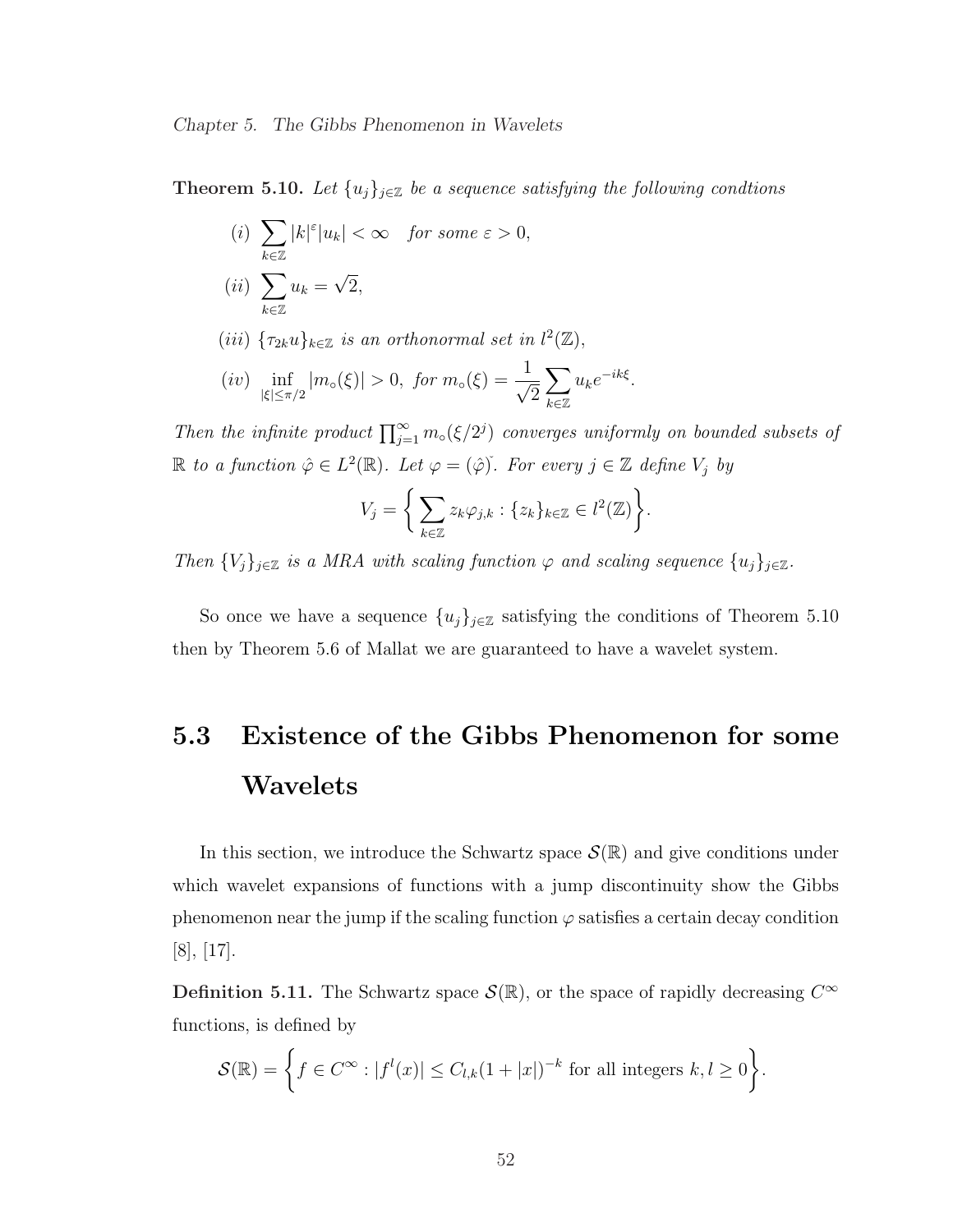**Definition 5.12.** We define the space of rapidly decreasing  $C^r$  functions  $\mathcal{S}_r(\mathbb{R})$  by

$$
\mathcal{S}_r(\mathbb{R}) = \left\{ f \in C^r : |f^l(x)| \leq C_{l,k} (1+|x|)^{-k} \text{ for integers } 0 \leq l \leq r, k \geq 0 \right\}.
$$

We define the Gibbs phenomenon for the wavelet approximation to the function  $f : \mathbb{R} \to \mathbb{R}, f \in L^2(\mathbb{R})$  which is bounded and has a jump discontinuity at the origin similar to Definition 3.1 as follows:

**Definition 5.13.** Suppose a function  $f(x)$  has a jump discontinuity at  $x = 0$ , i.e,  $f(0^+) = \lim_{x\to 0^+} f(x) < \infty$ ,  $f(0^-) = \lim_{x\to 0^-} f(x) < \infty$ , and  $f(0^+) \neq f(0^-)$ . We say that the wavelet expansion of  $f$  exhibits the Gibbs phenomenon at the right hand side of  $x = 0$  if there is sequence  $x_j > 0$  converging to 0 such that  $\lim_{j \to \infty} P_j f(x_j) > f(0^+)$ if  $f(0^+) > f(0^-)$ , or  $\lim_{j\to\infty} P_j f(x_j) < f(0^+)$  if  $f(0^+) < f(0^-)$ . Similarly, we say that the wavelet expansion of  $f$  exhibits the Gibbs phenomenon at the left hand side of  $x = 0$  if there is sequence  $x_j < 0$  converging to 0 such that  $\lim_{j \to \infty} P_j f(x_j) < f(0^-)$ if  $f(0^+) > f(0^-)$ , or  $\lim_{j\to\infty} P_j f(x_j) > f(0^-)$  if  $f(0^+) < f(0^-)$ .

Let  $\varphi \in \mathcal{S}_r(\mathbb{R})$  and define the function  $f \in L^2(\mathbb{R})$  as

$$
f(x) = \begin{cases} -1 - x, & -1 \le x < 0; \\ 1 - x, & 0 < x \le 1; \\ 0, & \text{otherwise.} \end{cases}
$$
 (5.3.1)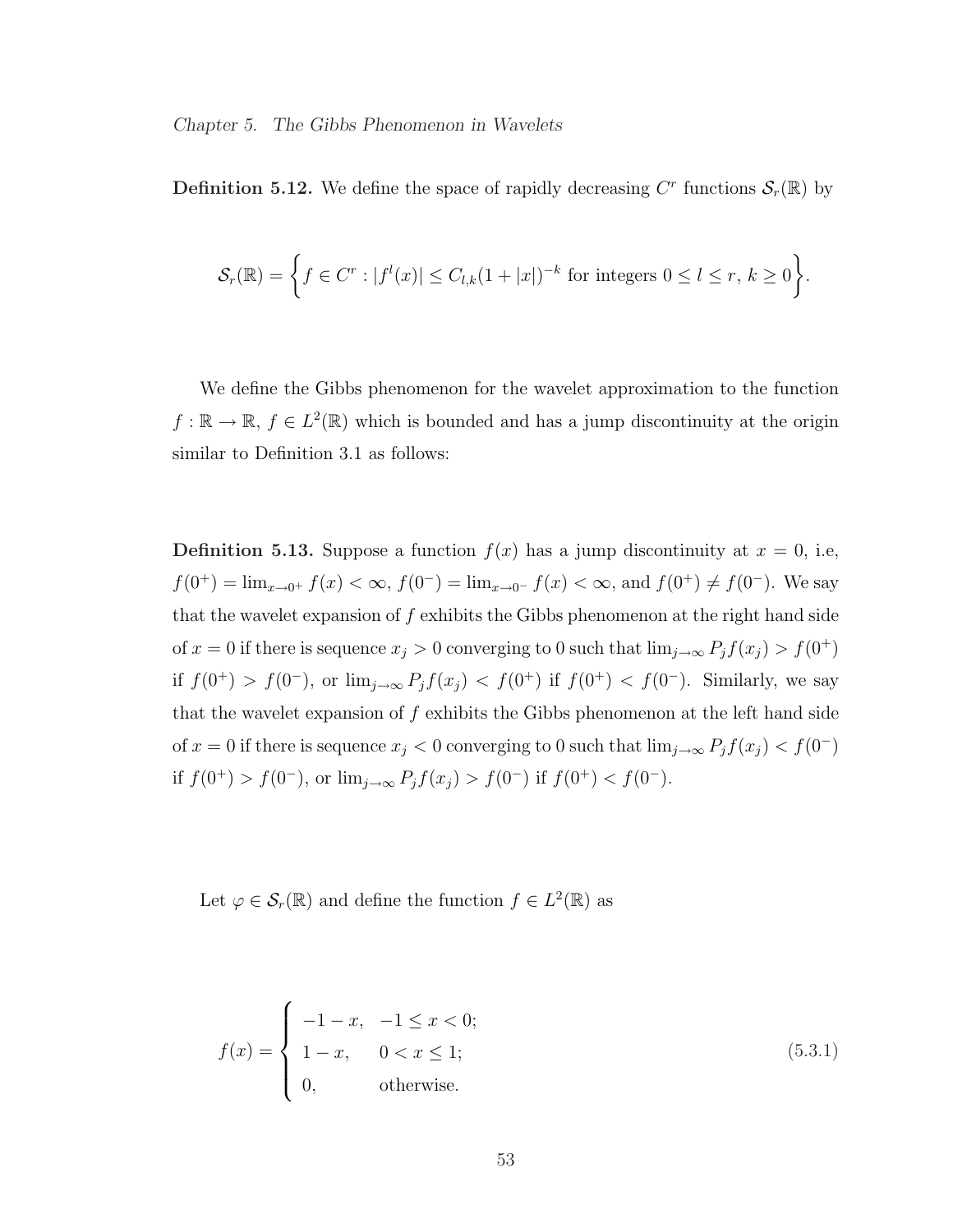Recall the orthogonal projection of  $f$  onto  $V_j$  given by (5.1.1).

$$
P_j f(x) = \sum_{k \in \mathbb{Z}} \langle f, \varphi_{j,k} \rangle \varphi_{j,k}(x)
$$
  
\n
$$
= \sum_{k \in \mathbb{Z}} \left( \int_{-\infty}^{\infty} f(y) \overline{\varphi_{j,k}}(y) dy \right) \varphi_{j,k}(x)
$$
  
\n
$$
= \sum_{k \in \mathbb{Z}} \left( \int_{-\infty}^{\infty} f(y) \varphi_{j,k}(y) dy \right) \varphi_{j,k}(x)
$$
  
\n
$$
= \int_{-\infty}^{\infty} f(y) \left( \sum_{k \in \mathbb{Z}} \varphi_{j,k}(y) \varphi_{j,k}(x) \right) dy
$$
  
\n
$$
= \int_{-\infty}^{\infty} f(y) K_j(x, y) dy,
$$
 (5.3.2)

where  $K_j(x, y) = \sum_{k \in \mathbb{Z}} \varphi_{j,k}(x) \varphi_{j,k}(y)$ . We call  $K_j(x, y)$  the reproducing kernel of  $V_j$ . We can express  $K_j$  in terms of  $K_0$ , the reproducing kernel of  $V_0$  as follows

$$
K_j(x, y) = \sum_{k \in \mathbb{Z}} \varphi_{j,k}(x) \varphi_{j,k}(y)
$$
  
= 
$$
\sum_{k \in \mathbb{Z}} 2^{j/2} \varphi(2^j x - k) 2^{j/2} \varphi(2^j y - k)
$$
  
= 
$$
2^j \sum_{k \in \mathbb{Z}} \varphi(2^j x - k) \varphi(2^j y - k)
$$
  
= 
$$
2^j \sum_{k \in \mathbb{Z}} \varphi_{0,k}(2^j x) \varphi_{0,k}(2^j y)
$$
  
= 
$$
2^j K_0(2^j x, 2^j y),
$$
 (5.3.3)

where  $K_0(x, y) = \sum_{k \in \mathbb{Z}} \varphi(x - k) \varphi(y - k)$ .

We need the following result given in  $[17]$ .

**Lemma 5.14.** Let  $K_0$  be defined as above and  $\varphi \in \mathcal{S}_r(\mathbb{R})$ . Then

$$
(i) |K_0(x, y)| \le \frac{C_\beta}{(1+|x-y|)^\beta}, \quad \beta \in \mathbb{N},
$$
  

$$
(ii) \int_{-\infty}^{\infty} K_0(x, y) dy = 1, \quad \text{for all } x \in \mathbb{R}.
$$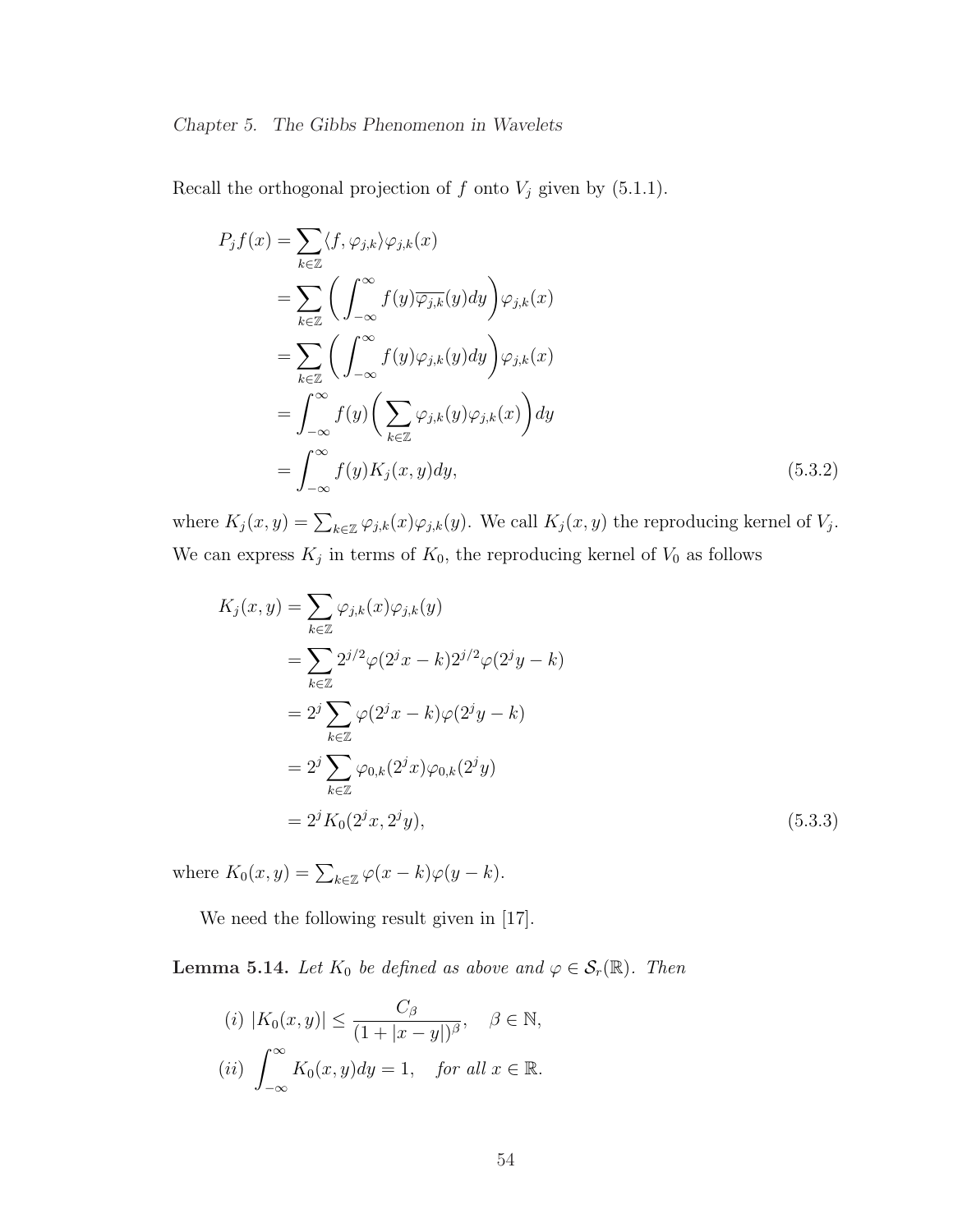*Proof.* (i) Since  $K_0(x, y) = K_0(y, x) = K_0(x + 1, y + 1)$  we can assume without loss of generality that  $|x + y| \leq 1$  and  $x \geq y$ . Now, if  $k \geq 0$  then

$$
|x - k| = \left| \frac{x + y}{2} + \frac{x - y}{2} - k \right|
$$
  
= 
$$
\left| \left( \frac{x - y}{2} - k \right) - \left( -\frac{x + y}{2} \right) \right|
$$
  

$$
\geq \left| \frac{x - y}{2} - k \right| - \left| \frac{x + y}{2} \right|
$$
  

$$
\geq \left| \frac{x - y}{2} - k \right| - \frac{1}{2},
$$
 (5.3.4)

and

$$
|y-k| = \left|\frac{x+y}{2} - \frac{x-y}{2} - k\right|
$$
  
\n
$$
= \left| -\left(\frac{x-y}{2} + k\right) - \left(-\frac{x+y}{2}\right) \right|
$$
  
\n
$$
\ge \left| \frac{x-y}{2} + k \right| - \left| \frac{x+y}{2} \right|
$$
  
\n
$$
\ge \frac{x-y}{2} + k - \frac{1}{2}
$$
  
\n
$$
\ge \frac{x-y}{2} - \frac{1}{2}.
$$
\n(5.3.5)

Now, by  $(5.3.4)$  and  $(5.3.5)$  we obtain

$$
(1+|x-k|)(1+|y-k|) \ge \left(\left|\frac{x-y}{2} - k\right| + \frac{1}{2}\right)\left(\frac{x-y}{2} + \frac{1}{2}\right)
$$

$$
= \frac{1}{4}(|x-y-2k|+1)(x-y+1).
$$
(5.3.6)

Similarly, if  $k < 0$  we obtain

$$
(1+|x-k|)(1+|y-k|) \ge \frac{1}{4}(|x-y+2k|+1)(x-y+1). \tag{5.3.7}
$$

The assumption  $\varphi \in \mathcal{S}_r(\mathbb{R})$  implies that there exist a constant K and  $\beta > 1$  such that

$$
|\varphi(x)| \le \frac{K}{\left(1+|x|\right)^{\beta}}.
$$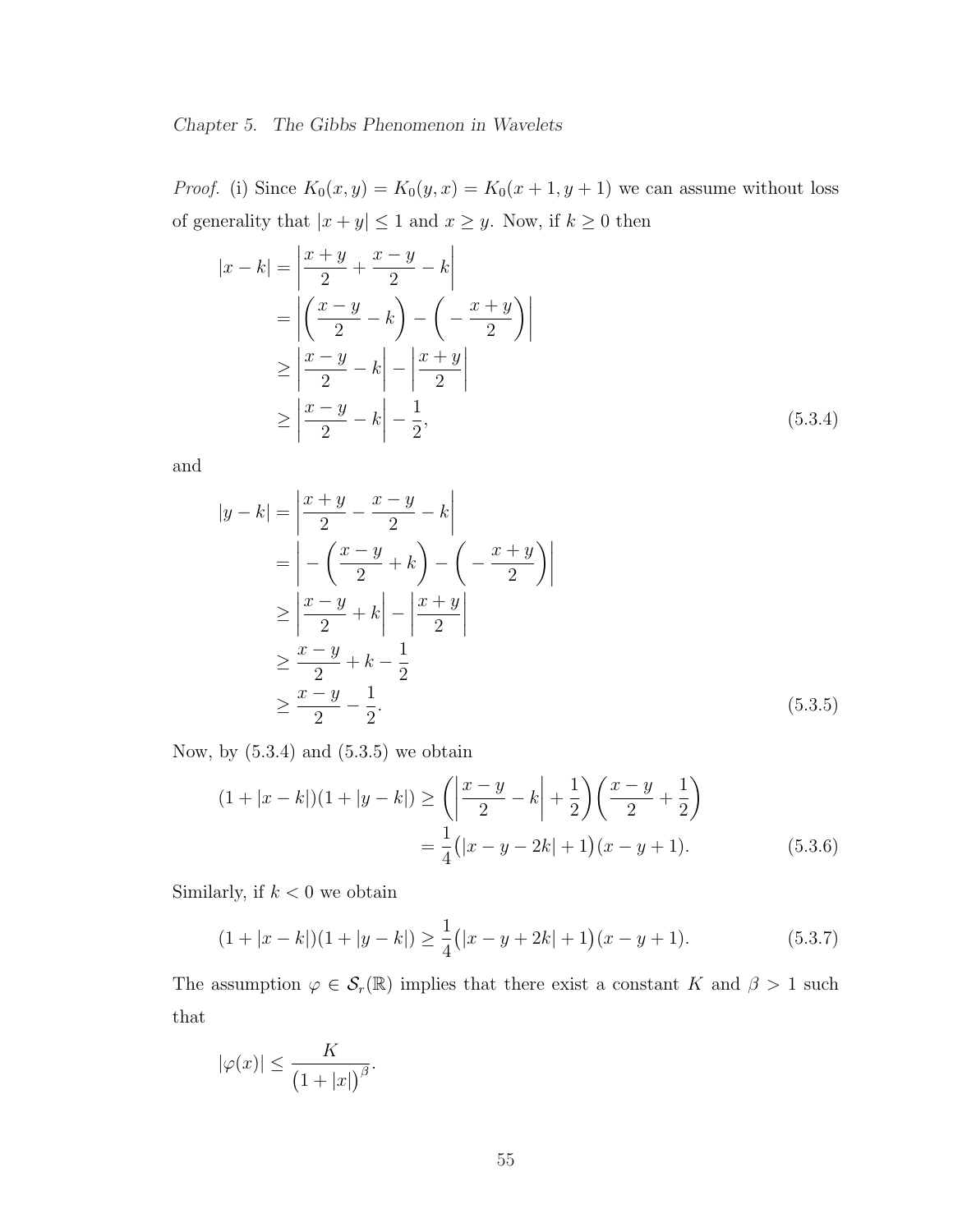This in turn implies that

$$
|\varphi(x-k)| \le \frac{K}{\left(1+|x-k|\right)^{\beta}},
$$
  

$$
|\varphi(y-k)| \le \frac{K}{\left(1+|y-k|\right)^{\beta}}.
$$

Thus

$$
|K_0(x, y)| \leq \sum_{k \in \mathbb{Z}} |\varphi(x - k)| |\varphi(y - k)|
$$
  
\n
$$
\leq \sum_{k \in \mathbb{Z}} \frac{K}{(1 + |x - k|)^{\beta}} \frac{K}{(1 + |y - k|)^{\beta}}
$$
  
\n
$$
= K^2 \left( \sum_{k > 0} \frac{1}{(1 + |x - k|)^{\beta}} \frac{1}{(1 + |y - k|)^{\beta}} \right)
$$
  
\n
$$
+ \sum_{k < 0} \frac{1}{(1 + |x - k|)^{\beta}} \frac{1}{(1 + |y - k|)^{\beta}}.
$$

Now, by inequalities  $(5.3.6)$ , and  $(5.3.7)$  we obtain

$$
|K_0(x, y)| \le K^2 \left( \sum_{k>0} \frac{4^{\beta}}{\left(1 + |x - y - 2k|\right)^{\beta} (x - y + 1)^{\beta}} + \sum_{k<0} \frac{4^{\beta}}{\left(1 + |x - y + 2k|\right)^{\beta} (x - y + 1)^{\beta}} \right)
$$
  
=  $\frac{4^{\beta} K^2}{(x - y + 1)^{\beta}} 2 \sum_{k>0} \frac{1}{\left(1 + |t - 2k|\right)^{\beta}}, \ t \in \mathbb{R}.$ 

Now,  $(1+|t-2k|)^{\beta} \ge |t-2k|^{\beta}$ . So  $\frac{1}{(1+|t-2k|)^{\beta}}$  $\frac{1}{1 + |t - 2k|}$ <sup>3</sup> 1  $\frac{1}{|t - 2k|^{\beta}}$ . For fixed  $t \in \mathbb{R}$ , we

can find  $N \in \mathbb{N}$  such that  $|t - 2k| \geq k$  for  $k \geq N$ . Therefore,  $\frac{1}{1-\epsilon}$  $\frac{1}{|t-2k|^{\beta}} \le$ 1  $\frac{1}{k^{\beta}}$ . Now, by the comparison test we have

$$
\sum_{k>0} \frac{1}{(1+|t-2k|)^{\beta}} \le \sum_{k>0} \frac{1}{|t-2k|^{\beta}} \le \sum_{k>0} \frac{1}{k^{\beta}} < \infty \quad \text{since } \beta > 1.
$$

Thus,

$$
K_0(x,y) \le \frac{C_\beta}{\left(1+|x-y|\right)^{\beta}}.
$$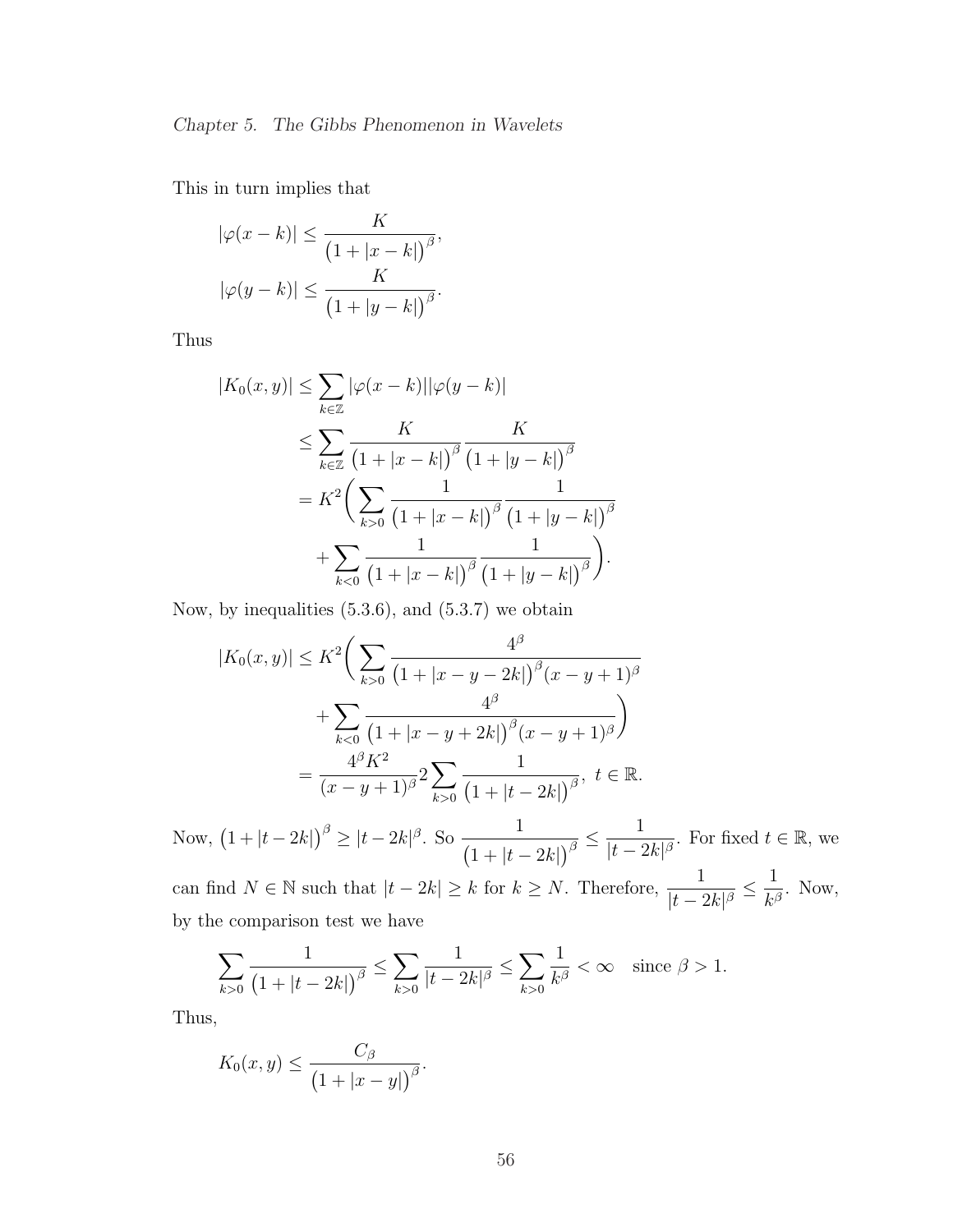(ii) Let  $d =$ m  $\frac{n}{2^n}$ ,  $m \in \mathbb{Z}, n \in \mathbb{N}$ , be a dyadic number, and  $j \in \mathbb{Z}$  such that  $j \geq n$ . We know that  $V_{-j} = \overline{span\{\varphi_{-j,k}\}_{k\in\mathbb{Z}}}$ . This implies that  $\varphi_{-j,0}(x) = 2^{-j/2}\varphi(2^{-j}x) \in V_{-j}$ . Therefore,  $h(x) := \varphi(2^{-j}x) \in V_{-j}$ . Thus,  $h(x) \in V_0$  since  $V_{-j} \subseteq V_0$ . Therefore,  $\varphi(2^{-j}x+d) \in V_0$  since  $\varphi(2^{-j}x+d) = \varphi(2^{-j}(x+2^{j-n}m))$ . Now, by the definition of the projection onto  $V_0$  we have

$$
P_0g(x) = \int_{-\infty}^{\infty} K_0(x, y)g(y)dy \text{ for all } g \in L^2(\mathbb{R}).
$$

So, in particular, for  $g(x) = \varphi(2^{-j}x + d) \in V_0$ , we have  $g(x) = P_0g(x)$ , so

$$
\varphi(2^{-j}x+d) = g(x) = \int_{-\infty}^{\infty} K_0(x,y)\varphi(2^{-j}y+d)dy.
$$

By part (ii),  $K_0(x, y)$  is integrable, and  $\varphi(x)$  is bounded. Thus by the Lebesgue Dominated Convergence Theorem as  $j\to\infty$  we have

$$
\varphi(d) = \int_{-\infty}^{\infty} K_0(x, y) \varphi(d) dy = \varphi(d) \int_{-\infty}^{\infty} K_0(x, y).
$$

Now we show that there exists a dyadic number d such that  $\varphi(d) \neq 0$ . Assume that  $\varphi(d) = 0$  for all dyadic numbers d. Let a be a real number such that  $\varphi(a) \neq 0$ . Because of the density of the dyadic numbers in the reals we can find a sequence of dyadic numbers  $\{d_n\}_{n=1}^{\infty}$  such that  $d_n \to a$  as  $n \to \infty$ . Now, by the continuity of  $\varphi$ it follows that  $\varphi(d_n)$  converges to  $\varphi(a)$  which is a contradiction. Therefore we have

$$
\int_{-\infty}^{\infty} K_0(x, y) dy = 1.
$$

 $\Box$ 

Now, we can prove Kelly's main theorem given in [8].

**Theorem 5.15.** Let f be defined as in  $(5.3.1)$ , and a be a real number. Then

$$
\lim_{j \to \infty} P_j f(2^{-j} a) = 2 \int_0^\infty K_0(a, u) du - 1.
$$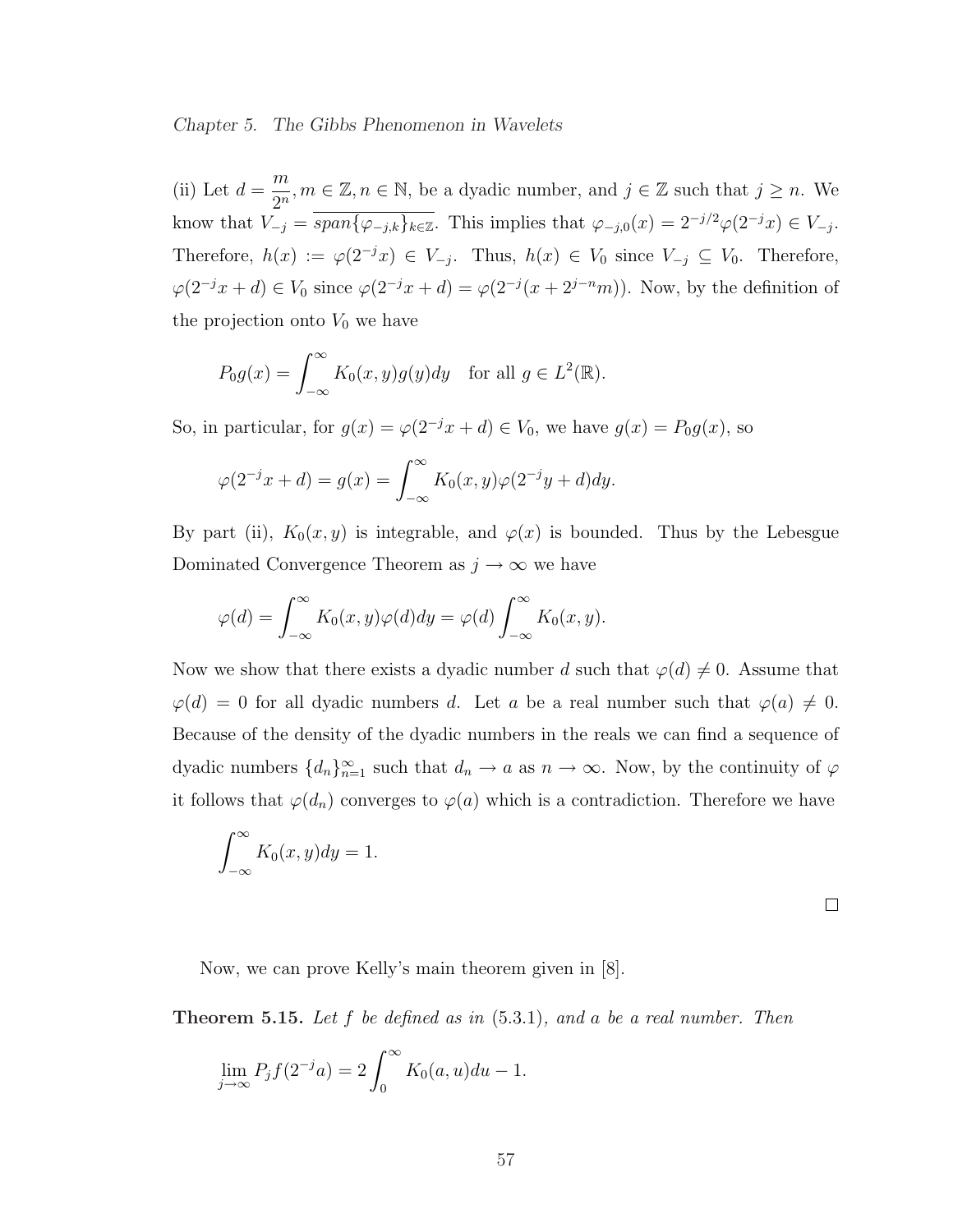*Proof.* Using (5.3.2), we can write  $P_j f(x)$  as

$$
P_j f(x) = \int_{-\infty}^{\infty} f(y) K_j(x, y) dy
$$
  
= 
$$
\int_{-1}^{0} (-1 - y) K_j(x, y) dy + \int_{0}^{1} (1 - y) K_j(x, y) dy.
$$

Now, with the change of variables  $t = -y$  on the first integral, we obtain

$$
P_j f(x) = -\int_1^0 (-1+t)K_j(x, -t)dt + \int_0^1 (1-t)K_j(x, t)dt
$$
  
= 
$$
\int_0^1 (-1+t)K_j(x, -t)dt + \int_0^1 (1-t)K_j(x, t)dt
$$
  
= 
$$
-\int_0^1 (1-t)K_j(x, -t)dt + \int_0^1 (1-t)K_j(x, t)dt
$$
  
= 
$$
\int_0^1 (1-t)[K_j(x, t) - K_j(x, -t)]dt
$$
  
= 
$$
2^j \int_0^1 (1-t)[K_0(2^jx, 2^jt) - K_0(2^jx, -2^jt)]dt, \text{ by (5.3.3)}.
$$

Now, let  $u = 2^{j}t$ . Then  $du = 2^{j}dt$  and the integral becomes

$$
P_j f(x) = \int_0^{2^j} (1 - 2^{-j}u) [K_0(2^j x, u) - K_0(2^j x, -u)] du
$$
  
= 
$$
\int_0^{\infty} \chi_{[0, 2^j]}(u) (1 - 2^{-j}u) [K_0(2^j x, u) - K_0(2^j x, -u)] du.
$$

Letting  $x = 2^{-j}a$ , where  $a \in \mathbb{R}$ , we obtain

$$
P_j f(2^{-j}a) = \int_0^\infty \chi_{[0,2^j]}(u) (1 - 2^{-j}u) [K_0(a, u) - K_0(a, -u)] du.
$$

Now, let  $h_j(u) = \chi_{[0,2^j]}(u) (1 - 2^{-j}u) [K_0(a, u) - K_0(a, -u)],$  and  $g(u) = |K_0(a, u)| +$  $|K_0(a, -u)|$ . The functions  $h_j(u)$  are bounded by  $g(u)$ , i.e.  $|h_j(u)| \le g(u)$ , and  $g \in L^1(\mathbb{R})$  since  $\varphi \in \mathcal{S}_r(\mathbb{R})$ . Thus, by the Lebesgue Dominated Convergence Theorem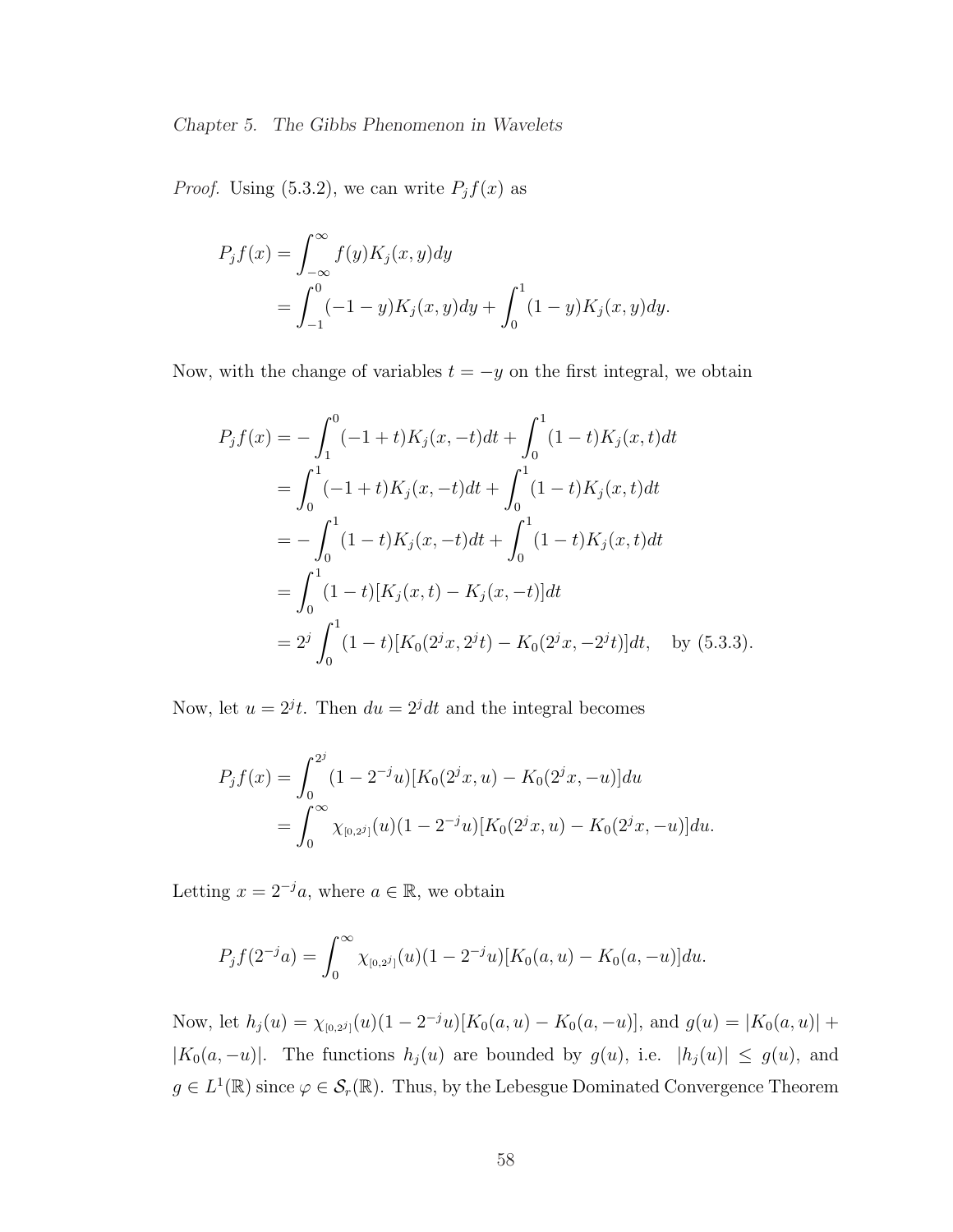we have

$$
\lim_{j \to \infty} P_j f(2^{-j} a) = \lim_{j \to \infty} \int_0^\infty h_j(u) du
$$
  
= 
$$
\int_0^\infty \lim_{j \to \infty} h_j(u) du
$$
  
= 
$$
\int_0^\infty \lim_{j \to \infty} \chi_{[0,2^j]}(u) (1 - 2^{-j} u) [K_0(a, u) - K_0(a, -u)] du
$$
  
= 
$$
\int_0^\infty \chi_{[0,\infty]}(u) [K_0(a, u) - K_0(a, -u)] du
$$
  
= 
$$
\int_0^\infty K_0(a, u) du - \int_0^\infty K_0(a, -u) du
$$

The change variable  $t = -u$  in the second integral will yield

$$
\lim_{j \to \infty} P_j f(2^{-j} a) = \int_0^\infty K_0(a, u) du + \int_0^{-\infty} K_0(a, t) dt
$$
  
\n
$$
= \int_0^\infty K_0(a, u) du - \int_{-\infty}^0 K_0(a, t) dt
$$
  
\n
$$
= \int_0^\infty K_0(a, u) du - \int_{-\infty}^0 K_0(a, u) du
$$
  
\n
$$
= \int_0^\infty K_0(a, u) du + \int_0^\infty K_0(a, u) du - \int_{-\infty}^\infty K_0(a, u) du
$$
  
\n
$$
= 2 \int_0^\infty K_0(a, u) du - \int_{-\infty}^\infty K_0(a, u) du
$$
  
\n
$$
= 2 \int_0^\infty K_0(a, u) du - 1, \text{ by Lemma 5.14.} \qquad (5.3.9)
$$

Now, the following corollary gives a criterion for the existence of the Gibbs phenomenon.

Corollary 5.16. Let f be defined as in (5.3.1), and let  $\varphi \in \mathcal{S}_r(\mathbb{R})$ . Then the wavelet expansion of f exhibits the Gibbs phenomenon near  $x = 0$  if there exists a real number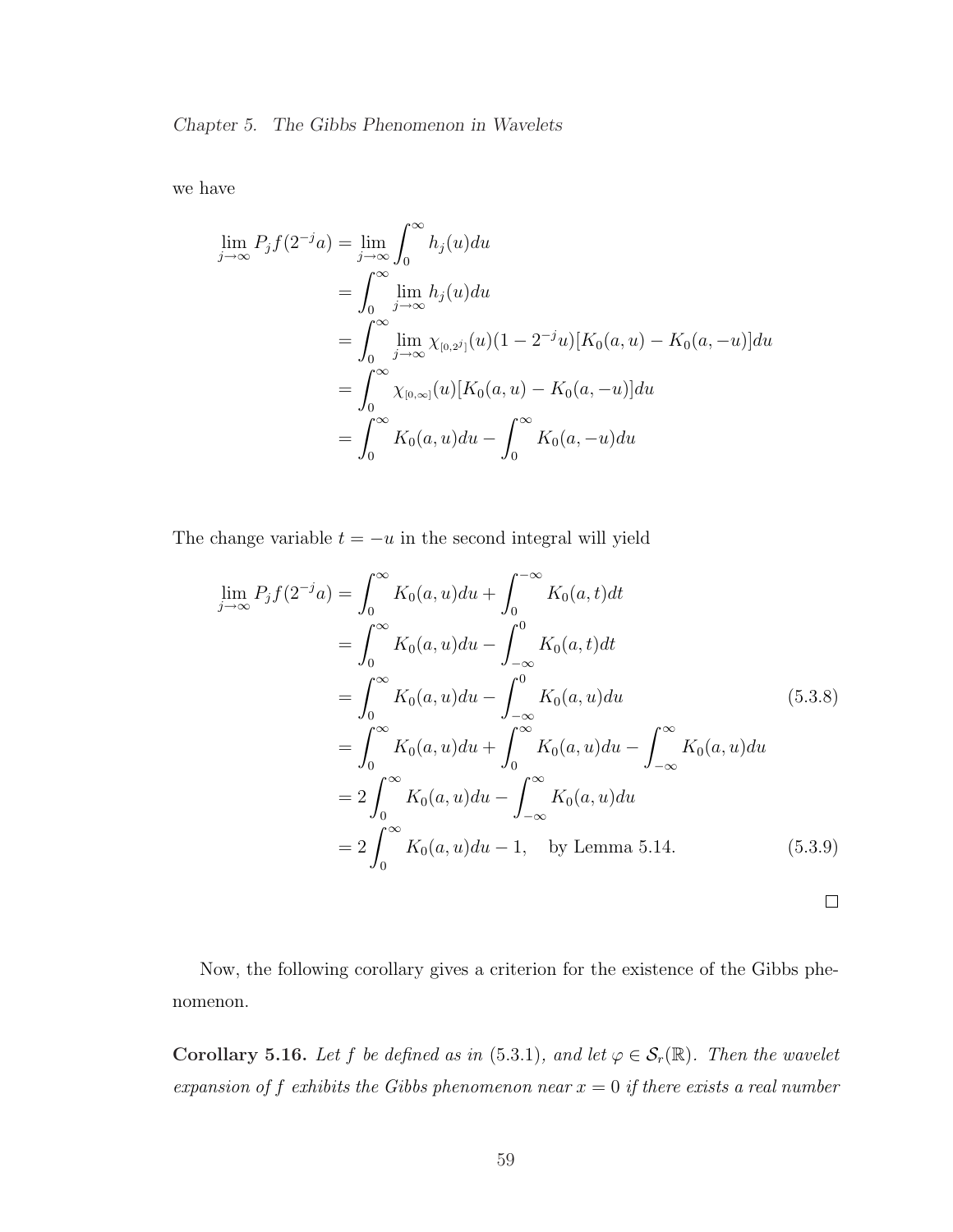$a > 0$  such that

$$
\int_0^\infty K_0(a, u) du > 1,
$$

and/or if there exists a real number  $a < 0$  such that

$$
\int_0^\infty K_0(a, u) du < 0.
$$

*Proof.* Let  $x_j = 2^{-j}a, a \in \mathbb{R}$ . Then

$$
\lim_{j \to \infty} f(x_j) = 1 \text{ if } a > 0
$$
  

$$
\lim_{j \to \infty} f(x_j) = -1 \text{ if } a < 0.
$$

Thus by Theorem 5.15,

$$
\lim_{j \to \infty} P_j f(x_j) > \lim_{j \to \infty} f(x_j) \quad \text{if} \quad \int_0^\infty K_0(a, u) du > 1 \text{ for some } a > 0, \text{ or}
$$
\n
$$
\lim_{j \to \infty} P_j f(x_j) < \lim_{j \to \infty} f(x_j) \quad \text{if} \quad \int_0^\infty K_0(a, u) du < 0 \text{ for some } a < 0.
$$

 $\Box$ 

The next theorem of Shim and Volkmer relaxes the condition that the scaling function  $\varphi$  be in  $\mathcal{S}_r(\mathbb{R})$ . To prove it we need the following remarks and lemmas.

**Remark 5.17.** Let the function  $h(x)$  be defined by

$$
h(x) = \begin{cases} 1, & \text{if } x \ge 0; \\ -1, & \text{if } x < 0. \end{cases}
$$

Then by (5.3.8) we have

$$
\lim_{j \to \infty} P_j f(2^{-j} x) = \int_{-\infty}^{\infty} K_0(x, y) h(y) dy.
$$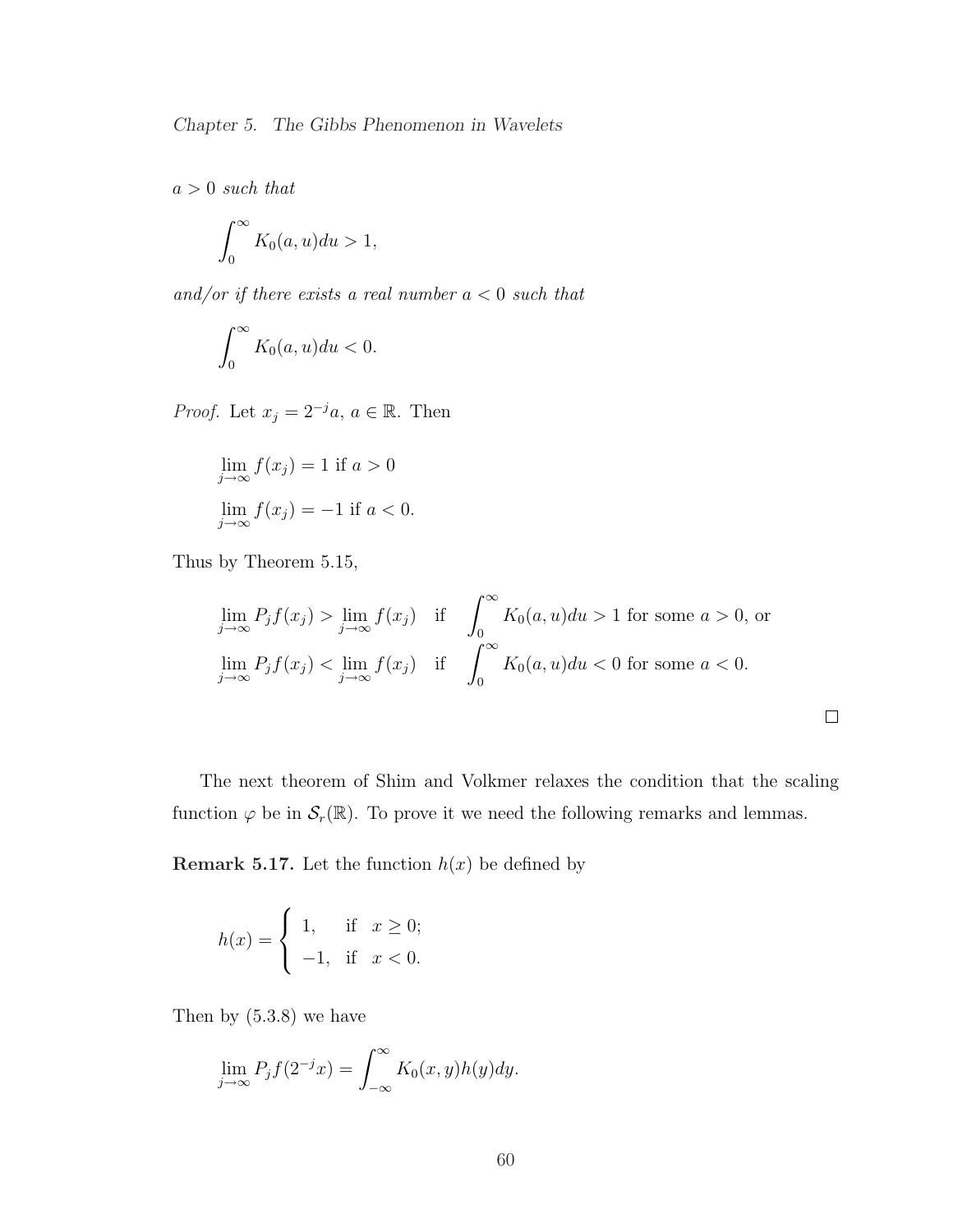This limit is sometimes called the Gibbs function. Let us also define the function  $r(x)$  as

$$
r(x) = h(x) - \int_{-\infty}^{\infty} K_0(x, y)h(y)dy.
$$
 (5.3.10)

Using (5.3.9) we can write the Gibbs function as

$$
\int_{-\infty}^{\infty} K_0(x, y)h(y)dy = 2 \int_0^{\infty} K_0(x, y)dy - 1.
$$

Thus we can rewrite  $r(x)$  as

$$
r(x) = h(x) - \left(2\int_0^\infty K_0(a, u)du - 1\right)
$$
(5.3.11)  
= 
$$
\begin{cases} 2 - 2\int_0^\infty K_0(x, y)dy & x \ge 0; \\ -1 - 2\int_0^\infty K_0(x, y)dy + 1 & x < 0. \end{cases}
$$
  
= 
$$
\begin{cases} 2 - 2\left(\int_{-\infty}^\infty K_0(x, y)dy - \int_{-\infty}^0 K_0(x, y)dy\right) & x \ge 0; \\ -2\int_0^\infty K_0(x, y)dy & x < 0. \end{cases}
$$
  
= 
$$
\begin{cases} 2\int_{-\infty}^0 K_0(x, y)dy & x \ge 0; \\ -2\int_0^\infty K_0(x, y)dy & x < 0. \end{cases}
$$
(5.3.12)

Notice that if  $\varphi(x)$  is continuous then  $r(x) - h(x) = -2 \int_0^\infty$  $\int_0^\infty K_0(a, u) du + 1$  is also continuous. In the next lemma we will make use of the representation of  $r(x)$  given in (5.3.12).

**Lemma 5.18.** Suppose that  $\varphi(x)$  is a continuous scaling function satisfying

$$
|\varphi(x)| \le \frac{C}{(1+|x|)^{\beta}} \quad \text{for } x \in \mathbb{R}, \ C > 0, \ \text{and } \beta > 1.
$$
 (5.3.13)

Then there exists  $M > 0$  such that

$$
|r(x)| \le \frac{M}{(1+|x|)^{\beta-1}} \quad \text{for all } x \in \mathbb{R},
$$

where  $r(x)$  is the function defined in (5.3.12). Moreover, if  $\beta > \frac{3}{2}$  then  $r \in L^2(\mathbb{R})$ and it is orthogonal to  $V_0$ .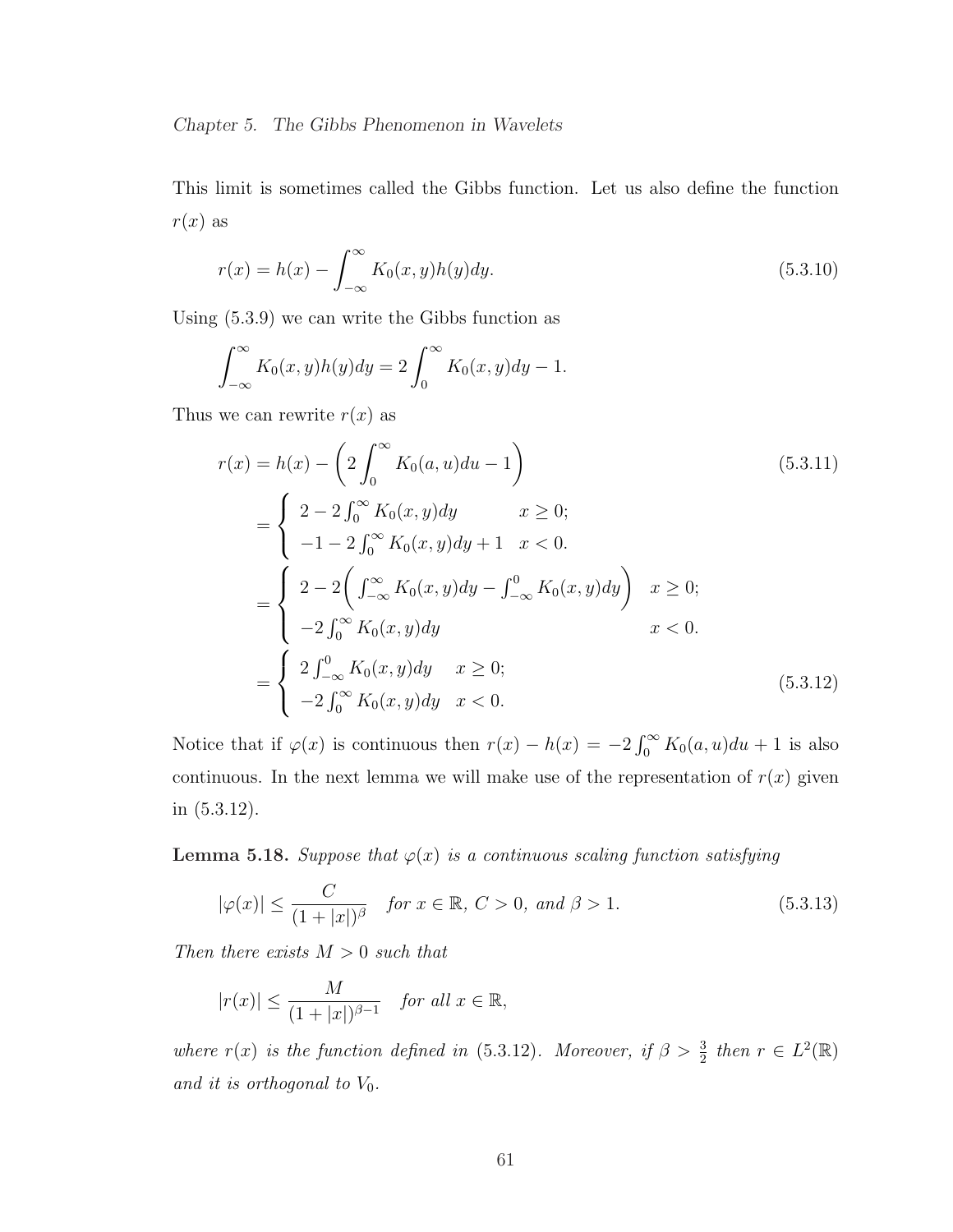Proof. By Lemma 5.14 we know that

$$
|K_0(x,y)| \le \frac{C_\beta}{(1+|x-y|)^\beta}.
$$

Therefore we can bound  $r(x)$  as follows:

Case 1:  $x\geq 0$ 

$$
|r(x)| = \left| 2 \int_{-\infty}^{0} K_0(x, y) dy \right|
$$
  
\n
$$
\leq 2 \int_{-\infty}^{0} |K_0(x, y)| dy
$$
  
\n
$$
\leq 2C_\beta \int_{-\infty}^{0} \frac{1}{(1 + |x - y|)^\beta} dy
$$

Using the substitution  $u = x - y$  we obtain

$$
\int_{-\infty}^{0} \frac{1}{(1+|x-y|)^{\beta}} dy = -\int_{\infty}^{x} \frac{1}{(1+|u|)^{\beta}} du
$$

$$
= \int_{x}^{\infty} \frac{1}{(1+|u|)^{\beta}} du
$$

$$
= \int_{x}^{\infty} \frac{1}{(1+u)^{\beta}} du \quad \text{since } u \ge 0.
$$

Now, let  $w = 1 + u$  to obtain

$$
\int_{x}^{\infty} \frac{1}{(1+u)^{\beta}} du = \int_{1+x}^{\infty} \frac{1}{(w)^{\beta}} dw
$$
  
= 
$$
\lim_{c \to \infty} \frac{w^{-\beta+1}}{-\beta+1} \Big|_{1+x}^{c}
$$
  
= 
$$
\frac{1}{1-\beta} \left( \lim_{c \to \infty} \frac{1}{c^{\beta-1}} - \frac{1}{(1+x)^{\beta-1}} \right)
$$
  
= 
$$
\frac{1}{\beta-1} \frac{1}{(1+|x|)^{\beta-1}} \quad \text{since } x \ge 0 \text{ and } \beta > 1.
$$

Thus

$$
|r(x)| \le 2C_{\beta} \frac{1}{\beta - 1} \frac{1}{(1 + |x|)^{\beta - 1}}
$$
  
 
$$
\le \frac{M}{(1 + |x|)^{\beta - 1}} \quad \text{for } x \ge 0.
$$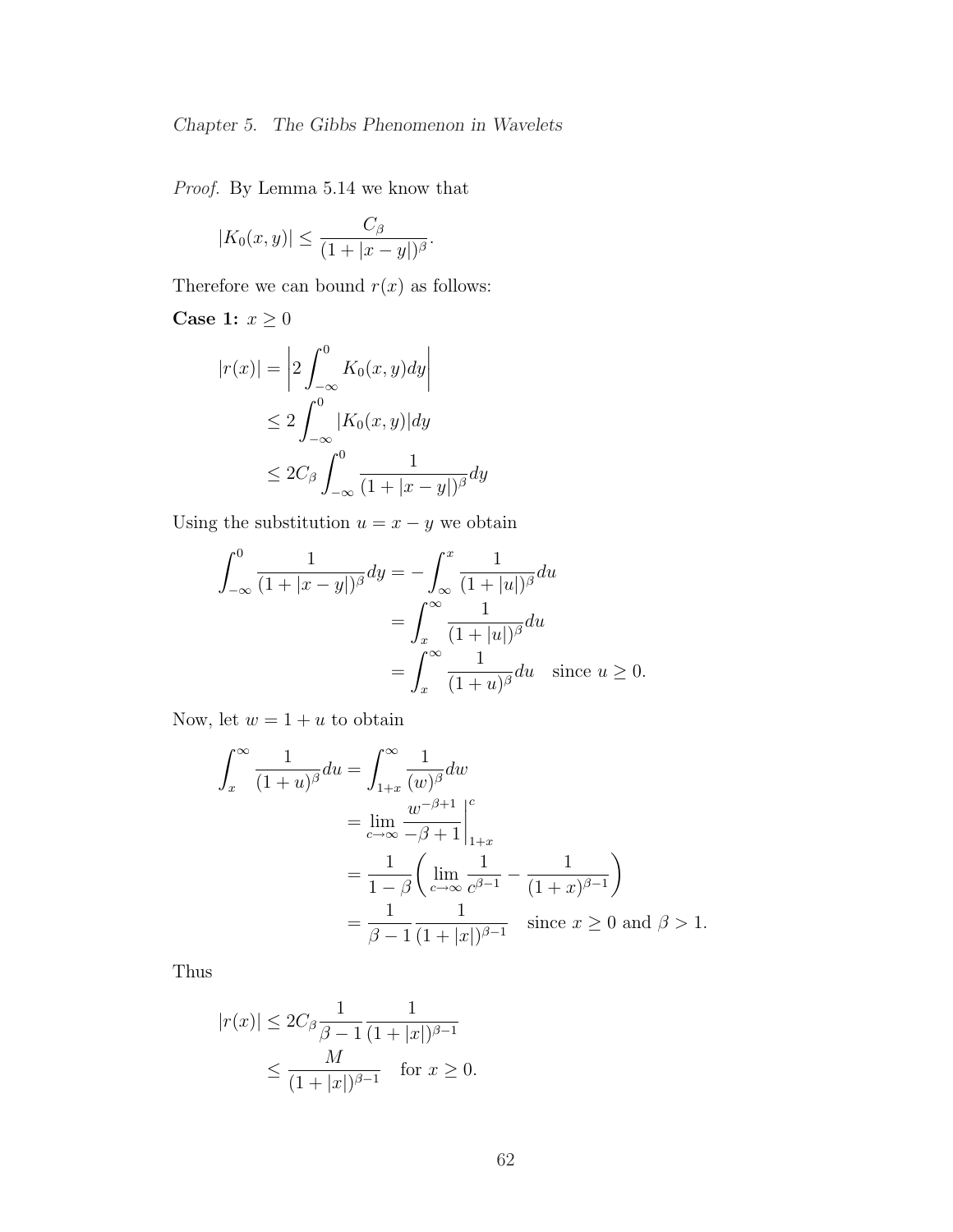Case 2:  $x < 0$ 

$$
|r(x)| = \left| -2 \int_0^\infty K_0(x, y) dy \right|
$$
  
\n
$$
\leq 2 \int_0^\infty |K_0(x, y)| dy
$$
  
\n
$$
\leq 2C_\beta \int_0^\infty \frac{1}{(1 + |x - y|)^\beta} dy
$$

Let  $u = x - y$ . Then we obtain

$$
\int_0^\infty \frac{1}{(1+|x-y|)^\beta} dy = -\int_x^{-\infty} \frac{1}{(1+|u|)^\beta} du
$$

$$
= \int_{-\infty}^x \frac{1}{(1+|u|)^\beta} du
$$

$$
= \int_{-\infty}^x \frac{1}{(1-u)^\beta} du \quad \text{since } u < 0.
$$

Now, let  $w = 1 - u$  to obtain

$$
\int_{-\infty}^{x} \frac{1}{(1-u)^{\beta}} du = -\int_{\infty}^{1-x} \frac{1}{(w)^{\beta}} dw
$$
  
= 
$$
\int_{1-x}^{\infty} \frac{1}{(w)^{\beta}} dw
$$
  
= 
$$
\lim_{c \to \infty} \frac{w^{-\beta+1}}{-\beta+1} \Big|_{1-x}^{c}
$$
  
= 
$$
\frac{1}{1-\beta} \left( \lim_{c \to \infty} \frac{1}{c^{\beta-1}} - \frac{1}{(1-x)^{\beta-1}} \right)
$$
  
= 
$$
\frac{1}{\beta-1} \frac{1}{(1+|x|)^{\beta-1}} \quad \text{since } x < 0 \text{ and } \beta > 1.
$$

Thus

$$
|r(x)| \le 2C_{\beta} \frac{1}{\beta - 1} \frac{1}{(1 + |x|)^{\beta - 1}} \le \frac{M}{(1 + |x|)^{\beta - 1}} \quad \text{for } x < 0.
$$

Therefore, we have the required bound for all  $x$ .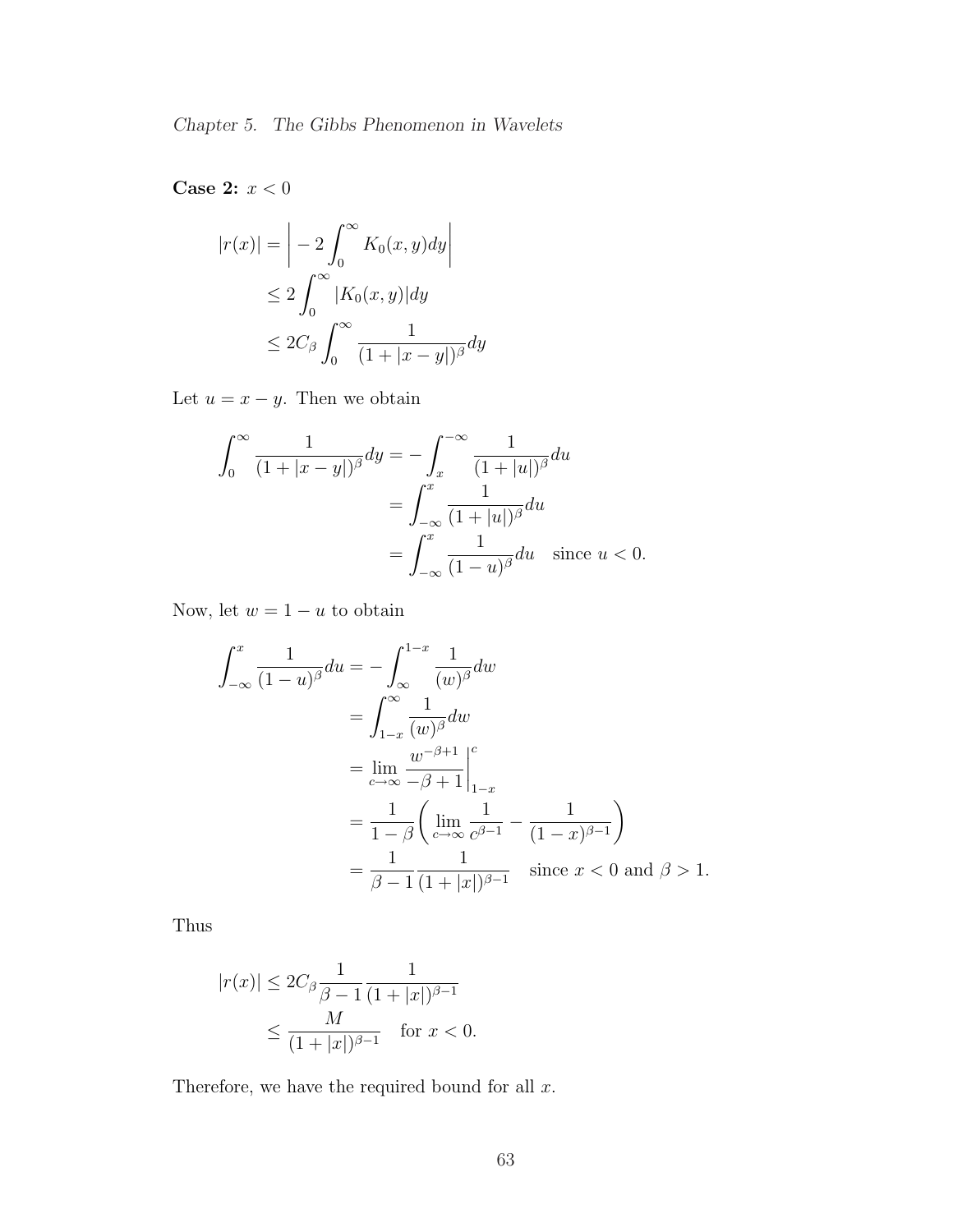To show that  $r \in L^2(\mathbb{R})$  we use the bound we just found as follows

$$
\int_{-\infty}^{\infty} |r(x)|^2 dx \le \int_{-\infty}^{\infty} \left(\frac{M}{(1+|x|)^{\beta-1}}\right)^2 dx
$$
  
= 
$$
\int_{-\infty}^{\infty} \frac{M^2}{(1+|x|)^{2(\beta-1)}} dx
$$
  
< 
$$
< \infty \quad \text{since } 2(\beta - 1) > 1 \text{ as } \beta > 3/2.
$$

Hence  $r(x) \in L^2(\mathbb{R})$ . Now, suppose that  $f \in V_0$  is integrable. Multiplying both sides of  $(5.3.10)$  by  $f(x)$  and integrating with respect to x will yield

$$
\int_{-\infty}^{\infty} r(x)f(x)dx = \int_{-\infty}^{\infty} f(x)h(x)dx - \int_{-\infty}^{\infty} \left(\int_{-\infty}^{\infty} K_0(x,y)f(x)h(y)dy\right)dx.
$$

Since  $f \in V_0$  we have

$$
f(y) = P_j f(y) = \int_{-\infty}^{\infty} K_0(x, y) f(x) dx.
$$
 (5.3.14)

Using Fubini's theorem and (5.3.14) we obtain

$$
\int_{-\infty}^{\infty} r(x)f(x)dx = \int_{-\infty}^{\infty} f(x)h(x)dx - \int_{-\infty}^{\infty} \left(\int_{-\infty}^{\infty} K_0(x, y)f(x)dx\right)h(y)dy
$$
  
= 
$$
\int_{-\infty}^{\infty} f(x)h(x)dx - \int_{-\infty}^{\infty} f(y)h(y)dy
$$
  
= 0.

Hence  $r(x)$  is orthogonal to  $V_0$ .

**Lemma 5.19.** Suppose that  $\varphi(x)$  is a continuous and bounded scaling function such that it is differentiable at a dyadic number d with  $\varphi'(d) \neq 0$ . Let  $g \in L^2(\mathbb{R})$  be orthogonal to  $V_0$ , and  $xg(x)$  be in  $L^1(\mathbb{R})$ . Then  $\int_{-\infty}^{\infty} xg(x)dx = 0$ .

 $\Box$ 

*Proof.* First we prove that  $g \in L^1(\mathbb{R})$ .

$$
\int_{\mathbb{R}} |g(x)| dx = \int_{|x| < 1} |g(x)| dx + \int_{|x| > 1} |g(x)| dx
$$
\n
$$
= I_1 + I_2.
$$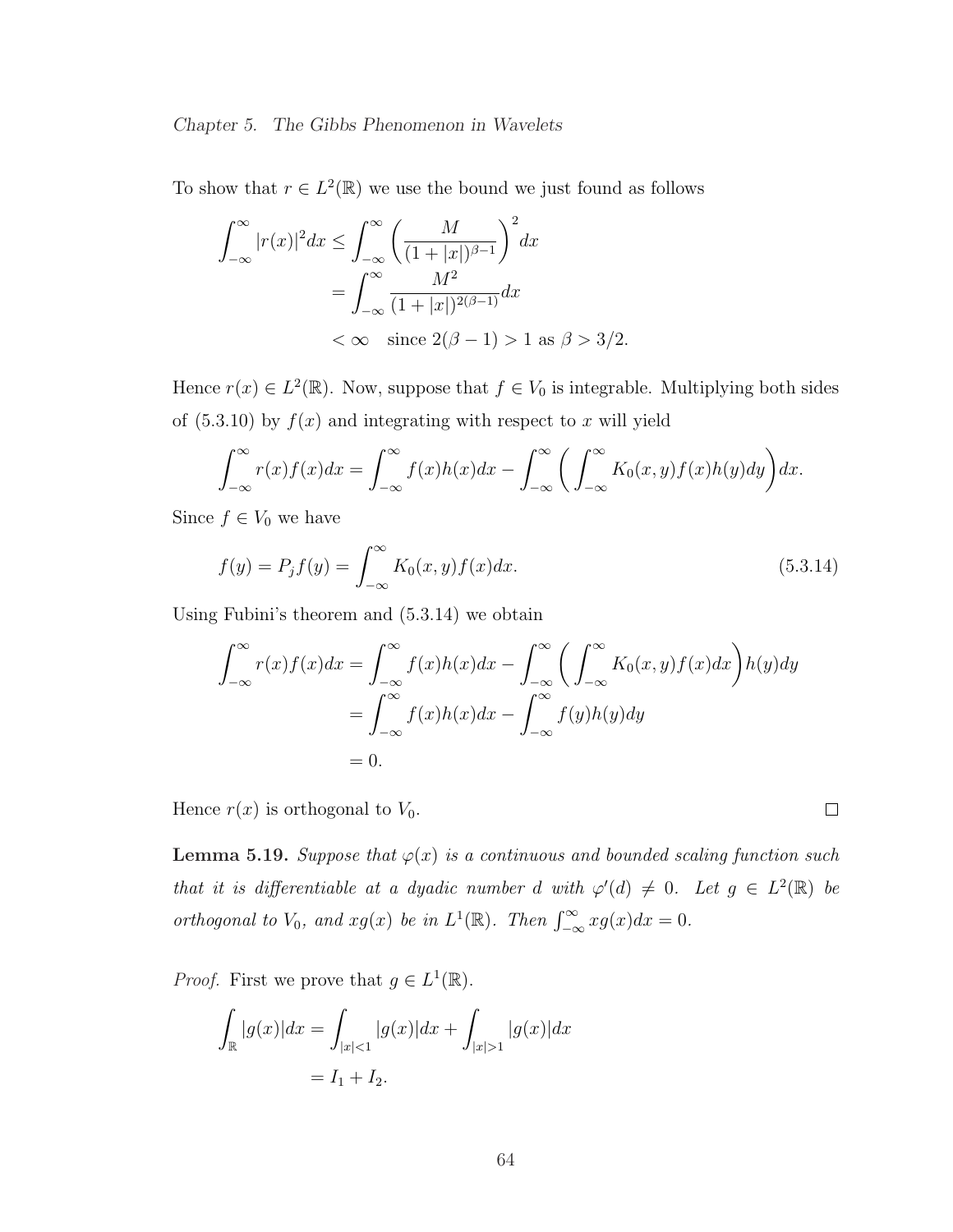Now, we show that both  $I_1$  and  $I_2$  are bounded.

$$
I_1 = \int_{\mathbb{R}} |g(x)| \chi_{|x| < 1}(x) dx
$$
\n
$$
\leq ||g(x)||_2 ||\chi_{|x| < 1}(x)||_2 \quad \text{by Hölder's inequality}
$$
\n
$$
< \infty.
$$

As for  $I_2$ , we rewrite the integral

$$
I_2 = \int_{|x|>1} |x^{-1}| |xg(x)| dx
$$
  
\n
$$
\leq \max_{|x|>1} \frac{1}{|x|} \int_{|x|>1} |xg(x)| dx
$$
  
\n
$$
\leq 1 \cdot \int_{|x|>1} |xg(x)| dx
$$
  
\n
$$
< \infty \text{ by the assumption that } xg(x) \in L^1(\mathbb{R}).
$$

So we conclude that  $\int_{\mathbb{R}} |g(x)| dx < \infty$ . Now, let  $c =$ m  $\frac{m}{2^n}, m \in \mathbb{Z}, n \in \mathbb{N}$ , be a dyadic number. Then  $\varphi(2^{-j}x + c) \in V_0$  for all  $j \geq n$  as proved in Lemma 5.14. Therefore, by the assumption that  $g\bot V_0$  we have

$$
\int_{-\infty}^{\infty} \varphi(2^{-j}x + c)g(x)dx = 0 \quad \text{for all } j \ge n.
$$
 (5.3.15)

Now, as  $j \to \infty$  by the Lebesgue Dominated Convergence Theorem we obtain

$$
\varphi(c)\int_{-\infty}^{\infty} g(x)dx = 0.
$$

Since  $\varphi(c)$  is continuous there exists a dyadic number c such that  $\varphi(c) \neq 0$ . Hence

$$
\int_{-\infty}^{\infty} g(x)dx = 0.
$$

This implies that

$$
\varphi(d)\int_{-\infty}^{\infty} g(x)dx = 0.
$$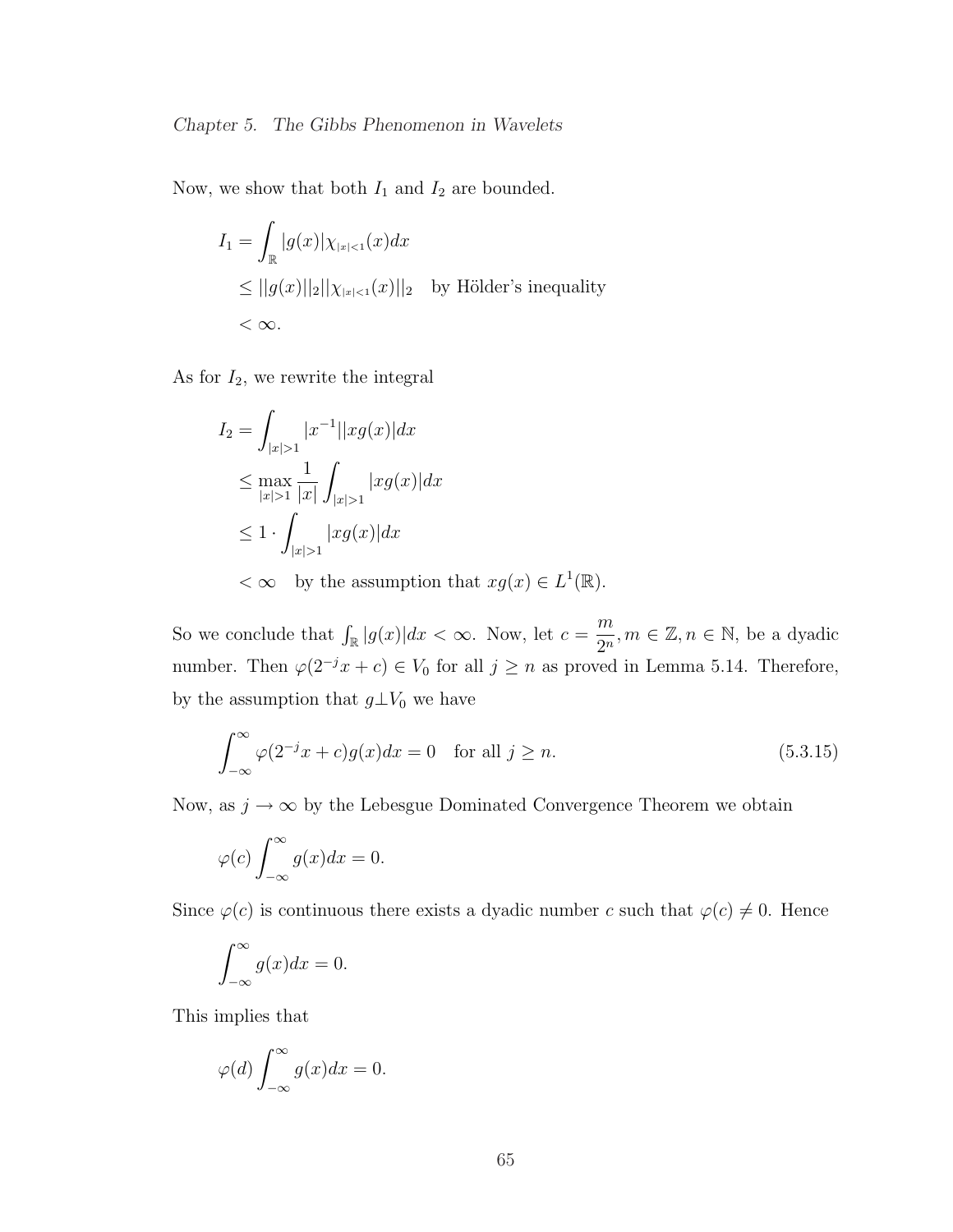Now, using  $(5.3.15)$  with  $c = d$  we obtain

$$
\int_{-\infty}^{\infty} \varphi(2^{-j}x + d)g(x)dx - \int_{-\infty}^{\infty} \varphi(d)g(x)dx = 0
$$

$$
\int_{-\infty}^{\infty} \frac{\varphi(2^{-j}x + d) - \varphi(d)}{x} xg(x)dx = 0
$$

$$
\int_{-\infty}^{\infty} \frac{\varphi(2^{-j}x + d) - \varphi(d)}{2^{-j}x} xg(x)dx = 0.
$$

Letting  $j \to \infty$  and applying the Lebesgue Dominated Convergence Theorem one more time we obtain

$$
\int_{-\infty}^{\infty} \varphi'(d) x g(x) dx = 0.
$$

Since by assumption  $\varphi'(d) \neq 0$  we conclude that

$$
\int_{-\infty}^{\infty} x g(x) dx = 0.
$$

Remark 5.20. First, notice that if  $\varphi(x)$  satisfies the condition (5.3.13) then  $\varphi \in$  $\mathcal{S}_r(\mathbb{R})$  and we can use Corollary 5.16. Now, if there is  $a > 0$  such that  $r(x) <$ 0 then (5.3.11) implies that  $2 \int_0^\infty K_0(a, u) du - 1 > 1$  which in turn implies that  $r^{\infty}$  $\int_0^\infty K_0(a, u)du > 1$ . Now, by Corollary 5.16 there is a Gibbs phenomenon at the right of  $x = 0$ . Similarly, if there is  $a < 0$  such that  $r(x) > 0$  then (5.3.11) implies that  $2 \int_0^\infty K_0(a, u) du - 1 < -1$ . This implies that  $\int_0^\infty K_0(a, u) du < 0$ , and again by Corollary 5.16 we conclude that there is a Gibbs phenomenon at the left of  $x = 0$ .

Now, we are ready to prove Shim and Volkmer's theorem [17].

**Theorem 5.21.** Suppose  $\varphi$  is a continuous scaling function such that  $\varphi'(d) \neq 0$  for some dyadic rational number d and that

$$
|\varphi(x)| \le \frac{C}{(1+|x|)^{\beta}} \quad \text{for } x \in \mathbb{R}, \ C > 0, \ \text{and } \beta > 3.
$$

Then the corresponding wavelet expansion shows Gibbs phenomenon on the right or the left at 0.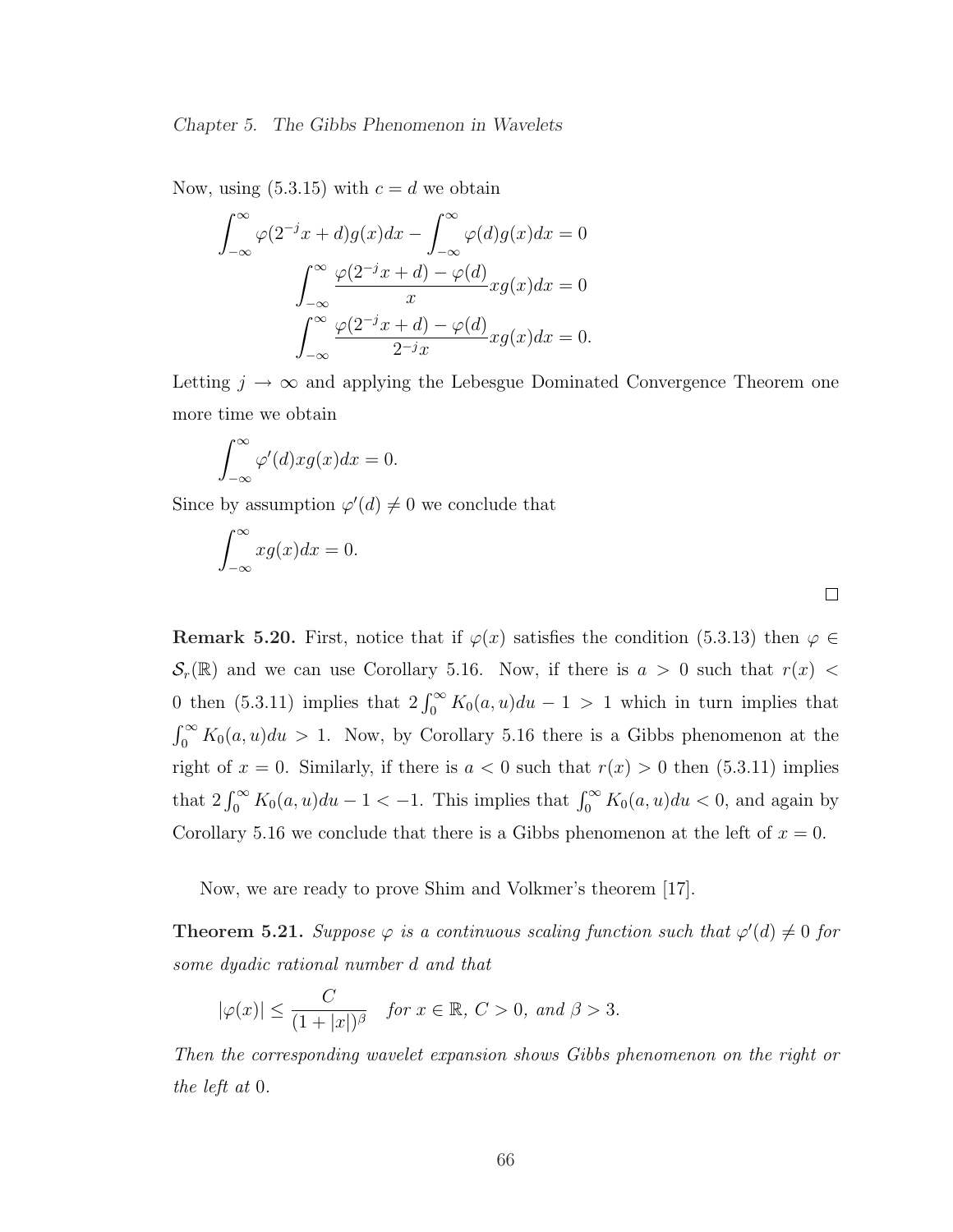Proof. Our assumptions satisfy those of Lemma 5.18. Therefore, there exists an  $M > 0$  such that

$$
|r(x)| \le \frac{M}{(1+|x)^{\beta-1}} \quad \text{for all } x \in \mathbb{R}.
$$

Recall that  $r(x)$  is the function defined in (5.3.12). Also, since  $\beta > 3$  the second part of Lemma 5.18 implies that  $r(x) \in L^2(\mathbb{R})$  and it is orthogonal to  $V_0$ . Now,  $xr(x) \in L^1(\mathbb{R})$  because

$$
\int_{\mathbb{R}} |xr(x)| dx \le \int_{\mathbb{R}} \frac{xM}{(1+|x|)^{\beta-1}} dx
$$
  
<  $\infty$  since  $\beta > 3$ .

Thus, the assumptions of Lemma 5.19 are satisfied with  $g(x) = r(x)$ . Therefore, we have

$$
\int_{-\infty}^{\infty} x r(x) dx = 0.
$$
\n(5.3.16)

Now, suppose that  $r(x) \geq 0$  for all  $x > 0$  and  $r(x) \leq 0$  for all  $x < 0$ . Then  $(5.3.16)$  implies that  $r(x) = 0$  almost everywhere. But this is a contradiction since by Remark 5.17,  $r(x) - h(x)$  is continuous whereas  $h(x)$  has a jump discontinuity at  $x = 0$ . Therefore, there exists an  $x > 0$  such that  $r(x) < 0$ , or there exists an  $x < 0$  such that  $r(x) > 0$ . Now, Remark 5.20 implies the existence of the Gibbs phenomenon at the right or left hand side of the origin.  $\Box$ 

### 5.4 A Wavelet with no Gibbs Effect

In [7], [8], and [16], Corollary 5.16 is used to show that the Haar system does not exhibit the Gibbs phenomenon. They proceed as follows: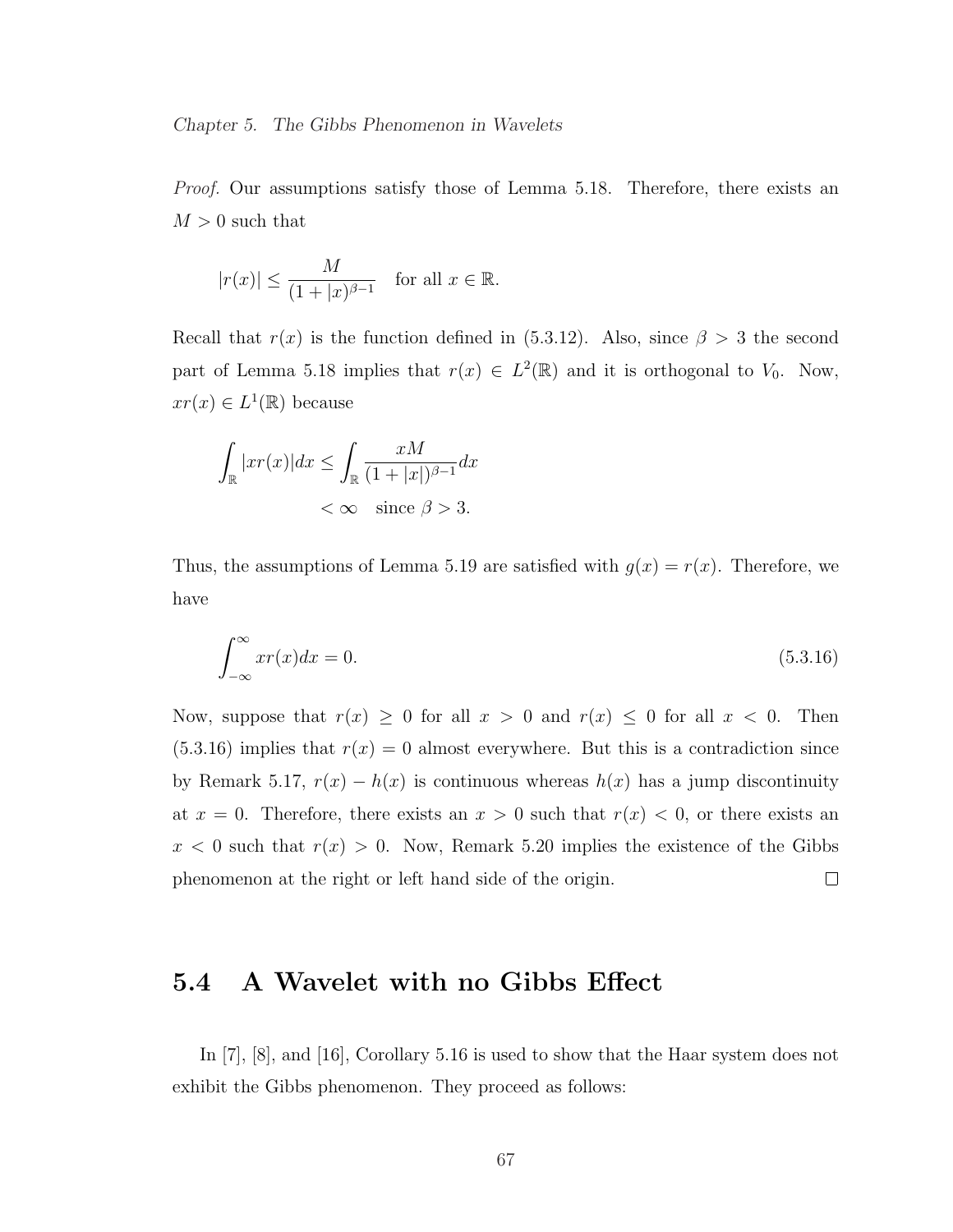The scaling function for the Haar MRA is given by  $\varphi(x) = \chi_{[0,1)}(x)$ . Then

$$
\int_0^{\infty} K_0(a, u) du = \int_0^{\infty} \sum_{k \in \mathbb{Z}} \varphi(a - k) \varphi(u - k) du
$$
  
= 
$$
\int_0^{\infty} \sum_{k \in \mathbb{Z}} \chi_{[0,1)}(a - k) \chi_{[0,1)}(u - k) du
$$
  
= 
$$
\sum_{k \in \mathbb{Z}} \chi_{[0,1)}(a - k) \int_0^{\infty} \chi_{[0,1)}(u - k) du.
$$

By the change of variables  $t = u - k$  we obtain

$$
\int_0^\infty K_0(a, u) du = \sum_{k \in \mathbb{Z}} \chi_{[0,1)}(a - k) \int_{-k}^\infty \chi_{[0,1)}(t) dt
$$
  
= 
$$
\int_{-[a]}^\infty \chi_{[0,1)}(t) dt
$$
  
= 
$$
\begin{cases} 1, & a \ge 0; \\ 0, & a < 0, \end{cases}
$$

which implies the absence of the Gibbs phenomenon. However, in proving Corollary 5.16 it was assumed that the scaling function  $\varphi(x)$  belongs to the class  $\mathcal{S}_r(\mathbb{R})$  and in case of the Haar system  $\varphi(x) = \chi_{[0,1)}(x)$  is clearly not in  $\mathcal{S}_r(\mathbb{R})$ . In Section 5.6, we see how one can get around this problem.

### 5.5 The Shannon Wavelet and its Gibbs Phenomenon

In this section, we define the Shannon system and show the existence of the Gibbs phenomenon for an approximation using the Shannon wavelet to a function with a jump discontinuity at  $x = 0$ , see [7]. We will use the following theorem known as the Shannon Sampling Theorem. For a proof of this theorem see [11] page 44.

**Theorem 5.22.** Suppose that the support of  $\hat{f}$  is in  $[-\pi/T, \pi/T]$ . Then

$$
f(t) = \sum_{k=-\infty}^{\infty} f(kT)h_T(t - kT),
$$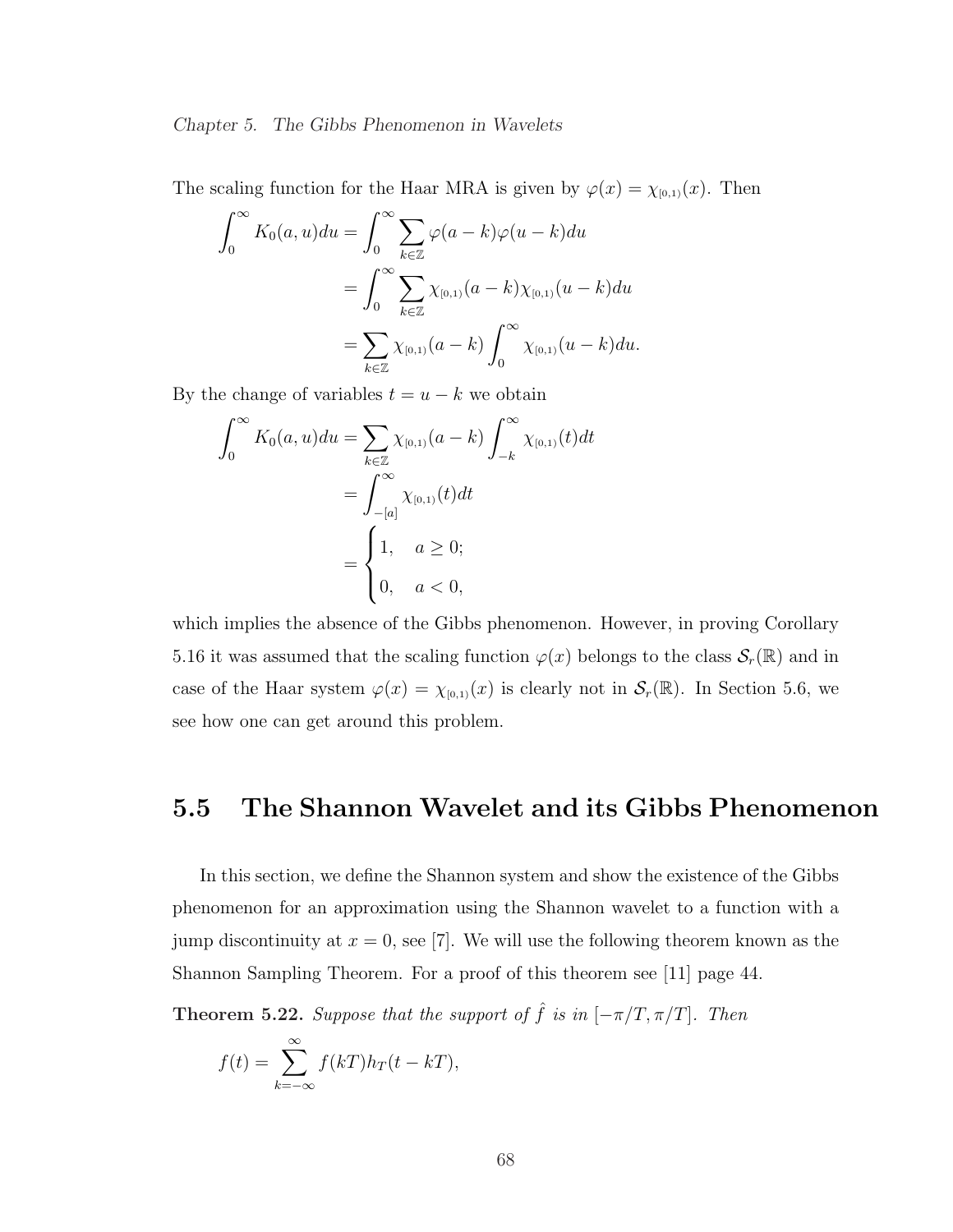where

$$
h_T(t) = \frac{\sin(\pi t/T)}{\pi t/T}.
$$

Definition 5.23. We define the scaling function for the Shannon wavelets on the Fourier side by

$$
\hat{\varphi}(\xi) = \begin{cases} 1, & -\pi \le \xi < \pi; \\ 0, & \text{otherwise.} \end{cases}
$$

Then, taking the inverse Fourier transform we obtain

$$
\varphi(x) = \frac{1}{2\pi} \int_{-\infty}^{\infty} \hat{\varphi}(\xi) e^{i\xi x} d\xi
$$
  
\n
$$
= \frac{1}{2\pi} \int_{-\infty}^{\infty} \chi_{[-\pi,\pi)}(\xi) e^{i\xi x} d\xi
$$
  
\n
$$
= \frac{1}{2\pi} \int_{-\pi}^{\pi} e^{i\xi x} d\xi
$$
  
\n
$$
= \frac{1}{2\pi} \frac{e^{i\xi x}}{ix} \Big|_{-\pi}^{\pi}
$$
  
\n
$$
= \frac{1}{\pi x} \frac{e^{i\pi x} - e^{-i\pi x}}{2i}
$$
  
\n
$$
= \frac{\sin(\pi x)}{\pi x}.
$$
 (5.5.1)

Let the function  $f$  be defined as follows:

$$
f(x) = \begin{cases} -1, & -1 \le x < 0; \\ 1, & 0 < x \le 1; \\ 0, & \text{otherwise.} \end{cases}
$$
 (5.5.2)

Recall that by (5.3.2)  $P_j f$ , the orthogonal projection of f onto  $V_j$ , can be written as

$$
P_j f(x) = \int_{-\infty}^{\infty} f(y) K_j(x, y) dy,
$$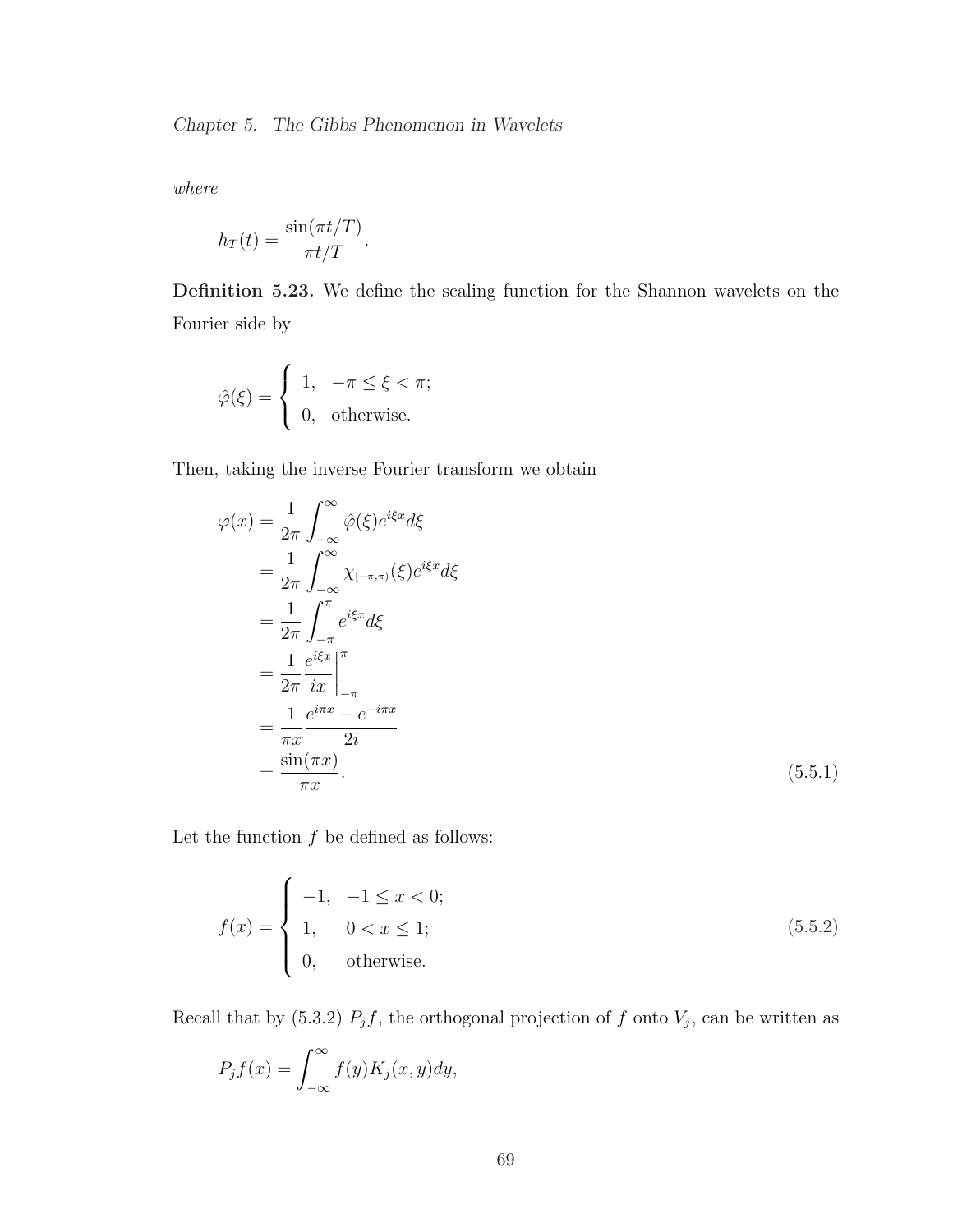where  $K_j(x, y) = \sum_{k \in \mathbb{Z}} \varphi_{j,k}(x) \varphi_{j,k}(y)$ . If we have a closed form formula for  $K_0(x, y) =$  $\overline{ }$  $\log k \in \mathbb{Z}$   $\varphi(x-k)\varphi(y-k)$  then using (5.3.3) we can find an expression for  $K_j$ . If we take  $T = 1$  in Theorem 5.22 we obtain

$$
f(t) = \sum_{k \in \mathbb{Z}} f(k) \frac{\sin(\pi(t - k))}{\pi(t - k)}.
$$
\n
$$
(5.5.3)
$$

By (5.5.1) the scaling function for the Shannon wavelet is given by  $\varphi(x) = \frac{\sin(\pi x)}{\pi}$  $\pi x$ and the support of  $\hat{\varphi}$  is in  $[-\pi, \pi]$  as defined in (5.5.1). So we can apply (5.5.3) to  $g(x) = \varphi(x - y)$  to obtain

$$
\varphi(x - y) = \sum_{k \in \mathbb{Z}} \varphi(k - y) \frac{\sin(\pi(x - k))}{\pi(x - k)}
$$
  
= 
$$
\sum_{k \in \mathbb{Z}} \frac{\sin(\pi(k - y))}{\pi(k - y)} \frac{\sin(\pi(x - k))}{\pi(x - k)}
$$
  
= 
$$
\sum_{k \in \mathbb{Z}} \frac{\sin(\pi(x - k))}{\pi(x - k)} \frac{\sin(\pi(y - k))}{\pi(y - k)}
$$
  
= 
$$
\sum_{k \in \mathbb{Z}} \varphi(x - k) \varphi(y - k)
$$
  
= 
$$
K_0(x, y).
$$

Then by (5.3.3) we obtain

$$
K_j(x, y) = 2j K_0(2jx, 2jy)
$$
  
= 
$$
2j \frac{\sin \pi (2jx - 2jy)}{\pi (2jx - 2jy)}
$$
  
= 
$$
\frac{\sin(2j\pi(x - y))}{\pi(x - y)}.
$$

Therefore we can write  $P_j f(x)$  as

$$
P_j f(x) = \int_{-\infty}^{\infty} \frac{\sin(2^j \pi (x - y))}{\pi (x - y)} f(y) dy
$$
  
= 
$$
\int_{-1}^{1} \frac{\sin(2^j \pi (x - y))}{\pi (x - y)} f(y) dy
$$
  
= 
$$
-\int_{-1}^{0} \frac{\sin(2^j \pi (x - y))}{\pi (x - y)} dy + \int_{0}^{1} \frac{\sin(2^j \pi (x - y))}{\pi (x - y)} dy.
$$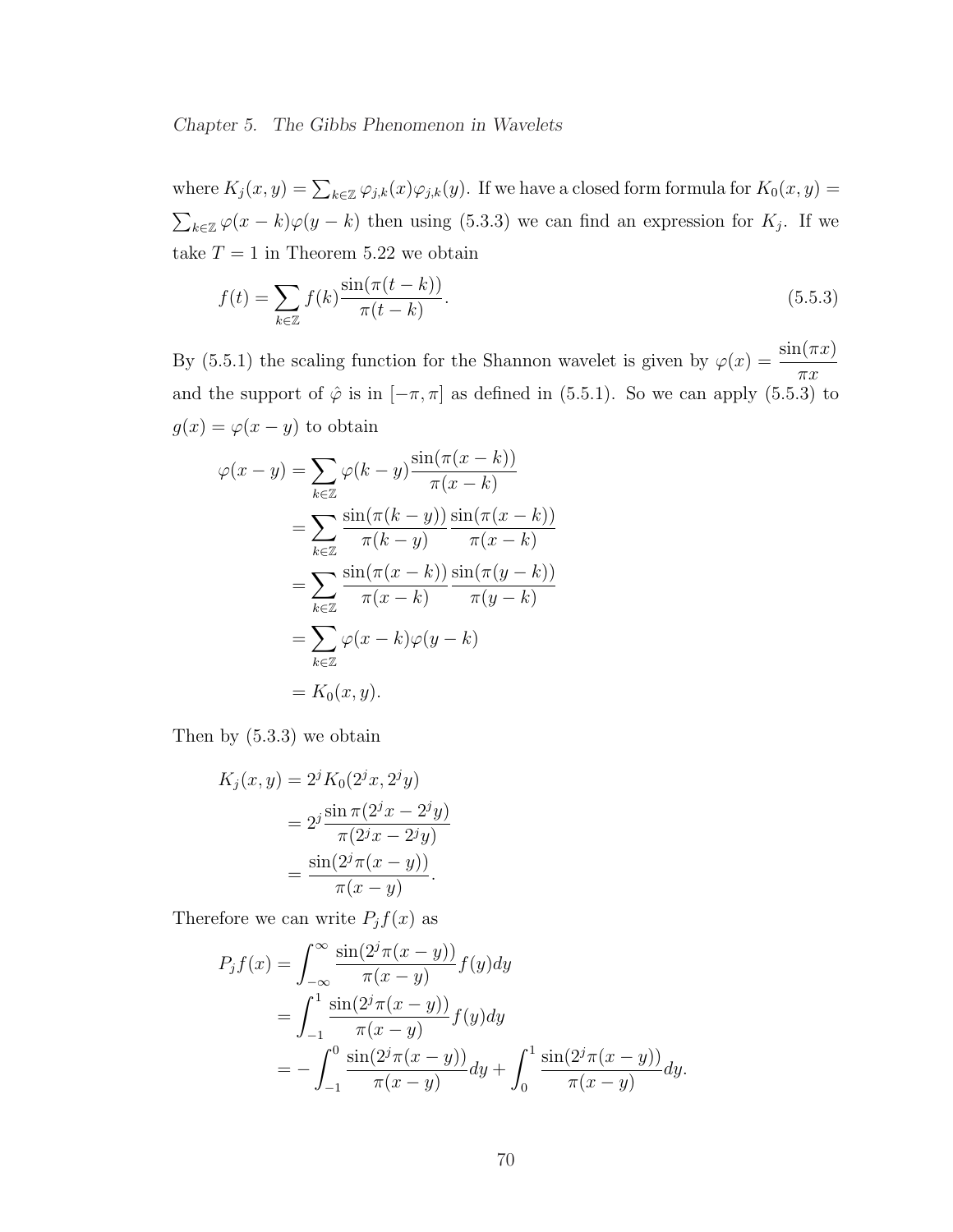We want to examine the behavior of these projections as  $j \to \infty$  near the origin. So we let  $x = 2^{-j}a$  where a is a positive real number. Then we have

$$
P_j f(2^{-j}a) = -\int_{-1}^0 \frac{\sin(2^j \pi (2^{-j}a - y))}{\pi (2^{-j}a - y)} dy + \int_0^1 \frac{\sin(2^j \pi (2^{-j}a - y))}{\pi (2^{-j}a - y)} dy
$$
  
= 
$$
-\int_{-1}^0 \frac{\sin(\pi (a - 2^j y))}{\pi (2^{-j}a - y)} dy + \int_0^1 \frac{\sin(\pi (a - 2^j y))}{\pi (2^{-j}a - y)} dy.
$$

Now, let  $u = a - 2^{j}y$ . Then  $y = 2^{-j}(a - u)$ ,  $du = -2^{j}dy$ , and  $dy = -2^{-j}du$ . With this change of variables we obtain

$$
P_j f(2^{-j}a) = -\int_{a+2j}^a \frac{\sin(\pi u)}{\pi (2^{-j}a - 2^{-j}(a - u))} (-2^{-j} du)
$$
  
+ 
$$
\int_a^{a-2j} \frac{\sin(\pi u)}{\pi (2^{-j}a - 2^{-j}(a - u))} (-2^{-j} du)
$$
  
= 
$$
\int_{a+2j}^a \frac{\sin(\pi u)}{2^{-j}\pi u} 2^{-j} du - \int_a^{a-2j} \frac{\sin(\pi u)}{2^{-j}\pi u} 2^{-j} du
$$
  
= 
$$
-\int_a^{a+2j} \frac{\sin(\pi u)}{\pi u} du + \int_{a-2j}^a \frac{\sin(\pi u)}{\pi u} du
$$
  
= 
$$
\int_{a-2j}^a \frac{\sin(\pi u)}{\pi u} du - \int_a^{a+2j} \frac{\sin(\pi u)}{\pi u} du.
$$

Adding and subtracting  $\int_{-a+2j}^{a}$  $\sin(\pi u)$  $\frac{\ln(\pi u)}{\pi u}$ du we obtain

$$
P_j f(2^{-j}a) = \int_{a-2^j}^a \frac{\sin(\pi u)}{\pi u} du - \int_a^{a+2^j} \frac{\sin(\pi u)}{\pi u} du - \int_{-a+2^j}^a \frac{\sin(\pi u)}{\pi u} du + \int_{-a+2^j}^a \frac{\sin(\pi u)}{\pi u} du.
$$

Combining the second and the third integral we have

$$
P_j f(2^{-j}a) = \int_{a-2^j}^a \frac{\sin(\pi u)}{\pi u} du + \int_{-a+2^j}^a \frac{\sin(\pi u)}{\pi u} du - \int_{-a+2^j}^{a+2^j} \frac{\sin(\pi u)}{\pi u} du
$$
  
= A + B + C.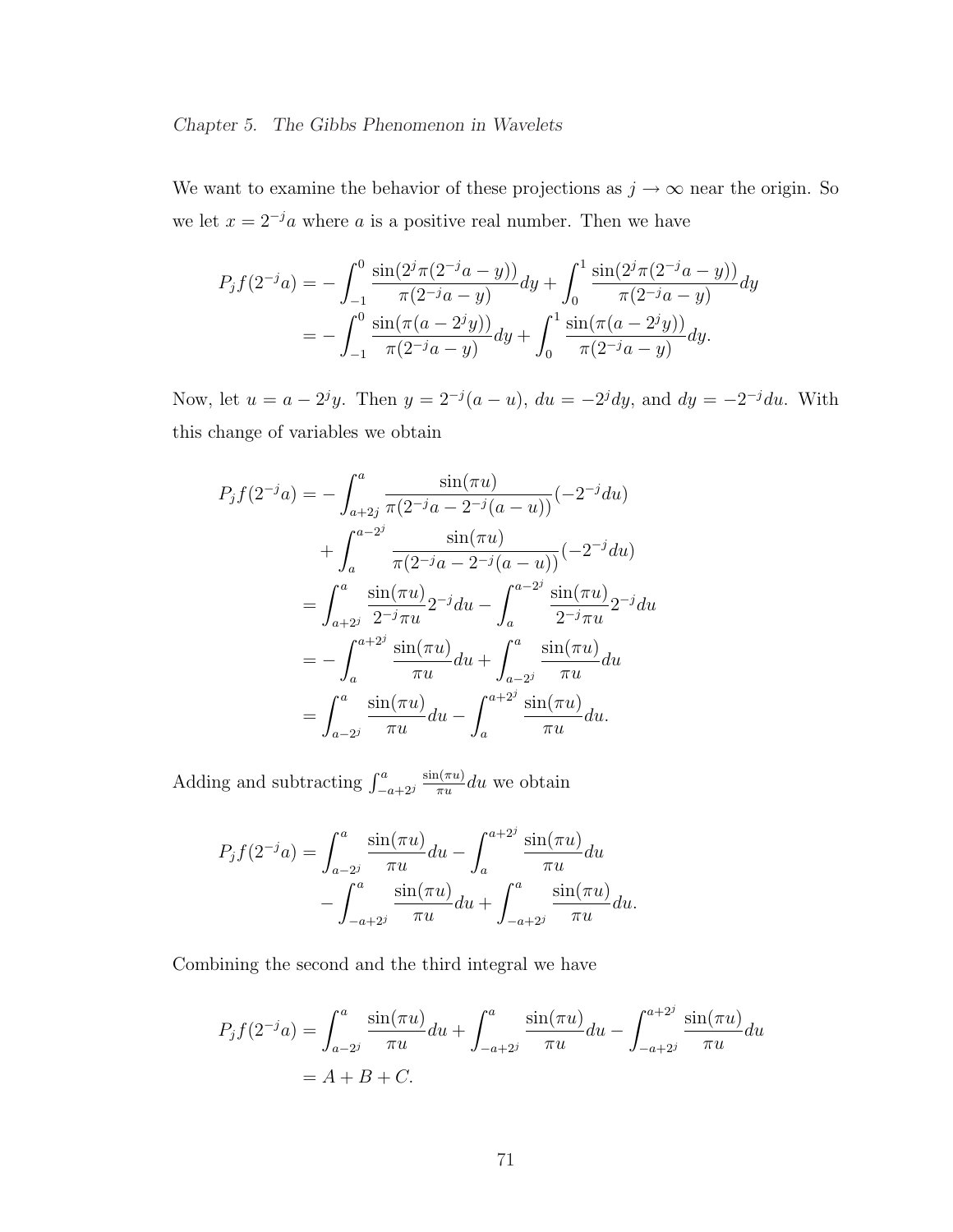Now, if  $a - 2^j < -a$  we can break A into two integrals as follows

$$
P_j f(2^{-j}a) = \int_{-a}^{a} \frac{\sin(\pi u)}{\pi u} du + \int_{a-2j}^{-a} \frac{\sin(\pi u)}{\pi u} du + \int_{-a+2j}^{a} \frac{\sin(\pi u)}{\pi u} du
$$

$$
- \int_{-a+2j}^{a+2j} \frac{\sin(\pi u)}{\pi u} du
$$

$$
= I_1 + I_2 + I_3 + I_4.
$$

Since  $\frac{\sin(\pi u)}{\pi}$  $\frac{d(u, u)}{du}$  is and even function we can write  $I_3$  as –  $r - a$  $\frac{a-a}{a-2i}$   $\frac{\sin(\pi u)}{\pi u}$  $\frac{d(u\pi u)}{\pi u}du$ . Therefore,  ${\cal I}_2 + {\cal I}_3 = 0$  and we obtain

$$
P_j f(2^{-j}a) = \int_{-a}^{a} \frac{\sin(\pi u)}{\pi u} du - \int_{-a+2^{j}}^{a+2^{j}} \frac{\sin(\pi u)}{\pi u} du.
$$

Similarly, if  $-a < a - 2<sup>j</sup>$  we can break B into two integrals as

$$
P_j f(2^{-j}a) = \int_{a-2j}^a \frac{\sin(\pi u)}{\pi u} du + \int_{-a+2j}^{-a} \frac{\sin(\pi u)}{\pi u} du + \int_{-a}^a \frac{\sin(\pi u)}{\pi u} du
$$

$$
- \int_{-a+2j}^{a+2j} \frac{\sin(\pi u)}{\pi u} du
$$

$$
= I_1 + I_2 + I_3 + I_4.
$$

With a similar argument as before  $I_1 + I_2 = 0$  and we obtain again

$$
P_j f(2^{-j}a) = \int_{-a}^{a} \frac{\sin(\pi u)}{\pi u} du - \int_{-a+2^{j}}^{a+2^{j}} \frac{\sin(\pi u)}{\pi u} du.
$$

Now,  $\int_{-a+2j}^{a+2j}$  $\sin(\pi u)$  $\frac{\partial u(\pi u)}{\pi u} du \to 0$  as  $j \to \infty$ . Thus we have

$$
\lim_{j \to \infty} P_j f(2^{-j} a) = \int_{-a}^{a} \frac{\sin(\pi u)}{\pi u} du
$$
  
=  $2 \int_{0}^{a} \frac{\sin(\pi u)}{\pi u} du$  since the integrand is an even function.

The change of variables  $\theta = \pi u$  will yield

$$
\lim_{j \to \infty} P_j f(2^{-j} a) = \frac{2}{\pi} \int_0^{\pi a} \frac{\sin(\theta)}{\theta} d\theta
$$

$$
= \frac{2}{\pi} \text{Si}(\pi a).
$$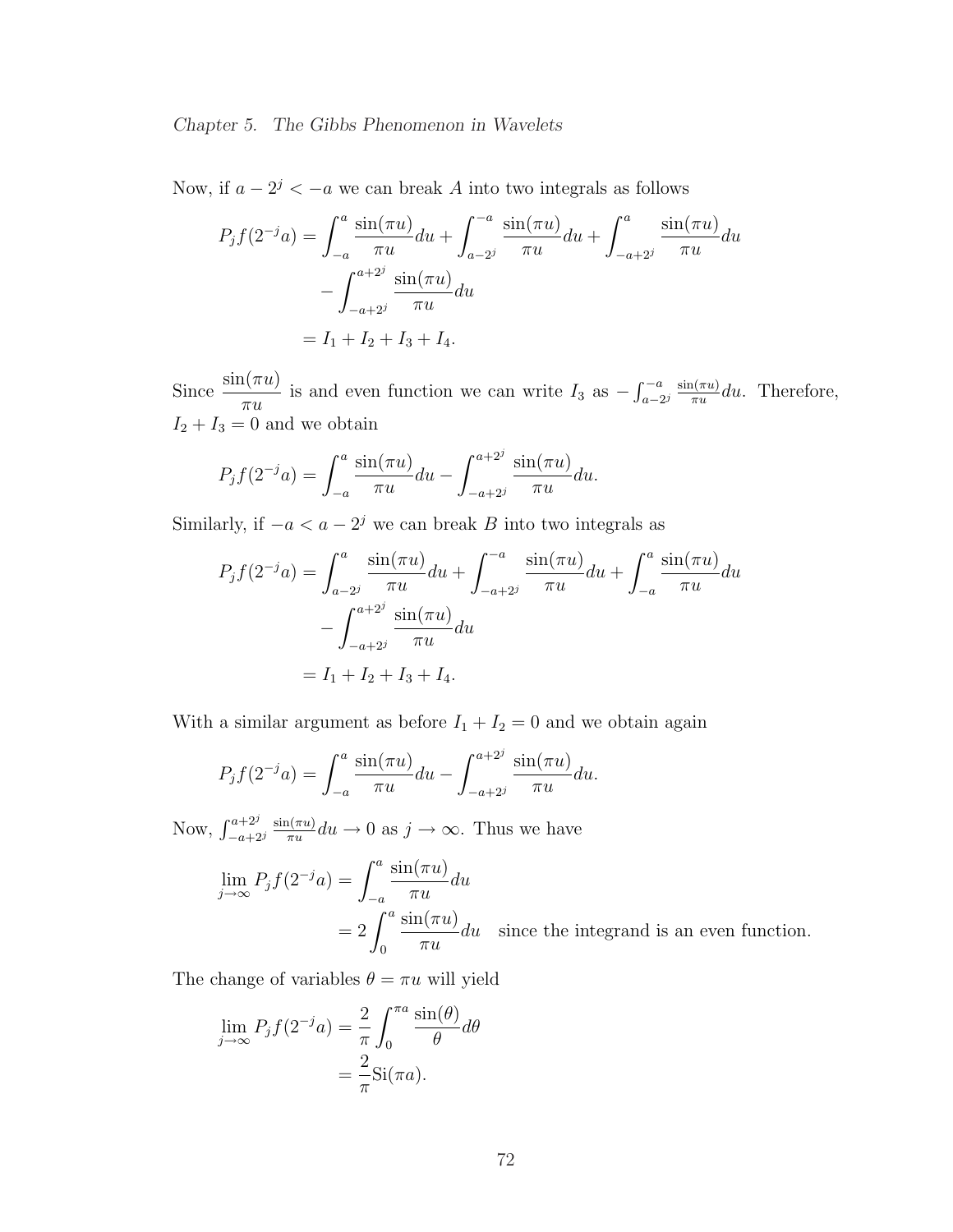If we take  $a = 1$  then

$$
\lim_{j \to \infty} P_j f(2^{-j}) = \frac{2}{\pi} \int_0^{\pi} \frac{\sin(\theta)}{\theta} d\theta
$$

$$
= \frac{2}{\pi} \text{Si}(\pi)
$$

$$
= \frac{2}{\pi} \frac{\pi}{2} (1.17898)
$$

$$
= 1.17898 > \lim_{x \to 0^+} f(x)
$$

Figures 5.5.1, and 5.5.2 show the overshoot and the undershoot near 0.



Figure 5.5.1: Graph of  $f(x)$  and its Shannon approximation for  $j=5$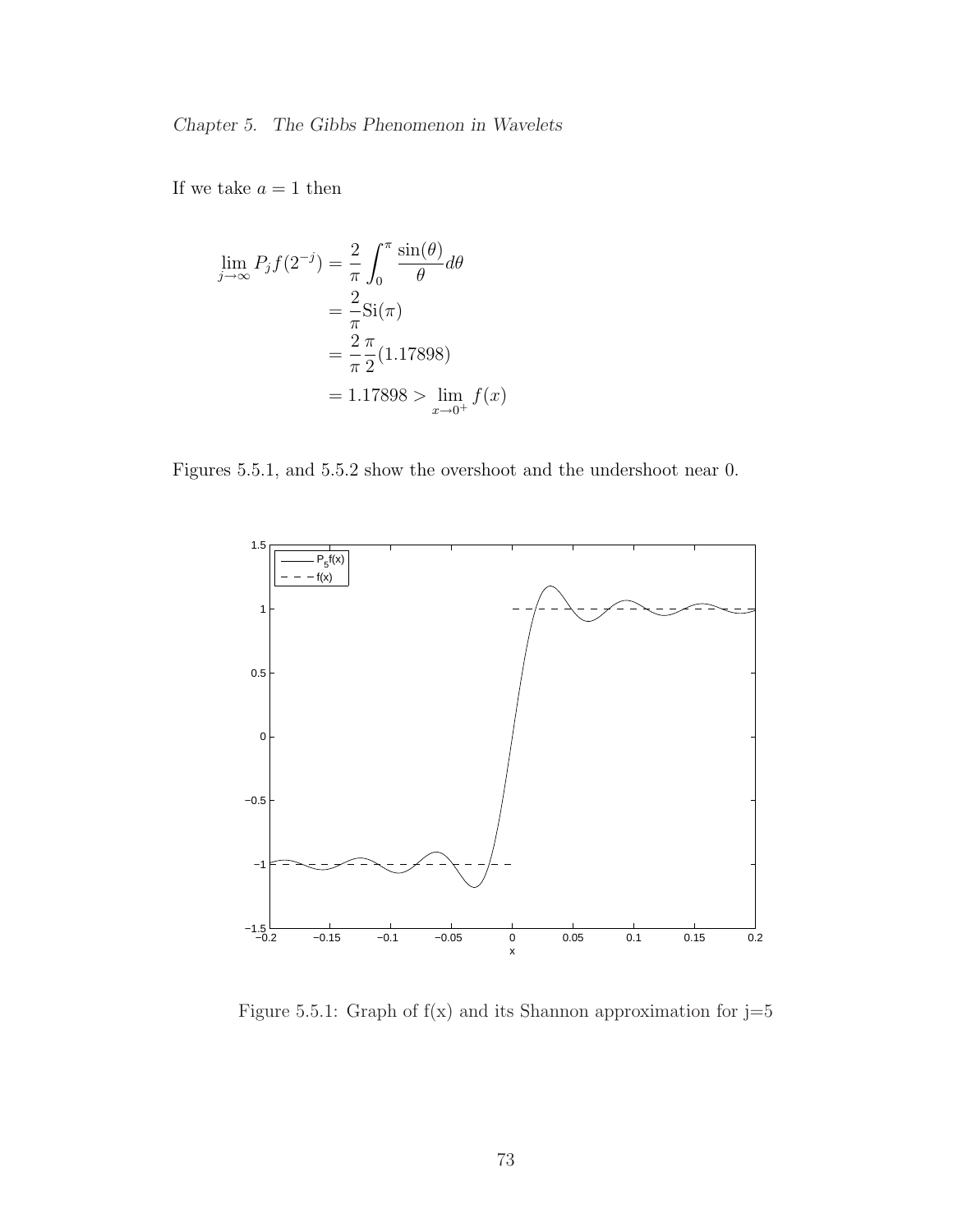Chapter 5. The Gibbs Phenomenon in Wavelets



Figure 5.5.2: Graph of  $f(x)$  and its Shannon approximation for  $j=7$ 

## 5.6 Quasi-positive and Positive Delta Sequences

In this section we introduce Quasi-positive and positive delta sequences and show that similar to the good kernels of Chapter 3 approximations using positive delta sequences do not show the Gibbs phenomenon [20], [19].

**Definition 5.24.** We call the sequence  $\{\delta_m(x, y)\}\$  of functions in  $L^1(\mathbb{R})$  with parameter  $x \in \mathbb{R}$  a quasi-positive delta sequence if the following conditions are satisfied: (i) There exists a  $C > 0$  such that

$$
\int_{-\infty}^{\infty} |\delta_m(x, y)| dy \le C, \text{ for all } x \in \mathbb{R}, m \in \mathbb{N}.
$$
 (5.6.1)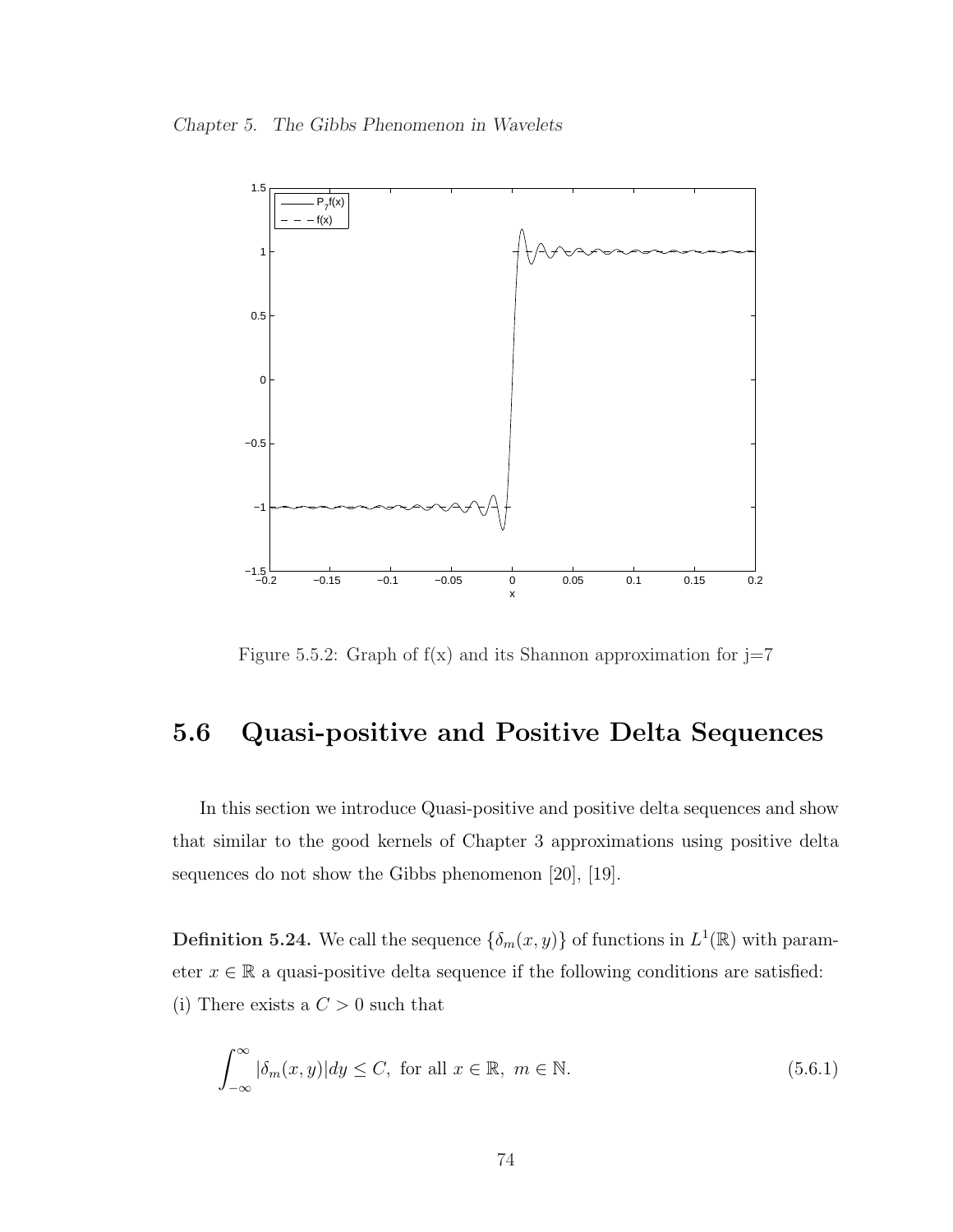(ii) There exists a  $c > 0$  such that

$$
\int_{x-c}^{x+c} \delta_m(x, y) dy \to 1 \text{ as } m \to \infty \tag{5.6.2}
$$

uniformly on compact sets of R.

(iii) For each  $\gamma > 0$ ,

$$
\int_{|x-y| \ge \gamma} |\delta_m(x, y)| dy \to 0 \text{ as } m \to \infty. \tag{5.6.3}
$$

**Definition 5.25.** Let  $\{\delta_m(x, y)\}\)$  be as in Definition 5.24. If we replace condition (i) with

(i') For all  $x, y \in \mathbb{R}$ 

$$
\delta_m(x, y) \ge 0,\tag{5.6.4}
$$

then  $\{\delta_m(x, y)\}\$ is called a positive delta sequence.

Remark 5.26. Every positive delta sequence is also a quasi-positive delta sequence since conditions  $(i')$  and  $(iii)$  imply condition  $(i)$ .

**Theorem 5.27.** Suppose  $\{\delta_m(x, y)\}\$ is a positive delta sequence. Let f be a piecewise continuous function with compact support on the real line. Let  $I = [a, b]$  be a finite interval with  $0 < \mu < b - a/2$ , and let  $\varepsilon > 0$ . Then

$$
m - \varepsilon \le f_m(x) = \int \delta_m(x, y) f(y) dy \le M + \varepsilon \text{ for } x \in [a + \mu, b - \mu],
$$

where  $m = \inf_{x \in I} f$ ,  $M = \sup_{x \in I} f$ .

Proof. First, notice that properties (i) and (ii) in Definition 5.24 imply that

$$
\int_{\mathbb{R}} \delta_m(x, y) dy \to 1 \quad \text{uniformly for } x \in I. \tag{5.6.5}
$$

Now, suppose that  $suppf(x) \subseteq I$ . Then we have

$$
\inf_{t \in I} f(t) \int_{\mathbb{R}} \delta_m(x, y) dy \le \int_{\mathbb{R}} \delta_m(x, y) f(y) dy,
$$
  

$$
\int_{\mathbb{R}} \delta_m(x, y) f(y) dy \le \sup_{t \in I} f(t) \int_{\mathbb{R}} \delta_m(x, y) dy.
$$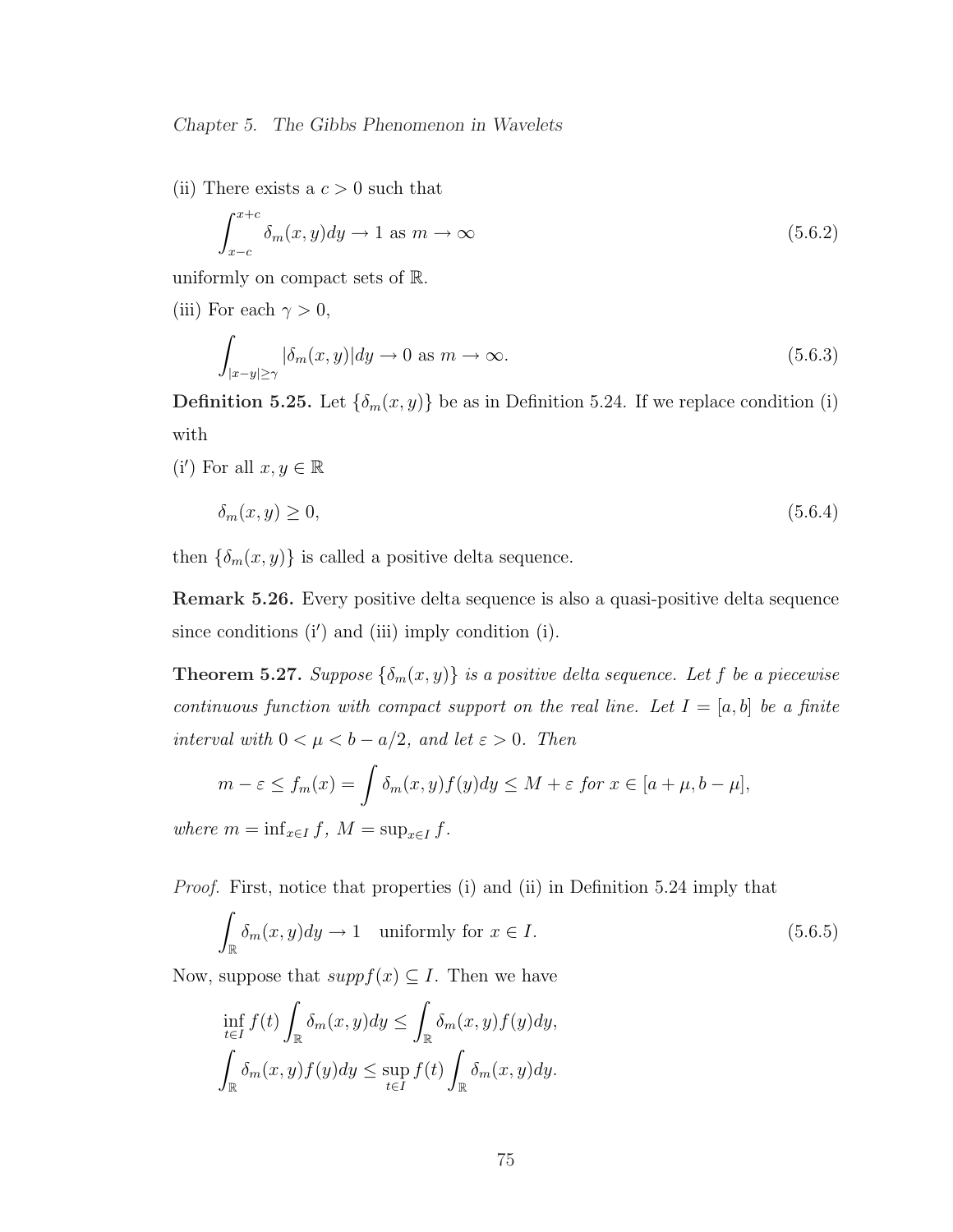Therefore, using (5.6.5) we obtain

$$
\inf_{t \in I} f(t) \int_{\mathbb{R}} \delta_m(x, y) dy \to m,
$$
  

$$
\sup_{t \in I} f(t) \int_{\mathbb{R}} \delta_m(x, y) dy \to M,
$$

and the required result follows. Now, suppose that  $suppf(x) \nsubseteq I$ . Let  $f_I(x) =$  $f(x)\chi_I(x)$ . Thus

$$
\int_{\mathbb{R}} \delta_m(x, y) f(y) dy = \int_{\mathbb{R}} \delta_m(x, y) (f(y) - f_I(y)) dy + \int_{\mathbb{R}} \delta_m(x, y) f_I(y) dy
$$
  
=  $A + B$ .

Now, we can write  $A$  as

$$
A = \int_{\mathbb{R}} \delta_m(x, y) f(y) dy - \int_{\mathbb{R}} \delta_m(x, y) f_I(y) dy
$$
  
\n
$$
= \int_{\mathbb{R}} \delta_m(x, y) f(y) dy - \int_{\mathbb{R}} \delta_m(x, y) f(y) \chi_I(y) dy
$$
  
\n
$$
= \int_{\mathbb{R}} \delta_m(x, y) f(y) dy - \int_a^b \delta_m(x, y) f(y) dy
$$
  
\n
$$
= \int_{-\infty}^a \delta_m(x, y) f(y) dy + \int_b^\infty \delta_m(x, y) f(y) dy.
$$
 (5.6.6)

Now, for  $x \in [a + \mu, b - \mu]$  we have  $b - x \ge \mu$  and  $x - a \ge \mu$ . Thus, by property (ii) of positive delta sequences (5.6.6) converges to zero uniformly in I. Now, we choose  $N \in \mathbb{N}$  so that (5.6.6) is less then  $\varepsilon/2$  and that

$$
\left| \int_I \delta_m(x, y) dy - 1 \right| < \frac{\varepsilon}{2M}.
$$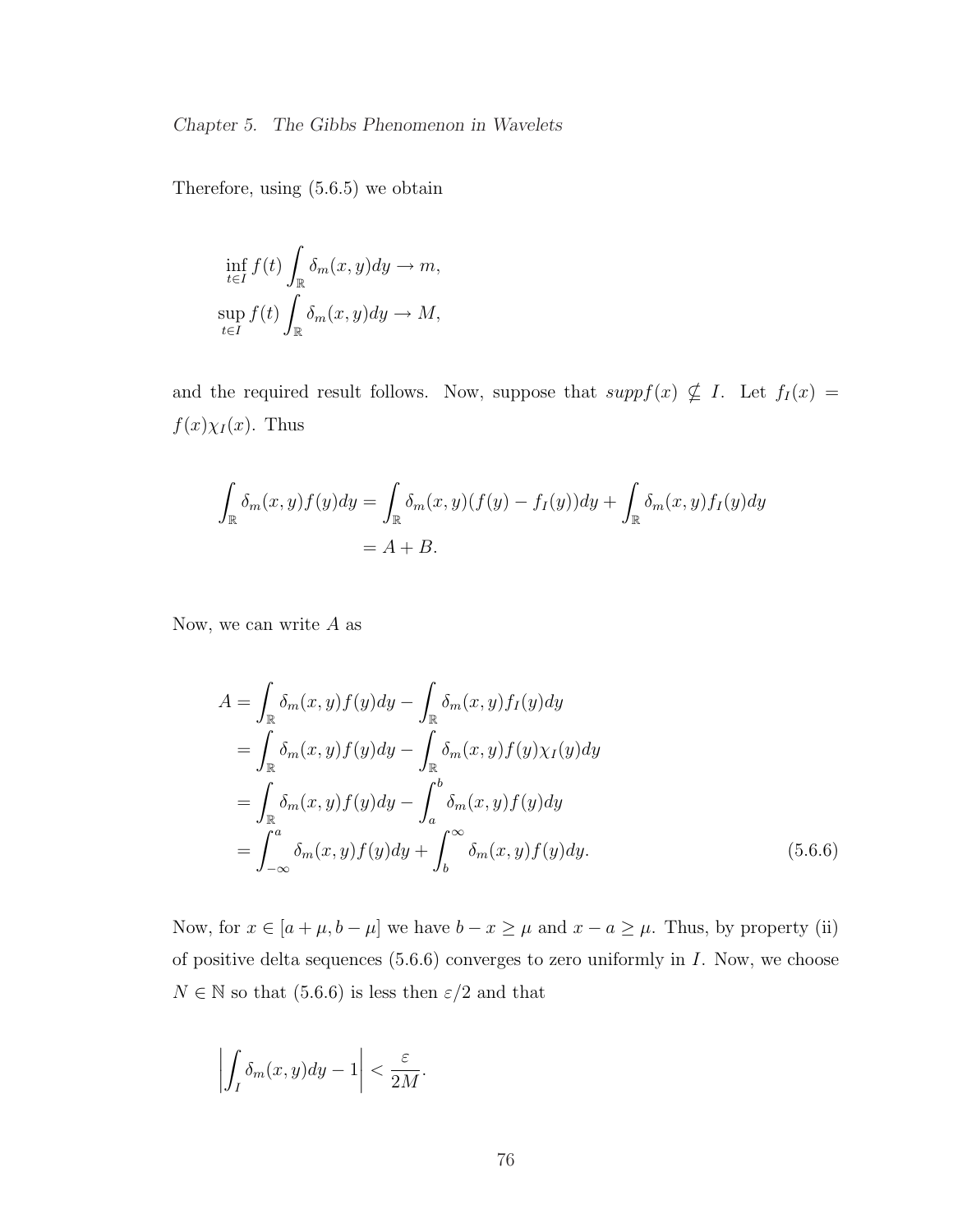Then we obtain

$$
A + B \le \varepsilon/2 + \int_{\mathbb{R}} \delta_m(x, y) f_I(y) dy
$$
  

$$
= \varepsilon/2 + \int_{\mathbb{R}} \delta_m(x, y) f(y) \chi_I(y) dy
$$
  

$$
= \varepsilon/2 + \int_a^b \delta_m(x, y) f(y) dy
$$
  

$$
\le \varepsilon/2 + \sup_{t \in [a, b]} f(t) \int_a^b \delta_m(x, y) dy
$$
  

$$
\le \varepsilon/2 + M(\frac{\varepsilon}{2M} + 1)
$$
  

$$
= M + \varepsilon.
$$

The other inequality can be proved in a similar way.

 $\Box$ 

## 5.7 Revisiting the Haar MRA

To prove the absence of the Gibbs phenomenon in the Haar wavelet we can show that  $K_j(x, y)$ , the reproducing kernel associated to the Haar scaling function, is a positive delta sequence [16], and then apply Theorem 5.27. The Haar scaling function is given by  $\varphi(x) = \chi_{[0,1)}(x)$ . Then  $K_0(x, y)$ , the reproducing kernel of  $V_0$  is

$$
K_0(x, y) = \sum_{k \in \mathbb{Z}} \varphi(x - k)\varphi(y - k)
$$

$$
= \varphi(x - [y])
$$

$$
= K_0(y, x)
$$

$$
= \varphi(y - [x]),
$$

where  $[x]$  is the largest integer less than or equal to x. Then by  $(5.3.3)$  we have

$$
K_j(x, y) = 2^{j} K_0(2^{j}x, 2^{j}y)
$$
  
=  $2^{j} \varphi(2^{j}y - [2^{j}x]).$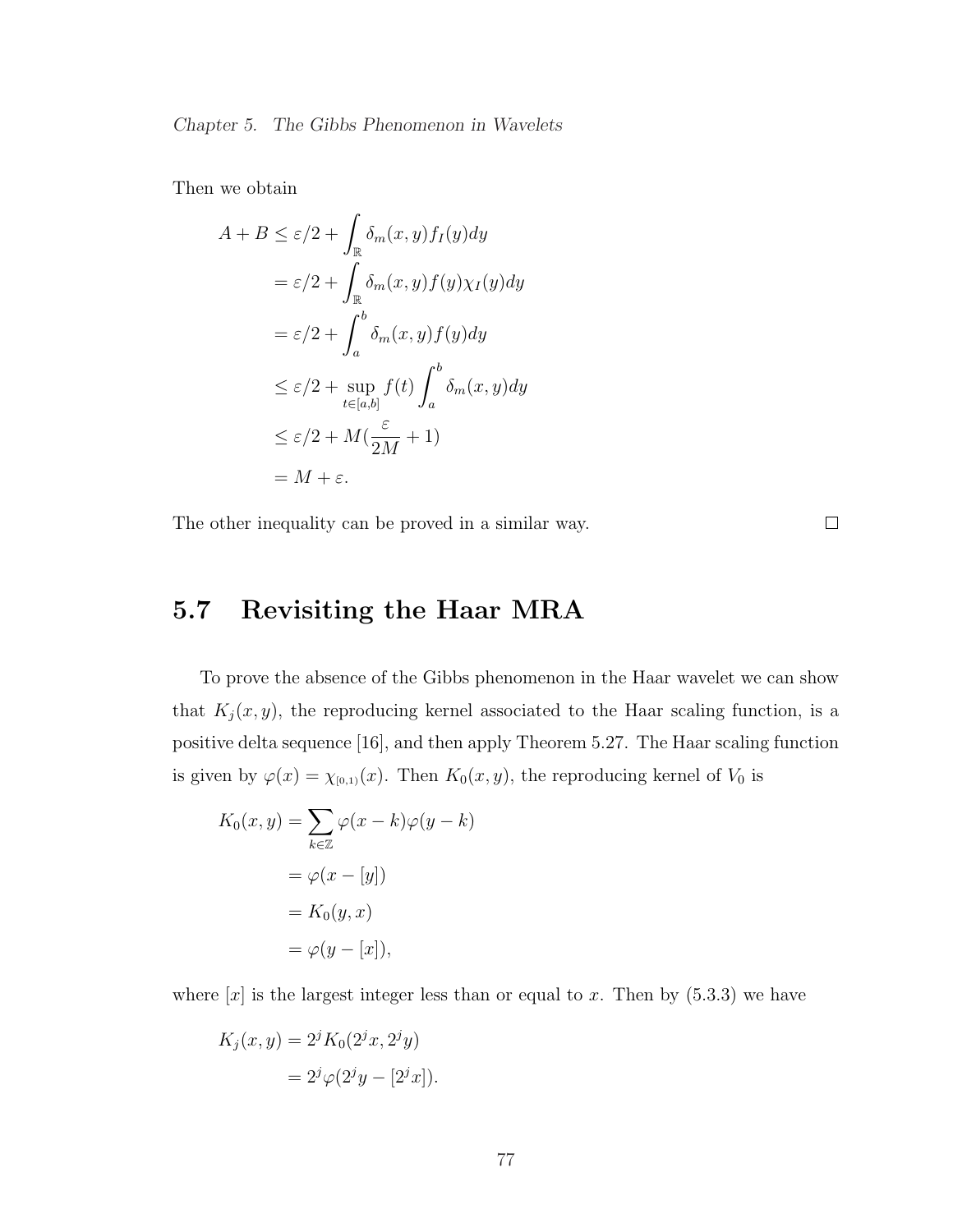It is clear that  $K_j(x, y) \geq 0$ . Now, we need to show (5.6.2) and (5.6.3). For property (ii), observe that

$$
\int_{-\infty}^{\infty} K_j(x, y) dy = \int_{-\infty}^{\infty} 2^j \varphi(2^j y - [2^j x]) dy.
$$

By the change of variables  $u = 2<sup>j</sup>y - [2<sup>j</sup>x]$  we obtain

$$
\int_{-\infty}^{\infty} K_j(x, y) dy = \int_{-\infty}^{\infty} \varphi(u) du
$$

$$
= \int_{0}^{1} \varphi(u) du
$$

$$
= 1.
$$

As for property (iii), for  $\gamma > 0$  we have

$$
\int_{|x-y|\geq \gamma} |K_j(x,y)| = \int_{|x-y|\geq \gamma} \varphi(2^jy-[2^jx])dy.
$$

Now, by the change of variable  $u = 2<sup>j</sup>y$  we obtain

$$
\int_{|x-y| \ge \gamma} \varphi(2^j y - [2^j x]) dy = \int_{|u/2^j - x| \ge \gamma} \varphi(u - [2^j x]) du
$$
  
= 
$$
\int_{|u-2^j x| \ge 2^j \gamma} \varphi(u - [2^j x]) du.
$$

This last integral converges to zero as  $j \to \infty$  since for  $2^j$  sufficiently large we can make  $2^j \gamma > 1$  which results in  $\varphi(u - [2^j x]) = 0$ .

Therefore,  $K_j(x, y)$  is a positive delta sequence. Hence, by Theorem 5.27 the Haar system does not exhibit the Gibbs phenomenon.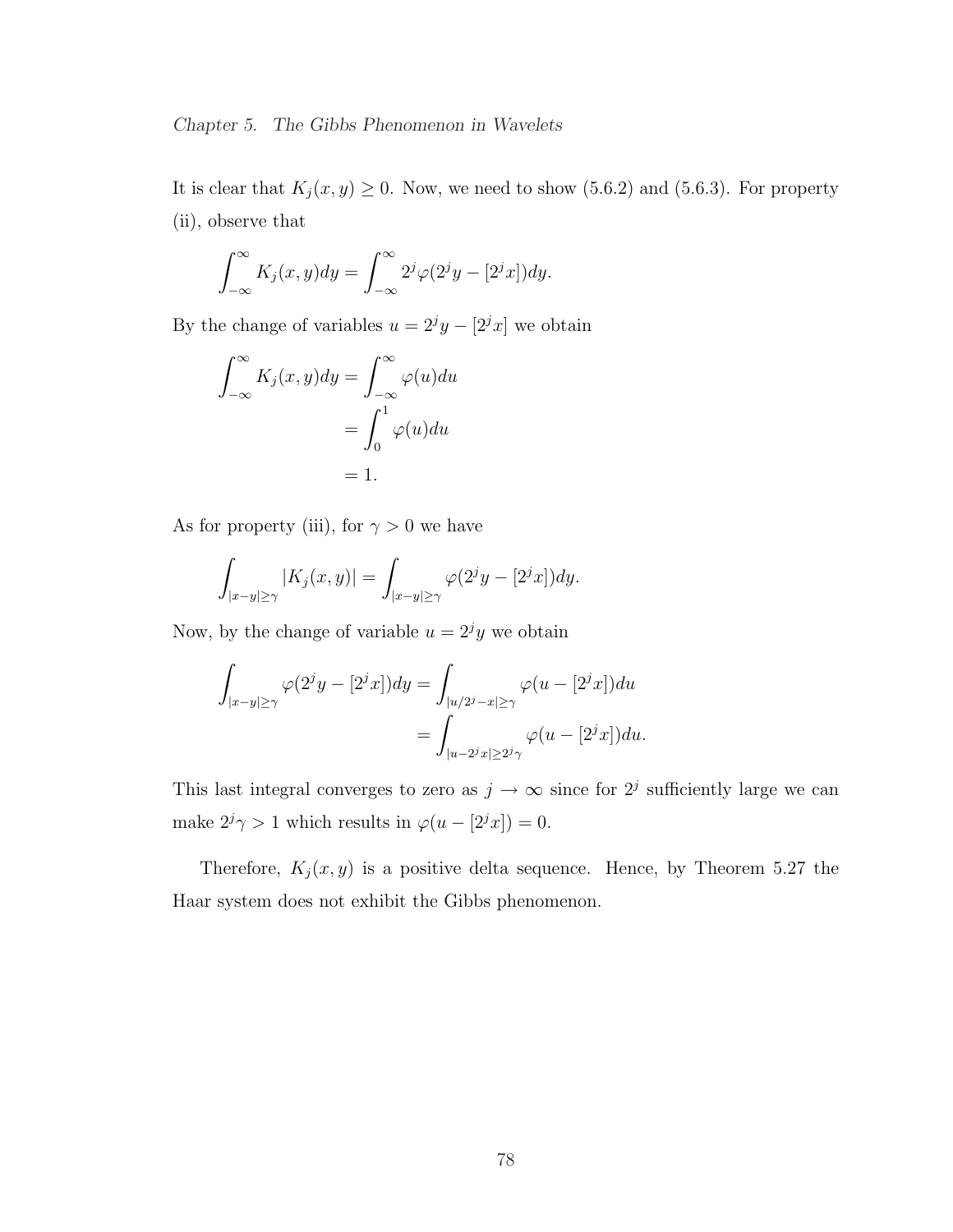# Chapter 6

# Conclusion

In this thesis, we showed the existence of the Gibbs phenomenon for two simple functions both having a jump discontinuity at zero. We also calculated the size of the overshoot near the jump for both functions using two different approaches. Using a convergence result and one of these functions, we showed that any piecewise smooth function with a jump discontinuity at zero exhibits the Gibbs phenomenon. After that, we did the generalization to a jump discontinuity at a general point  $x = x<sub>°</sub>$ , and to a finite number of jump discontinuities. In other words, we showed that any piecewise smooth function with a finite number of jump discontinuities exhibits the Gibbs phenomenon at each of those discontinuities. Next, we showed that if in approximating a discontinuous function  $f$ , where the discontinuity is a jump one, we use a summation method which is the convolution of  $f$  with a positive kernel then we will not see the Gibbs phenomenon. Then, we gave a criterion for the existence of the Gibbs phenomenon in wavelet approximations to a function with a jump discontinuity at 0. This criterion can be used for those scaling functions that are  $C<sup>r</sup>$  and rapidly decreasing and involves the reproducing kernel  $K_j(x, y)$ . After that, we showed the existence of the Gibbs phenomenon near zero for a certain class of wavelets. More precisely, we showed that if the scaling function  $\varphi(x)$  corresponding to our wavelet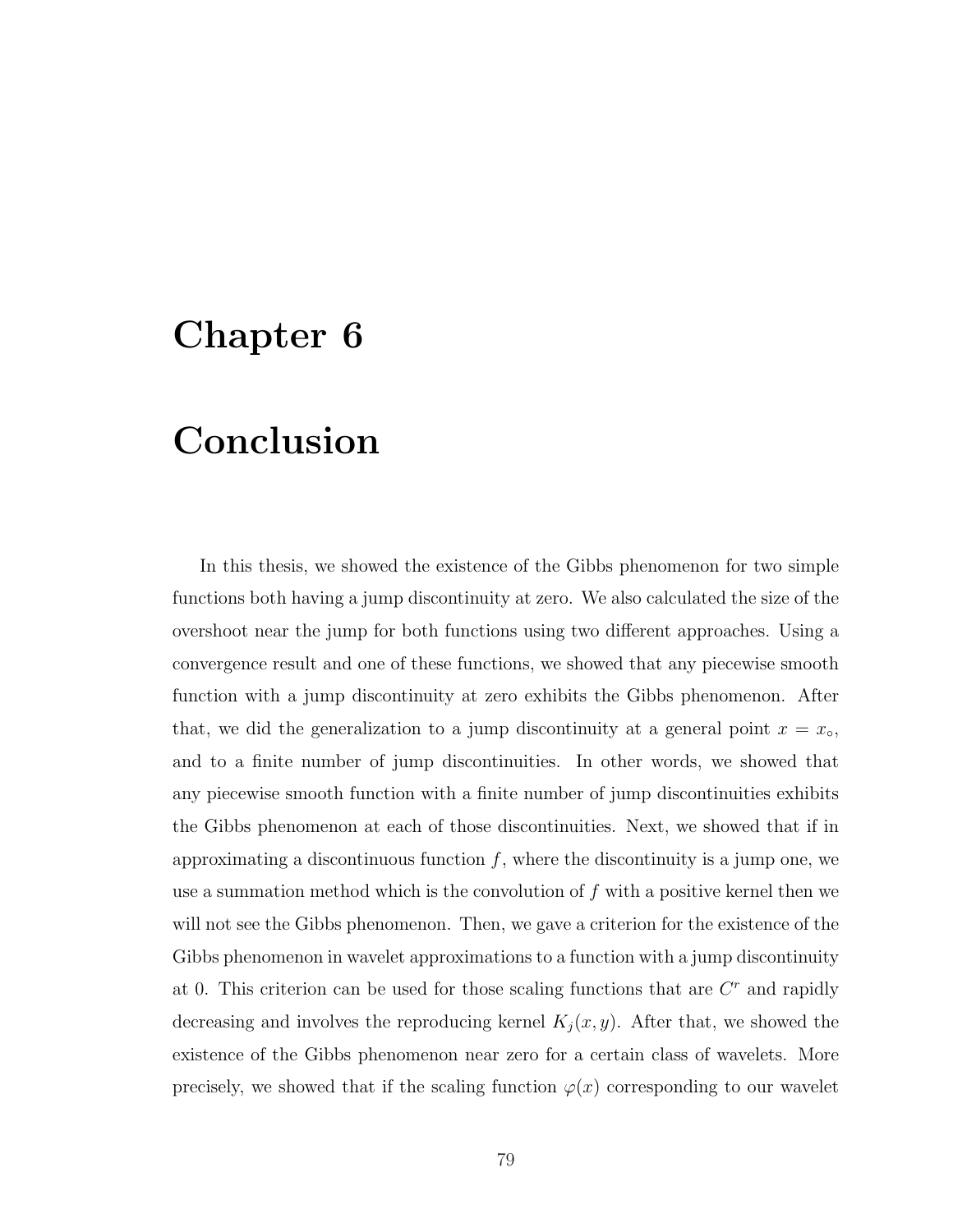Chapter 6. Conclusion

system is continuous, has a non-vanishing derivative at a dyadic number, and

$$
|\varphi(x)| \le \frac{C}{(1+|x|)^{\beta}} \quad \text{for } x \in \mathbb{R}, C > 0, \text{ and } \beta > 3,
$$

then the corresponding wavelet approximation to  $f$  shows the Gibbs phenomenon on the right and/or left of 0. Next, we examined the Shannon wavelets and showed, by direct calculation, that they exhibit the Gibbs phenomenon, as seen on the graphs provided. Finally, we proved a theorem which shows that those wavelet approximations involving positive delta sequences do not show the Gibbs phenomenon, and used this result to show the absence of the phenomenon in Haar wavelets.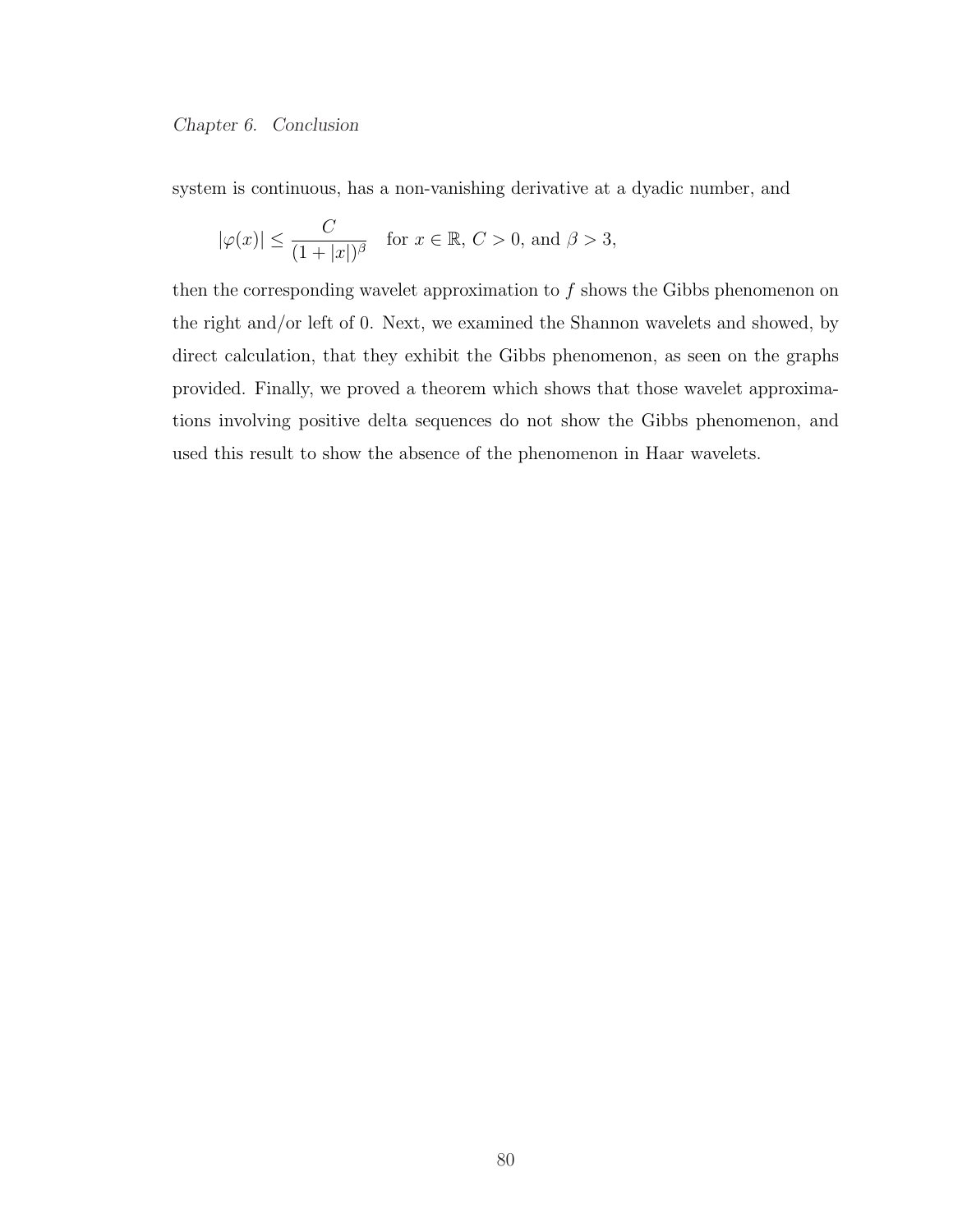# References

- [1] M. Bôcher, *Introduction to the theory of Fourier's series*, Ann. of Math.  $7$ (1906), 81–152.
- [2] H. Carslaw, A historical note on Gibbs' phenomenon fourier's series and integrals, Bull. Amer. Math. Soc. 31 (1925), 420–424.
- [3] M. W. Frazier, An introduction to wavelets through linear algebra, Springer-Verlag, New York, NY, 1999.
- [4] J. W. Gibbs, Fourier's series, letter in Nature 59 (1898), 200.
- $[5]$  *\_\_\_\_, Fourier's series*, letter in Nature 59 (1899), 606.
- [6] D. Gottlieb and C.-W. Shu, On the Gibbs phenomenon and its resolution, SIAM Review 39 (1997), 644–668.
- [7] A. J. Jerri, The Gibbs phenomenon in Fourier analysis, splines and wavelet approximations, Kluwer Academic Publishers, Netherlands, 1998.
- [8] S. Kelly, Gibbs phenomenon for wavelets, Appl. and Comp. Harmonic Analysis 3 (1996), 72–81.
- [9] T. W. Körner, *Fourier analysis*, Cambridge Univ. Press, Cambridge, 1988.
- [10] A. Love, Fourier's series, letter in Nature 58 (1898), 569–570.
- [11] S. Mallat, A wavelet tour of signal processing, 2nd ed., Academic Press, San Diego, CA, 1999.
- [12] A. A. Michelson, Fourier's series, letter in Nature 58 (1898), 544–545.
- [13] A. A. Michelson and S. W. Stratton, A new harmonic analyser, Philosophical Magazine 45 (1898), 85–91.